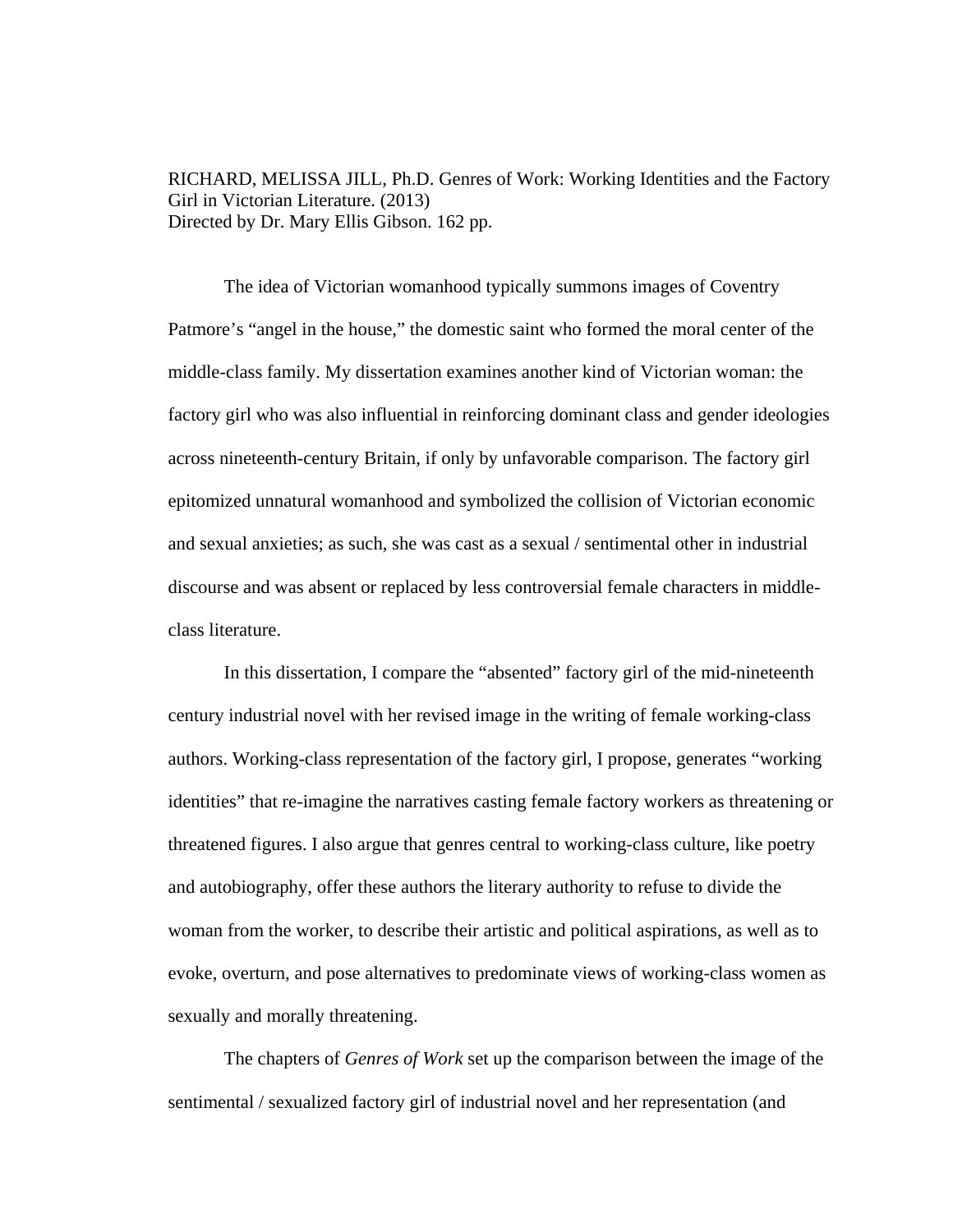revision) in working-class lyric poetry and working women's autobiographies. I begin with a study of Elizabeth Gaskell's *Mary Barton* (1848), in which the peripheral treatment of factory girls or their replacement with other types of working women draws attention away from the economic and personal potential factory work could have for working women; I then examine the poetics of Ellen Johnston, a Scottish working-class writer who united labor, gender, and art by taking on the poetic name "the Factory Girl" through publication in popular working-class periodicals and her book collection *Autobiography, Poems and Songs* (1868, 1869); and I end my literary analysis with a reading of Kathleen Woodward's *Jipping Street: Childhood in a London Slum* (1928), an autobiography conscious of the limits of literary self-representation, a performance of the genre Woodward uses to critique the model of empowered female laborer that developed in and around life writing in the early twentieth century. I argue that in the space between literary constructions of factory girls by others and those they construct themselves, labor allows working women to question and re-imagine static categories of class and gender, marking spaces of change that facilitate a cultural renegotiation of what it means to be "working class" and "female" in Victorian and early twentieth century texts.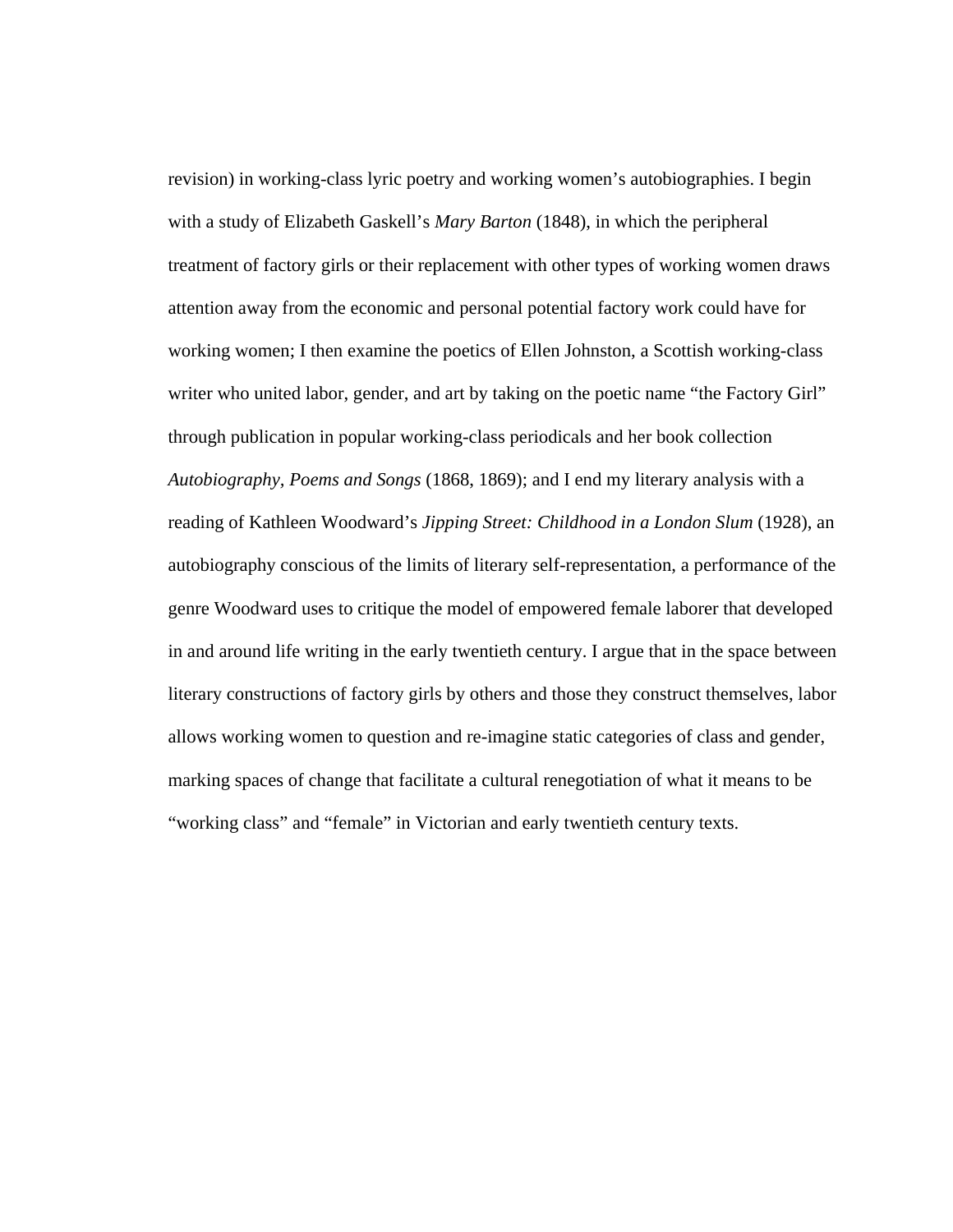# GENRES OF WORK: WORKING IDENTITIES AND THE FACTORY GIRL IN

# VICTORIAN LITERATURE

by

Melissa Jill Richard

A Dissertation Submitted to the Faculty of the Graduate School at The University of North Carolina at Greensboro in Partial Fulfillment of the Requirements for the Degree Doctor of Philosophy

> Greensboro 2013

> > Approved by

Committee Chair

 $\frac{1}{2}$  , and the set of the set of the set of the set of the set of the set of the set of the set of the set of the set of the set of the set of the set of the set of the set of the set of the set of the set of the set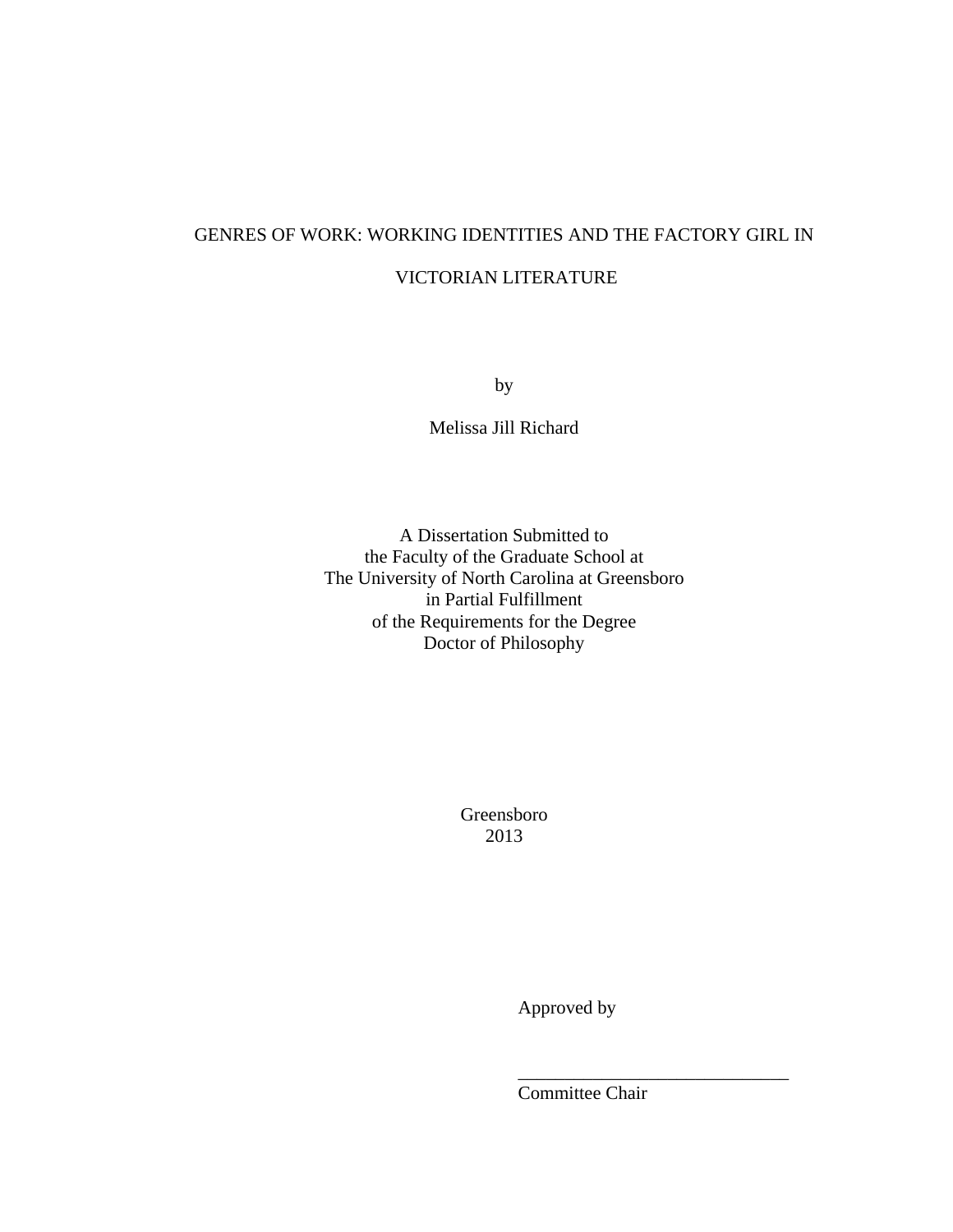©2013 Melissa Jill Richard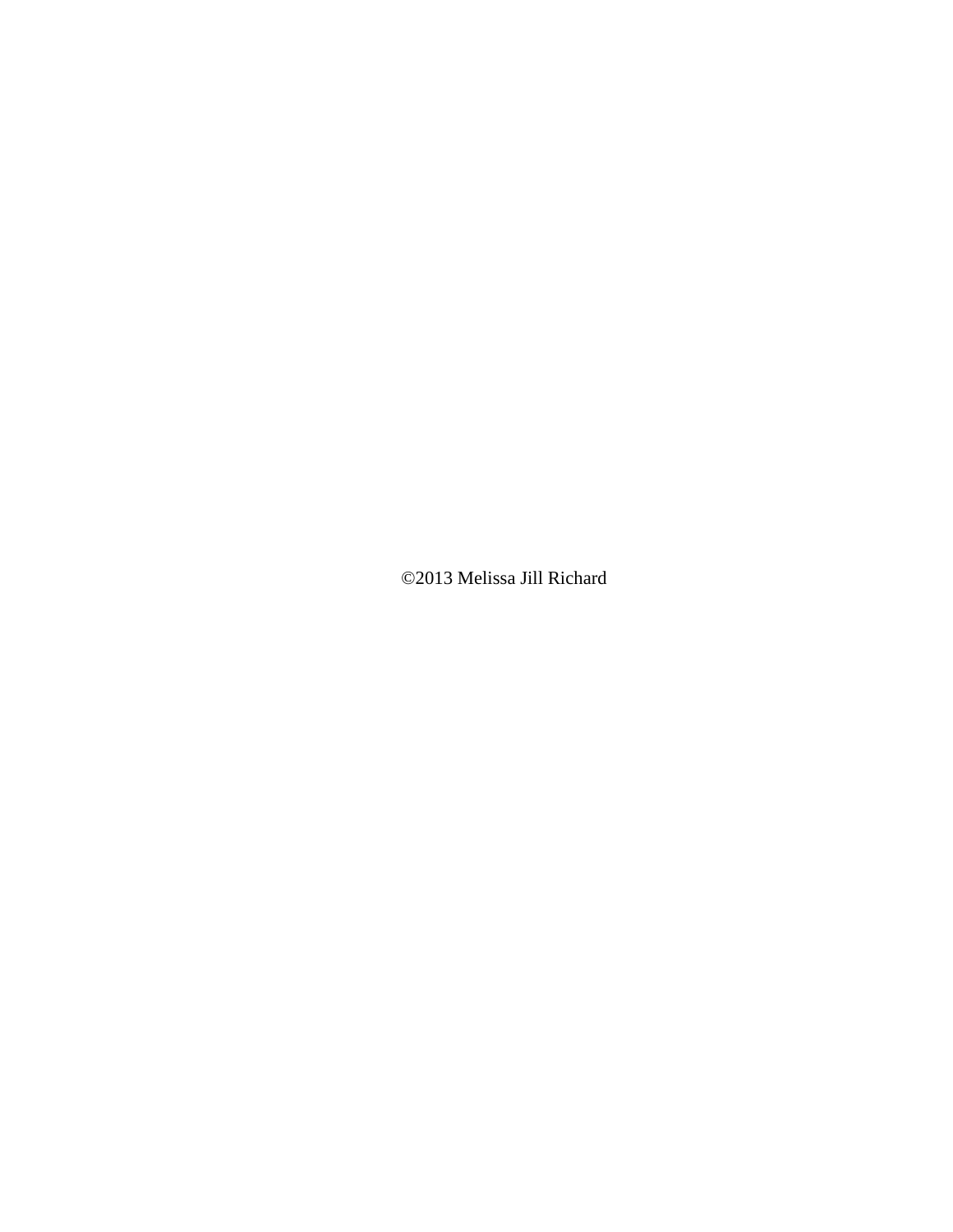To the Theriot and Richard women,

The mothers, aunts, sisters, grandmothers who led me to this topic

To Gwendolyn and Mary Jane,

the little girls who make me laugh

And in memory of Amable Fawvor Trevino (1923-1996),

the *grande mere* who taught her *'tit fille* to value education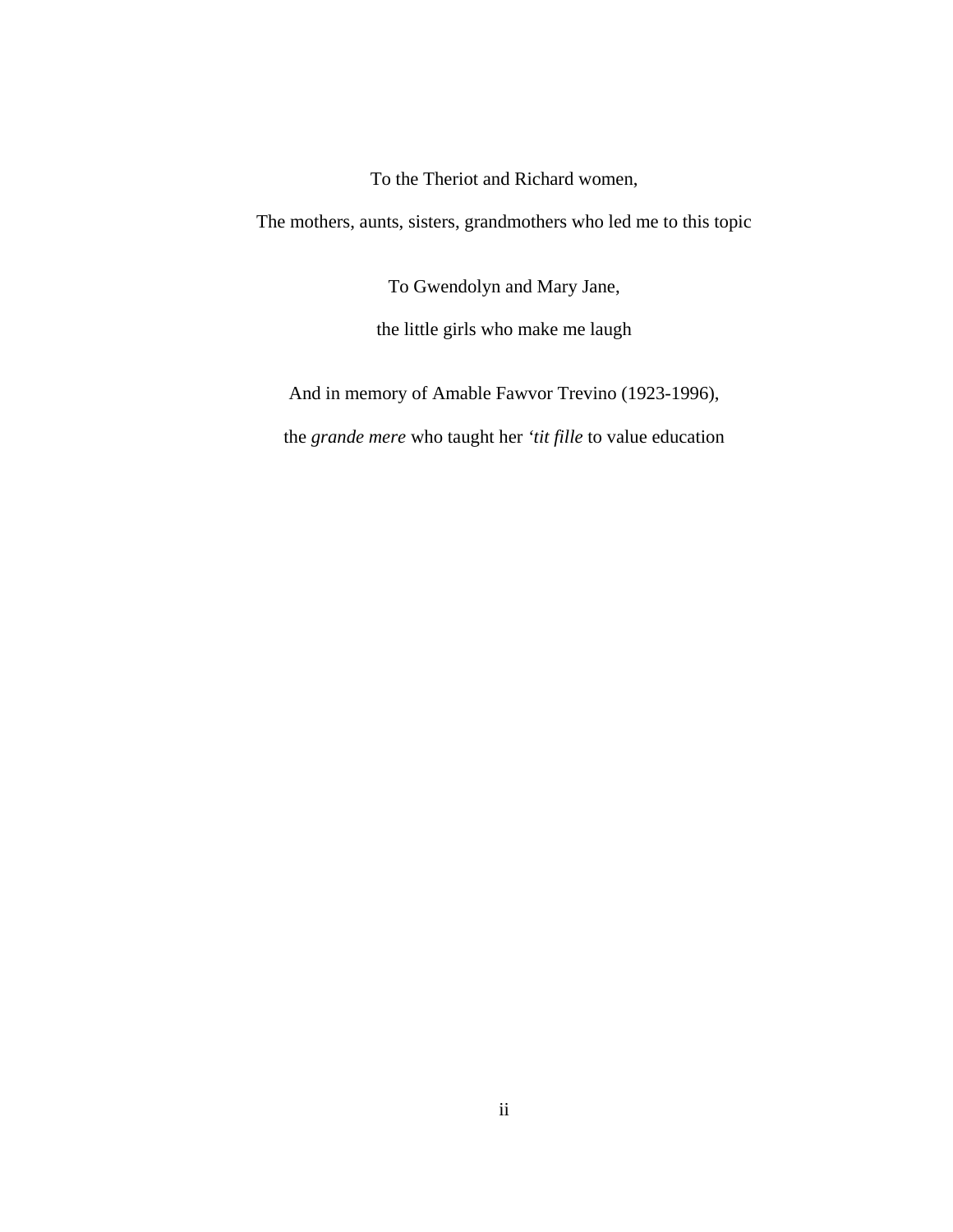# APPROVAL PAGE

This dissertation written by MELISSA JILL RICHARD has been approved by the following committee of the Faculty of The Graduate School at The University of North Carolina at Greensboro.

\_\_\_\_\_\_\_\_\_\_\_\_\_\_\_\_\_\_\_\_\_\_\_\_\_\_\_\_\_\_\_\_\_\_\_

Committee Chair

Committee Members

\_\_\_\_\_\_\_\_\_\_\_\_\_\_\_\_\_\_\_\_\_\_\_\_\_\_\_\_ Date of Acceptance by Committee

\_\_\_\_\_\_\_\_\_\_\_\_\_\_\_\_\_\_\_\_\_\_\_\_\_ Date of Final Oral Examination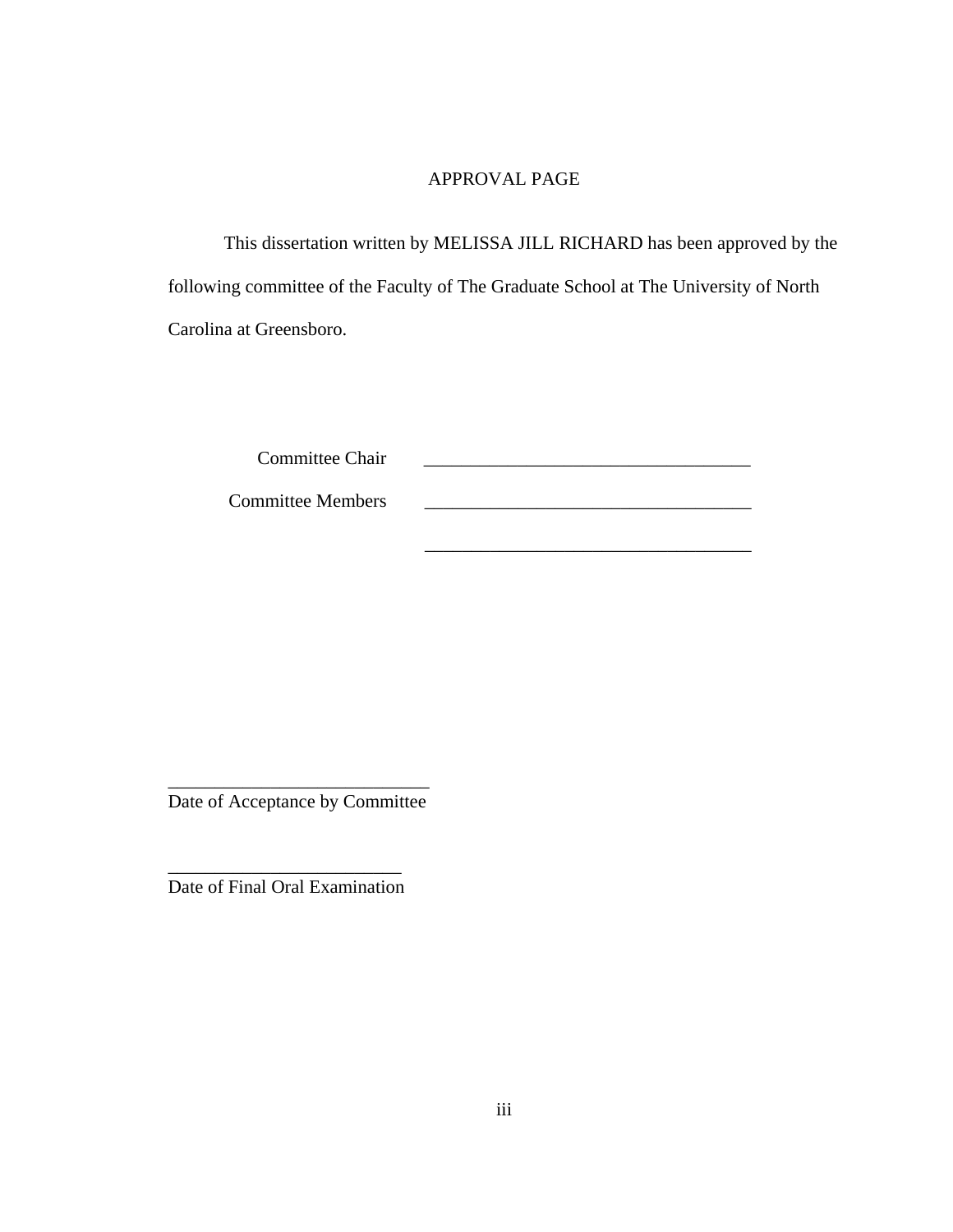#### ACKNOWLEDGEMENTS

The path of my dissertation was long and winding and I could not have reached the end without an extremely patient and supportive committee. I greatly appreciate the encouragement and feedback I received from my director Dr. Mary Ellis Gibson and committee members Dr. Nancy Myers and Dr. Robert Langenfeld (and Dr. Annette Van in an earlier formation). I'd also like to thank the UNCG Graduate School for the award of a summer assistantship in 2009, which began my research on this project.

I am indebted to the numerous friends, graduate students, and colleagues who've read my work and helped me refine ideas. Special thanks and love to Brandy Grabow, my best reader and constant means of emotional support; our afternoon conversations on the Grabow garage couch were the best part of writing (and needing to talk about) a dissertation.

Cajuns are survivors and my Cajun family is no exception. From them I learned more than enough about the resilience and stamina needed to finish a long project. My love for you all is immeasurable. Thanks to my Greensboro family, the women of Torque Bellydance, who regularly reminded me that I could at least dance with a sword (or two) on my head if not write a dissertation.

Andrew Comstock, you've dealt with a miserable version of me more times than you deserved. Your humor, support, and occasionally annoying optimism not only put me in better moods during tough moments but also taught me how to be a better human being. Thanks, love.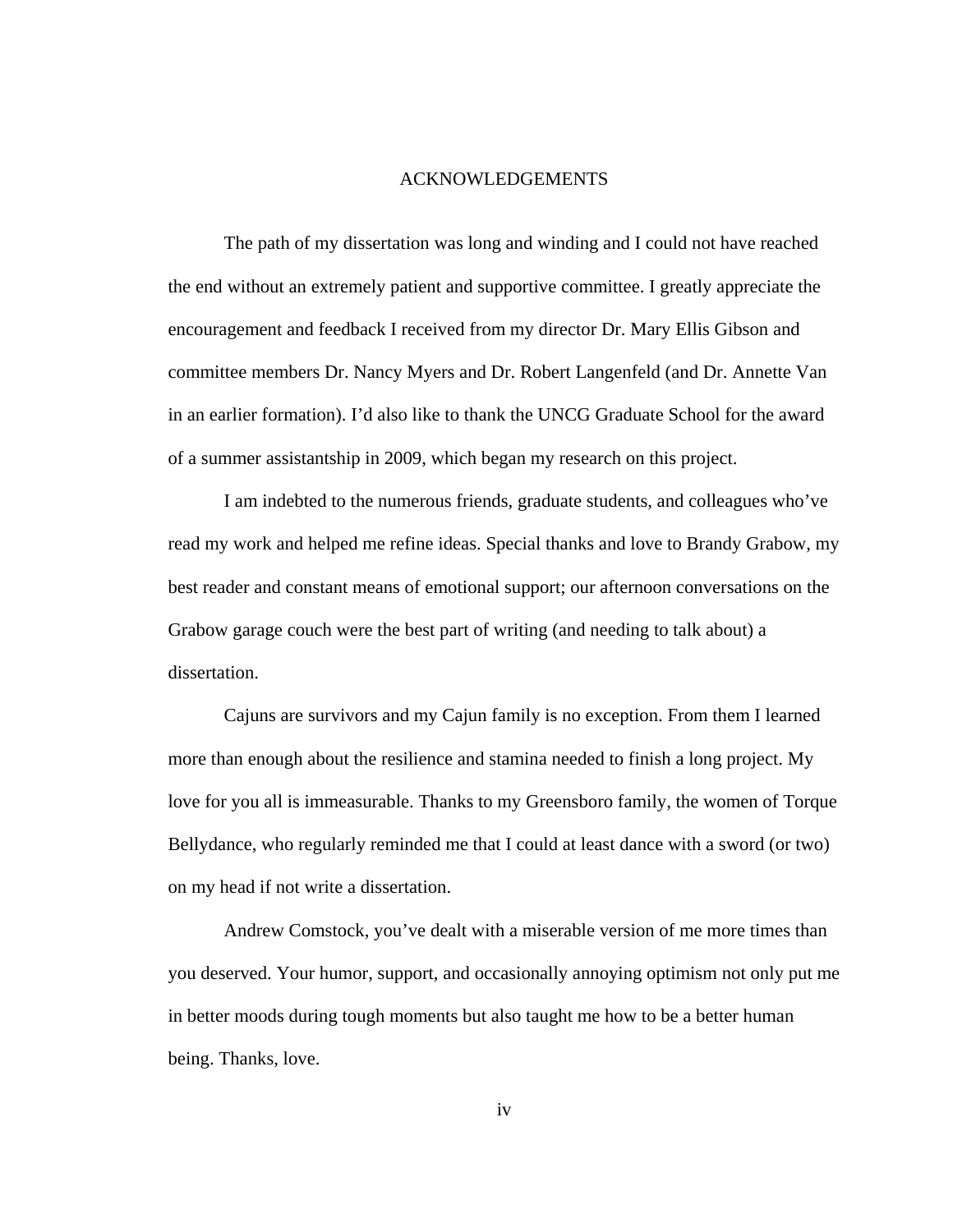# TABLE OF CONTENTS

Page

| <b>CHAPTER</b>                                                                                              |     |
|-------------------------------------------------------------------------------------------------------------|-----|
|                                                                                                             |     |
| II. THE FACTORY GIRL IN (AND OUT OF) THE                                                                    | 22  |
| III. THE POETICS OF LABOR IN AUTOBIOGRAPHY,<br>POEMS AND SONGS OF ELLEN JOHNSTON,                           |     |
| IV. FACTORY GIRLS AND AUTOBIOGRAPHICAL<br>REPRESENATION IN KATHLEEN<br>WOODWARD'S JIPPING STREET: CHILDHOOD |     |
|                                                                                                             | 97  |
|                                                                                                             | 143 |
|                                                                                                             | 155 |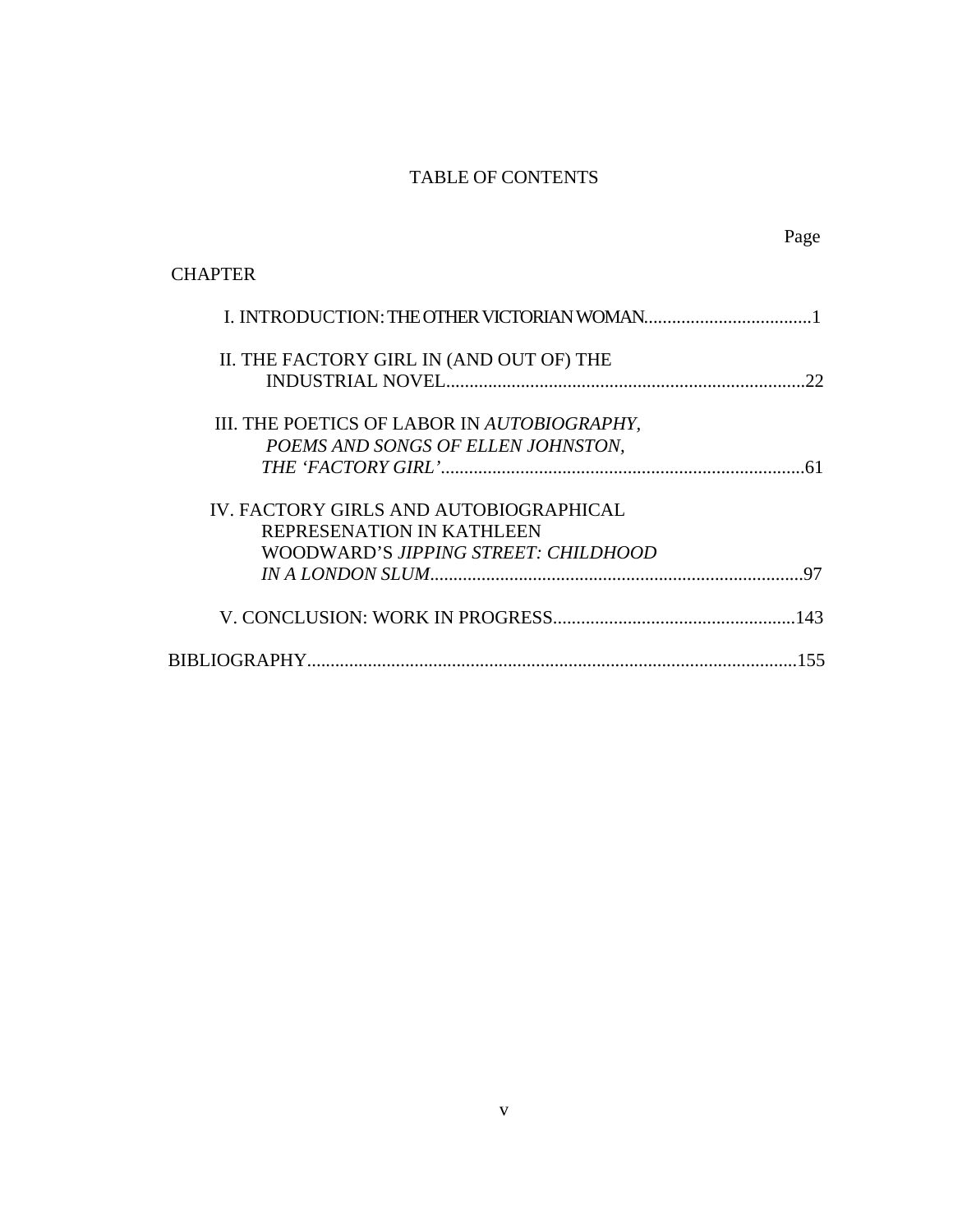## CHAPTER I

## INTRODUCTION: THE OTHER VICTORIAN WOMAN

 You think we factory women can do nothing at all.—Bolton factory worker, interview from *The First Report of Factories Inquiry Commission*, 1833

 I have often heard the 'sarcastic' remark applied to the factory worker oh she is only a factory girl; thus giving the impression to the World that we have no right to aspire to any other society but our own. I am sorry to say that we are not fully awakened to the facts that we contribute largely to the nation's wealth, and therefore demand respect, and not insult. For in many a Lancashire home are to be found heroines whose names will never be handed down to posterity; yet it is consoling to know that we as a class contribute to the world.—Selina Cooper, *The Lancashire Factory Girl*, 1898

The idea of Victorian womanhood typically summons images of Coventry Patmore's "angel in the house," the domestic saint who formed the moral center of the middle-class family. *Genres of Work* examines another kind of Victorian woman: the factory girl who was also influential in reinforcing dominant class and gender ideologies across nineteenth-century Britain, if only by unfavorable comparison. Unlike the domestic saint, the factory girl epitomized unnatural womanhood and stood as a blighted byproduct of industrialized society. She symbolized the collision of Victorian economic and sexual anxieties, as the term "factory girl" referred to a young, single woman who contributed to the working-class family purse or supported herself through employment in urban mills. The relative economic independence of factory girls implied sexual independence, subjecting them to accusations of promiscuity. If not sexualized, factory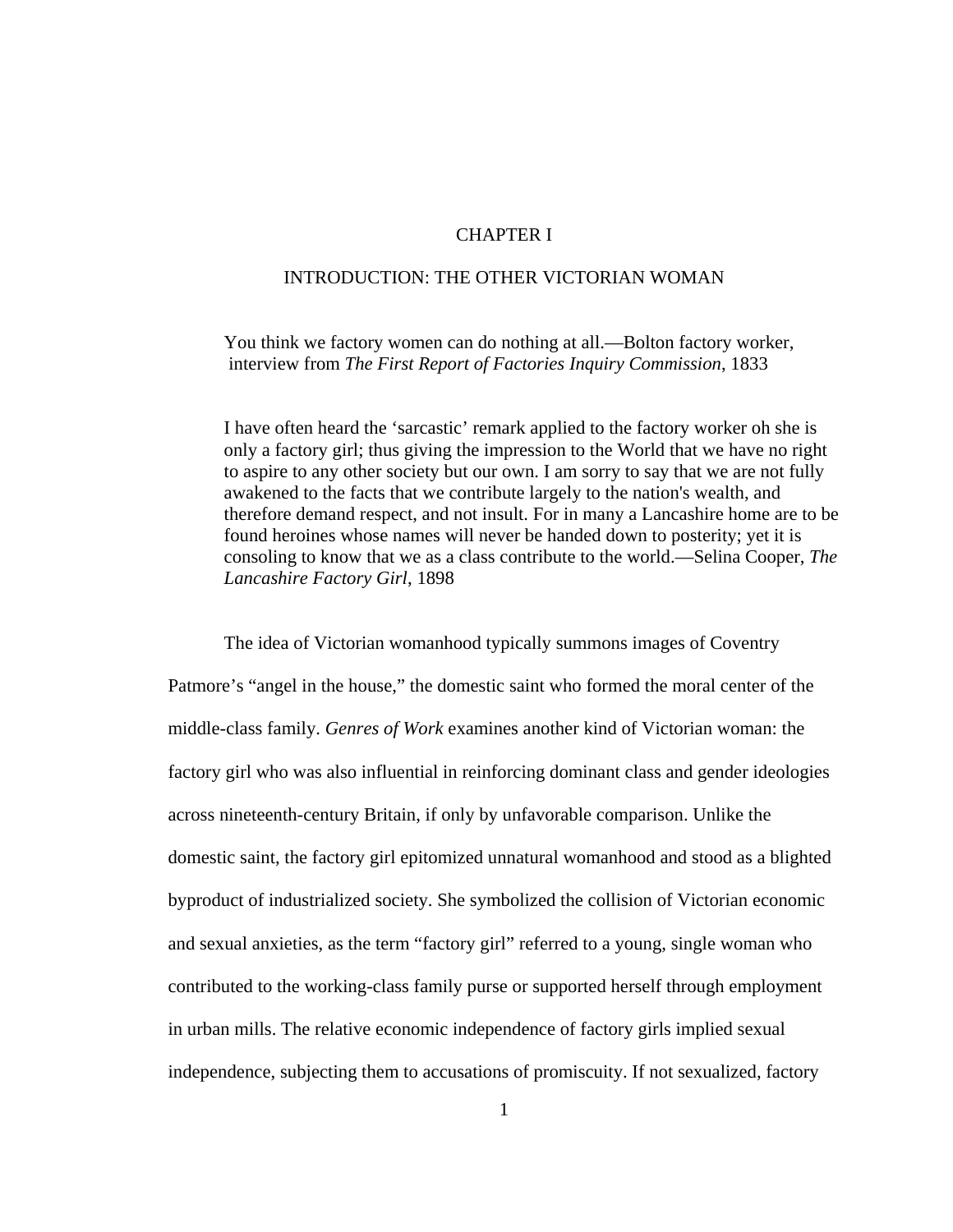girls were deemed pathetic victims of the industrial machine, prone to injury or mutilation, weakened by poor nutrition and the physical exertion factory labor required. Although not as morally damaging, this sympathetic view performed work similar to that of the sexual view: both supported the belief that femininity itself was antithetical to industrial labor. These views gave men in positions of political power a platform from which to argue for legislation that would put working women back in the home, where (it was argued) they "naturally" belonged.

 These sexual / sentimental perspectives also made the representation of industrial working women in Victorian literature problematic, if not nearly impossible. Although factory girls made up a significant number of workers employed in mills, they were "killed off," marginalized, or left out of Victorian novels and poems intended to provide a "realistic" view of industrial life.<sup>1</sup> Factory girls appeared consistently in the blue book reports of the 1830s and 40s, many interviewed before Parliament and royal commissions concerned with conditions in factories and mines; however, they barely registered in the industrial social-problem novel, a genre in part influenced by blue book representation of working conditions. If and when factory girls made their way into the industrial novel, they appeared in the background, died quickly, or, as Patricia Johnson observes, the issues they raised were represented by "less controversial figures": washerwomen, seamstresses, and, intriguingly, prostitutes (27). For many Victorian authors, the factory

 $\overline{a}$ 

<sup>&</sup>lt;sup>1</sup> In Manchester alone during the 1840s, women comprised more than 70% of the industrial workforce. For more on women's numbers in manufacturing districts in nineteenth-century Britain, see Ivy Pinchbeck, *Women Workers and the Industrial Revolution, 1750-1850* (1930; rpt. London, Virago, 1969) and Wanda Fraiken Neff, *Victorian Working Women: A Historical and Literary Study of Women in the British Industries and Professions*, *1820-1850* (New York: Columbia UP, 1929).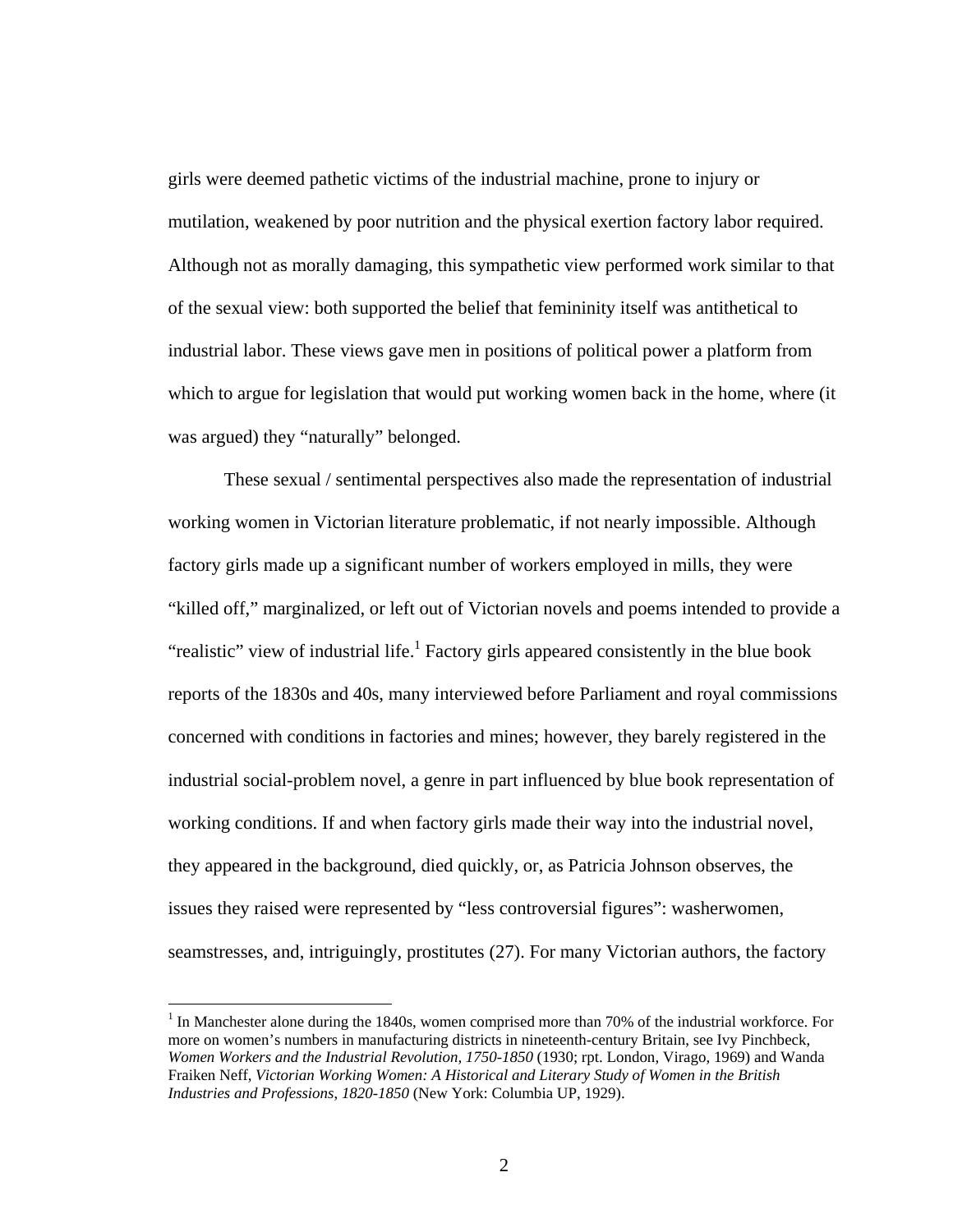girl was an emblem of social, moral, and economic anxiety that could not be reconciled with normative gender roles or the return to the family to which mid-century novelists retreated as an antidote to the disorder of industrial life.

 Yet several critics have shown that because of the great influence they had on industrial discourse, factory girls *are* present in the familiar "Condition of England" novels we associate with the early Victorian age, even if their roles are small, seemingly insignificant, or merely discursive.<sup>2</sup> My dissertation picks up the thread begun by such analyses and compares the "absented" factory girl of the industrial novel with her revised image in the poetic and autobiographical writing of working-class women. While the factory girl may seem irrelevant in literature written for a middle-class audience, this figure is an important touchstone for working women writers as a means of addressing the complexity of and creating alternate possibilities for working-class female subjectivity. Working-class representation of the factory girl, I propose, generates "working identities" that re-imagine and resist the narratives casting female factory workers as threatening or threatened figures. Examining the binary of the sexual / sentimental factory girl in relationship to texts written by factory girls themselves opens

 $\overline{a}$ 

 $2$  Critical work by Patricia Johnson and Susan Zlotnick illustrates that whether actually present in literature or not, factory girls and the trouble surrounding them play a formative role in representing all women in industrialized fiction. In *Hidden Hands: Working Class Women and Victorian Social Problem Fiction*, Johnson argues that while working-class women are essentially "erased" from the industrial novels of the 1840s and 1850s, "the traces they leave behind" and "the corresponding displacements of the issues [they raise] on to other, more manageable female characters" can illuminate "the transformative processes that have produced the modern industrial state" in literary production (3-4). In *Women, Writing, and the Industrial Revolution*, Zlotnick points out that "the first citizen of [the new industrial world] was the independent, wage-earning factory girl, who emerged as the blank screen on which the Victorians projected their own fears and hopes for modernity" (7). The factory girl informs and shapes gender and class discourse in the industrial novel, even when not a central character in the narrative.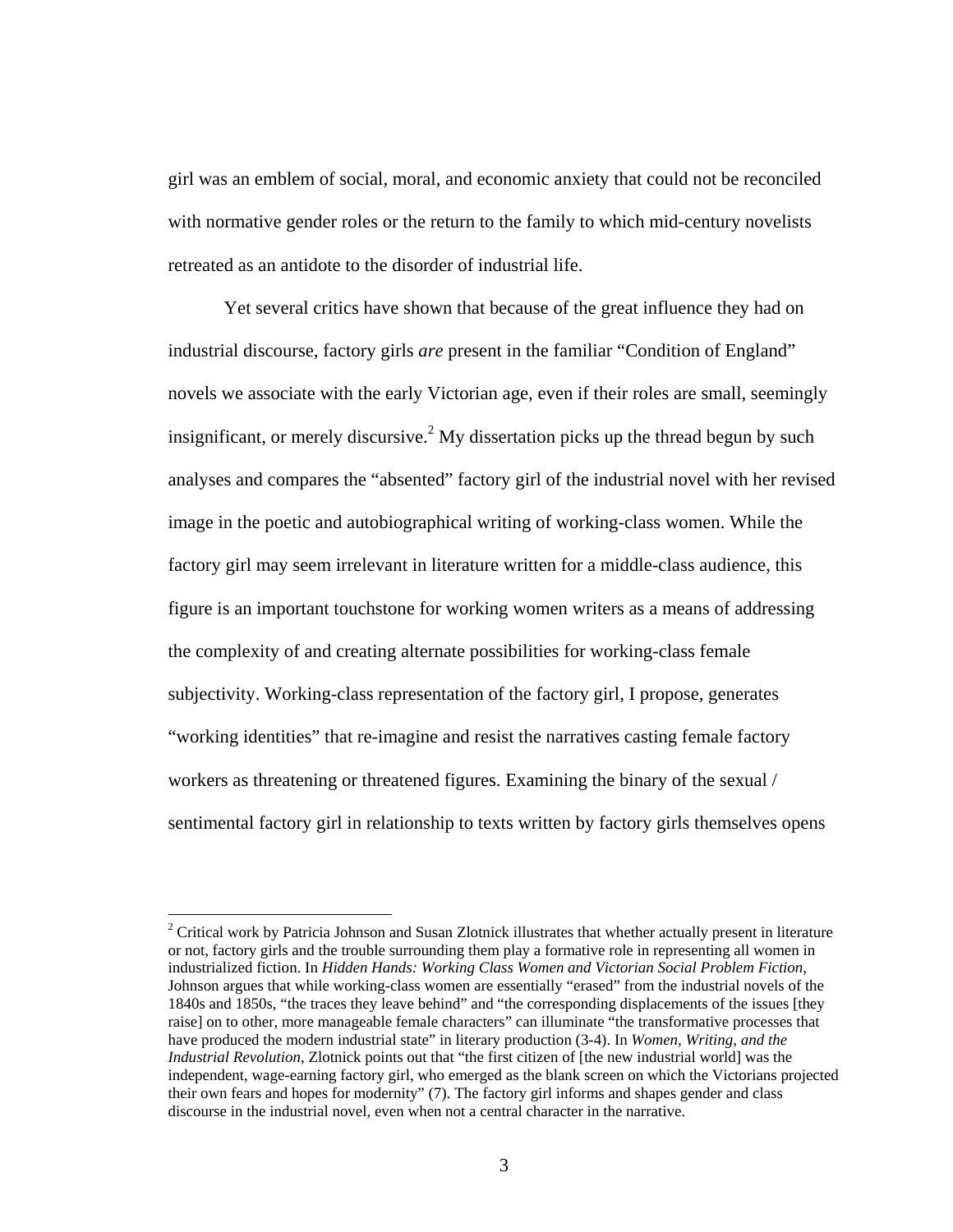up a third space for presenting alternative views of working-class femininity, based on the work they do *in* the factory as a means of creating artistic work *about* the factory.

I also consider the importance of literary form in re-imagining the factory girl. Influenced by Mikhail Bahktin's theory of dialogism, I treat genres as spaces of symbolic action that can re-accentuate female working identities through literary production. Working-class women did not write the novel in the nineteenth century—they wrote poetry and autobiography. Laboring women's experiences fit better in poetic discourse, as it was linked with the oral traditions of plebian cultures, and autobiography, with its relationship to truth-telling (however problematic the idea of "truth-telling" may have been). These genres, I suggest, provide the rhetorical foundations from which workingclass female writers were able to construct working subject positions. Genres central to working-class culture also offer these authors the literary authority to refuse to divide the woman from the worker and to describe their artistic and political aspirations, as well as to evoke, overturn, and pose alternatives to predominant views of working-class women as sexually and morally threatening.

#### **The Sexual / Sentimental Factory Girl**

Victorian socio-political discourse about factory girls heavily influenced the representation (or lack thereof) of working women in middle-class literature and, in turn, shaped the response working women created through writing of their own. Factory girls were a subset of the greater population of industrial workers, yet the sexual / sentimental representation of the industrial *femme sole* cast a long shadow over all female laborers. In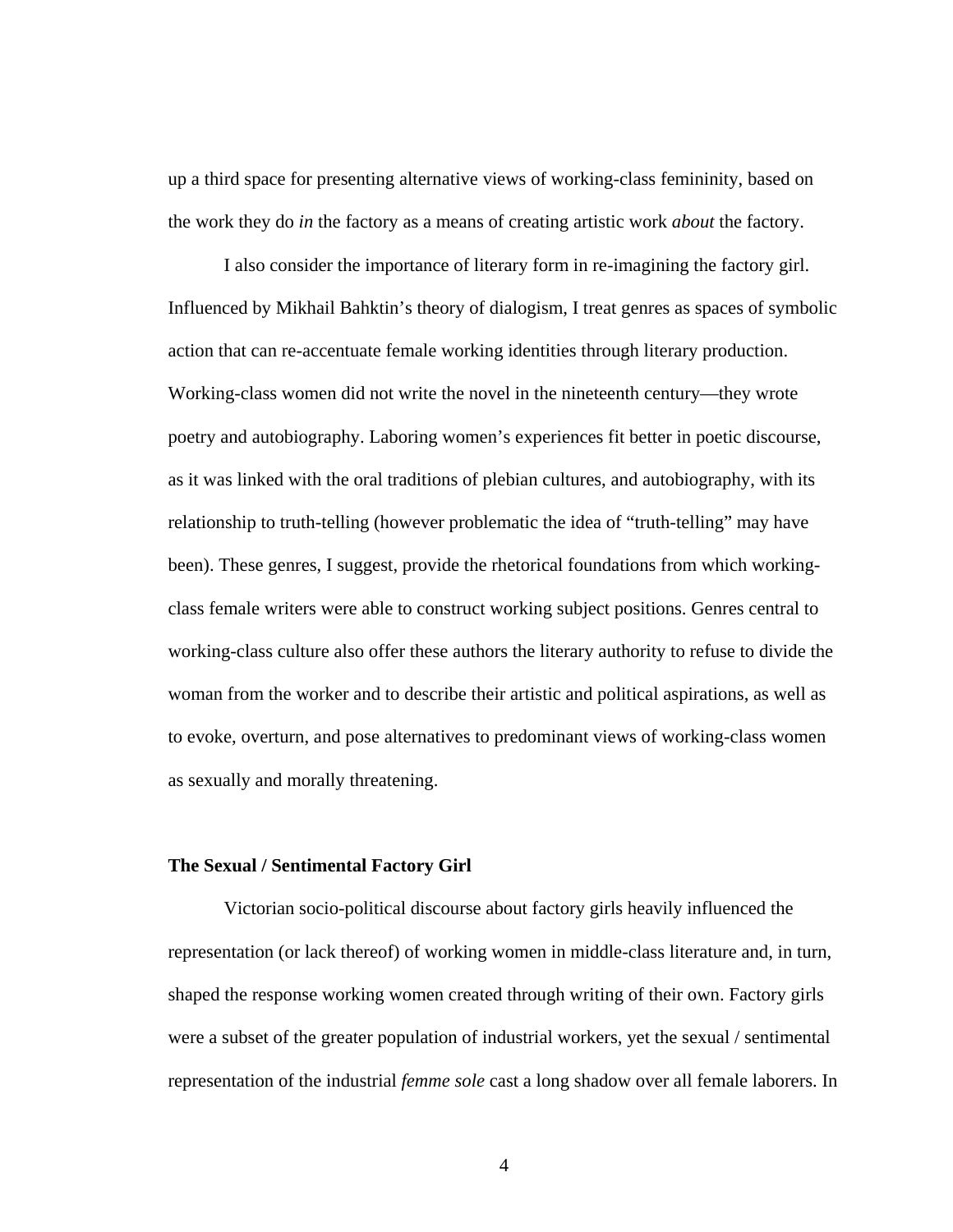*The First Industrial Woman*, labor historian Deborah Valenze observes that the factory girl was "a virtual archetype of the era," for "even though not all working women were factory workers, factory workers influenced all working women" (3). Through the 1840s and 50s, the bulk of parliamentary testimony, labor commission reports, and popular journalism cataloging the problems and "indecencies" of female factory workers prompted wholesale critique of working-class women who labored outside the home. The factory girl was an index to which commentators and politicians referred in order to argue for the separation of women and public work, regardless of their marital status or actual occupation.<sup>3</sup> Written accounts of female factory workers in social documents reinforced this index, which in turn influenced the ways in which she was "written" and represented in literary documents.

 Even parliamentary blue books not explicitly focused on working women, like those that investigate the problem of child labor in factories and mines, dredged up shocking representations of women at work and patterned the middle-class literary response to women's industrial labor. Reports and books describing factory work and workers had begun proclaiming factories as sources of vice and squalor as early as 1833, beginning with Peter Gaskell's study of workers and working conditions, *The Manufacturing Population of England: Its Moral, Social, and Physical Conditions and the Changes Which Have Arisen from the Use of Steam*. The dangers of the mixed-sex

 $\overline{a}$ 

 $3$  A famous example of political moves to remove women from work outside the home is Lord Ashley's Mines and Collieries Bill (1842). As described by Patricia Johnson, Lord Ashley's Bill called for, among other things, the "total exclusion of women from the pits," to begin six months after the bill's passage. The bill's popularity crossed class lines, as for many it seemed to ensure that working-class women could be more attentive to domestic matters were they removed from public employment (23-4).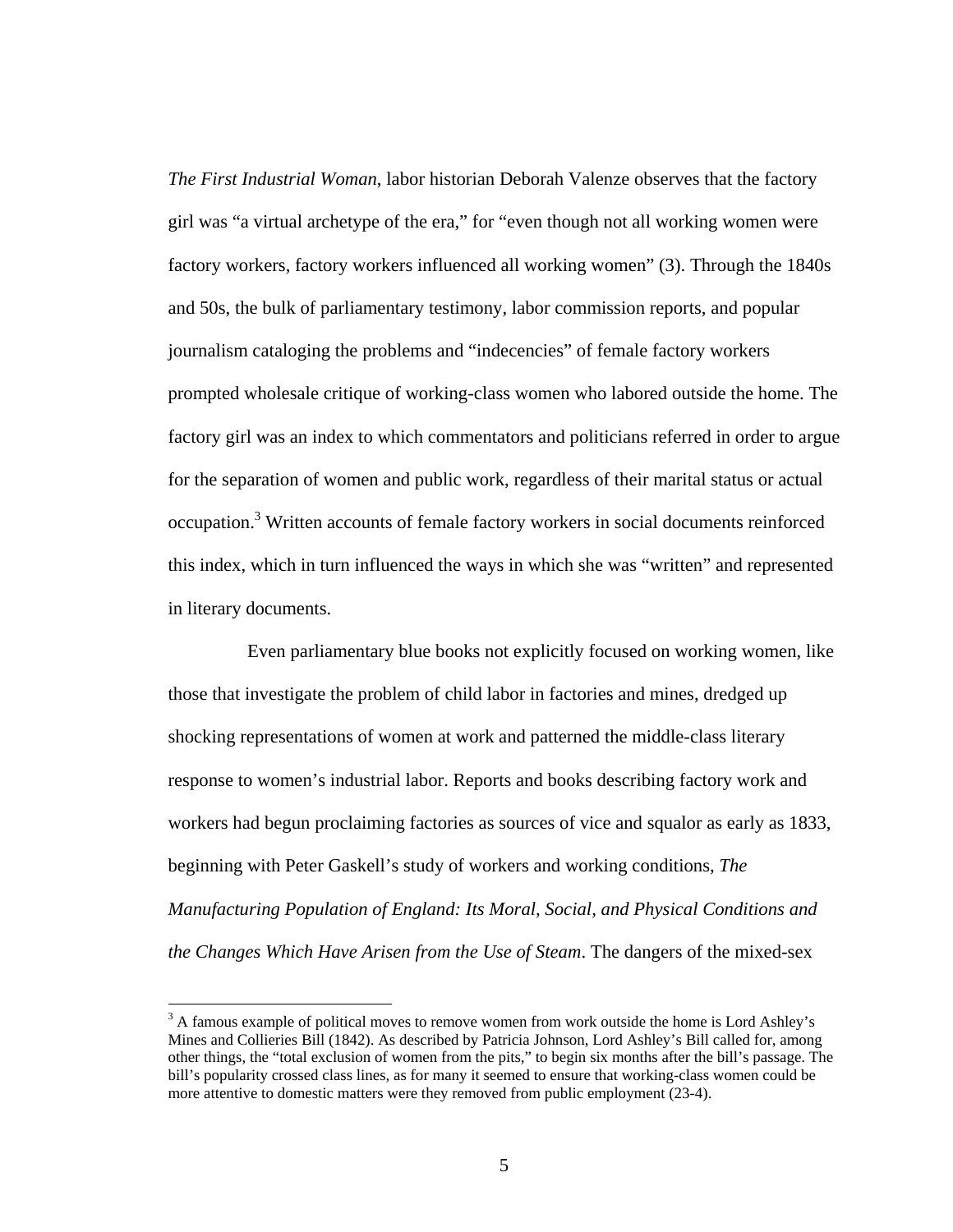workplace and the physical conditions under which women toiled were nothing less than deplorable in Gaskell's estimation (and the scandalous nature of working in the "steamy" factory described in imperialistic tones). "The crowding together members of the young of both sexes in factories," he warned:

is a prolific source of moral delinquency. The stimulus of a heated atmosphere, the contact of opposite sexes, the example of lasciviousness upon the animal passions—all have conspired to produce a very early development of sexual appetencies. Indeed, in this respect, the female population engaged in manufactures approximates very closely to that found in tropical climates; puberty, or at least sexual propensities, being attained almost coeval with girlhood. (68-69)

Patricia Johnson notes that parliamentary reports of the same year build on Gaskell's observation: "the 1833 Royal Commission on the Employment of Children in Factories, for example, quotes one witness as stating that 'it would be no strain on his conscience to say that three-quarters of the girls between fourteen and twenty years of age were unchaste'" (25). The perceived sexual undertones of industrial work for girls and women was made even more apparent the popular publication of excerpts from the *First Report of the Children's Employment Commission: Mines and Collieries* (1842), particularly because the report punctuated the indecencies described in the text with wood engravings. These illustrations depicted girls "stripped to the waist" or "seated crosslapped" with boys on an iron chain that pulled them up from the mines – not to mention the girls wore trousers and ripped blouses – and were reproduced in newspapers like *Bell's Penny Sunday Chronicle*, a middle-class family publication. Public interpretation of the mine report in popular journalism conflated work in mines with that of factories,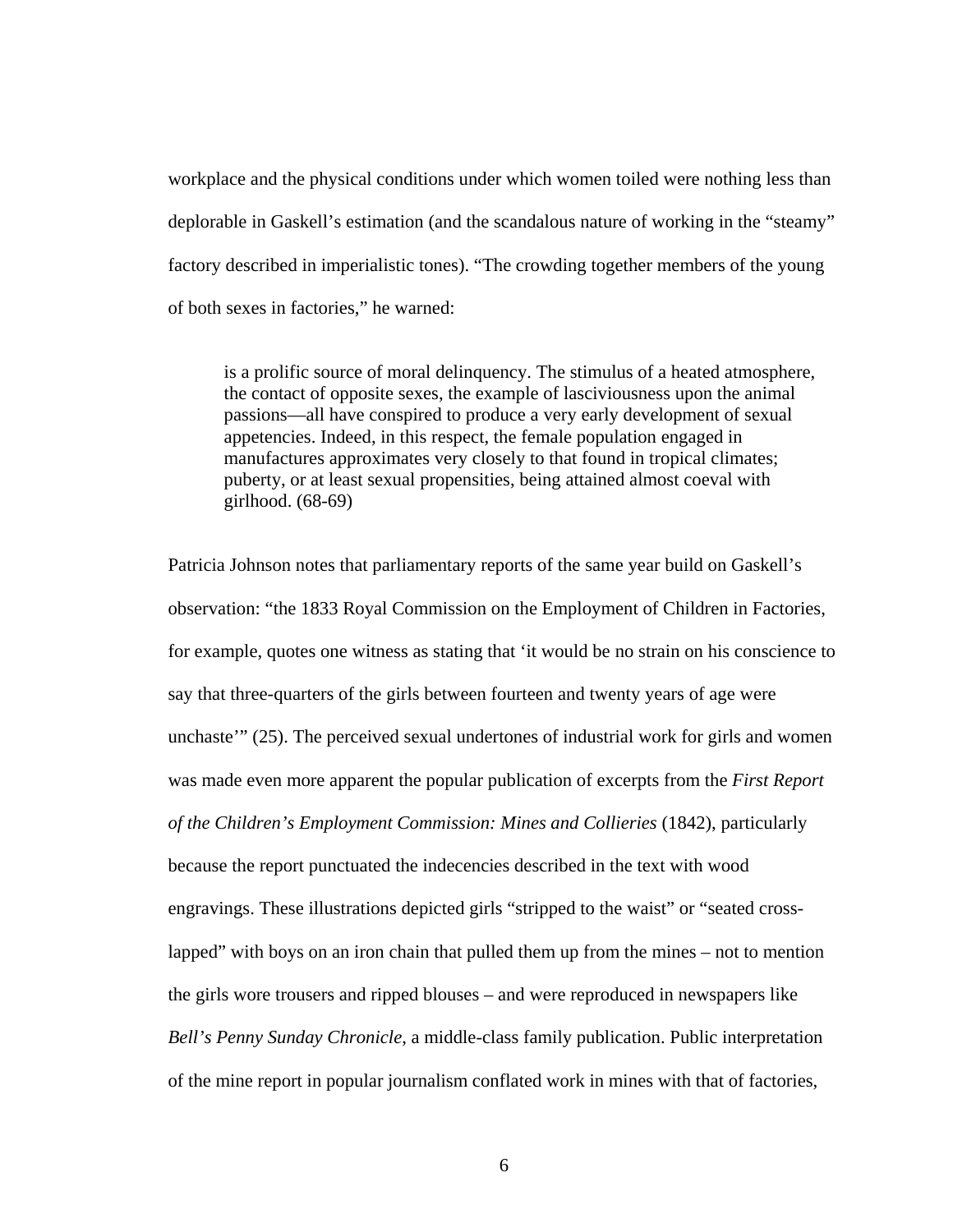and the moral, as well as physical, dangers of industrial work for women continued to be the standard in mine and factory reports, as well as newspapers and periodicals, through the early 1860s.

Worse was the belief that factory work for women created unnatural gender roles that emasculated working-class men. Women were then considered "poor victims" of industrialism because they could not fulfill their natural roles in the household as wives and mothers. Fredrich Engels' *The Condition of the Working Class in England* (1845) exemplifies the type of investigative writing that represented the factory girl as immoral, prone to sexual misconduct, but also as a sentimental victim oppressed by an unnatural industrial system because it curtailed women's domestic abilities. Engels was especially troubled by the "unmarried women who have grown up in the mills" and warned that they were "in no position to understand domestic work." When they would marry and have "young children to take care of, [they] have not the vaguest idea how to set about it" (157). Worst of all are the "moral consequences" brought on by the promiscuous crowding of men and women into a small space. Factory work for women encouraged "indecent" language and scandalous behavior; Engels wrote that factory girls had "no strong inducements to chastity" and, citing examples from various factory reports, accused them of using their sexuality to curry favor with their master when faced with dismissal or other unfavorable treatment (158). Engels' study ascribes a host of unfeminine behavior to factory girls, the effects of which seem almost as bad as the cause: if and when they marry, they make unfit wives and mothers. Moreover, the sexual aggressiveness indicated by Engels configures economic anxiety in explicitly sexual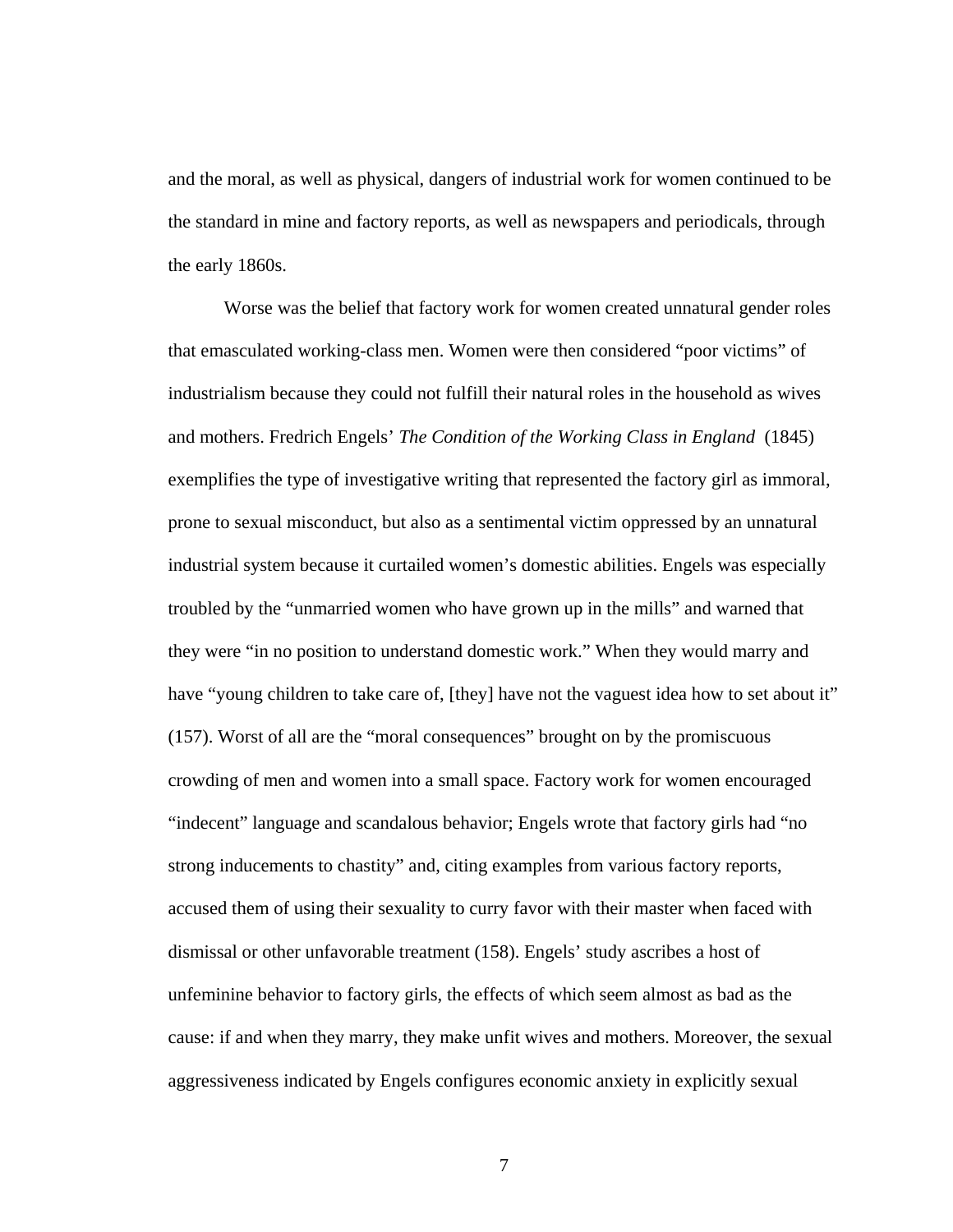terms. The suggestion that factory girls trade sexual favors with their overseers overtly targets the capitalist economic system underwriting Engels' catalog of appalling behaviors. The overcrowding, lack of education, and absence of morality stem from a system of private self-interest and competition that corrupts humane social relations.

It is this system of "false relations," Engels argued, that promotes gender anarchy, a reversal of positions between men and women that disrupts the family circle (the "family" that constitutes society as well as the literal working-class family). Industrial working conditions create an "insane state of things […] which unsexes the man and takes from the woman all womanliness without being able to bestow upon the man true womanliness or the woman true manliness—this condition which degrades, in the most shameful way, both sexes, and, though them, Humanity," Engels wrote (154). Women's work is not simply to the detriment of the household because women cannot perform duties ascribed to them; Engels strongly implies that women's paid work jeopardizes male authority and man's cultural identity as worker, breadwinner, and head of household. Thus Engels not only indicts the capitalist system as responsible for gender anarchy, but also demonstrates a cultural desire for strict definitions (or re-definitions) of what it meant to be male or female *and* working class. Even a complete reversal of the sexes is impossible: women aren't completely masculinized and men aren't completely feminized. Instead, the system generates a field of conflicting meanings on working-class femininity and masculinity that do not reconcile with cultural knowledge of sexual difference. By pointing out the degradation to "Humanity" brought about by the blurred distinctions between man and woman, Engels' argument also assumes that the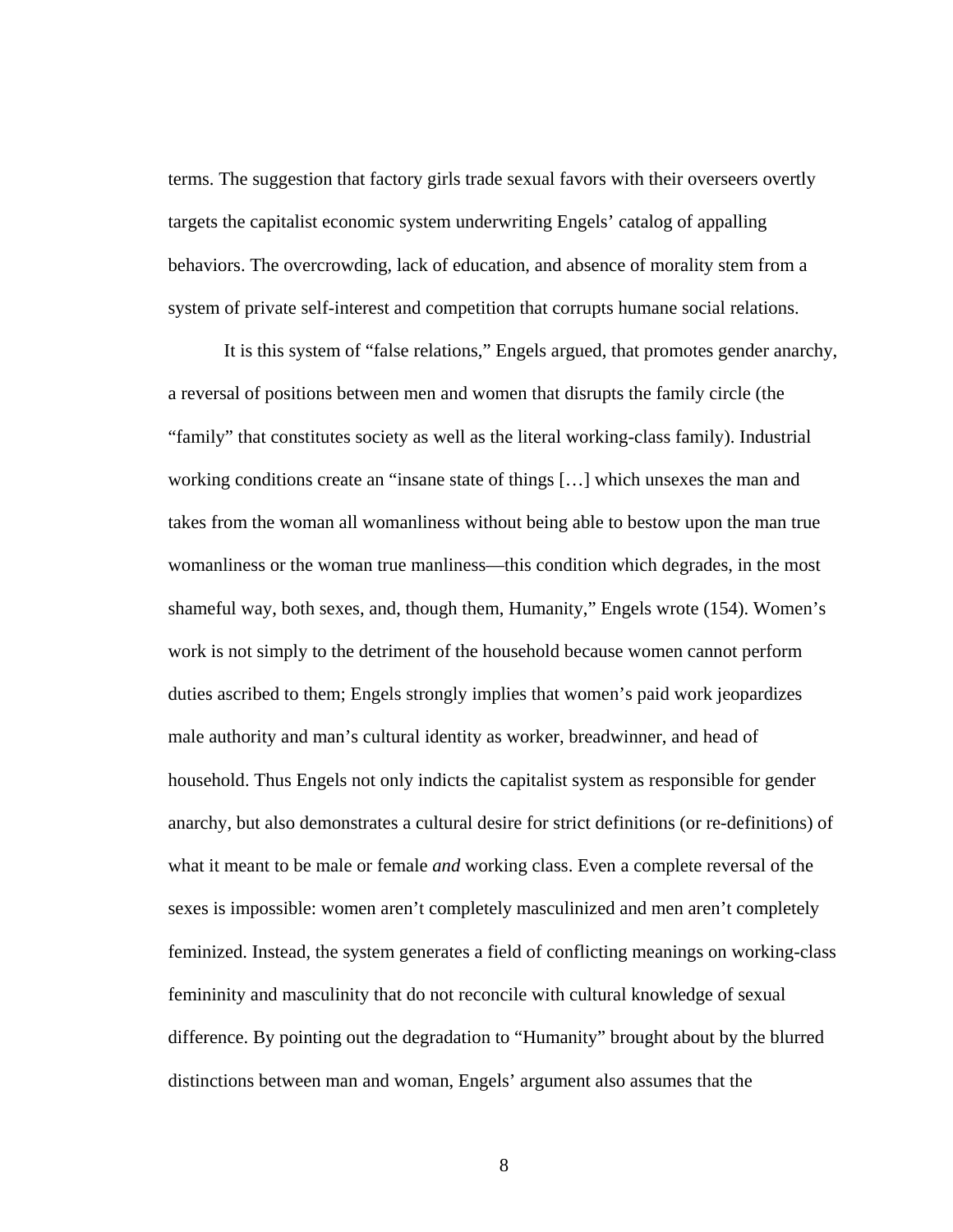characteristics of sexual difference he assigned to the factory hands is something natural and universal, complicated only by an unnatural economic system.

 Descriptions of women as indecent, scandalous, or, what seems even worse, masculine, depend on a definition of the woman as docile, modest, passive, the morallyintuitive center of the Victorian household. Engels invokes this model of femininity when he assumes that factory work makes women "inexperienced and unfit as housekeepers," given to "drunkenness" and "unbridled sexual indulgence" (157-161). The opposite of this negative view constructs the true "feminine character," the view of womanhood that stressed the domestic and moral virtue  $(157)$ .<sup>4</sup> Engels draws on characteristics that were integral to the creation of middle-class values, family life, and property relations in order to indict the factory system as unnatural and oppressive. The rhetoric of domesticity shapes cultural ideas about respectability and occupation for men and women, and Engels makes use of normative sexual difference to reinforce his depiction of the evils of the industrial system.

 The publication of reports connected with "the factory question" and analyses like Engels' not only fed public curiosity about Britain's working-class citizens, especially those that were female, but also established the factory girl as the rhetorical filter through which the audience came to recognize and identify all working women not in domestic service. Labeling factory girls as sexual / sentimental others not only exemplified particular evils of industrialism (with special appeal to common notions of proper

 $\overline{a}$ 

<sup>&</sup>lt;sup>4</sup> Engels blames all of this on the introduction of machinery to the factory, which makes it difficult for men to perform their duties. Because women and children have smaller hands and are often more efficient in working these machines, as well as the fact that they'll work at a cheaper rate, men are replaced and "condemned to domestic occupations" (154).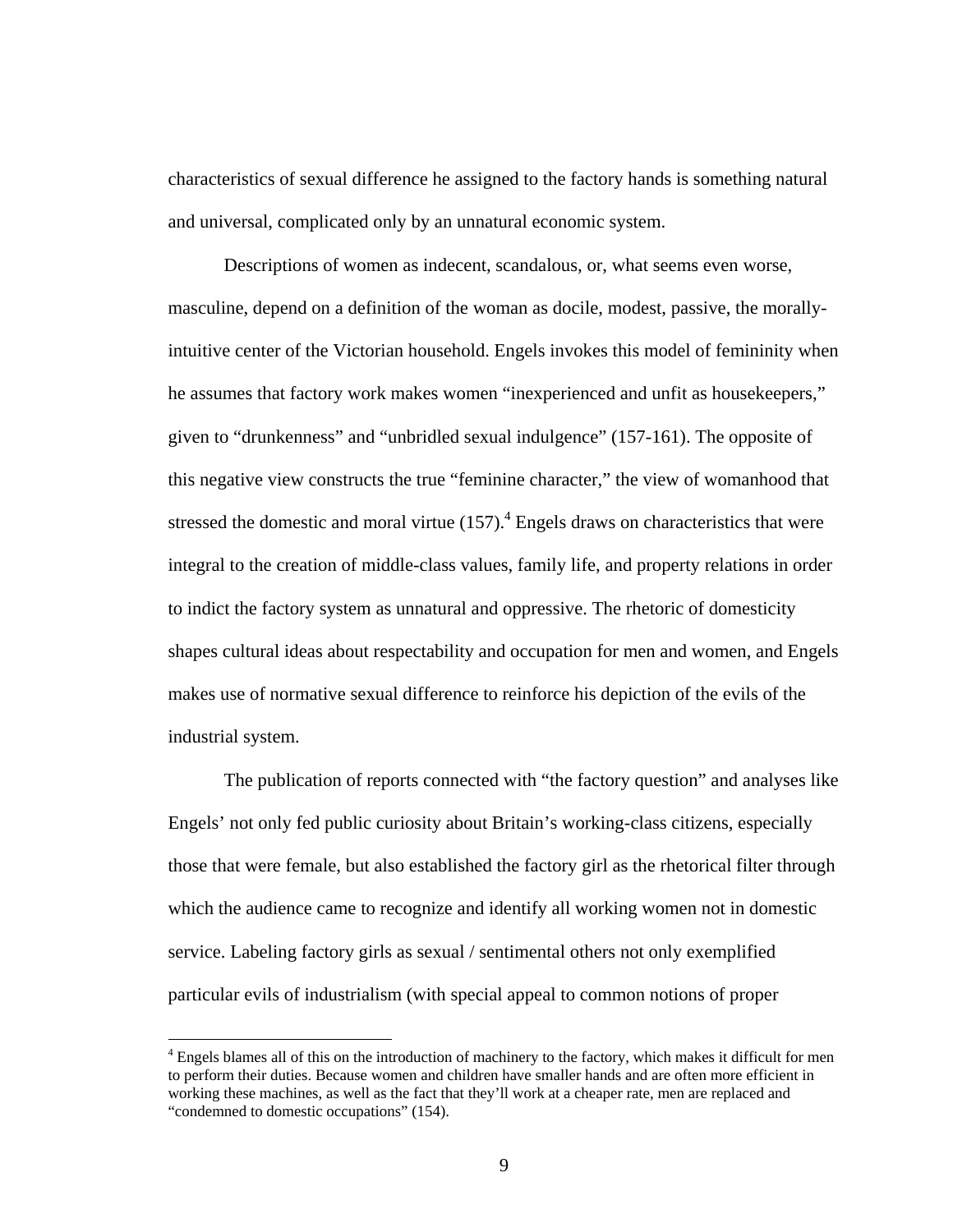femininity), but also provided a clear way of mollifying the economic upset the working woman posed to working-class men and middle-class conceptions of the family; the sexual / sentimental discourse about factory girls displaced the potential economic competition that working women posed to working-class men, but also, the potential economic competition these women (as working-class representatives) posed to the middle classes. As these representations proliferated through the reform era of the late 1830s and 40s, the label made it difficult to productively address issues surrounding women's labor in industrial literature.

#### **Working Identities**

 Factory girls may have been regarded by the dominant classes as dangerous or endangered, but views of women's industrial labor in working-class culture (and literature) were much more nuanced. In my comparison of representation of factory girls in the industrial novel and the writing of working-class women, these nuances are vital to the ways in which the latter re-imagines working-class feminine subjectivity. In the work of female factory poets and, later, in autobiographies, factory girls are not simply "emblems of ultimate social chaos" nor arguments for occupational reform; rather, they are enabling subjects who assert the value of their labor to the standard living of their families, who claim independence for single women, and who configure exposure to sexual danger as a functional knowledge for avoiding such danger. Moreover, as Florence Boos notes, the "urban 'factory' poets" more than any other working-class female poets, "seemed to consider themselves members of a well-defined occupational group"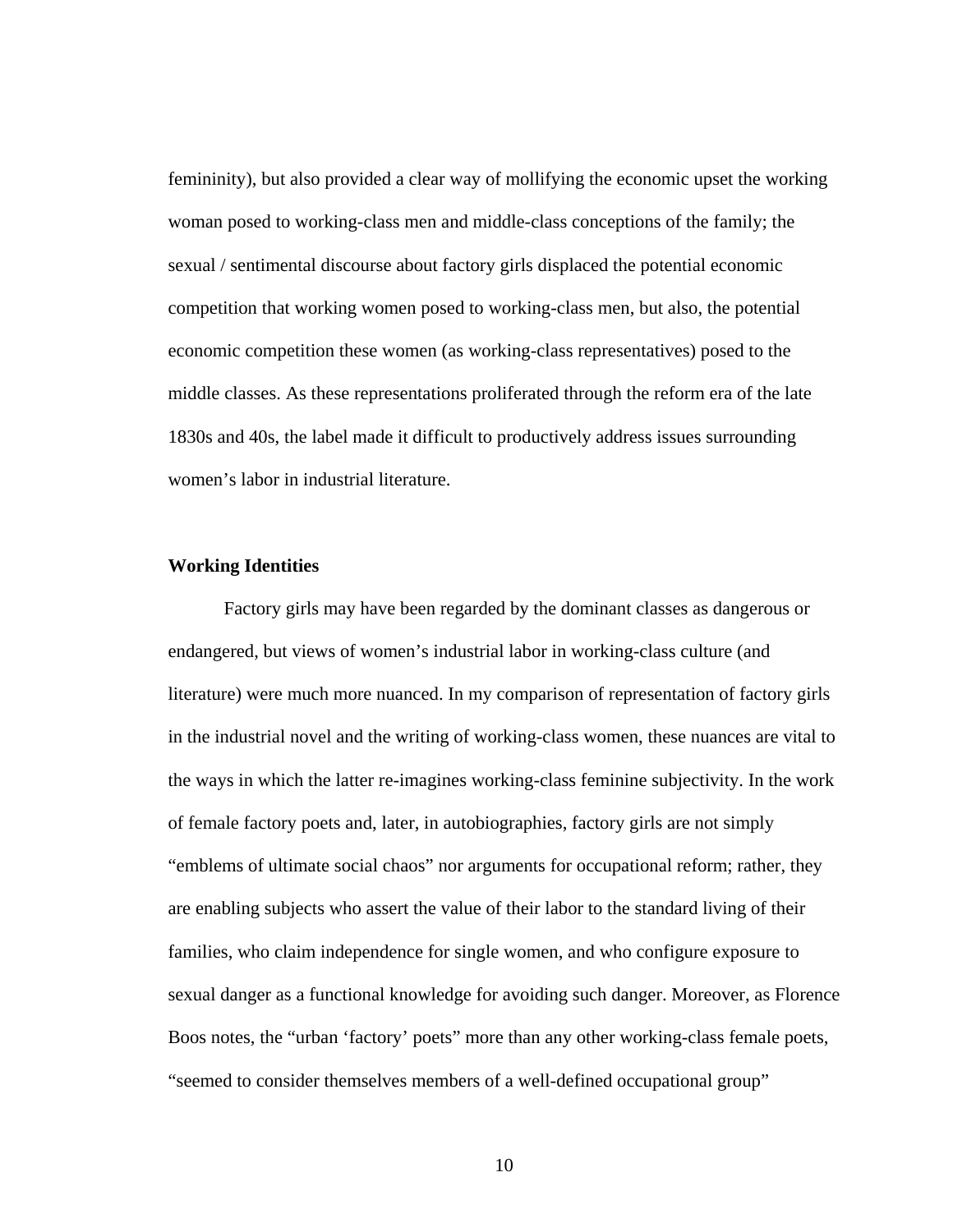(*Working-Class Women* 31). Factory work provides an occupational identity through which these writers re-envision working-class female subjectivity removed from models of middle-class domesticity that regarded them as sexual / sentimental others.

For those outside the working classes, factory girls articulated a contradiction in the gender differences promoted by the separate spheres ideology and, as such, posed a significant threat to the model Victorian family. As cottage industries gave way to the public marketplace in the early nineteenth century, economic forces consigned men to activity outside the home and women to activity within the home. In common thought, a woman's work revolved around household management, child care, and the religious / spiritual oversight of her family. Men followed their work into the marketplace and held greater power in terms of political citizenship and economic competition.<sup>5</sup>

The experiences of industrial working-class women complicated these neat categories of separation because, from an early age, women of the lower classes *had* to work; the additional income of women and children was vital to the survival of the working-class family. Working-class women would be expected to begin working while

<sup>&</sup>lt;sup>5</sup> Of course, even in middle-class culture the divisions of public and private are not as simple as they seem. Historians Leonore Davidoff and Catherine Hall challenge the comfortable separation of public and private that literary critics (and perhaps the Victorians themselves) may take for granted in their exhaustive study *Family Fortunes: Men and Women of the English Middle Class, 1780-1850*. Through close examination of diaries, memoirs, letters, wills, and other primary documentation, they confirm that gender was segregated in the way I have described here; however, they also argue that rather than being entirely separate, one sphere was increasingly dependent on the other (as men needed the existence of the family, of the home, to participate in public occupation, and women needed the public work of men to support the family). Thus, the family – the private realm of women – was not as separate from Victorian economics as we commonly allow. Moreover, the balance between the public and private spheres blurs depending on what type of "middle class" the family may be. For instance, the family dynamic of a shopkeeper, wherein wives and daughters might take care of the household but also support the male head in the daily operation of a shop, would be very different than that of an industrial capitalist. In other words, there is more than one "middle class" and so, more than one way of considering the dynamic of public and private spheres. However, for my purposes, I'm using this simplified version of this gender segregation as the cultural impetus for categorizing factory girls as sexual / sentimental others.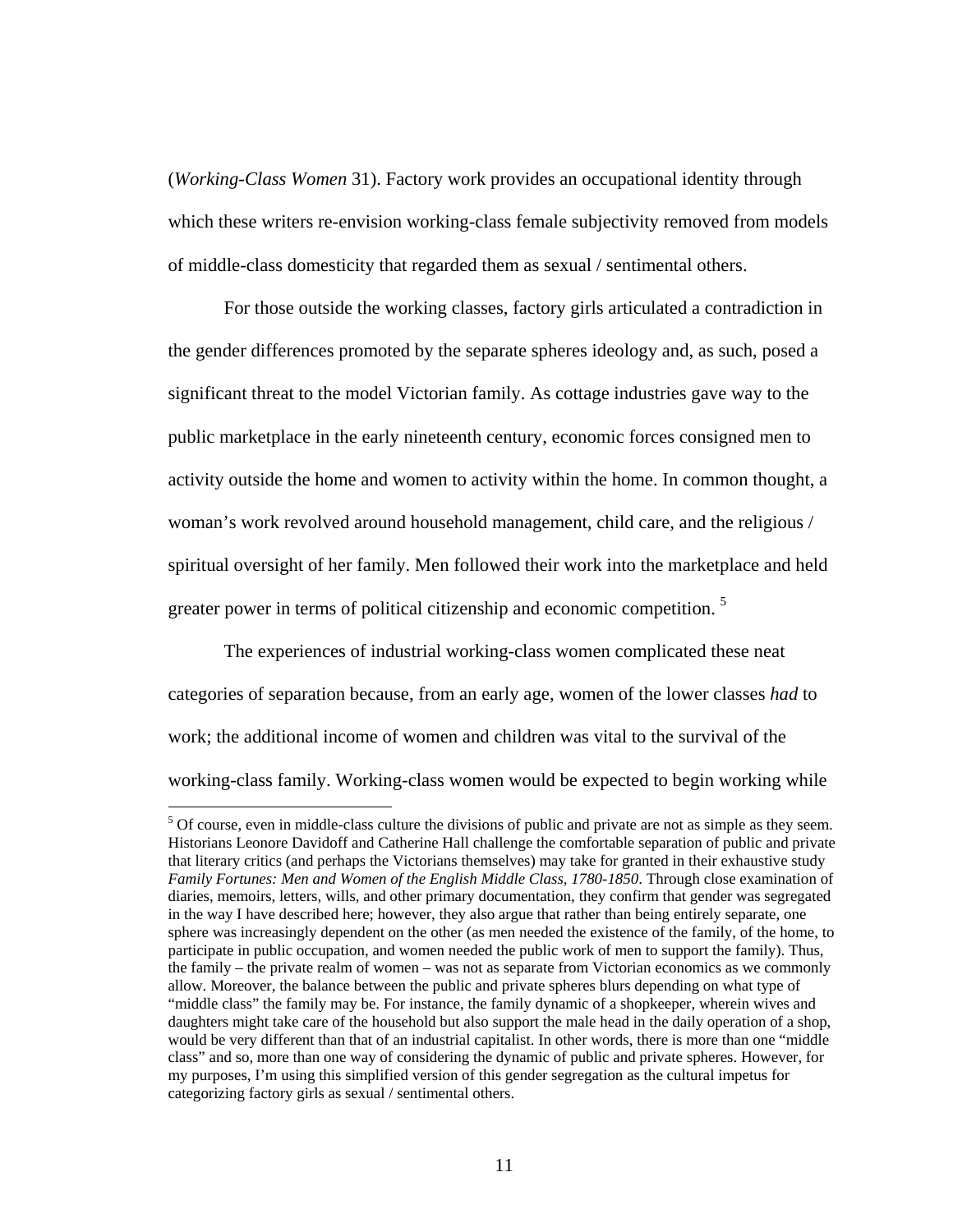still children and, unlike middle-class women, would not—could not—be dependent on a father, husband, or brother for their upkeep. In reality, the income of single working-class women was necessary to secure the financial start of her family once she did marry. In her extensive chapter on working-class customs and traditions in *Women and Marriage in the Nineteenth Century*, Joan Perkin explains that both partners were expected to help set up a working-class household financially. "Women," she writes, "contributed significantly to the family's well-being by the savings they brought into the marriage... Even those who were 'married but not churched,' who 'lived tally' or 'over the brush," faced the same kind of expenditure in setting up a home, to which the woman was expected to contribute her share" (119-20). From this perspective, women's work is crucial to the "difference between a comfortable marriage and a poverty-stricken one" (120). While those outside of the working class might see women's work as an obstacle to the creation and integrity of a normative domestic life, those of the working class knew women's wages were fundamental to it.<sup>6</sup> From a working-class perspective, single-female factory workers saving their wages for marriage was not a perversion of normative gender roles—this would be expected. Waged work outside of the home itself did not indicate a loss of respectability unless the girl was a spendthrift, a different problem altogether when compared to the issues indicated by the sexual / sentimental binary of representation.

 $\overline{a}$ 

 $6$  This does not mean, however, that working-class women were entirely accepted by their male counterparts, especially in the realm of working-class politics. For instance, the political demands of working-class men were often fortified by rhetorical appeals to the middle-class cult of domesticity. The Chartist Movement in particular was led primarily by working-class men who, as historian Anna Clark argues, "used domesticity" as a "clever tactic" to agitate for working-class rights, publicly regarding women workers as "frail victims who needed chivalrous protectors" (234). These arguments played into the middle-class desire to take working-class women out of the workplace.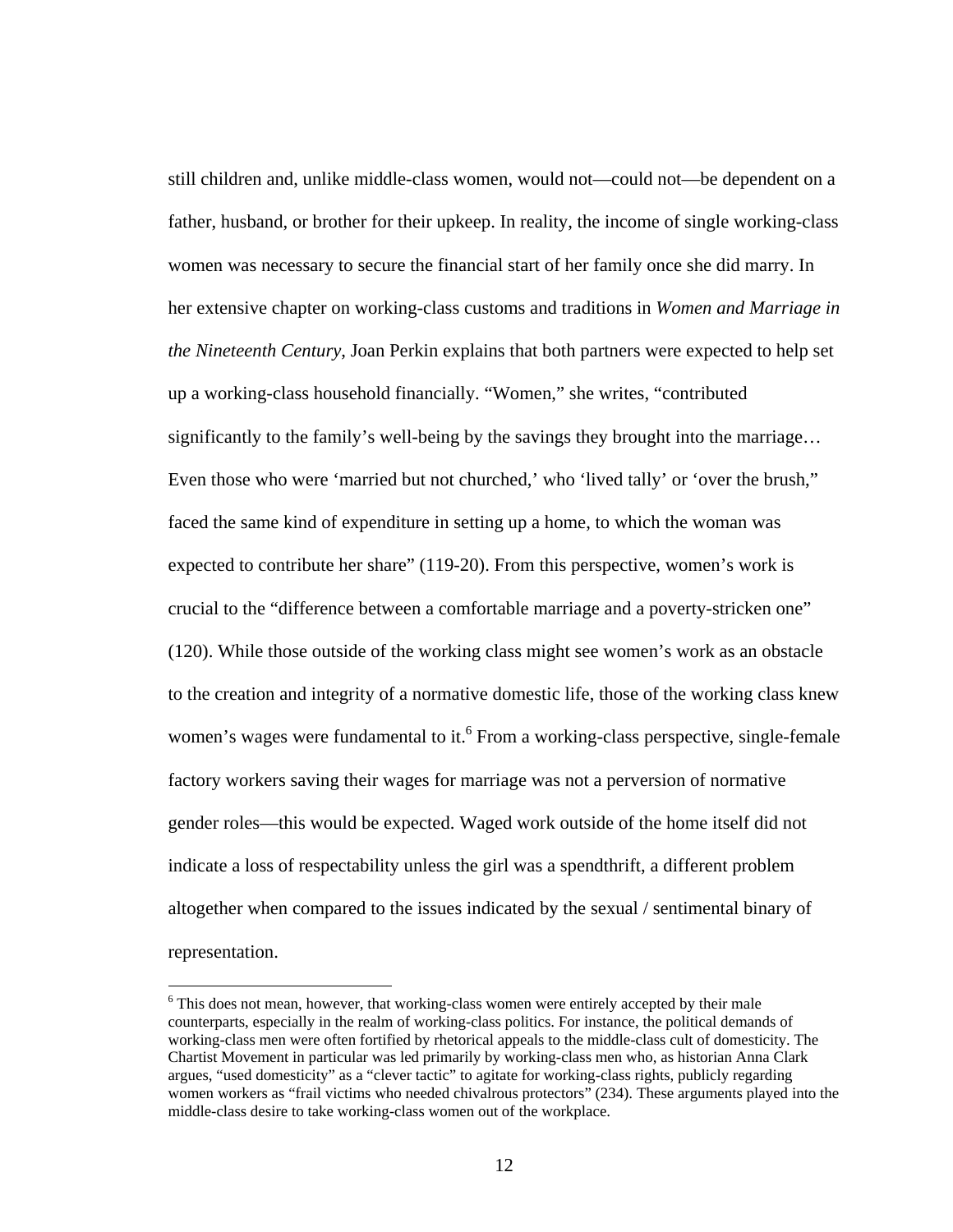Moreover, while the general populace may have been quick to take the factory girl as an emblem of gender anarchy and moral chaos, a very different view of them lurked beneath more sensational accounts in Victorian social commentary. Deborah Valenze has found that while the sexual / sentimental representation of factory girls was most common in blue books and reports on industrial labor, some commentators asserted that "the regularity of factory employment kept [girls] productively occupied and prevented them from marrying early," extolling "the manufacturing industry" and "its 'tendency to raise the condition of women' through profitable employment" (98). An anonymous 1862 article in the *Edinburgh Review* argued that once the political fervor surrounding factory work in the 1840s and 50s died down, factory work became preferable to the more "genteel" occupation of domestic service, usually touted as a safer occupation for single working-class girls: "Servant-girls rarely may marry, while factorygirls probably always may… Public opinion among the class is in favour of the independence of factory and other day-work… In one word, it is *independence* against *dependence*" (qtd. in Simmons 350; author's emphasis).

 The "working identities" of factory girls brings much to bear on the discourse about work's value in the period at large. Work as moral imperative or good for its own sake deflects attention from the dehumanizing labor (and language) of production, but operates along crucial class and gender lines. Works as moral imperative pertains mainly to the middle-classes, but also subsumes working-class male character types (like the honest worker, for instance). In the rhetoric of respectability, work separates from its economic function, transcending social conditions arising from economic contexts. In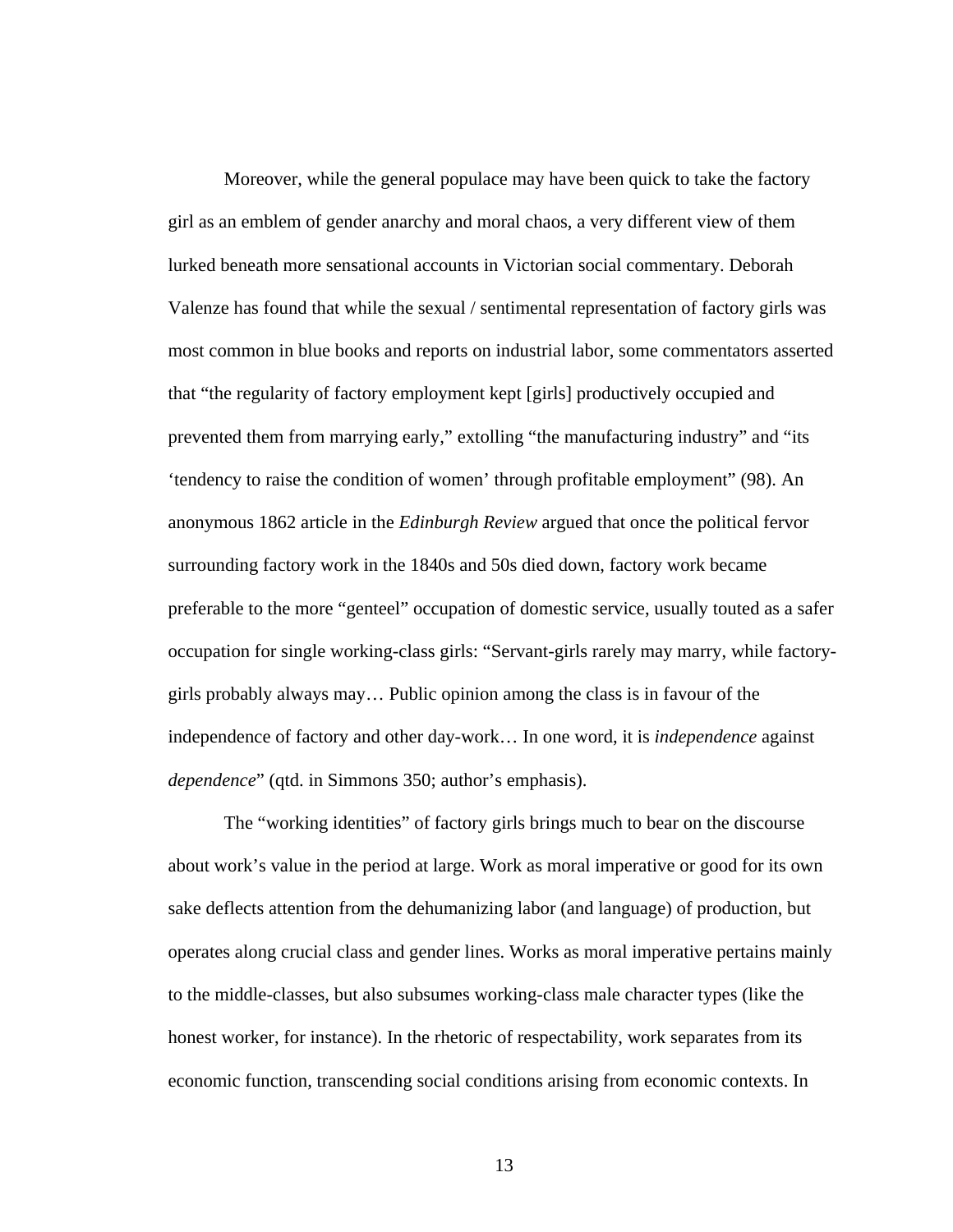*Gospels and Grit*, Rob Breton argues that this separation "leads to contradictions in the cultural discourse," discernible in the relationship between the Gospel of Work and its intended class audiences (6). The economic function of work is completely removed when "the value of work" is applied to the working class (after all, finding value in work deemed oppressive and dehumanizing comes close to endorsing back door exploitation). However, "Work" *has* to operate in those economic terms when applied to the middle class, as seen with Carlyle's paternalistic model of master / worker relations. In addition, the inherent value of working activates discussion of appropriate work for middle-class women, work which could provide self-actualization and independence from patriarchal control.

 This notion of work presents a complex scheme of classed and gendered relations that I propose illustrates a crucial element of working identities for factory girls, predicated on a kind of intrinsic (aesthetic as well as physical – it literally makes them strong) *and* economic value. In this matrix of imbricated "working identities," the working-class woman intensifies the contradiction sensed by Breton because her work establishes a class identity at odds with the domestic gender identity derived from middle-class sources; the gender identity undercuts the class identity that could be a source of political and social motivation, a means of self-actualization and independence inherently masculine on all sides. Because working-class women, and especially factory girls, are typically left out of these conversations, contradiction provides productive sites in which working-class female artists can re-work common characterizations of laboring women in more enabling terms, in a rhetoric that acknowledges images of exploitation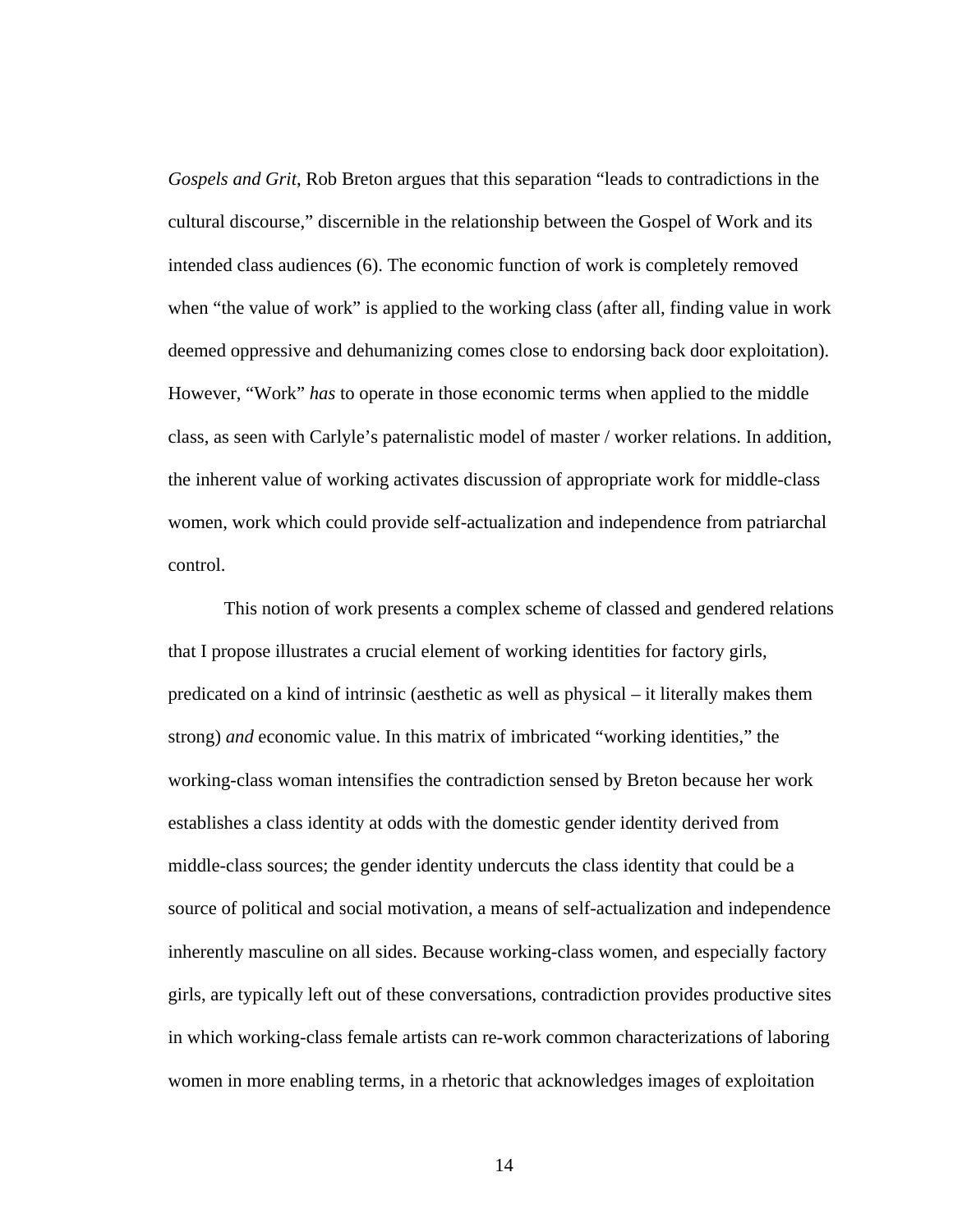and sexual monstrosity but also resists them. In a sense, female factory workers create their own "Gospel of Work," but it is a discourse that cannot be created on the same terms as middle-class women or lower-to-middle class men.

 In order to examine these relationships in connection with the creation of working identities in the chapters that follow, I make use of Joan Scott's notion of gender in *Gender and the Politics of History*. Although Scott's theories concern the work of historians, her emphasis on gender's productive function in critical analysis also applies to literary discourse. Scott recommends gender as a "constitutive element of social relationships" that allows us to question how "implicit understandings of gender are being invoked or reinscribed," not just the "stake[s] in proclamations or debates that invoke gender to explain or justify their positions" (43, 49). It is this "how" that I am interested in, particularly how gender understandings construct or mitigate constructions of class identity. In the space between literary constructions of factory girls by others and those they construct themselves, I suggest, work becomes an enabling force for women to question and refuse normative categories that hide class anxiety (the economic context) beneath gender anxiety (sexual / sentimental representation). Labor itself allows working women to re-imagine static categories of class and gender so as to make these categories dynamic, marking spaces of change that facilitate a cultural renegotiation of what it means to be "working class" and "female" in Victorian literary texts.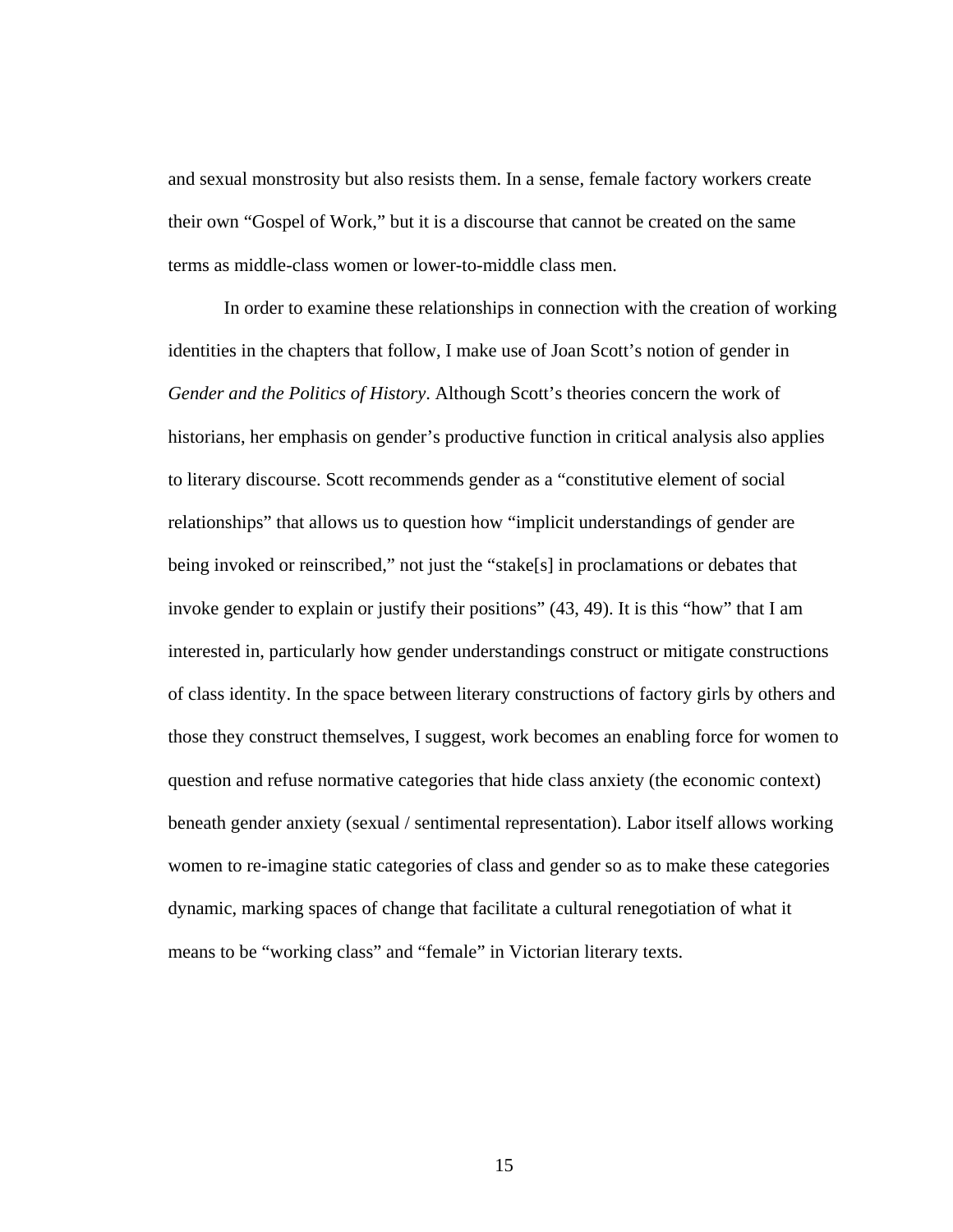# **Genres of Work**

Comparative study of various literary genres that perform working identities allows for alternate ways of thinking about performances of working-class women in nineteenth-century literature. In my analysis, genres are not prescriptive taxonomies or trans-historic aesthetic categories, but are instead sites of cultural negotiation that act in relationship to, within, and against each other. Rather than thinking of genres in terms of textual features only, I approach genres as rhetorical spaces that reflexively perform moments, situations, and cultures, a model that operates much like the standard area of publishing in the nineteenth century: the periodical. Although Victorian literature is often understood to be dominated by the rise of the novel, the multi-generic structure of periodicals and penny magazines assures that genres themselves are dynamic and shaped by the tension among elements. The assembly of non-fiction essays, short stories, serialized novels, and poetry in one space also creates in periodicals a sense of reciprocity: technology, ideology, commerce and other cultural forces shape the nature of texts and of reception. Although my project does not focus exclusively on the periodical per se, I take from it a model through which I theorize conflicting genres in which working identities for factory girls are inscribed, debated, and revised.

I imagine multiple genres as constituting a multi-voiced discourse on workingclass female subjectivities, a discursive space in which what appear as stable identities are instead re-accentuated by an appeal to the value of women's work, both industrial and artistic. Rhetorical performance, the aesthetic act that constructs working identity as an alternative to the sentimentalized / sexualized factory girl, depends upon this interplay of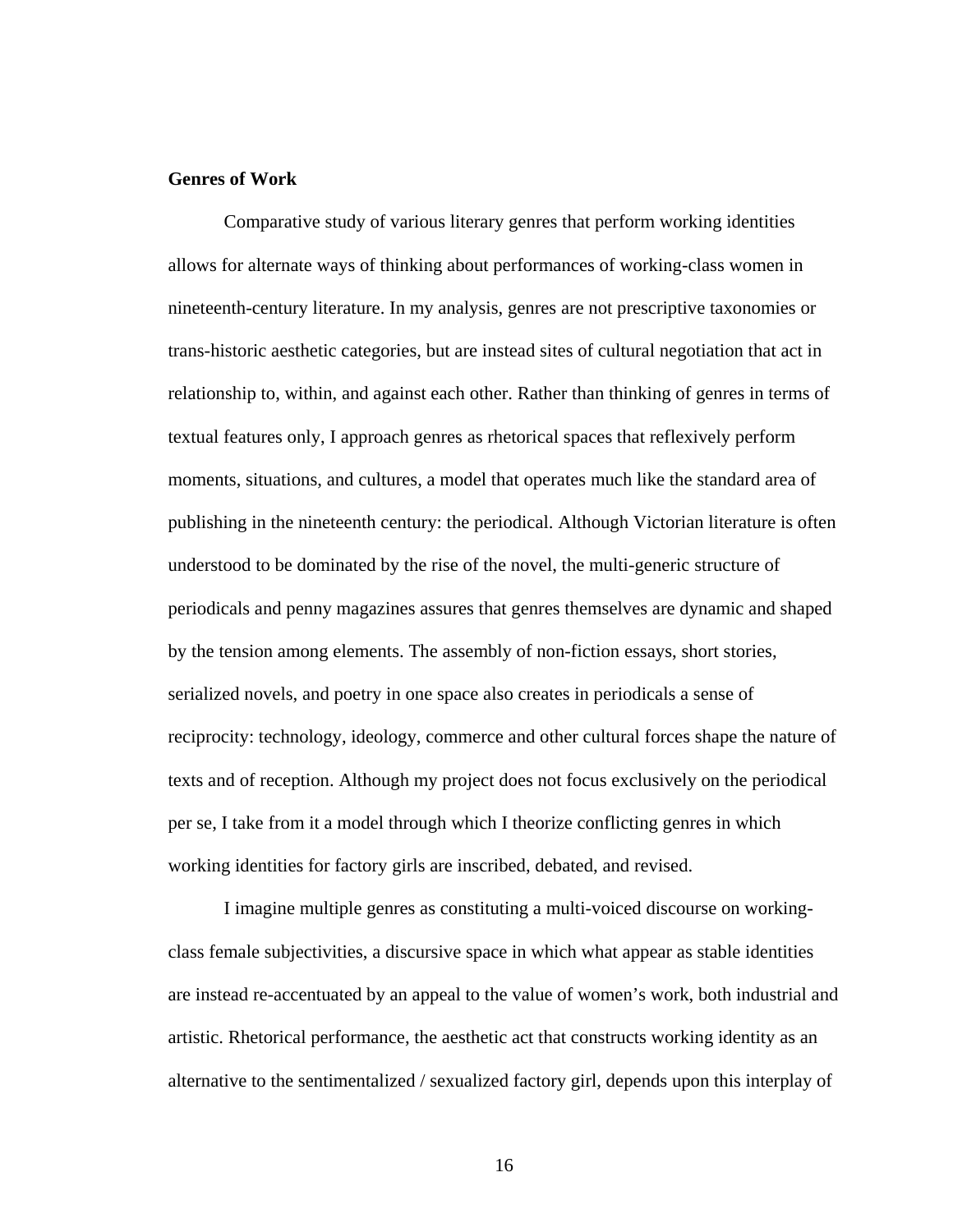voices; genres and the distinctions between them (however fixed or fluid these may be) organize the force of symbolic action, and shape the terms through which working-class female writers organize and construct their own experience. As Bahktin writes in "Discourse in the Novel, "form and content in discourse are one, once we understand that verbal discourse is a social phenomenon—social throughout its entire range and in each and every of its factors, from the sound image to the furthest reaches of abstract meaning" (259). Of course, Bahktin will go on to suggest that such a study finds its best example in novel, as the novel is *the* genre that has the "fundamental privilege" of hybridization, dynamic in that it is always developing through living languages (320). My concern, however, is not so much to critique Bahktin's theory of novel but to use the implications of his theory of language in verbal arts for linking working-class female subjectivity in various kinds of poetry and novels, to think about how certain languageimages (woman sentimental, woman sexualized) are re-accentuated across texts by and about working-class women.

Canonization and re-accentuation are "the processes of transformation" that Bahktin discusses near the end of "Discourse in the Novel," processes that provide me with conceptual categories for examining the transmutation from woman as sentimental or sexualized other to woman as working subject across multiple genres. Canonization refers to the idea that the play of heteroglossia becomes flattened by its already literary aspect, obscuring variants of double-voiced discourse; re-accentuation, however, plays upon this double-voicedness for, as context changes and as one brings different texts and points of views together, new meanings and insights are created by re-accentuating the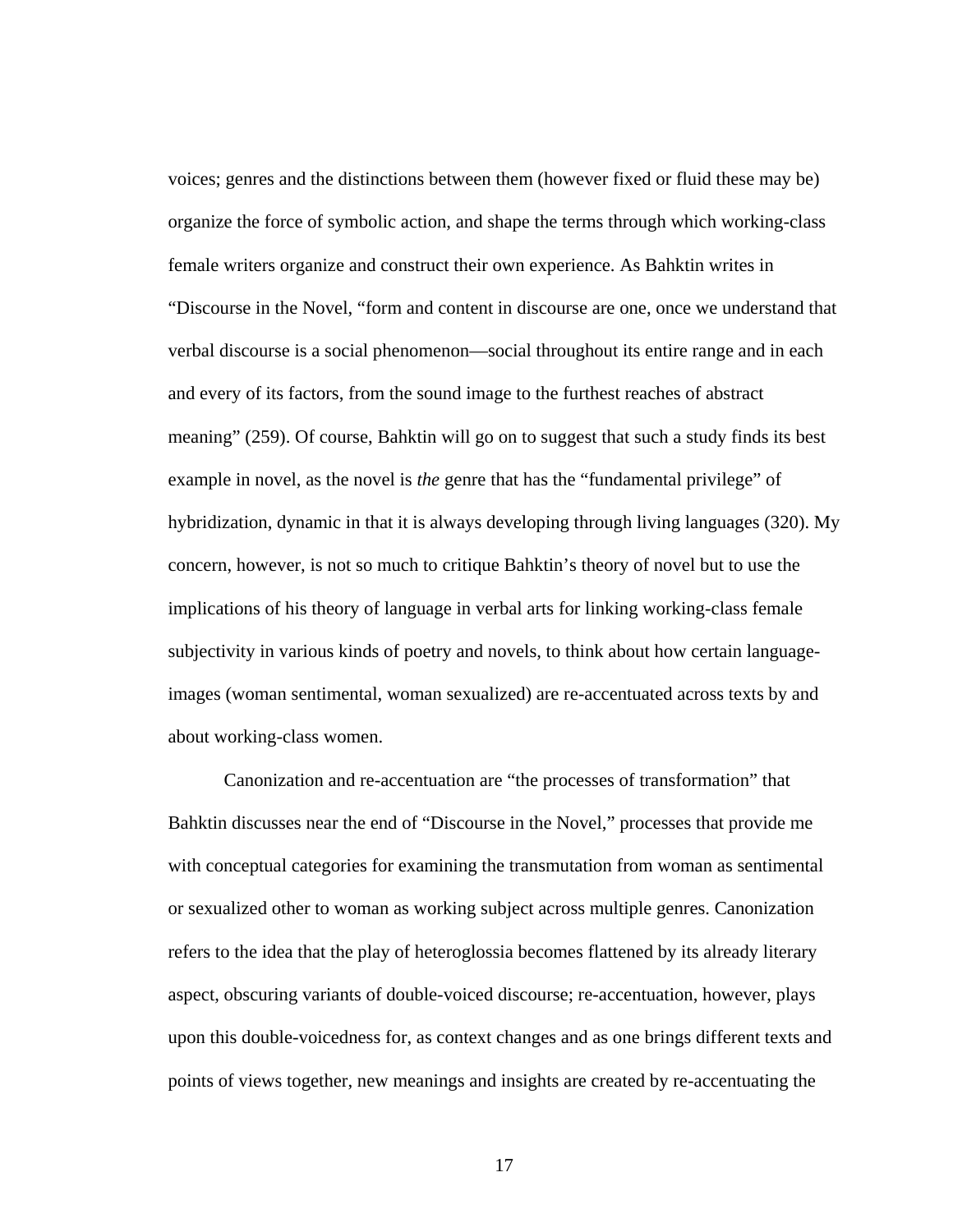image. Bahktin writes that "[n]ew images in literature are very often created through the re-accentuating of old images, by translating them from one accentual register to another" (421). Within images of woman as sentimental or woman as sexualized is the image of woman working, and the latter image is an impetus to artful creation of a class consciousness reinforced by gender ties.

In the chapters that follow, I analyze the relationship of the sentimental / sexualized factory girl of industrial discourse with her representation (and revision) in three distinctive genres: the industrial novel, working-class lyric poetry, and working women's autobiographies. Each chapter, author, and genre illustrates the transformative processes that allowed for a "reaccentuated" factory girl across the nineteenth century and into the twentieth.

 Chapter Two discusses the sexual / sentimental representation of working-class women in the Victorian industrial novel, using Elizabeth Gaskell's *Mary Barton* (1848) as a case study. Factory girls are rarely protagonists in the main plotlines of industrial novels and the plot of *Mary Barton* bears this out. Nonetheless, factory girls do exist in the pasts of the novel's secondary characters, in brief descriptions of urban working-class populations, or as minor characters. The peripheral treatment of factory girls or their replacement with other types of working women in *Mary Barton*, I argue, draws attention away from the economic and personal potential factory work could have for working women and refocuses instead on the sentimental / sexualized binary typified in discussion of working-class women, relegating these women's concerns to the domestic sphere and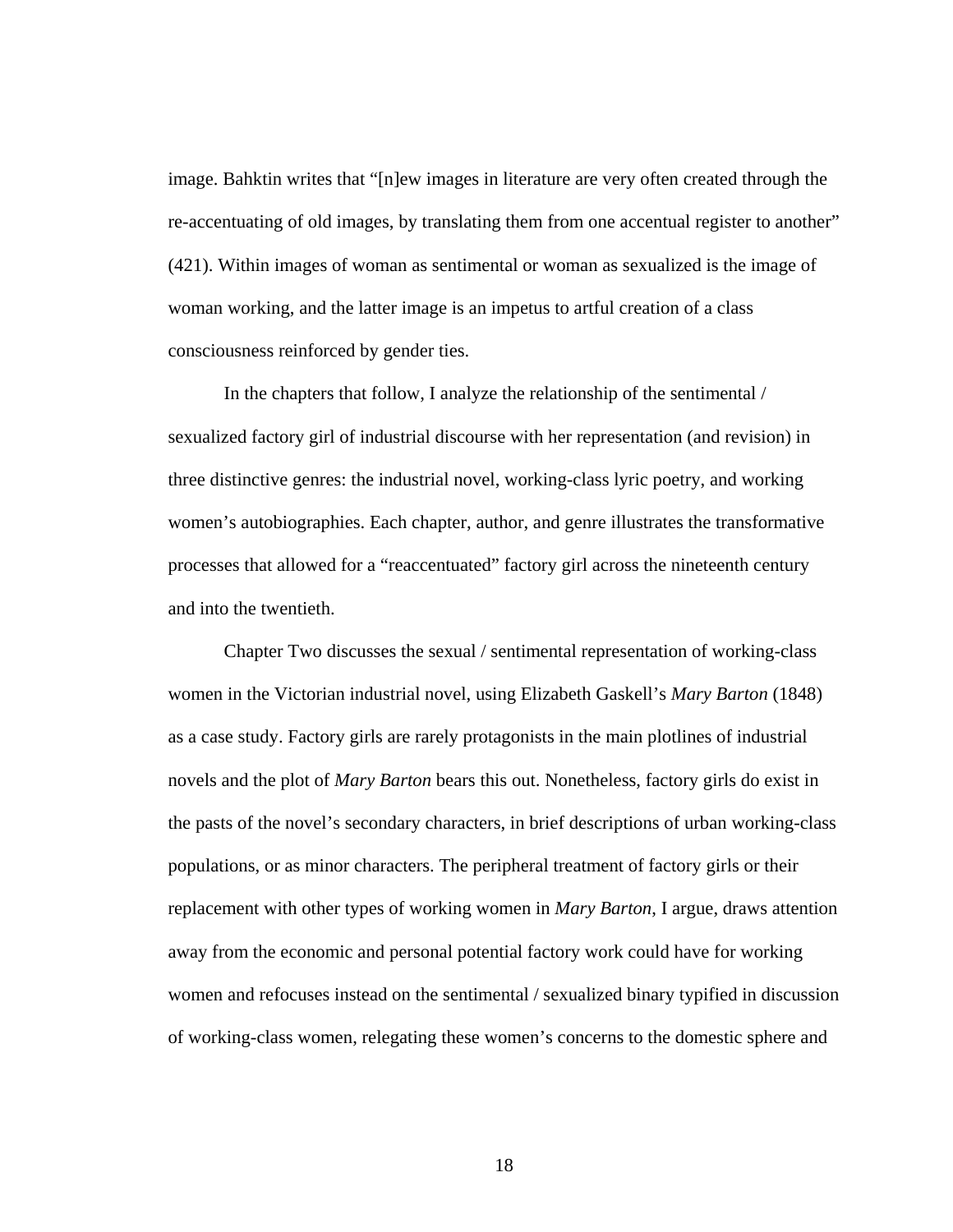removing them from their identities as workers, canonizing them outside of the economic sphere.

 Chapter Three focuses on the poetics of Ellen Johnston, a Scottish working-class writer who united labor, gender, and art by taking on the poetic name "the Factory Girl," a label through which she placed herself within a national canon of laboring poets and challenged the sexual / sentimental binary that typically represented working-class women in mainstream literature. While other working-class female poets adhered to a "middle-class feminine script" in order to draw attention away from their class status, Johnston instead created a class script that worked toward creating alternate views of working-class femininity beyond sexual/sentimental representations and the pressures of bourgeois domesticity (Zlotnick *Women* 12). Johnston refuses to separate gender and class into constituent categories as the "Factory Girl" poet writing public verse for a diverse audience within a national canon of literature. Johnston's melding of industrial and poetic labor does important work, I argue, toward reaccentuating canonical narratives that render working-class women powerless against the social and political forces used to define them.

Chapter Four examines Kathleen Woodward's *Jipping Street: Childhood in a London Slum* (1928) as an autobiography conscious of the limits of literary selfrepresentation, a performance of the genre she uses to critique the model of empowered female laborer that developed in and around life writing in the early twentieth century. For Woodward, a former factory worker, the features of autobiography do not so much reflect the truth of a life as they constitute the testing ground for dominant representations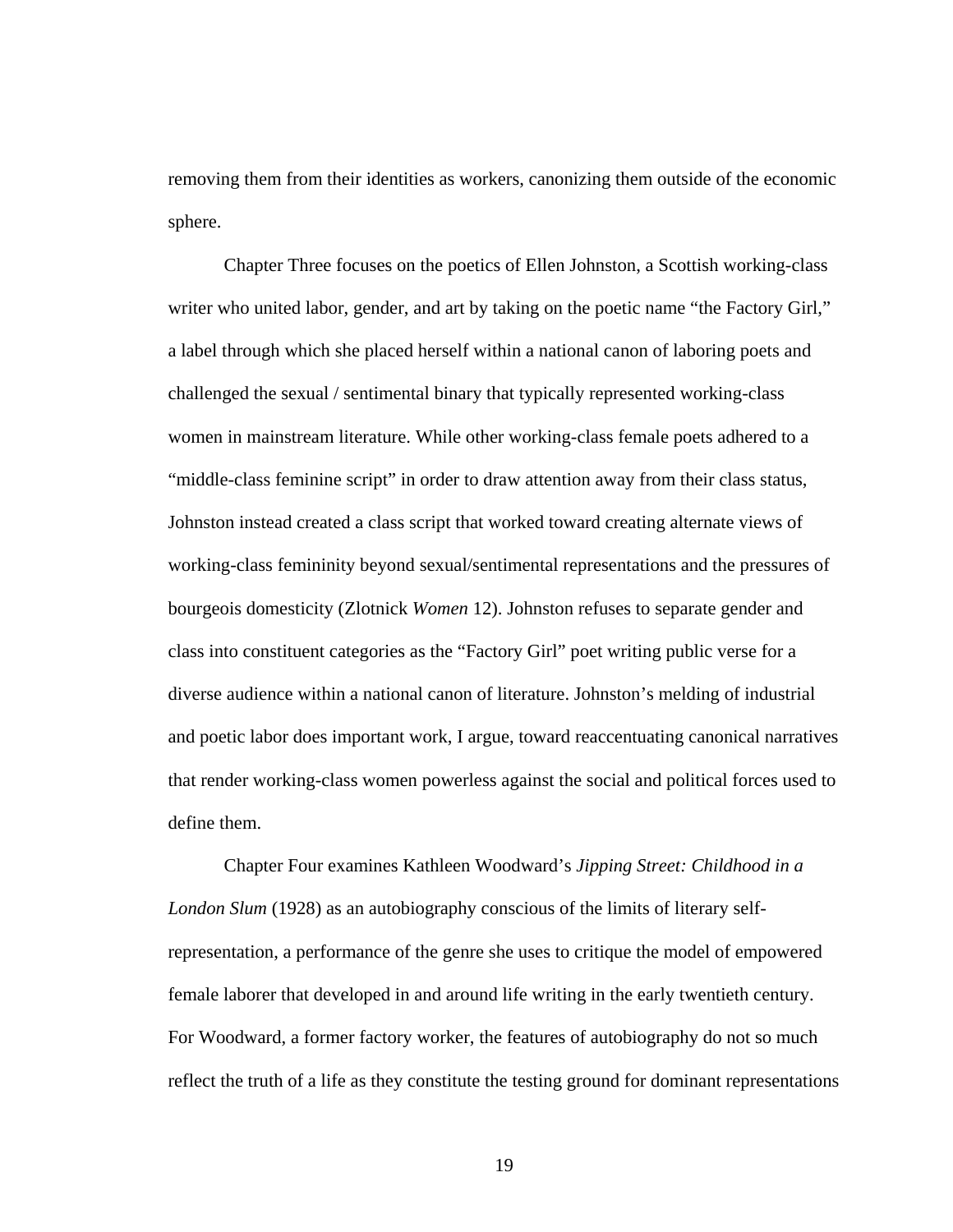of working-class feminine identity. Resisting the dominant shape of autobiographical representation for working-class women in this period, Woodward also resists the acceptable intersections of gender and class that these representations take: the laboring identities of women are merely rhetorical strategies that, while sometimes useful, do not change the story of one's life or make it viable outside of particular social or political contexts. Woodward's peers may have found autobiographical writing as a political act that asserts their right to speak and construct their own identities. Woodward's own narrative, however, highlights the contingencies of this act, for self-representation seems to provide little leverage against the shifting displacements of identity within language itself.

In Chapter Five, I "reaccentuate" the typical dissertation conclusion by writing a reflective narrative that ruminates on my experiences researching and writing about working-class authors as a working-class academic. I consider the ways in which class identity had psychological effects on the women included in my dissertation as well as the woman writing the dissertation.

 Victorian factory girls had no access to a discourse of labor that was valuable to them. To be sure, the work they did was difficult, dangerous, and exhausting. Workingclass writers like Johnston and Woodward focused on aspects of their labor that was valuable to them personally, even when questioning troubling aspects of taking on working identities as enabling subjectivities (as I argue Woodward does in *Jipping Street*). For Elizabeth Gaskell, however, the nuances of women's working identities were much more difficult to represent, not only because of her position as a middle-class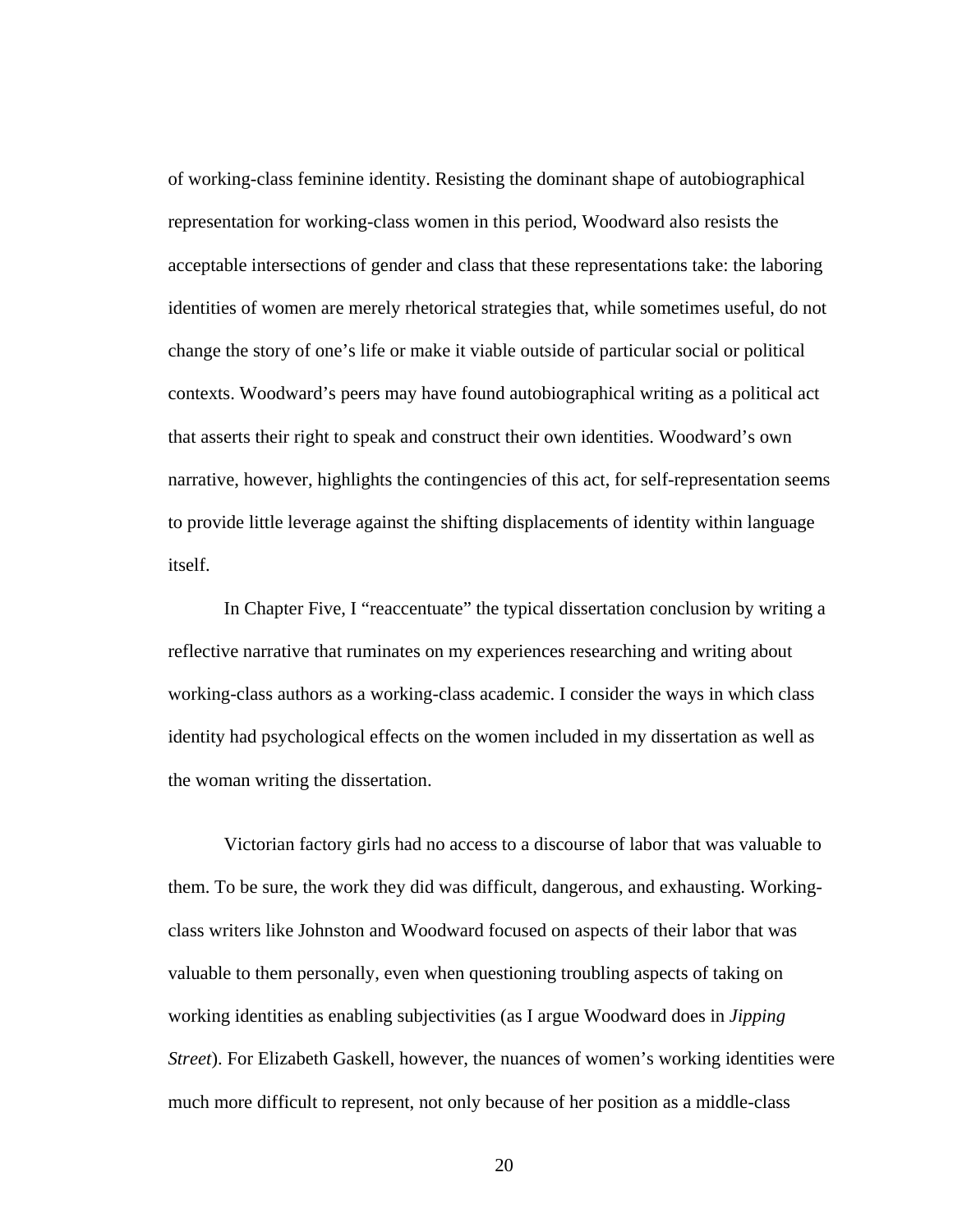writer, but also because of the power of the sexual / sentimental image of factory girls in the Victorian zeitgeist. I now turn to her attempt to represent working-class culture, and the complexities of working-class women, in *Mary Barton*.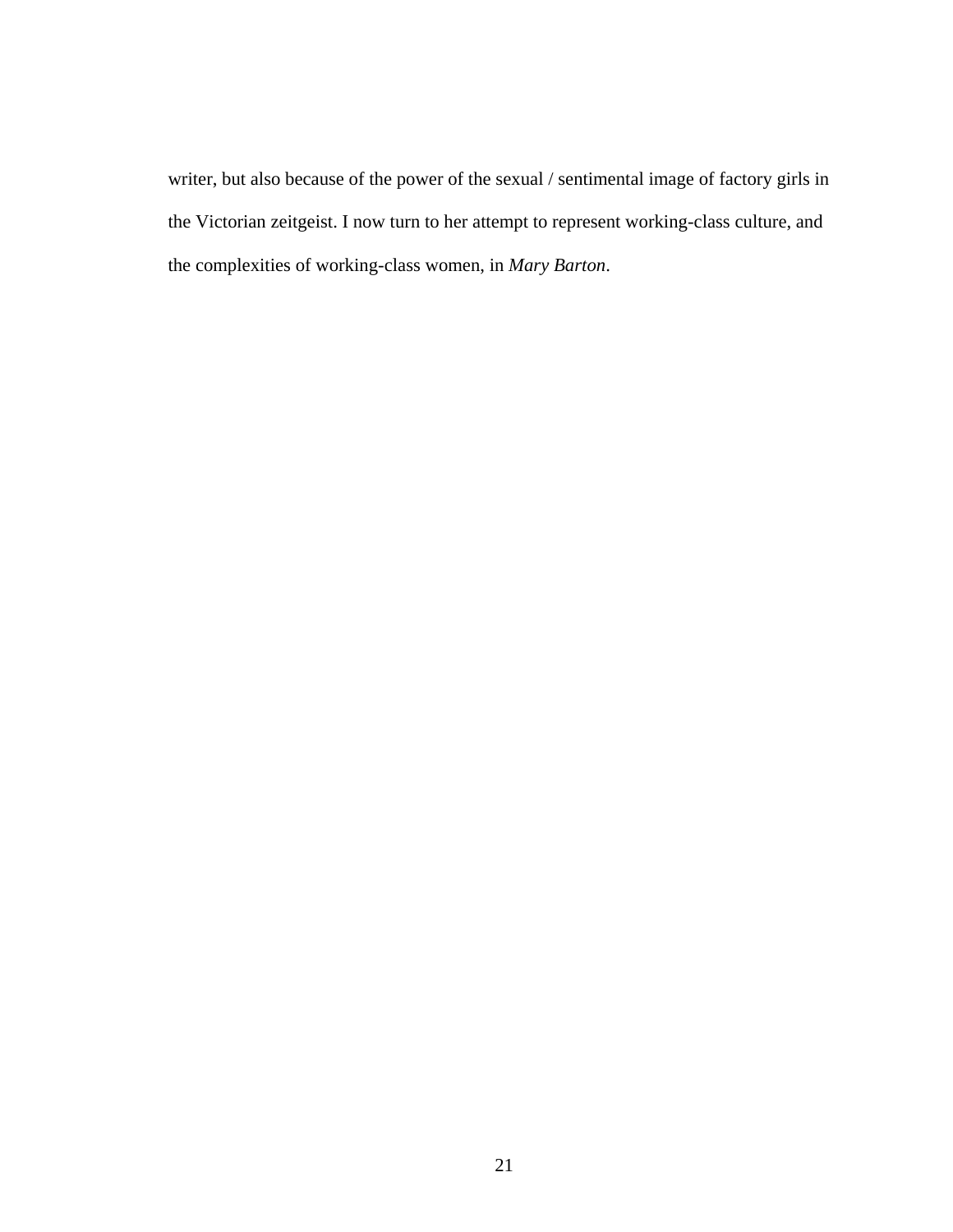#### CHAPTER II

#### THE FACTORY GIRL IN (AND OUT OF) THE INDUSTRIAL NOVEL

 Our understanding of the response to industrialism would be incomplete without reference to an interesting group of novels, written at the middle of the century, which not only provide some of the most vivid descriptions of life in an unsettled industrial society, but also illustrate certain common assumptions with which the direct response was undertaken.—Raymond Williams, *Culture and Society, 1780- 1950* 

 That's the worst of factory work for girls. They can earn so much when work is plenty, that they can maintain themselves anyhow.—John Barton (in *Mary Barton*)

Because the factory girl was fundamental to socio-political dialogue in the middle decades of the Victorian era, my examination of her literary presence begins with the industrial novel, the subgenre of Victorian literature that treats industrial conflict most directly. Sometimes propagandistic, often didactic, the industrial novel supplied a literary platform from which authors explored, in Thomas Carlyle's phrase, the "Condition of England" and was the primary means through which the British middle and upper classes came to know their working-class compatriots. Written amid political instability, changing working conditions, economic depression, and the spirit of reform these social changes prompted, industrial novels depicted class strife, poverty, and exploitation of the working classes; driven by the impulse to capture industrial "reality," they individualized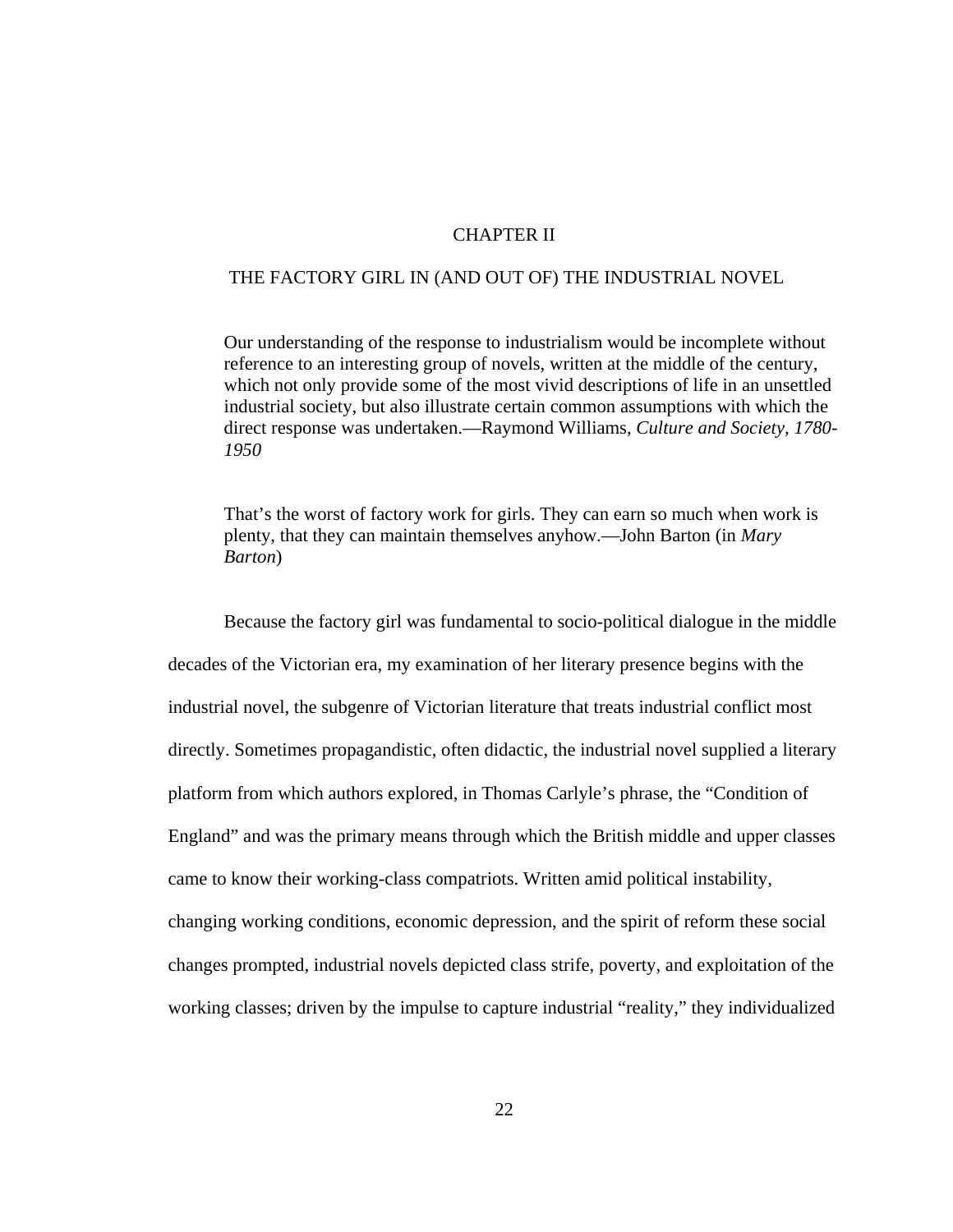the working collective so as to humanize the nameless, faceless "masses" mentioned in popular journalism and government documents. As the epigraph from Raymond Williams indicates, industrial novels offered readers the most "vivid descriptions" of urban, industrial life and filled the contours of the issues of the age (*Culture and Society* 87).

Yet, as Williams also notes, industrial novels make "certain common assumptions" in "direct response" to industrial strife. In this chapter, I show that sexual / sentimental representation of working-class women was one of the common assumptions made by industrial novelists – and, because of this, the response to factory girls in particular was not entirely direct. Factory girls are rarely protagonists in the main plotlines of industrial novels. As the discerning reader soon realizes, however, they exist in the pasts of the novel's secondary characters, in brief descriptions of urban workingclass populations, or as minor characters whose troubling presence as single, working females is resolved by marriage or death. If the issues factory girls raise directly enter the text, more "manageable" working-class female characters – usually women removed from the particular taint of factory work – bear them out in the narrative (Johnson 30). The peripheral treatment of factory girls or their replacement with other types of working women draws attention away from the economic and personal potential factory work could have for working women and refocuses instead on the sentimental / sexualized binary typified in discussion of working-class women, relegating these women's concerns to the domestic sphere and removing them from their identities as workers, canonizing their representation outside of the economic sphere.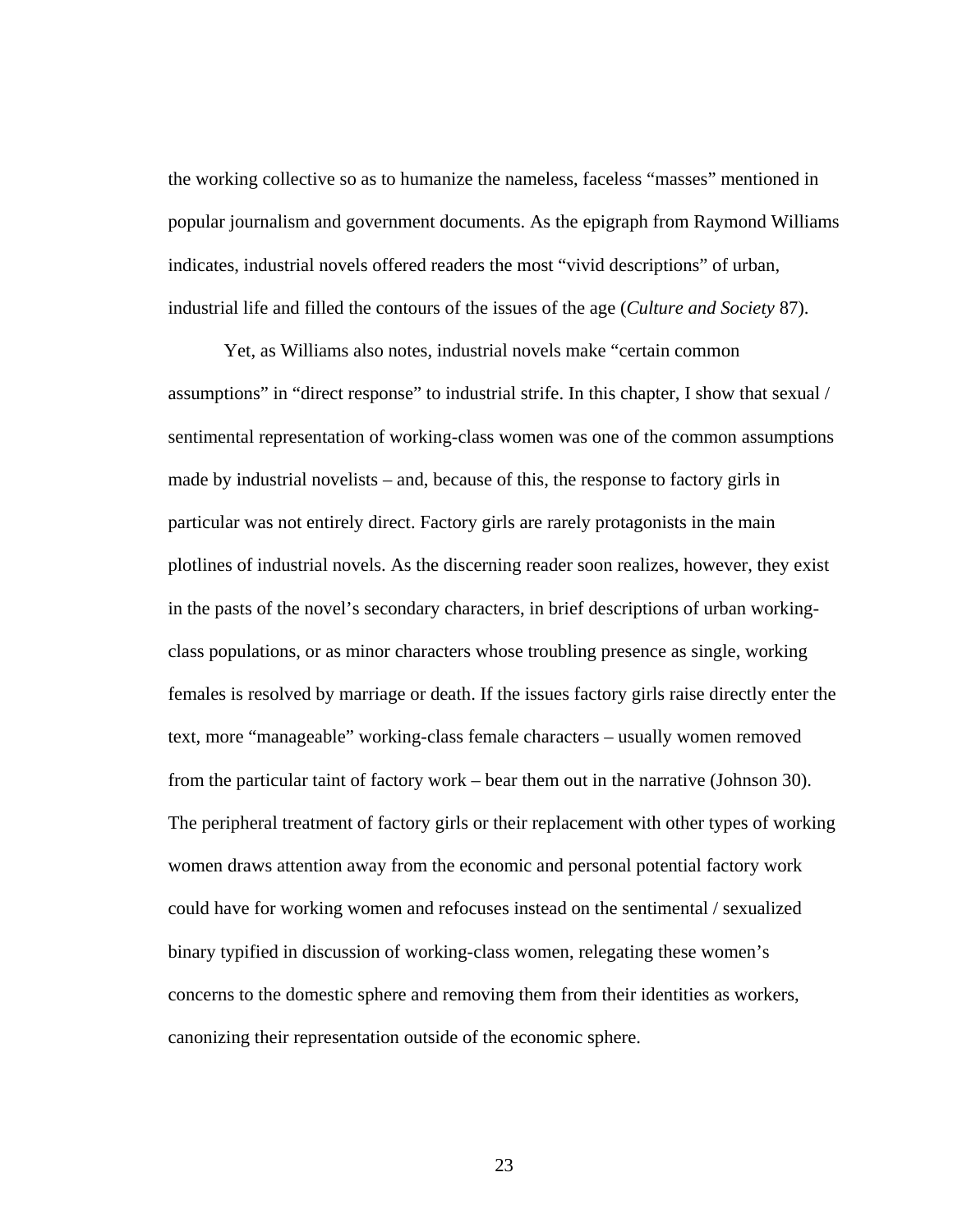For this discussion in a specific industrial novel, I use Elizabeth Gaskell's *Mary Barton: A Tale of Manchester Life* (1848) as a case study that illustrates the problem of representing the factory girl in middle-class literature. In his overview of the industrial and "Condition of England" novels for Patrick Brantlinger and William Thesing's *A Companion to the Victorian Novel*, James Richard Simmons identifies two movements of industrial novels (typified by their political purposes): earlier novels written in order to help pass the Ten Hours Bill in 1847 and so had a specific purpose as political propaganda, and those written afterward, which needed to "interest readers through other means than merely appealing to their sympathy" for factory children.<sup>7</sup> According to Simmons, novels written after 1847 were "more complex and significant as works of literature, because they aimed at portraying and understanding the condition of England question in all its complexity, and not merely at getting the Ten Hours Bill passed" (344). Published in 1848, *Mary Barton* is a complex industrial novel because is written amid – and partially as a response to – a significant failed attempt at greater working-class political representation when the Chartists' final 1848 petition for changes to the Reform Act of 1832 fell through. As a result, Gaskell makes clear that her purpose in *Mary Barton* is to "represent" the lives and feelings of "the factory-people in Manchester," perhaps a literary remedy to the lack of political representation of working-class citizens

 $\overline{a}$ 

<sup>&</sup>lt;sup>7</sup> The Ten Hours Bill (also known as the Ten Hours Act) was a part of the Factory Act that passed in 1847. It restricted the work day of women and children to ten hours and, while supported by much of the populace, did not gain significant political backing until the latter part of the 1840s (after the Peel administration, largely conservative, was replaced with the Whig politics of Lord Russell's administration). Ten Hours clauses had been a part of the factory reform movement beginning in the 1830s, and Lord Ashley attempted to include a similar restriction in the Factory Act of 1844, but the clause was excluded upon passage. Novels meant as support of the Ten Hours Bill were Francis Trollope's *Michael Armstrong* (1840) and Charlotte Tonna's *Helen Fleetwood* (1841), which specifically used factory children as protagonists in order to persuade the Victorian readership of the need to curtail long workdays for children.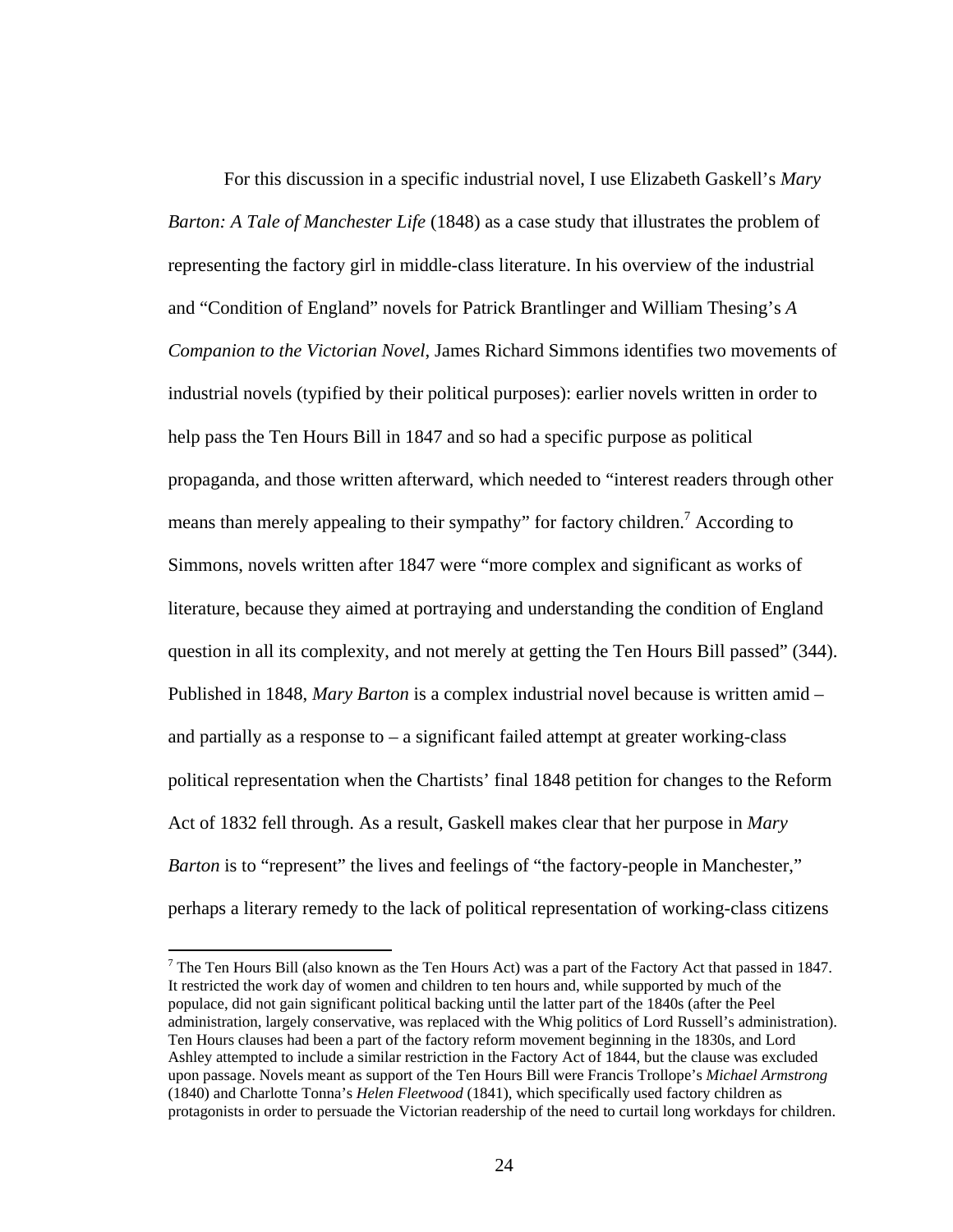(*Mary Barton* 4). Essentially, hers is a novel more complex in that it treats the concerns of working adults who, as Simmons points out, are less naturally sympathetic than the sentimentalized factory children of earlier industrial novels (344).

The complexities of which Gaskell's novel takes account, I argue, and her appeal to the sympathies of her readership for the working-class lives she describes in *Mary Barton* greatly affect her ability and willingness to represent the complexity of working *women's* lives. Gaskell's stated purpose of drawing sympathy for the working classes, especially "the care-worn men, who [look] as if doomed to struggle through their lives in strange alternations between work and want," suggests the challenges gender may have posed to any alternatives she had for representing working-class women as something other than sexual / sentimental others (*Mary Barton* 3). Factory girls who actually appear in the narrative, in conjunction with the numerous former factory girls who appear throughout the text, signal a complex series of interlocking debates and encounters with conflicting ideologies concerning working-class feminine subjectivity. The factory girl is dangerous and endangered; economically and personally independent while also an "industrial slave"; physically strong while also physically disabled (by machines, by long work hours and dangerous working conditions). Factory girls in conjunction with the novel's primary female working-class characters, Mary and Esther, embody vexed feminine subjectivities in the industrial landscape. Instances in which these working-class women encounter factory girls, whether the encounters are actual meetings or discursive engagements, point to a complex interrelationship between gender and class that regenerates dominant notions of proper femininity even as Gaskell may attempt to contest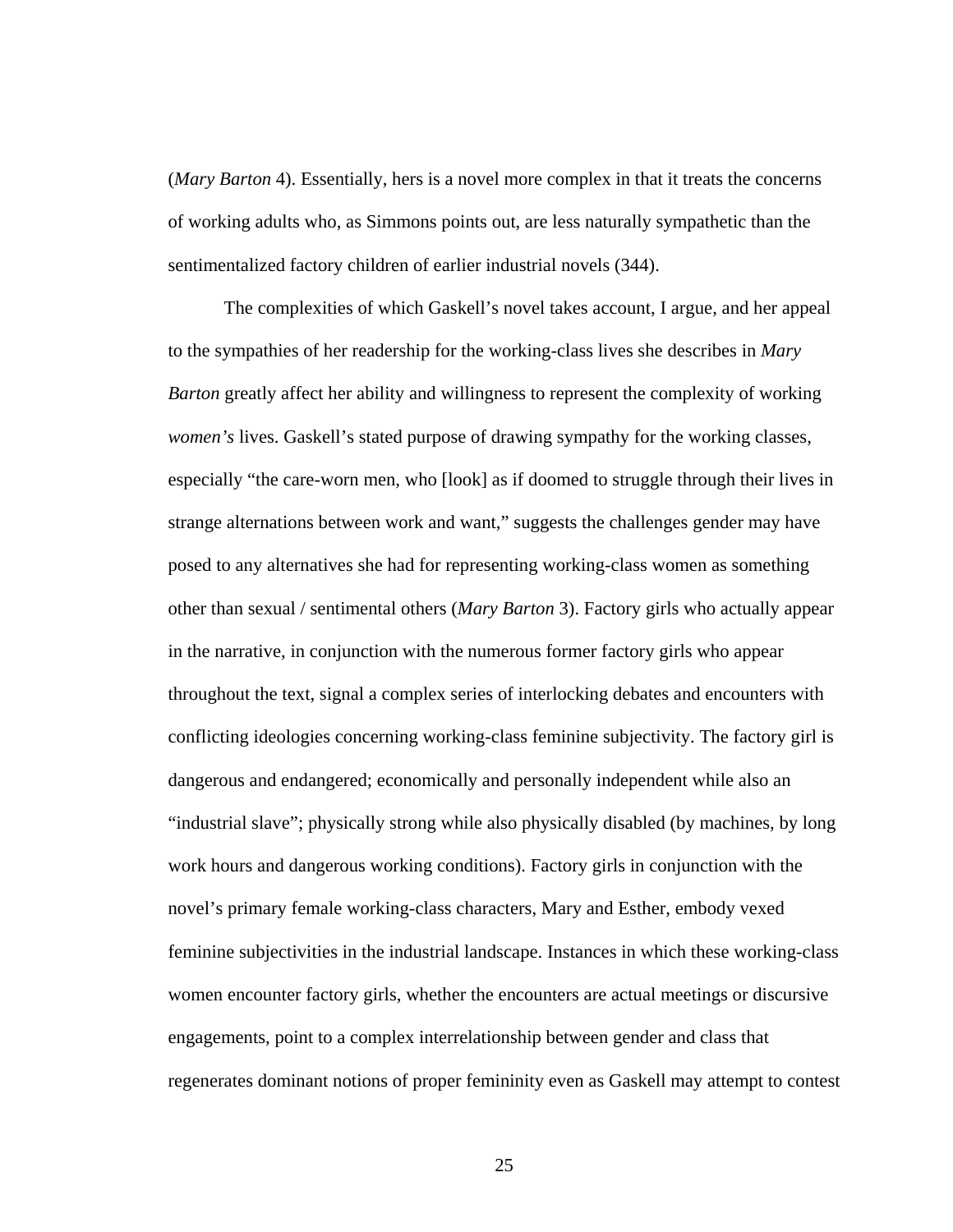these notions. Factory girls, although textually peripheral, are symbolically central to the novel's discursive formation of classed notions of sexual difference.

*Mary Barton* is also a remarkably intertextual novel in that it combines the narrative modes of realism, melodrama, religious homily, domestic tale, and sentimental romance while also including poems and songs by working-class poets and better-known authors. These poems frame the novel's chapters and, occasionally, interrupt its narrative flow. Investigating "how deep might be the romance in the lives" of working people in Manchester and "[giving] some utterance to the agony which … convulses these dumb people," Gaskell's novel embodies multiple cultural perspectives on working-class experience. In *Mary Barton*, various narrative modes and generic conventions make an effort to capture diverse aspects of the industrial working-class community: their home and working lives, their moral beliefs and folk traditions, and their social and political concerns (Gaskell 3). The formal diversity of *Mary Barton* shows that, like the more ethical negotiation between factory owners and workers that her novel encourages, Gaskell negotiates her own artistry in order to attempt an ethical, and sympathetic, examination of the plight of the working classes. Nevertheless, a host of ideological complications, amplified by the novel's polyphony and the narrator's contradictory efforts to take account of it, complicate this sympathetic gesture and expose several key conflicts regarding representation of the factory girl in the industrial novel.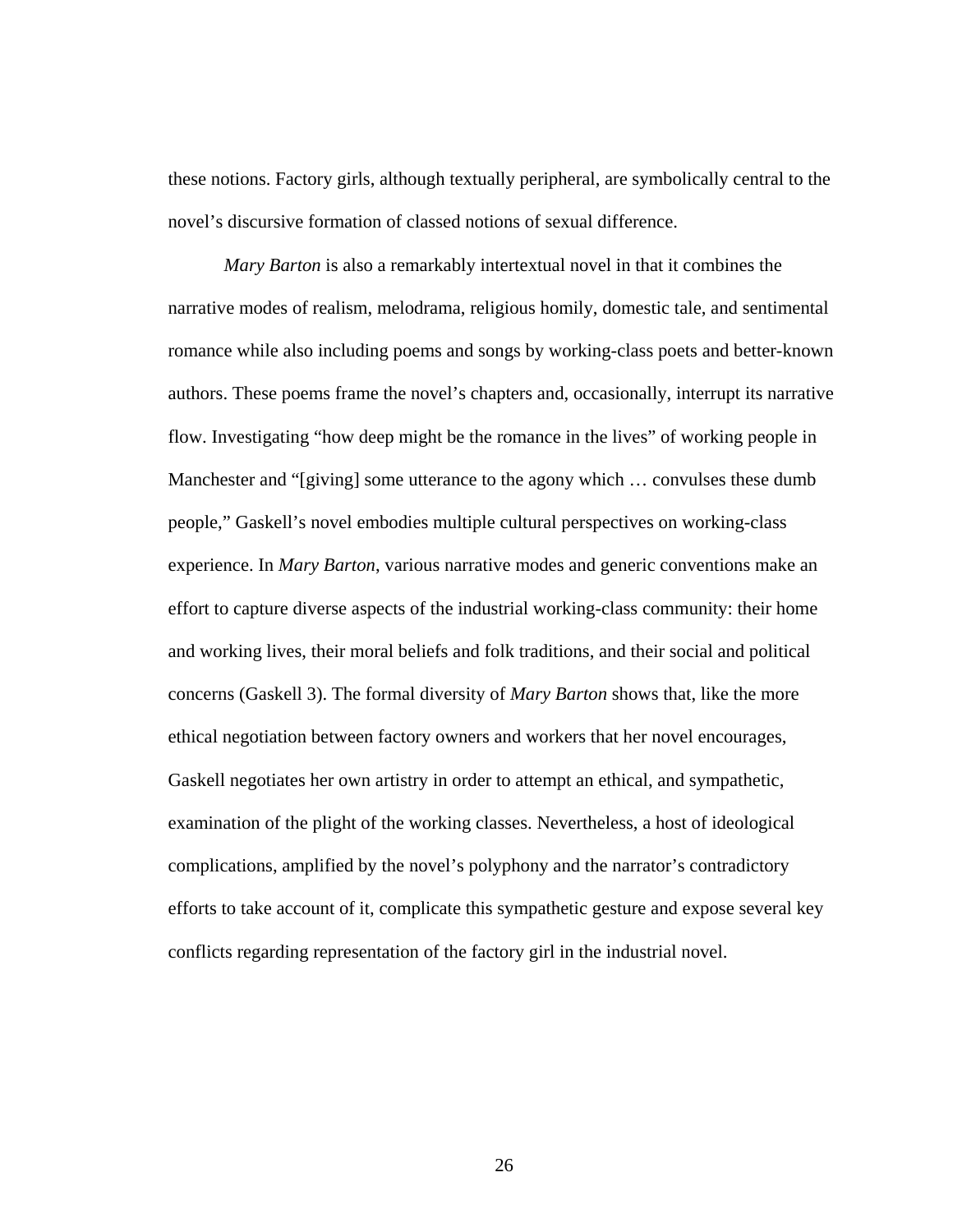#### **Women, Representation, and the Industrial Novel**

In the introduction to *The Industrial Reformation of English Fiction*, Catherine Gallagher claims that "the discourse over industrialism led [Victorian] novelists to examine the assumptions of their literary form" (xi). Her observation has particular bearing on the discussion with which I begin this chapter: industrial discourse not only informed the subject matter of the set of novels we call "industrial," but also influenced the formal shape these novels took. As noted by Simmons, there are indeed different types of industrial novels, those that were written in response to particular industrial problems or as a means of persuading an audience to support political measures in favor of factory reform, and those that attempt to take account of the complexity of industrialism in greater contexts. These varied purposes determined whether the novel might take a simple, formal shape or a more interesting, complicated one. As a novel of the latter sort, *Mary Barton*'s discursive and formal intricacies, I suggest, not only reveal the difficulties of representing working-class life in the late 1840s, but also intensify the difficulties of representing factory girls as more than sexual / sentimental others.

The anxieties born from the large-scale shift between agrarian and industrial society began long before they preoccupied mid-century Victorian thought, but the amount of attention paid to industrial problems by literary authors, social commentators and government officials exploded in the 1840s-50s; industrial literature, then, had particular import for the representation of working-class individuals, the amorphous masses that seemed to have no voice of their own (at least not in the literary realm). Novels such as Benjamin Disraeli's *Sybil* (1845), Gaskell's *Mary Barton* (1848) and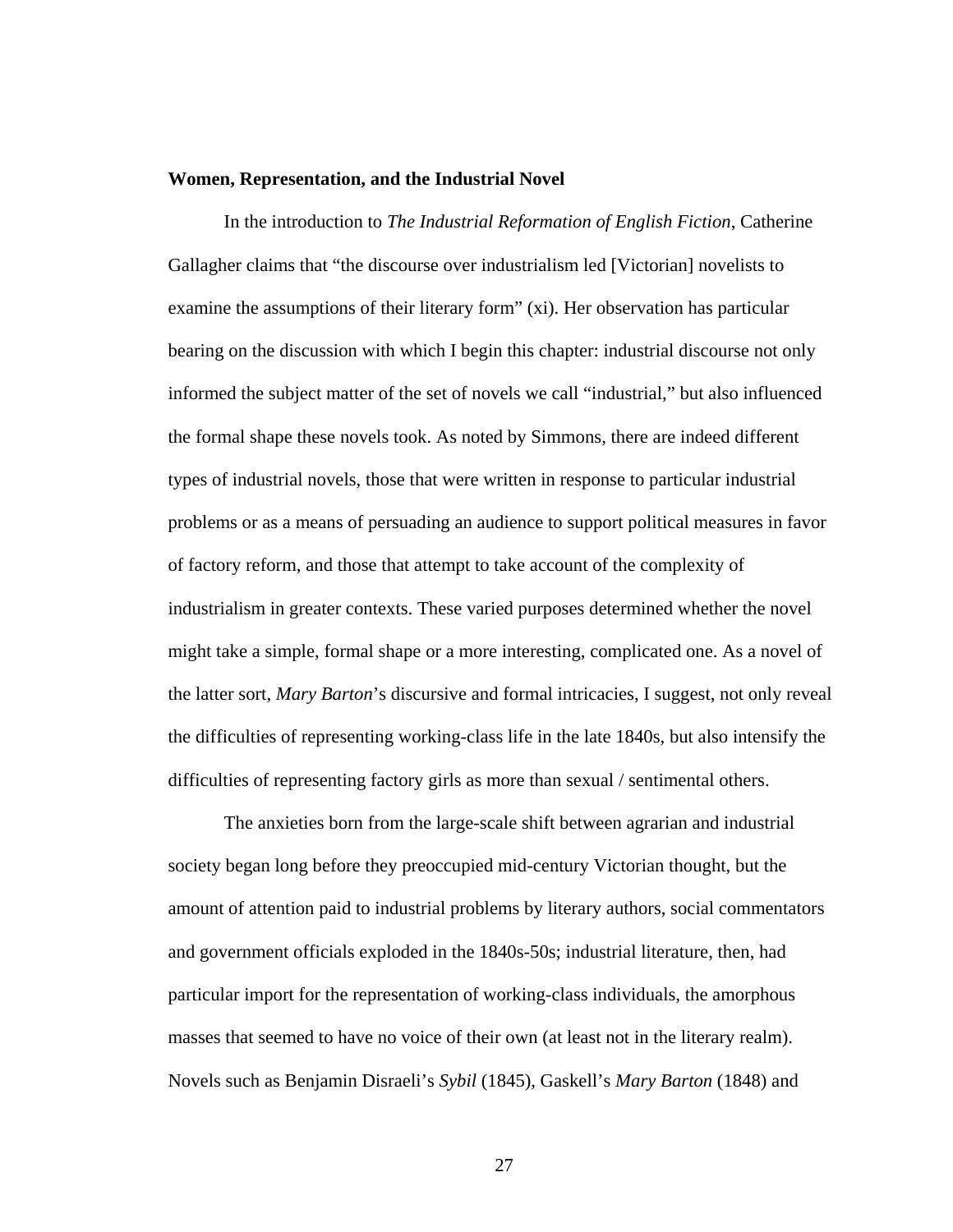*North and South* (1855), Charles Kingsley's *Alton Locke* (1850), Charles Dickens' *Hard Times* (1854), and George Eliot's *Felix Holt* (1866) most notably critique the social ills caused by industrial capitalism, representing class strife, poverty, and exploitation within their pages. Most importantly, industrial novels, driven by the realistic impulse, individualize the working collective by making protagonists or prominent characters "working-class" and, thus, making claims for the exceptional (as with Alton Locke and Felix Holt) while also commenting on general conditions of working-class life by featuring individuals (like Stephen Blackpool and John Barton). The industrial novel localizes the experiences of industrial workers as a means of social protest to mend relations between the classes and to contain the threat a nameless, faceless working mass posed to the Victorian middle-class sensibility. The industrial novelist thus has an obligation to provide or suggest solutions to social problems, a resolvability mirrored in a clear narrative trajectory and plot structure.

In *Mary Barton*, Gaskell evokes lingering economic depression and the destitution it creates in her narrative of working-class struggle, stating in the preface that her novel's purpose lies mainly in "[giving] some utterance to the agony which, from time to time, convulses this dumb people; the agony of suffering without the sympathy of the happy, or of erroneously believing that such is the case" (3). Gaskell's claim "not to judge" those she depicts lays open the common understanding of the novel as a sympathetic gesture toward the working classes as a means to encourage such sympathy in the novel's readership (3). Critical readings of *Mary Barton* following Raymond Williams tend to focus, whether in large or small measure, on the Gaskell's inability to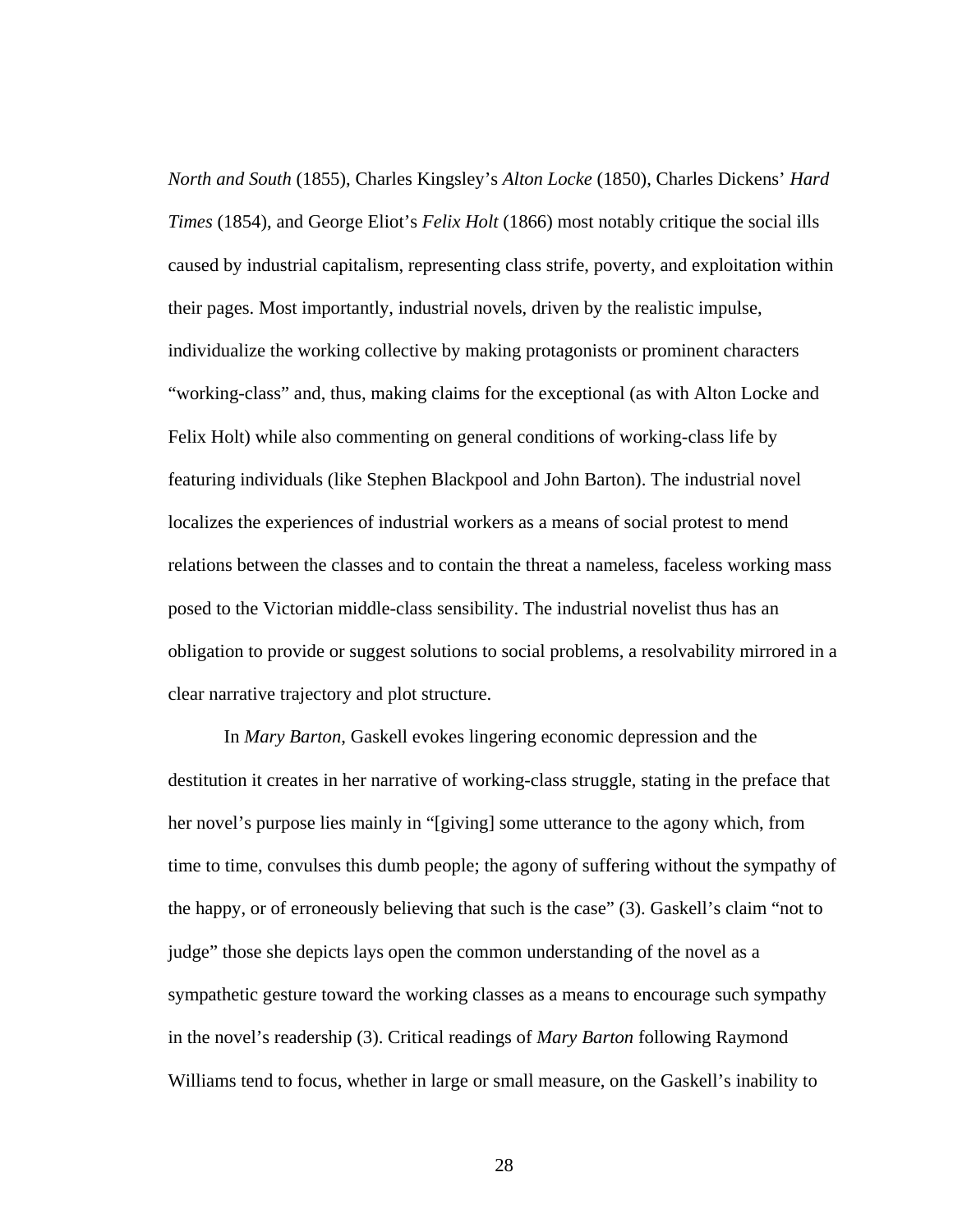persuasively embody the sympathetic encounter between classes that *Mary Barton* promotes and to reconcile the two classes so markedly at odds in the text. In Williams' terms, the "structure of feeling" illustrated by *Mary Barton*, the "combination of sympathetic observation and [...] imaginative identification," is mitigated by the novel's inability to come to grips with "violence and fear of violence" represented by the working-class John Barton, the novel's original hero, and his murder of Harry Carson, son of the factory owner for whom Barton works (88, 91). The effect of this inability to come to grips with that which makes us uncomfortable reflects the novel's paradoxical treatment of working-class culture: Gaskell's simultaneous desire to represent workingclass people but to show them, their problems and their feelings, "realistically" to a middle-class readership.

At the time of its publication and in current literary criticism, critics have derided *Mary Barton* not only for its failure to provide clear solutions to the social problems it addresses, but also for its uneven plot structure. The mitigation of the novel's industrial / social plot, which features the early momentum of Chartist agitation and John Barton's ire toward the managerial classes, with the domestic / romance plot, which follows the dangers and consequences of Mary Barton's flirtation with Harry Carson, becomes the novel's downfall, its essential structural failure. In her recent work on labor in the nineteenth-century novel *Working Fictions*, Carolyn Lesjak highlights the problem of contemporary criticism to come to a more productive understanding of the industrial / domestic plots in the industrial novel. Considering how "intractable the public/private divide remains" in studies of the industrial novel, she observes an "either/or interpretive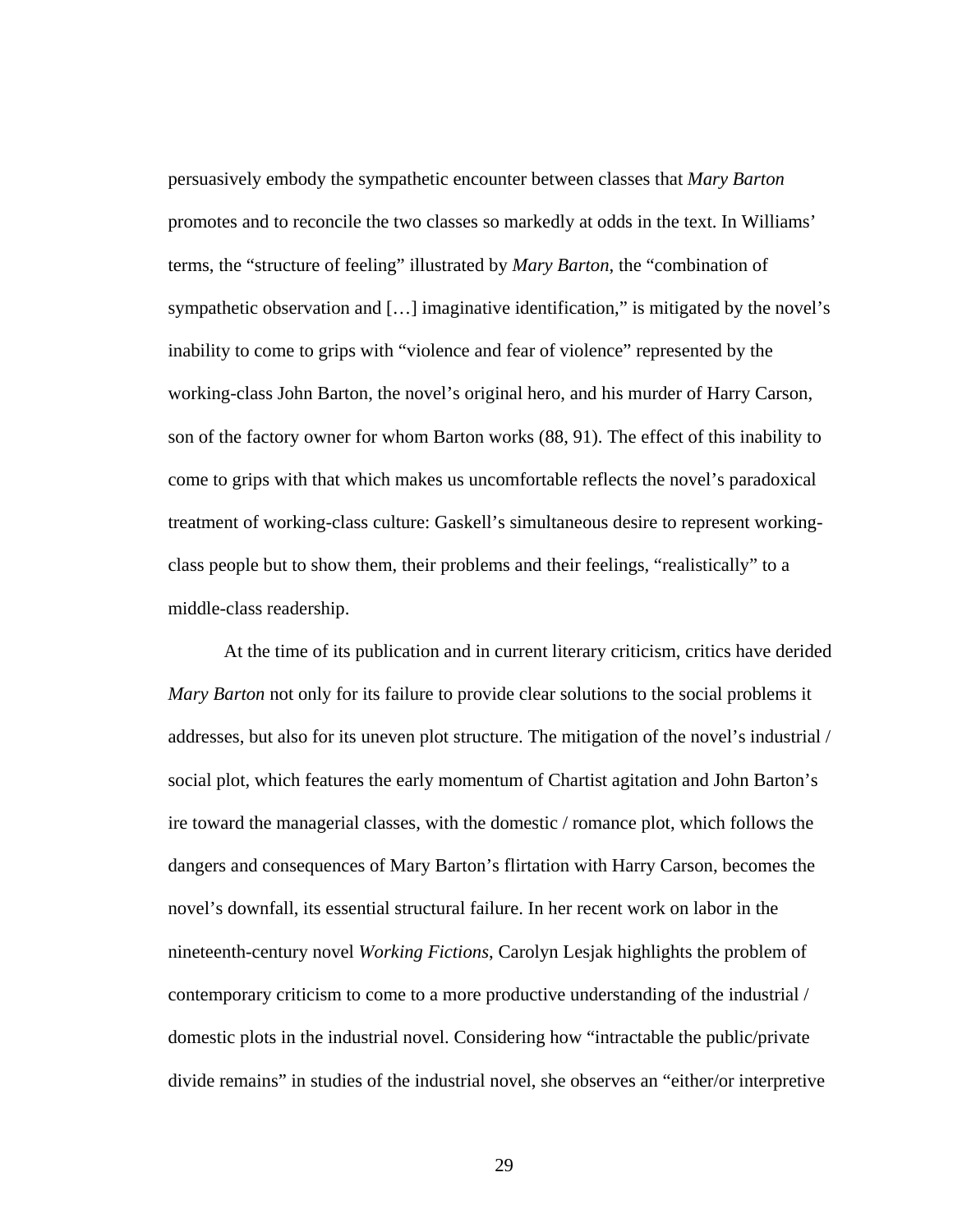model" wherein readings of the industrial novel focus on the politics of the industrial plot or the sentimentalism of the domestic (42). The blending of public and private, industrial and domestic, becomes all the more important in order for novelists to treat, however marginally, the figure of the factory girl and issues concerning working-class women in general. Because the society at large is unable to handle the challenge industrial workingclass women pose to Victorian domestic ideology, the danger they pose toward commonly-accepted gender and class roles becomes the actual threat to be contained, attendant to but separate from the sort of violence embodied in John Barton's murderous act.

Gaskell's novel, more than any other of its time, attempts to represent workingclass men and women through the structure of the double plot, but ultimately fails to provide a meaningful portrait of factory girls. Why? I suggest that while modern critical treatments, like that of Lesjak, might see the two plots as a virtue because they "blend" industrial and domestic concerns, the novel cannot intentionally blend the industrial and domestic in regard to working-class women. This would be particularly detrimental to Gaskell's project to inculcate middle-class sympathy for the working classes and, as I discussed in Chapter One, middle-class views of working women were already being shaped by social discourse over and official documentation of the behaviors of factory girls. In regard to the representation of working women in *Mary Barton*, one could also take issue with Williams' assessment of failure. The novel does not fail because of the fear of violence, but rather because of Gaskell's inability to represent the factory girl as anything other than a sexual / sentimental being.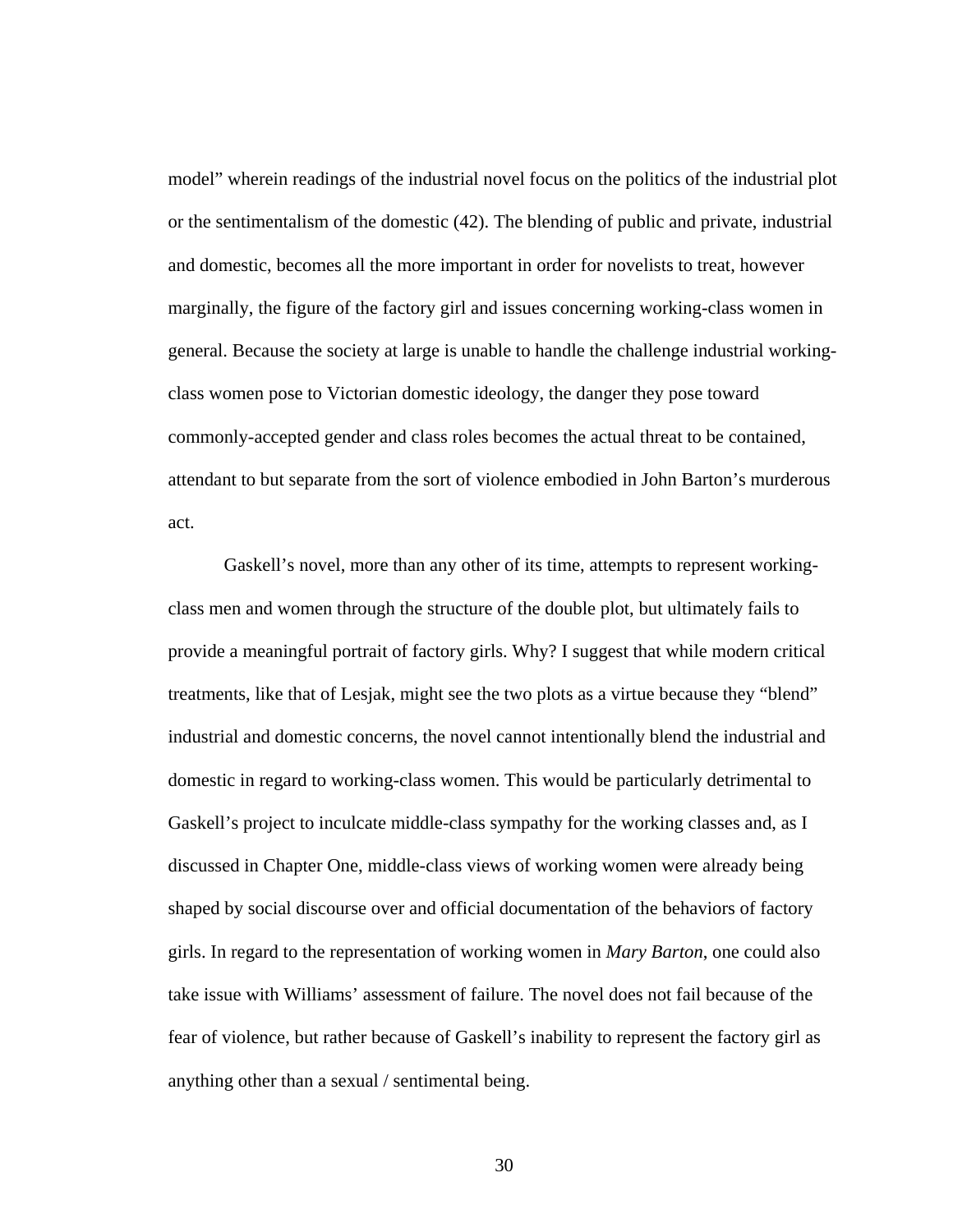The failure to move beyond the sexual / sentimental representation of working women, embodied by the factory girl, is critical to the novel's efforts to fill a need for representation of the working classes in general. This is all the more important when considering that the year in which *Mary Barton* was published (1848), Chartism was at its peak. Essentially, as Chartists petitioned the government for political representation, *Mary Barton* petitions its readership for representation of the working classes. Although Chartism as a movement was not entirely supportive of universal suffrage, working-class women were involved in campaigning for and supporting the passage of the Charter. Dorothy Thompson notes that while the numbers of female Chartists are difficult to trace, wives and mothers "presented banners, made and presented gifts to visiting speakers, and invariably marched in the great processions and demonstrations, usually at the head" (120). In *Mary Barton*, women do not generally cross into the novel's political plot, even as wives and mothers of male Chartists, a position in which their political activity would be sanctioned publicly by their membership in "Chartist families" (Thompson 121). *Mary Barton*'s women are not political beings in part because the double plot of the novel disallows women to be represented as workers – and even as the wives of workers, they remain politically inactive in the text.

 The split between public and private spheres plays a crucial role in Gaskell's representation of working women in general and factory girls in particular. Historian Anna Clark explains that the Industrial Revolution of the late eighteenth and early nineteenth-centuries promoted "a shift from a notion of gender as hierarchy to a notion of gender as separate, complementary spheres" (2). In both form and content, *Mary Barton*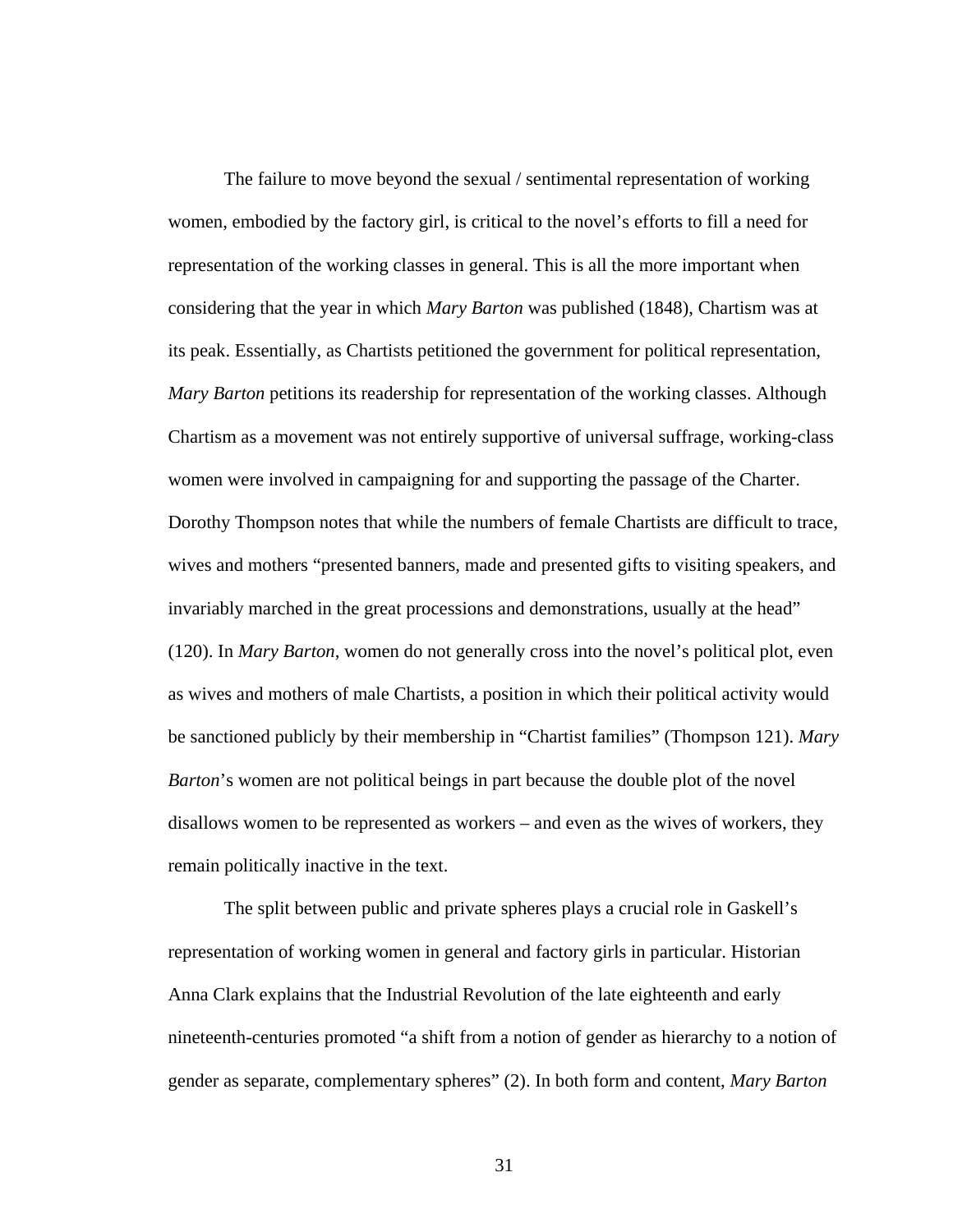exemplifies the split between public and private spheres and thus makes factory girls seem all the more contradictory as workers and women. Factory girls are all but absent from the text, existing in the pasts of the novel's secondary characters or in brief descriptions as the narrator endeavors to put a face on the working "masses." The unique position of the factory girl denies a comfortable separation between public and private activity; therefore, because of the challenge she poses to societal gender norms, she fits nowhere in the novel's class discourse. Moreover, the "romance of everyday lives" localized in Mary's narrative and "the agony that convulses these dumb people" shown through her father John, aligns melodrama, sentiment, and romance with women's narratives and realism and social documentary with men's narratives. The factory girl, then, would seem fit nowhere in literary representation as well.

*Mary Barton* does, however, indirectly address issues of women's work through Mary, Margaret, and Esther, the novel's most visible working-class women. While neither Mary nor Margaret are employed in a factory, their position as seamstresses places them in the way of sexual and bodily harm. Mary's flirtation with Harry Carson, and the consequences that follow, illustrate the sexual dangers women faced when working outside the home; Margaret's blindness sentimentalizes the figure of the working woman physically damaged by the actual work she performs. The sexual / sentimental binary illustrated by Mary and Margaret is magnified in Esther—Mary's aunt and a former factory girl turned prostitute—as she is at the same time an erotic and pathetic figure whose work in the factory, some of the novel's characters imply, leads her into prostitution. The factory girl hardly appears in *Mary Barton*, the concerns raised by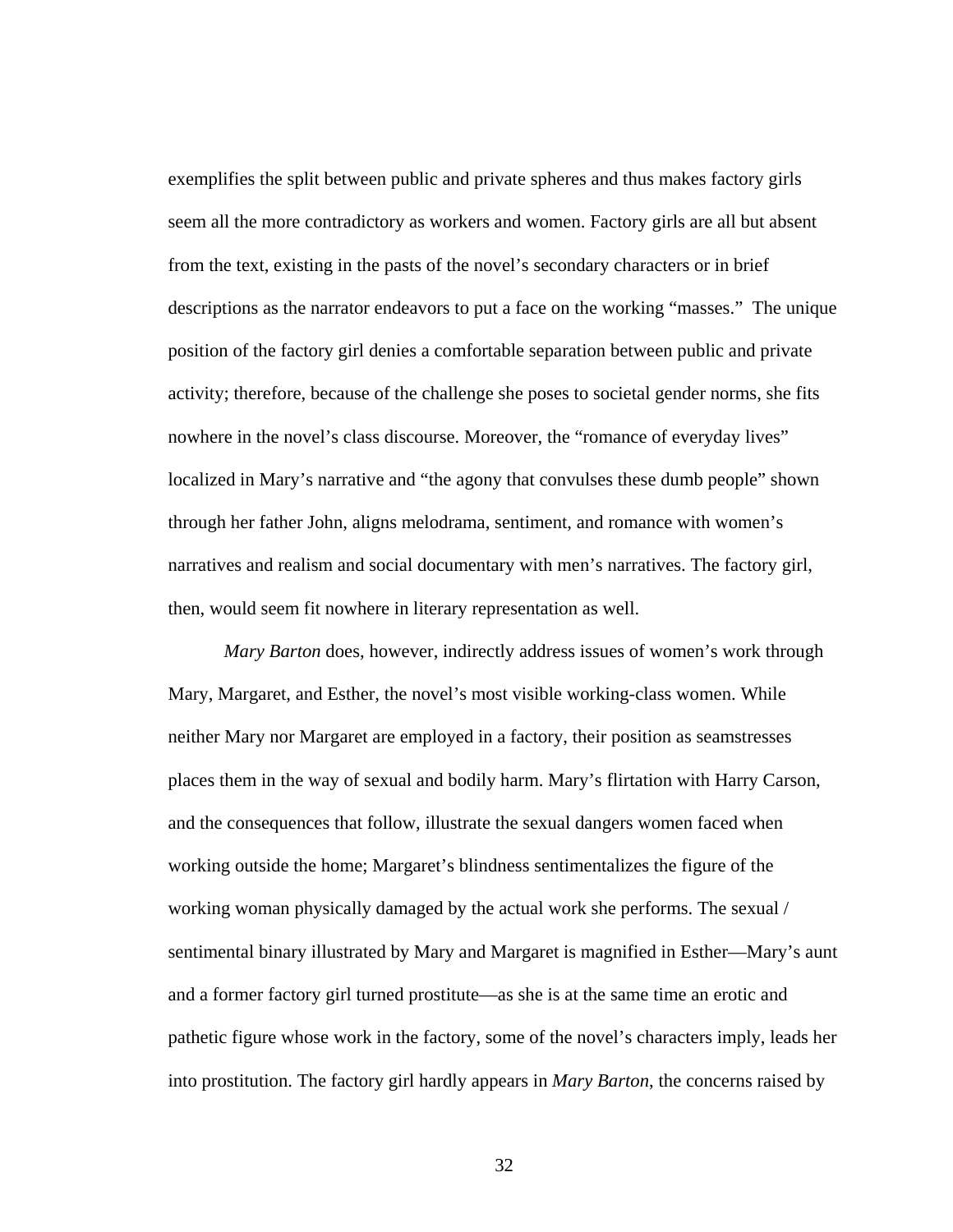her unique position as both worker and woman carried by a different kind of working woman, the seamstress, and most notably, a prostitute.

Although Gaskell excludes factory girls from direct representation in *Mary Barton*, she focuses on female working-class characters that embody the sentimental / sexualized binary typified in discussion of working-class women, relegating these women's concerns to the domestic sphere and removing them from their identities as workers, canonizing them outside of the economic sphere. Gaskell's industrial novel treats working women in the domestic tale, so that, removed from the political agitation of the Chartist / industrial plot, factory girls, as literary entities, are without economic dimension. Mary Barton's double plot canonizes factory girls as non-economic entities, as they are largely removed from the industrial / social plot.

## **Gendering the Working Class**

While proper notions of femininity drawn from middle-class experience perhaps frame the women of *Mary Barton* (and marginalize factory girls), the challenges posed to this dominant ideology by working-class female experience become readily apparent because the text clearly exposes differing class perspectives. Writing of her aims in *Mary Barton* in a letter to Mary Ewart, Gaskell explained that her "intention was simply to represent the view many of the work-people take" (*Letters* 36: 67). What seems so simple appears quite complicated in the following sentence, however, and intimates that the "view of the work-people" must be in conversation with the views of their employers, of the middle-classes, in order for change to occur, even if that change was unknowable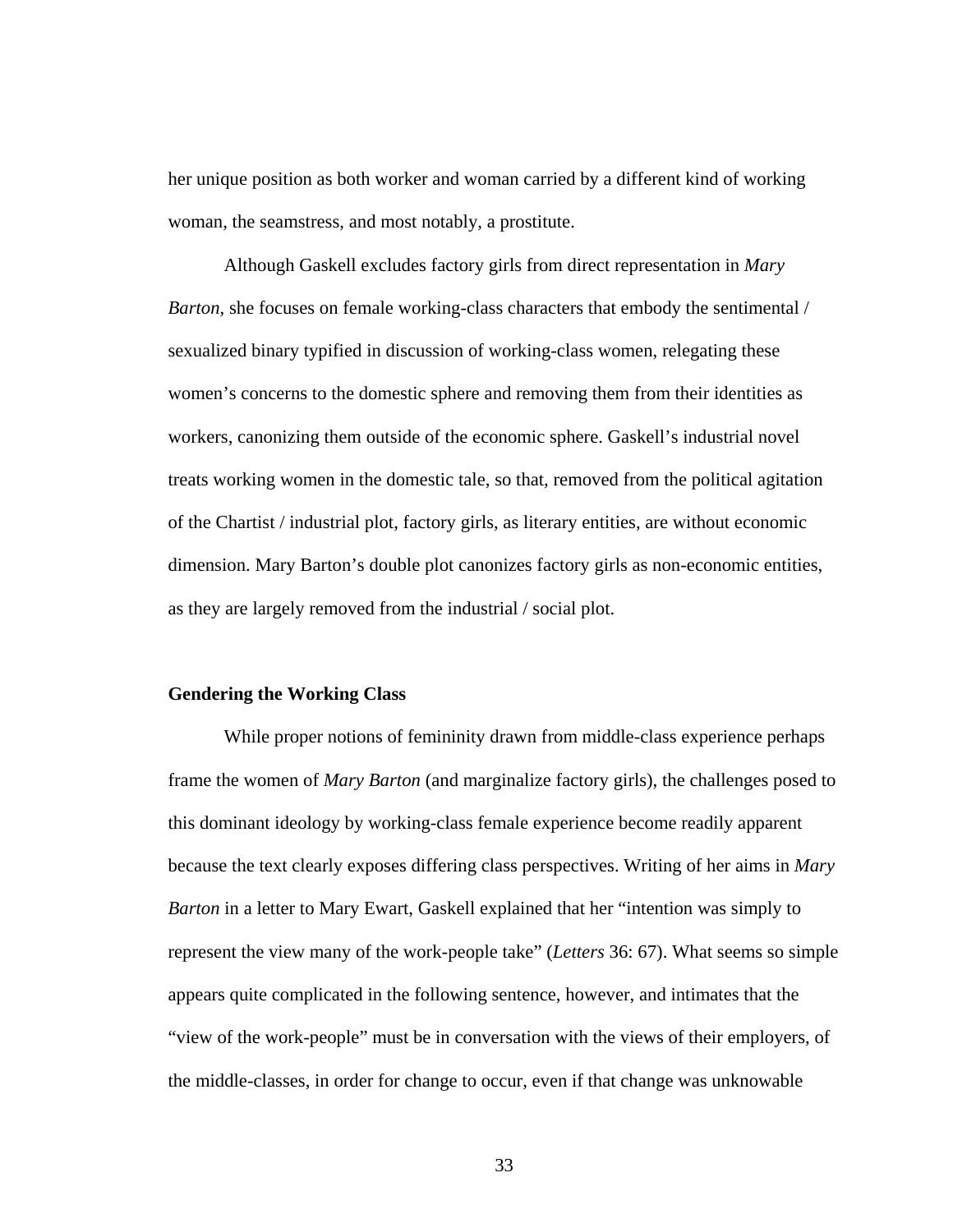when Gaskell was writing *Mary Barton*. Of the political strife existing between the middle and the working classes, Gaskell wrote:

I do think we must all acknowledge that there are duties connected with the manufacturing system not fully understood as yet, and evils existing in relation to it which may be remedied in some degree, although we as yet do not see how; but surely there is no harm in directing attention to the existence of such evils. (*Letters* 36: 67).

Gaskell's assessment of class strife points toward the responsibility of the middle classes to acknowledge and address the working-class perspective (invoked by that Victorian keyword, *duty*), a conciliatory gesture that she enacts by "taking the view of the workpeople" as a middle-class observer. As a result, the narrator is often before the reader as a translator buttressing Gaskell's sympathetic portrayal of the working classes against anticipated criticism, but also as a mediator between conflicting class attitudes. Where there is question of the educative potential of the working classes, the narrator steps in and provides as evidence the scientific curiosities of Job Leigh and Alice Wilson; where it might appear that the working classes are prone to vice, she suggests that economic depression, low wages, and poor living conditions would drive anyone to such behavior; and when John Barton's crime is revealed, she reminds readers of his former good intentions and selfless nature. The novel's negotiation between factory owners and workers forces Gaskell to negotiate her own artistry in order to promote an ethical examination of working-class life in Manchester. The narrator intrudes most prominently in the novel's divisive moments to head off any middle-class assumptions about the working-class values, behaviors, or attitudes, progressively complicating and implicitly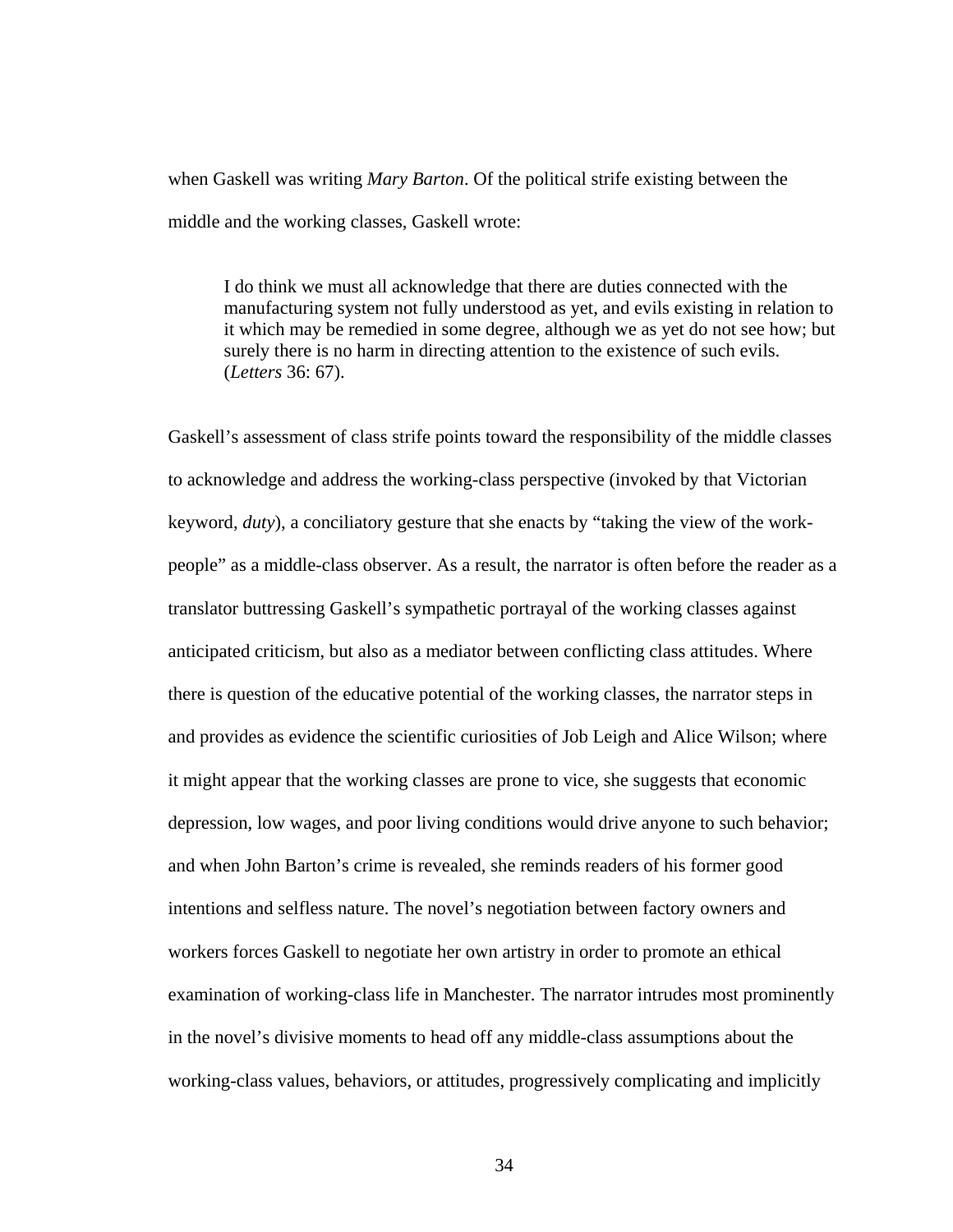interrogating the stock opinions of her readership. As a result of this interaction, *Mary Barton* incorporates the social dialogue between the classes and makes class tension a vital part of the novel's aesthetics.

If we take Gaskell's general focus to be a reconciliation of the propertied and the working classes, the issue of class difference must inform notions of sexual difference. Relationships between the classes necessarily highlight relationships between men and women because, as Joan Scott argues in *Gender and the Politics of History*, "the concept of class in the nineteenth century relied on gender for its articulation," even if the discourse surrounding class identity and politics "[was] not explicitly about gender" (48). The articulation of class identity through gender can be glimpsed though Gaskell's coding of middle-class authority as masculine and working-class cooperation as feminine. Several critics have noted *Mary Barton*'s feminization of the working-class, which in part reflects large-scale middle-class imperatives to reform the problems of industrialism through a model of social paternalism. Pointing out that *Mary Barton* relies on two separate "ethical systems" to distinguish middle and working-class values, Patsy Stoneman argues that the "female ethic" shown through the communal interaction between the novel's working-class individuals stands as a remedy to and critique of "[t]he single-minded masculinity of bourgeois men" that "finds appropriate articulation in their aggressive use of the force of law and order" (45-46). Middle-class interests are aligned with "men of business," whose lack of concern for the lives of their workers stems from their concern for their bottom lines. When Carson's mill catches fire and subsequently closes in Chapters 5 and 6, the narrator explains that the factory partners are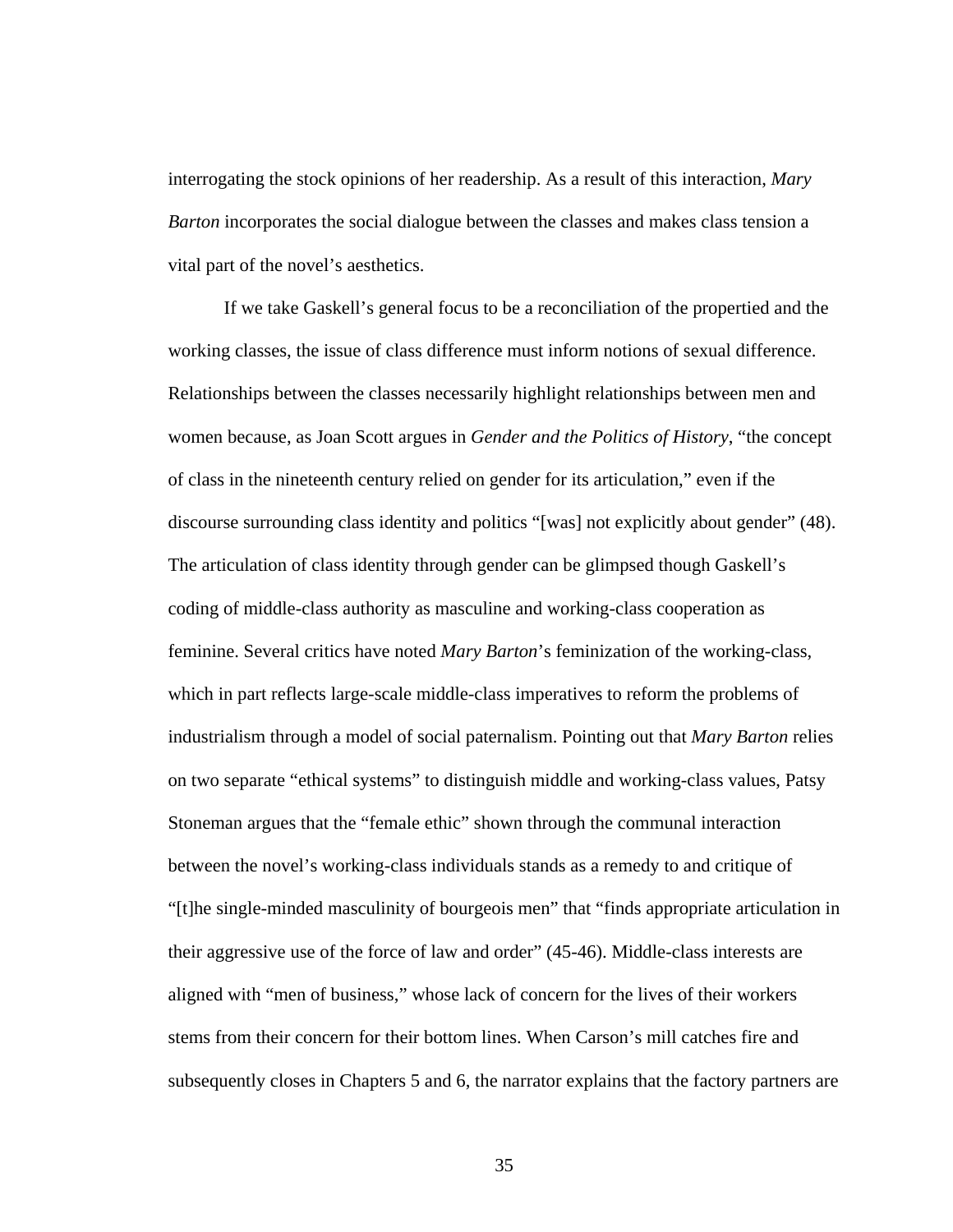in "no hurry about the business"; actually, the fire is fortuitous because the factory's "machinery lacked the improvement of late years, and worked but poorly in comparison with that which might now be procured" (57). Not only does this example illustrate the concepts of self-interest and competition at work in industrial capitalism, but it also aligns these interests with the masculine world of business, profit, and property-owning.

 This example contrasts significantly with the subsequent working-class ethic of care shown by John Barton and George Wilson's efforts to help the dying Ben Davenport and his family. Barton learns the value of self-sacrifice from his mother, which he emulates when he grabs "the remains of his dinner […], [b]read, and a slice of cold fat broiled bacon" to bring to the Davenports (59). Barton was accustomed to want, and willingly makes a gift of his dinner, for "that power of endurance had been called forth when he was a little child, and had seen his mother hide her daily morsel to share it among her children, and when he, being the eldest, had told the noble lie, that 'he was not hungry, could not eat a bit more,' in order to imitate his mother's bravery" (114). In contrast to middle-class insensitivity—for, if the factory remains closed, the owners also do not have to pay their workers, one of whom is the indigent Davenport—Barton and Wilson are described as "rough but tender nurses" to the fever-stricken factory hand and his wife; after mixing together a thin gruel, Barton even feeds the stupefied Mrs. Davenport like he would a "baby" (61, 62). Barton and Wilson's care for the Davenport family links with a variety of sick-nursing scenes and the multiple references to workingclass men taking care of children (notably, Barton and Wilson literally walk into the novel carrying babies in the first chapter). Although men like the Carsons may be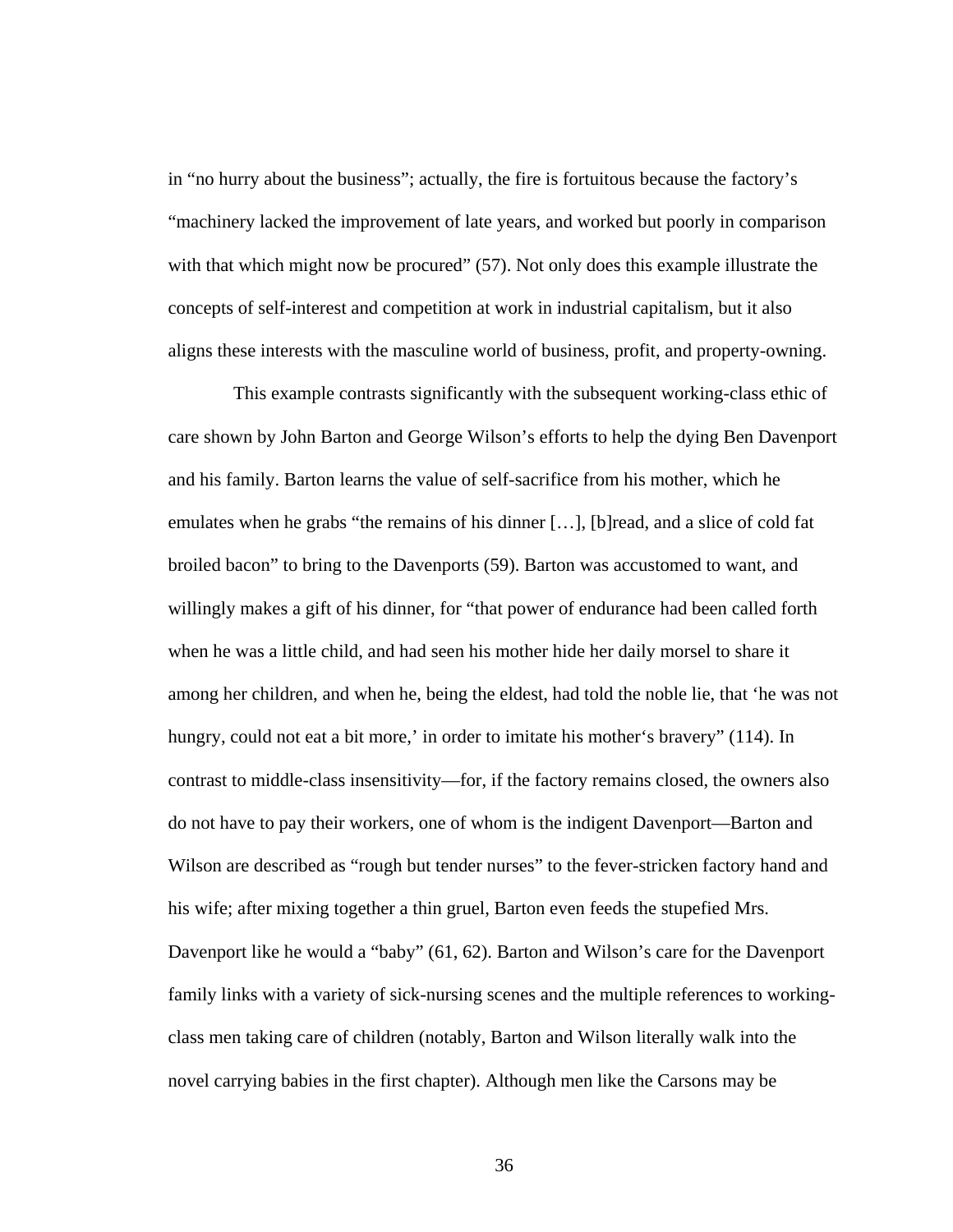superior in wealth and status, the novel's working-class men appear morally superior although their acts of charity and selflessness reflect the feminization of the working class.

Although Stoneman's thesis claims that gendered class interests clears a path for Gaskell's promotion of a feminine ethic of care, the fact remains that working-class are inferior not only because of class hierarchy, but also because they are feminized. The female ethic Stoneman interprets from the communal, charitable act exemplified by Barton and Wilson's care for the Davenport family also reinforces the dependent passivity that the feminization of the working class was sometimes meant to evoke. In *The Industrial Reformation of English Fiction*, Catherine Gallagher discusses the importance of the gendered dimensions of working-class identity as an integral component of social paternalism and offers that the feminization of the working class underwrote their continued submission and acquiescence to their middle-class employers. Paternalism as a managerial strategy relied upon the family as a means of structuring employer-worker relations as a relationship between father and child. If industrialists behaved as benevolent fathers, they might then instill in their workpeople feelings of obligation and gratitude that would produce harmonious industrial relations. However, as Gallagher points out, this model's effectiveness implicitly relied not simply on the configuration of workers as children, but "as permanent children," for "when workers were thought of as daughters rather than sons, they seemed permanently in need of protection" (128). Thus, Stoneman's characterization of the working class as feminine actually endorses the class divisions Gaskell attempts to reconcile; we might view the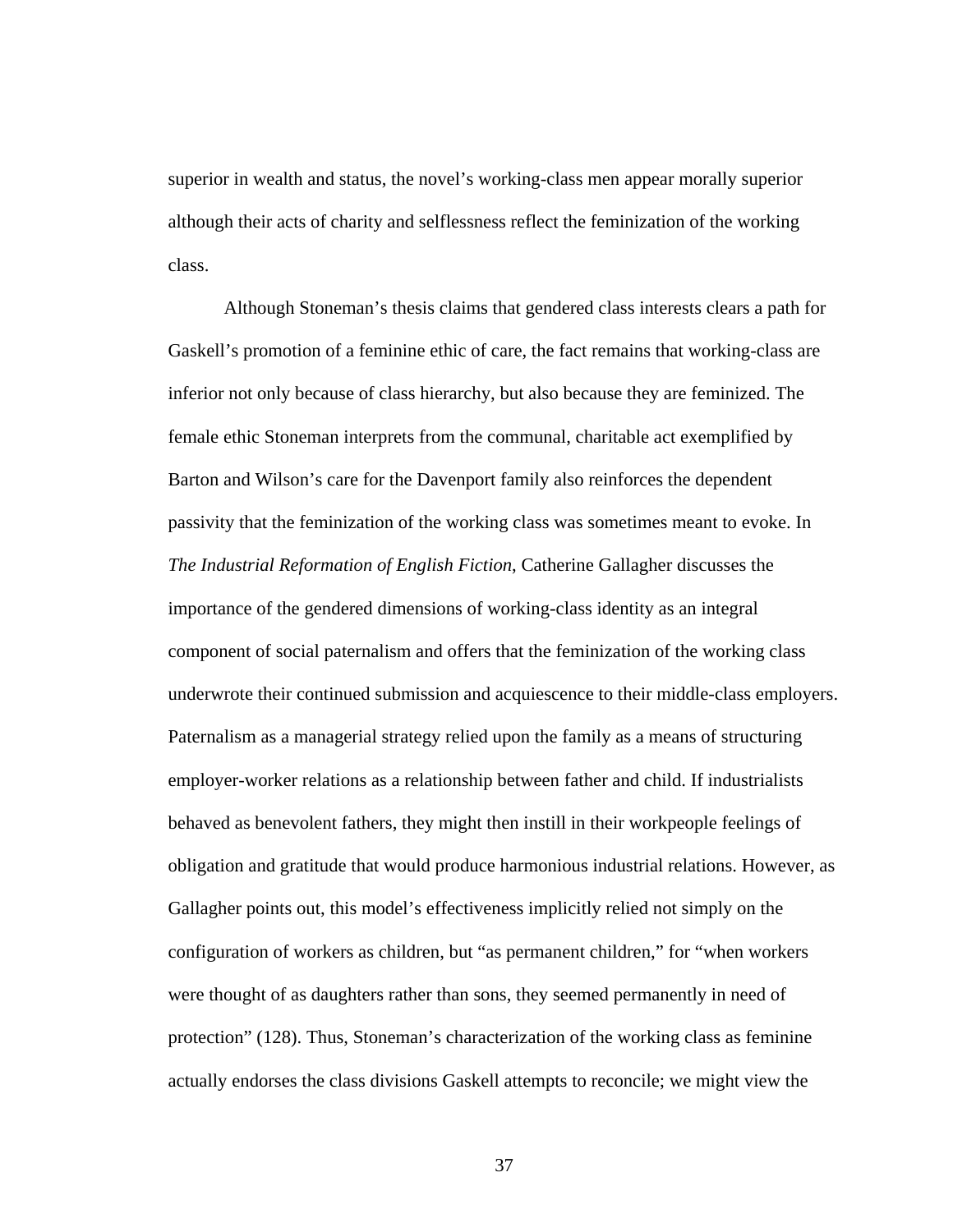actions of characters like John Barton as reflecting a feminine ethic of caring, but the dependence and passivity evoked by this model is the very thing that Barton rebels against through his political involvement and, ultimately, through his part in Harry Carson's murder as an attempt to strike back at the masters. Gaskell extrapolates the model of paternalism at the novel's end through the elder Carson's realization that "it was most desirable to […] to have [workers] bound to their employers by ties of respect and affection, not by mere money bargains alone," but gendered distinctions between middleclass and working-class men demonstrates that the threat workers pose to their "masters" is hardly contained (388).

 Thus, the gendering of class identity in *Mary Barton* is doubly enforced when applied to working women. Factory girls structure the terms through which women come to represent workers in the rhetoric of social paternalism and to represent working-class women, in and beyond the factory, in the rhetoric of domesticity. As Gallagher argues, the essential paradox presented by factory reformers' "focus on women" was that "women were thrust forward, by the rhetoric of social paternalism, as representative of workers and yet were simultaneously told by domestic ideologists that the roles of worker and woman were antagonistic" (129). Factory girls were vital to the "focus on women" Gallagher uncovers because the poor helpless factory girl provided a frame of reference for understanding workers' needs and positions in the paternalistic model *and* heightened the sense of class exploitation promulgated by working-class political actors ( and, simultaneously, became a potent part of the argument for working-class male enfranchisement). Moreover, the factory girl typified the overturn of domestic models of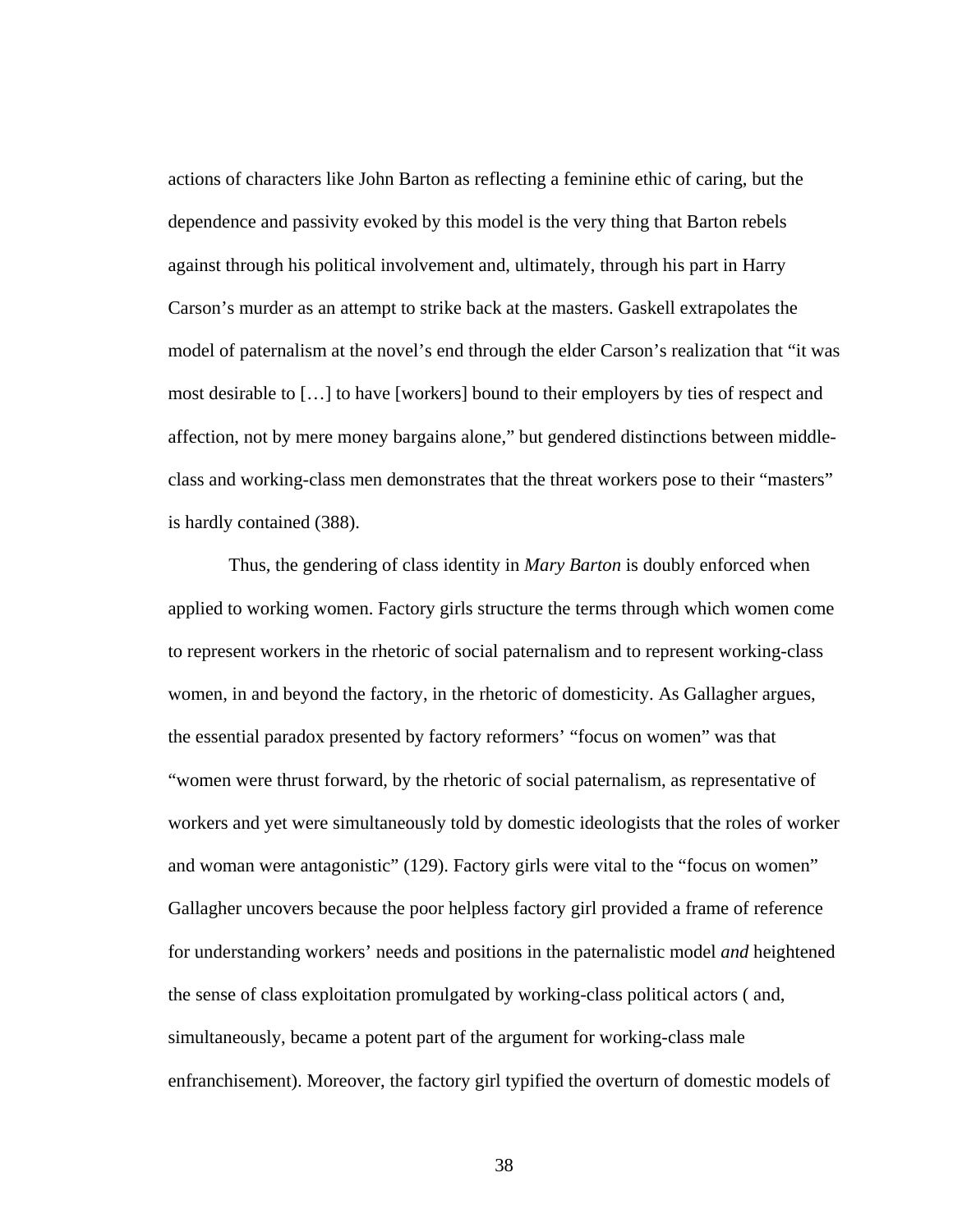femininity because they were "martyrs, oppressed victims, lacking both time and energy to nurse their own babies" who alternately "metamorphosed into mannish monsters, with time to form clubs and energy to lead insurrections" (Gallagher 125). In *Mary Barton*, I argue, factory girls bring these issues to the fore as a means to underscore the sexual / sentimental narratives of the novel's working women. They make visible the irreconcilable contradictions in the vision of community in the working-class family, and uncover the struggle of working-class men to define their own masculinity.

#### **Factory Girls in** *Mary Barton*

My examination of factory girls and working-class women more generally in *Mary Barton* focuses less on the notion of exclusion underwriting critical work that posits factory girls as marginal in the text and focuses on the moments where factory girls are included, why they are excluded, in what ways, and to what purposes. Joan Scott's definition of gender as "a constitutive element of social relationships based on perceived differences between the sexes that signifies relationships of power" provides me with a model through which I fashion the factory girl as one of the "culturally available symbols that evoke multiple (and often contradictory) representation" of working women in the novel (43-44). Factory girls in *Mary Barton* draw together the normative categories of femininity threatened by work—associated with private identity, the home, moral, virtuous—and masculine identities drawn from work—a public identity that signified independence, strength, and intelligence. But they are not either one way or the other; as Scott explains, "meaning is multidimensional, established relationally, directed at more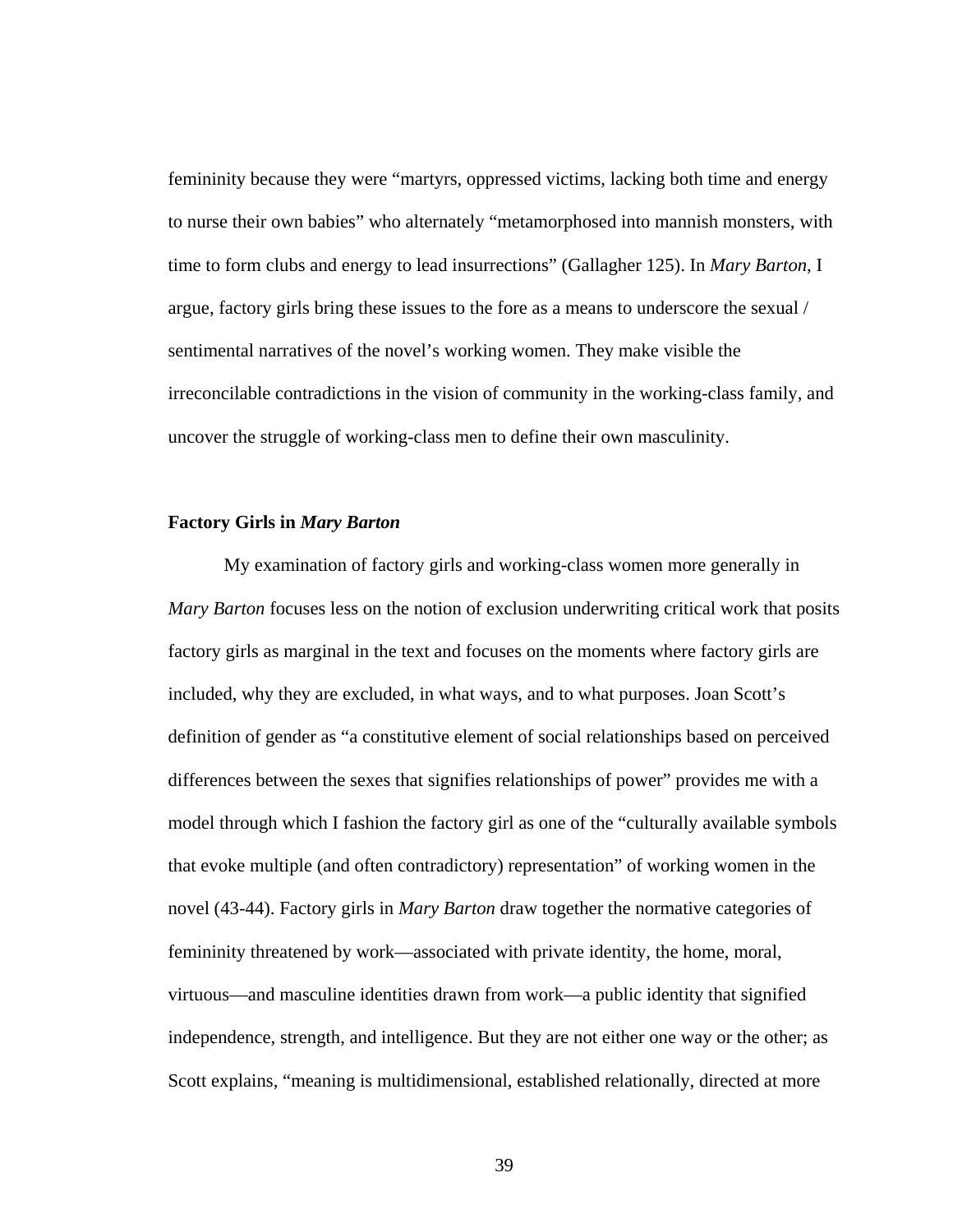than one auditor, framed in an already existing (discursive) field, establishing new fields at the same time" because language itself is not simply a vehicle for ideas" but "a system of meaning or a process of signification" (59). The gendered and classed fields of knowledge invoked by the novel's factory girls signals irreconcilable tensions between class relationships, between men and women, and construct unstable images of workingclass femininity in the text.

In *Hidden Hands: Working-Class Women and Victorian Social-Problem Fiction*, Patricia E. Johnson makes two related observations that broadly illustrate the issues I explore in this section. She comments that in the industrial novel, "factory girls are marginalized, and working-class women are represented by more properly 'feminine' figures" (27). In *Mary Barton* specifically, Johnson continues, "factory girls reappear in a more manageable guise, displaced on to a working-class girl who can represent their experience" (30). Johnson argues that domestic ideology dictates working women be shown in more feminine occupations (like millinery) in the industrial novel, mitigating Gaskell's project "to write truthfully" about the working masses depicted in popular journalism and commission reports (Gaskell 4). The domestic ideology associated with bourgeois culture, as referenced by Johnson, prescribed that in order to be good or "true," a woman must be firmly rooted in and largely confined to the domain of the home. Her primary identity was to be that of a virtuous wife and mother, and before that a chaste and dutiful sister and daughter. To work in waged occupations outside the home might be bad enough for any Victorian woman, but female factory workers signified an extreme subversion of proper femininity, even if the additional income was valuable to the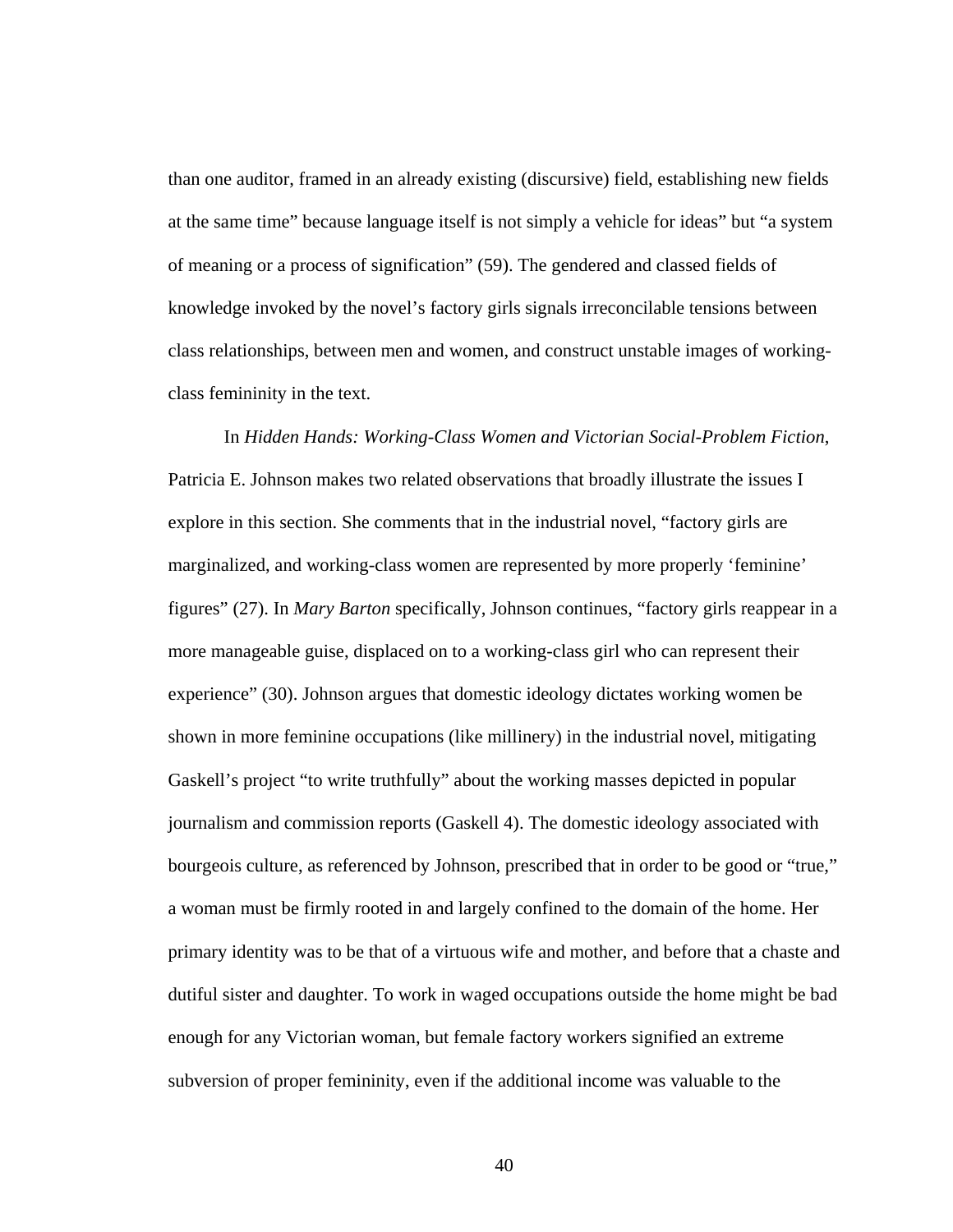working-class household. Thus, in Johnson's analysis, cultural representations of hypersexed and overworked factory girls spread by various government and sociological studies make these women dangerous material in literary work who must be replaced by characters more palatable to the middle-class audience for which Gaskell writes.

*Mary Barton*'s opening description of the working-class holiday in Green Heys Fields provides the novel's only direct mention of factory girls. Across three short paragraphs, the narrator describes groups of young women whose looks and actions signify an energetic health and intelligence—a far cry from the cultural symbol of the sexual / sentimental factory girl that circulated in the Victorian popular imagination. The "merry and somewhat loud-talking girls, whose ages might range from twelve to twenty" are not remarkably beautiful, the narrator notes, but walk with a "buoyant step" and emit "an acuteness and intelligence of countenance" that undermines the image of the factory girl as a pale, drooping victim subjected to the evils of the factory system (6, 7). But, should this energy be misinterpreted as sexual innuendo, the narrator inserts a rejoinder that exhibits the girls' resistance to sexual corruption. The narrator observes that along with the girls, "there were also numbers of boys, or rather young men [...] ready to bandy jokes with anyone, and particularly ready to enter into conversation with the girls." Unfortunately for the boys, the girls "held themselves aloof, not in a shy, but rather in an independent way, assuming an indifferent manner to the noisy wit or obstreperous compliments of the lads" (7).

Gaskell's portrayal of factory girls serves as a prelude to a discussion between John Barton and George Wilson about the dangers of factory work for women,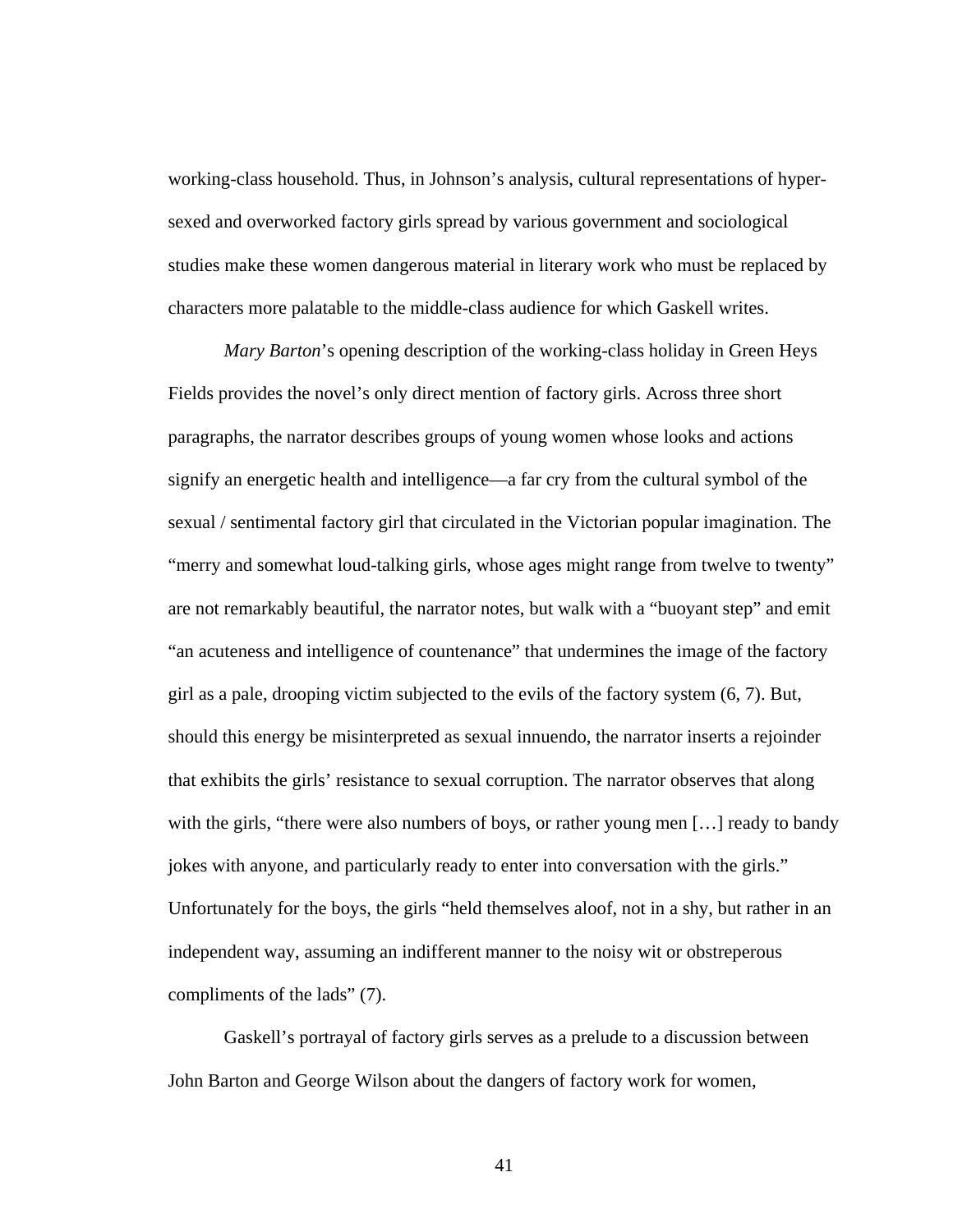particularly in relationship to Barton's sister-in-law Esther, a former factory worker who he believes to have become "a streetwalker" long before she enters the text as such (8). Barton's suggestion prefigures Esther as the ruined factory girl, for Barton's evocation of the rhetoric of prostitution conflates work and sexuality, the economic and the erotic, explicitly linking factory work with female immorality and corruption. Yet the preceding description of the groups of girls implies the line from factory work to prostitution is not necessarily a straight one. The factory girls purposefully ignore the advances of the young men, exhibiting an air of autonomy and authority arising from the very work that would pose a tremendous threat to female virtue, as implied by the narrator when she reports that such qualities are frequently noticeable in "manufacturing populations" (7). The girls' comparative vigor, acumen, and independence paints an alternate picture of working-class femininity that, surprisingly, contrasts with the narratives of sexual and physical danger connected with the novel's female protagonist, Mary, and her aunt Esther and the helpless passivity of the novel's former factory girls, Mrs. Barton, Mrs. Wilson, and Mrs. Carson.

When taken together, the novel's former and current factory girls reflect the contradictions implicitly (and sometimes explicitly) present in public and political opinions concerning factory work for single working-class women. As mentioned in Chapter One, during the factory reform movement of the 1830s and 40s, various government and sociological studies highlighted and catalogued a range of conditions and behaviors that fed popular concerns surrounding the perceived immorality of factory girls. The freedom of movement of the factory girl in the streets of industrial towns such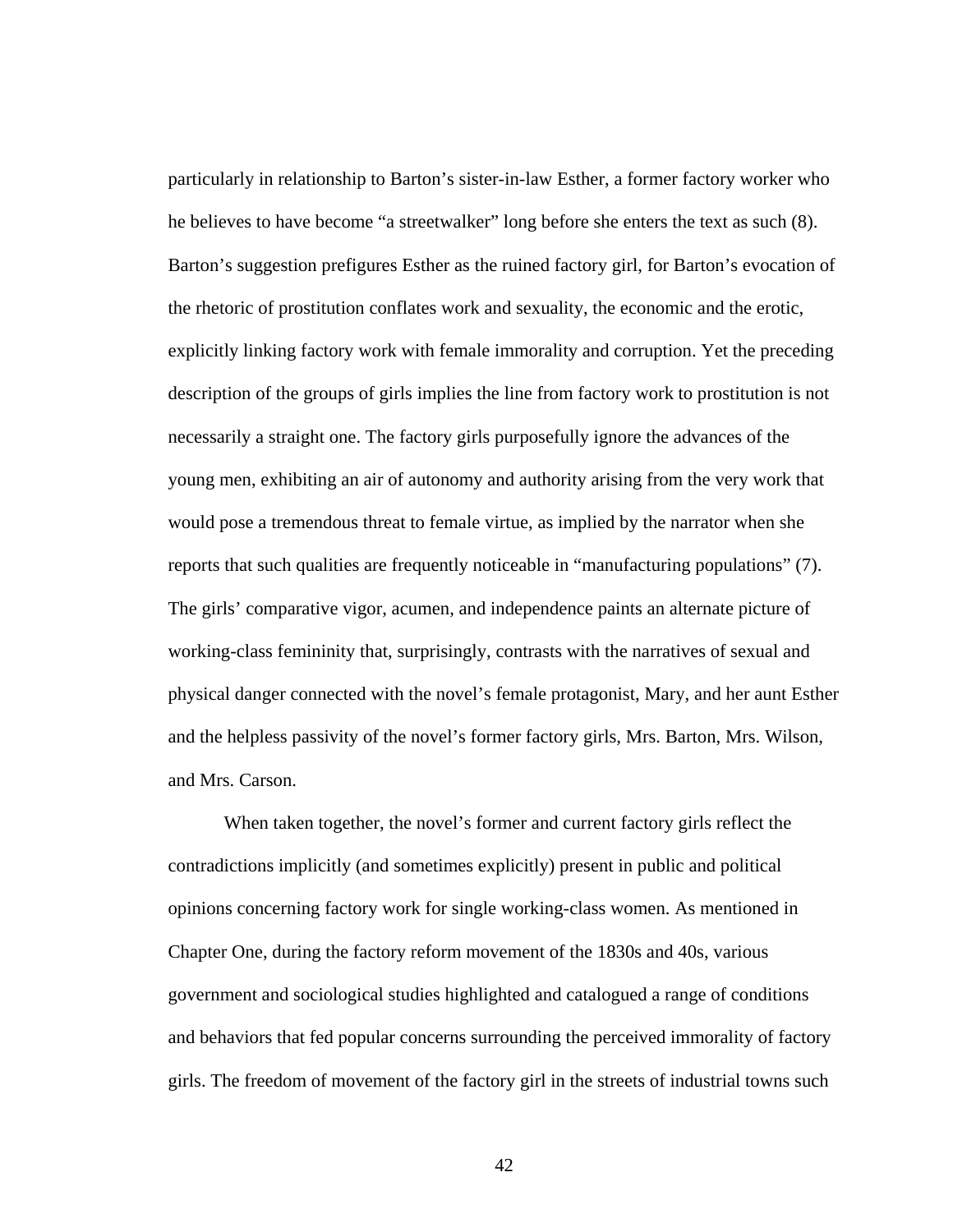as Manchester made her clearly visible to the public, moving to and from the mills in large groups with her fellow female workers. Her suggested lack of parental or familial control and economic independence marked her as impertinent in the public eye. Refusing the paternalistic discipline of domestic service, the factory girl provoked intense fears that she might also refuse the role of respectable working-man's wife—and if she did marry, that she would be unable to carry out her domestic duties because long hours of factory work outside the home disabled her domestic abilities.

Yet, as Judith Walkowitz explains in *Prostitution and Victorian Society*, a few social commentators even recommended factory work as an effective deterrent to prostitution, since the work to be gained in a factory was relatively steady in comparison to that of "milliners, dressmakers, staymakers, and bonnetmakers" whose great numbers created a "glut on the market"; as such, women in these occupations "could at best eke out a living only six weeks out of the year" (38). The contradictory values and attitudes exhibited in the discourse on factory girls highlights a series of curious ironies: female factory workers are impertinent yet industrious, dangerous yet endangered. Factory work makes women incapable of being good wives and mothers; factory work keeps women from making imprudent marriages and from turning to prostitution as a remedy for privation. Cultural debate over the condition of factory girls underscores the complex organization of diverse perspectives that shape this figure in *Mary Barton*, developed through a series of oppositions and differences regarding notions of femininity in nineteenth-century discourse.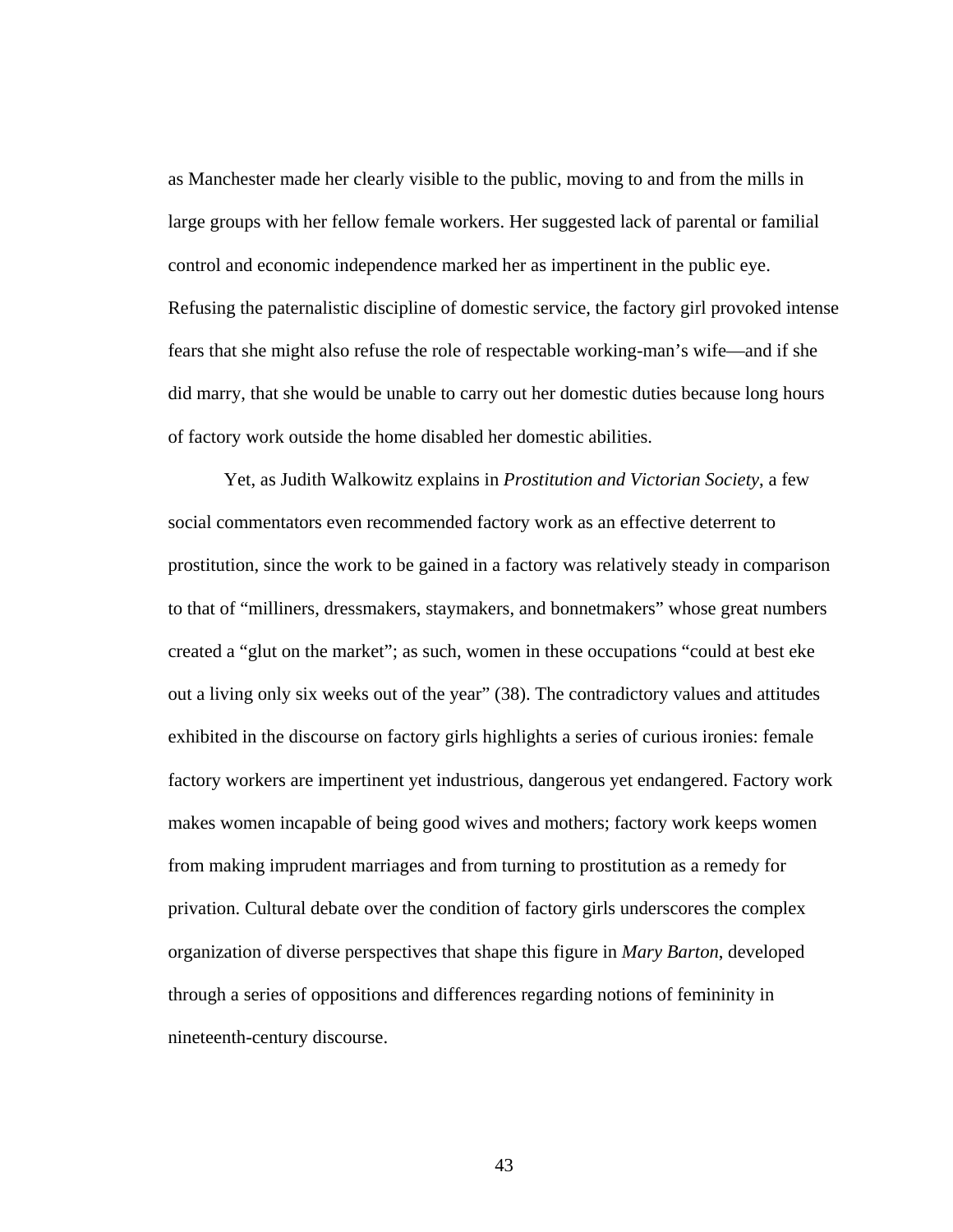Many of the novel's mothers were once factory girls: Mary's mother is former factory worker, as are the mothers of her perspective love interests, Mrs. Carson and Jane Wilson. Mary's mother, "a fresh beauty of the agricultural districts," walks into the novel in tears, a sad figure whose fragility, Barton muses after her death, had made her "unfit" for the factory work she was engaged in prior to their marriage (7, 21). Jane Wilson is often described as walking with a limp and having a "frail appearance," infirmities attributed to her years in the factory prior to her marriage (6). Mrs. Carson, the mill owner's wife who once worked in the same factory as Jane Wilson, continuously suffers headaches and finds her maid "much more a companion to her than her highly-educated daughters," effects, the narrator implies, of her rise from working-class factory girl to middle-class wife and mother (209). Gaskell links femininity and sentimentality to evoke sympathy for working-class women through allusions to the factory pasts of these characters, revealing vital components of working-class femininity at odds with the relative autonomy assumed by the factory girls in the novel's opening chapter. Conflicting versions of working-class femininity are manifest in references to female factory workers, whose vulnerability and lack of domestic skill work together to regenerate elements of a Victorian feminine ideal even while this model is being contested.

When examined in comparison with other working-class women in the novel, Mrs. Barton stands as the only example of the Victorian feminine ideal, although she doesn't stand in the novel for long – she dies during childbirth in Chapter 3. From the start, the hint of her rural roots distinguishes her from the manufacturing women milling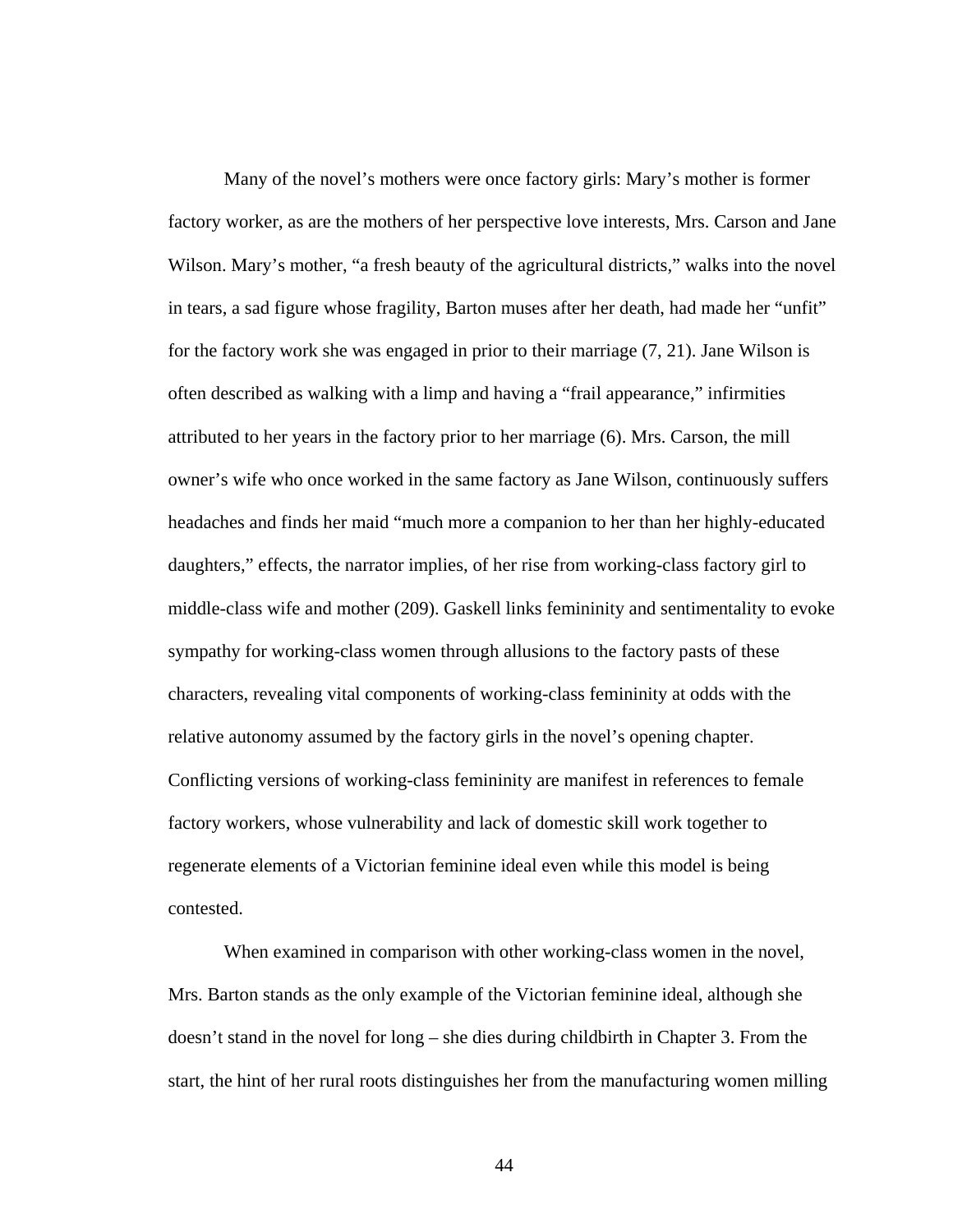about in Green Heys Field. She stands out as not only "a lovely woman" but as a woman with "somewhat of the deficiency of sense in her countenance, which is [...] characteristic of the rural inhabitants in comparison with the natives of the manufacturing towns" (7). Mrs. Barton's rural sensibilities contrast sharply with the portrait of the energetic, intelligent factory girls, differentiating between rural feminine charm and streetwise girls born in and accustomed to urban life. This distinction, between the rural woman and the city girl, evokes what Raymond Williams calls "the idealization of a 'natural' or 'moral' economy […] as a contrast to the thrusting ruthlessness of the new capitalism" (*The Country and the City* 37). The idealization of agricultural simplicity as the more "natural" condition of humankind harks back to a pre-industrial England, and, in the period in which Gaskell sets her novel, held much purchase when hard social and technological realities, as well as crime, vice, and corruption, became associated with urban life. By extension, Mrs. Barton's rustic beauty signals a "natural" femininity that stands apart from the urban intelligence (and, one might assume, corruption) of the girls.

It is not clear, however, that Gaskell intends to draw this distinction as a means of promoting a rustic / feminine ideal, for Mrs. Barton's "deficiency of sense" appears lackluster in relationship to the "acuteness and intelligence of countenance" of the factory girls (7). Mrs. Barton is the appropriately feminine rustic who never belonged in the factory to begin with. Reflecting on his wife in the early years of their courtship, John Barton muses that she had been "far too shiftless [vulnerable] for the delicate factory work to which she was apprenticed" (21). Barton is prompted to consider this after his wife has died, when the doctor he fetches to tend to his wife observes that childbirth was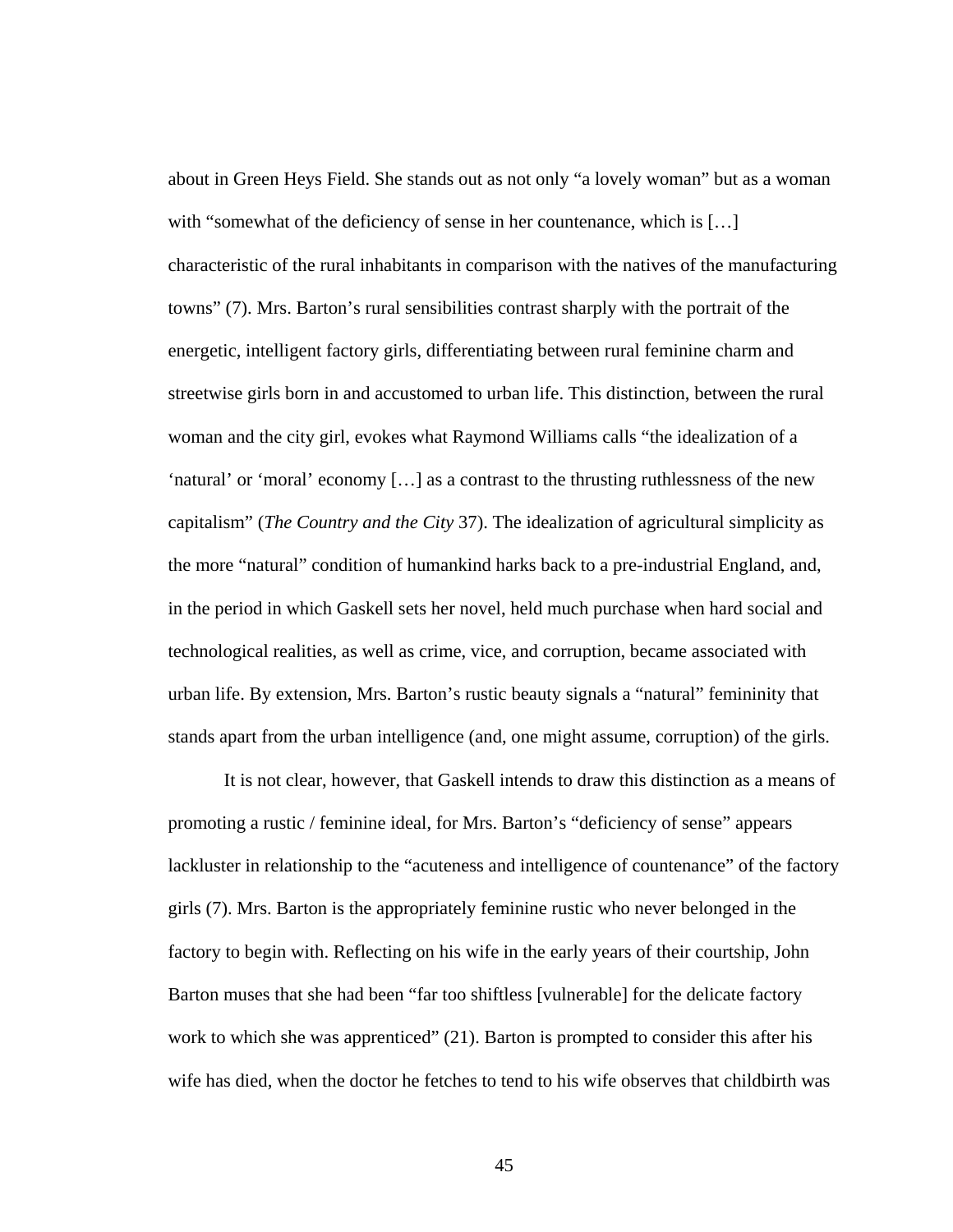likely not the only cause of Mrs. Barton's death. The real culprit, the doctor assumes, is "some shock to the system," presumably the distress caused by Esther's mysterious absence (21). Although Mrs. Barton was once a factory girl, her "natural" femininity could not handle the rough life of a factory worker. Her presence in the text denotes a sentimental ideal, the defenseless woman saved from the factory by marriage and childbearing, vulnerable and fragile—almost the middle-class "angel in the house" dependant on the protection of her husband. It is not clear, however, that Mrs. Barton (and the subsequent lack of women like her in the novel) operates as a longing for the past or for an ideal femininity unsullied by the factory system. Gaskell seems to leave this scene open to two different interpretations: it seems that we may take Mrs. Barton as an indication that proper femininity cannot survive the industrial system in the negative sense, or we may understand that a different version of femininity replaces the idealized woman, a move that casts working-class women in a different, yet positive, light. Green Heys Field provides a rustic scene in which to introduce the reader to the industrial working-class men and women, which speaks of "other times and other occupations than those which now absorb the population of the neighborhood" (5). In one sense, the narrator appears to long for times past and the slow, "moral economy" of rural life, and maybe the idealized version of womanhood represented by Mrs. Barton in this scene. However, in another sense, the narrator draws comparison between rural and urban life, the rural beauty and the urban girls, in order to signal important changes in the contemporary life of *Mary Barton*'s readers, and thus make apparent the changing value systems inaugurated by the industrial system.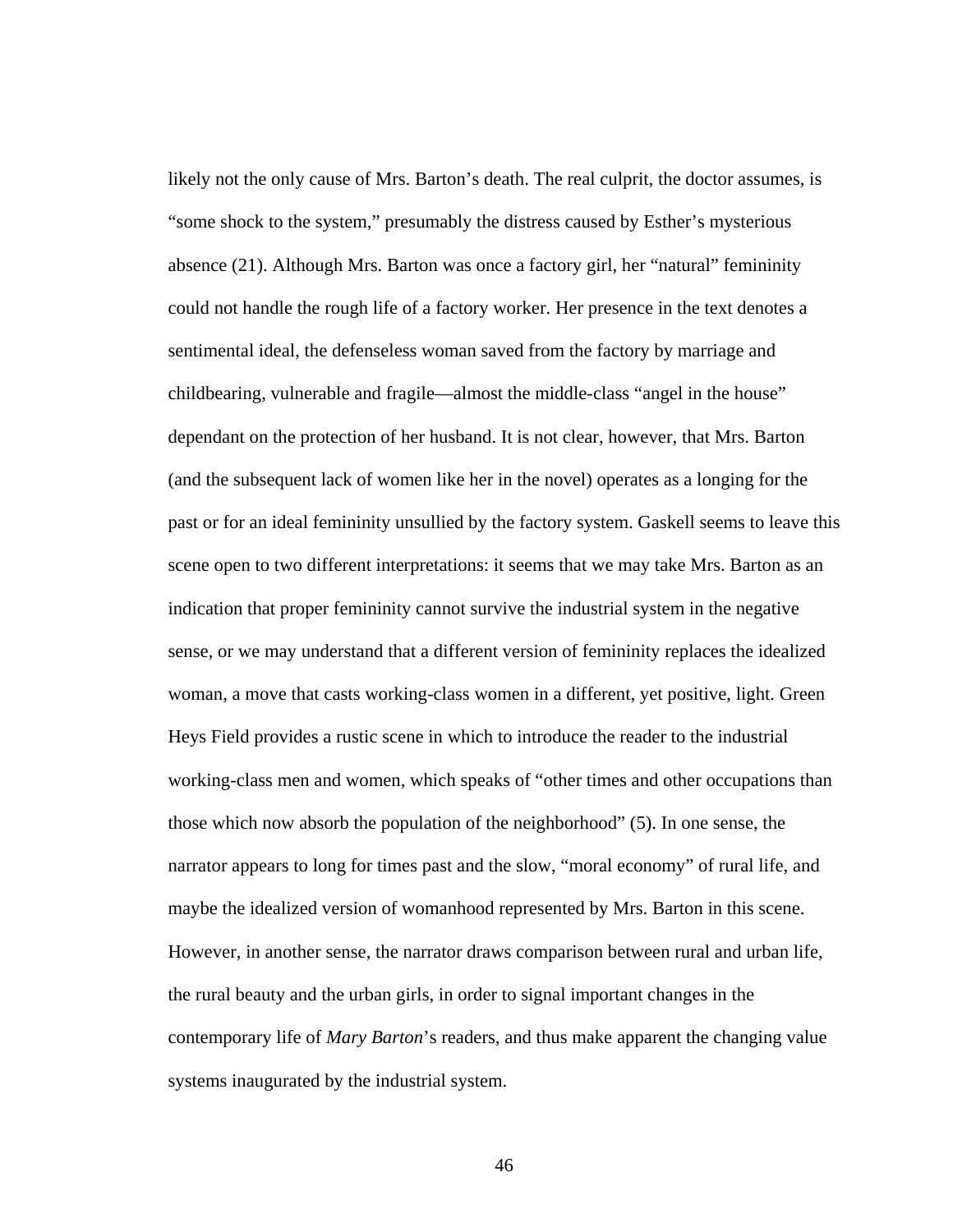Jane Wilson and Mrs. Carson emphasize the sentimental aspects of the condition of factory girls, illustrating the effects of factory work long after the girl has left the factory: both are variously "injured" and both are shown at different points in the novel to be ineffectual in their domestic roles. Besides being marked by her injury in the factory, the narrator often characterizes Jane as helpless, careless, and inept at performing her duties as a wife and mother, inadequacies that she blames on working in a factory "sin' five years old" (120). After the death of her husband and John Barton's closest friend, George Wilson, she tells Mary of the gratitude she feels toward her husband for marrying "such a born goose at housekeeping" as she was. Describing their first dinner after their marriage, Mrs. Wilson explains her domestic ineptitude as she "had no notion of how to cook a potato," which upon over-boiling them, she relates, they turned into an inedible "nasty brown mess" (120). She could only "[tidy her] house in a rough kind o' way," knowing nothing of domestic skill because of her pre-married life as a factory worker (120). Jane's description of her first days as a married woman illustrates the larger cultural notion that work outside the home—and particularly work in factories, associated as it is with long hours that would keep women from the household for an unreasonable amount of time—contributes to a woman's inability to perform the kind of "work" that a women should naturally be able to do. At the same time, however, Jane's belief that her factory work made her unable to perform domestic work shows that gender-inscribed notions of work are indeed not natural—she has no natural ability to boil a potato or clean a house. It is not so much her work in the factory that contributes to her domestic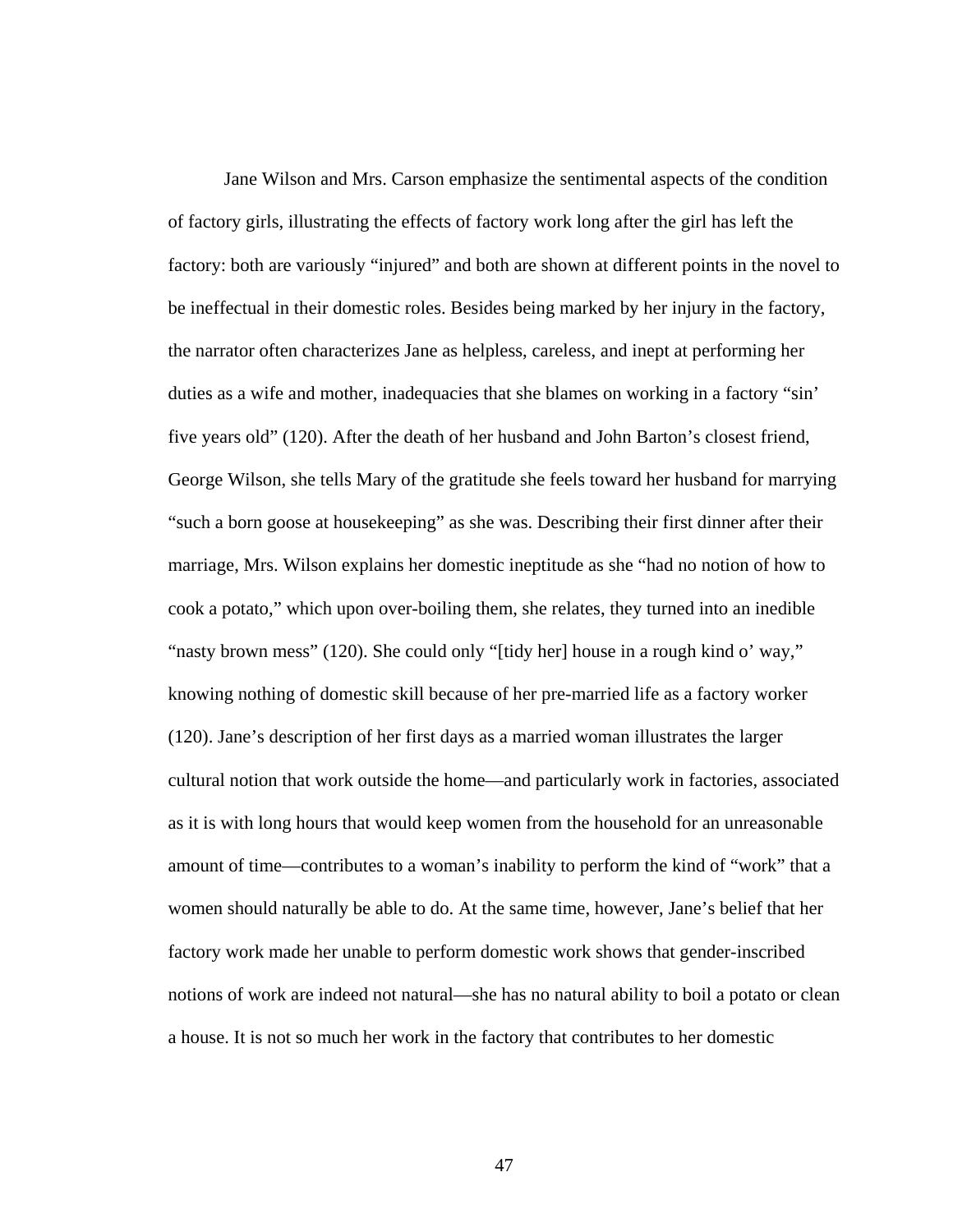ineptitude, but the belief that women naturally perform domestic duties that makes her feel inadequate in her own household.

Jane's tale of her early marriage leads to a short discussion between her and Mary on factory girls that invokes the political dimensions of the problem of factory work for women through reference to domestic occupations that work outside the home disallows. When Mary remarks that her father "does not like girls to work in factories," Jane reaffirms his opinion, although her opinion does not account for single girls, only married women:

Factory girls] oughtn't to go at after they're married, that I'm very clear about. I could recon up' (counting with her fingers), 'ay, nine men, I know, as been driven to th' public house by having wives as worked in factories; good folk, too, as though there was no harm in putting their little ones out to nurse, and letting their house go all dirty, and their fires all out; and that was a place as was tempting for a husband to stay in, was it? He soon finds out gin-shops, where all is clean and bright, and where the' fire blazes cheerily, and gives a man a welcome as it were (121).

Jane's complaint that factory work renders women incapable as housekeepers and mothers places women's work at the forefront of the downfall of the working-class family, driving husbands from their homes and into the public house. This complaint speaks to the issue of factory work as inappropriate for women because the conditions of their work—long hours outside of the home—kept them from tending to their children, their fires, or their husbands. Because Jane only applies this stricture to married women, the implication here is that if a single girl must work in the factory, she can, even if she struggles to assume her domestic role once she marries, as Jane had to do. This raises a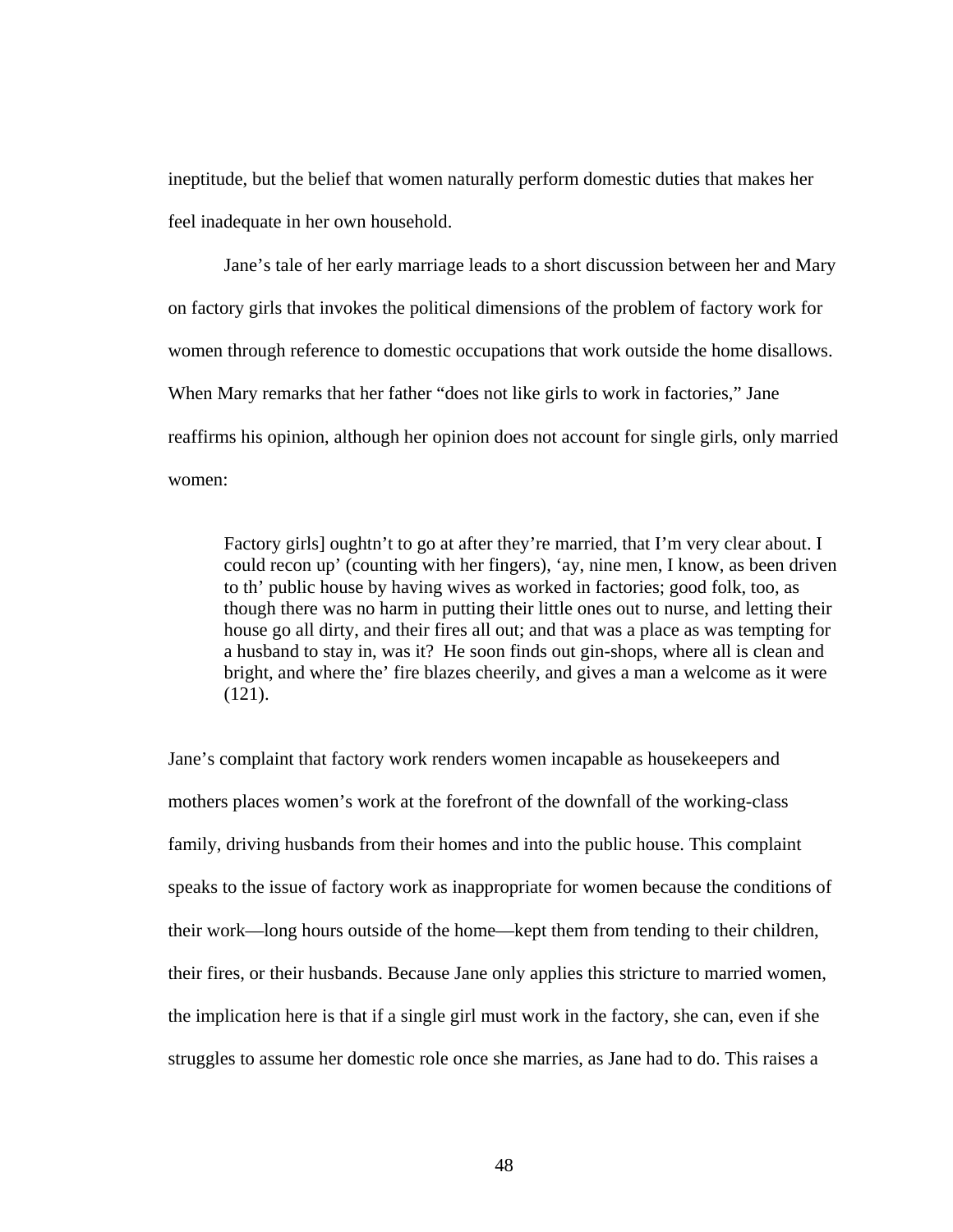crucial counterpoint to the idea that factory work was bad for all women; for Jane, such work is only bad for married women.

 Differences between single and married female factory workers became a crucial sticking point in factory reform arguments, for the income of female factory workers produced a necessary supplement to the income of the working-class family as a whole, whether the women were married or not. In the debates surrounding the Ten Hours Movement, however, economic concerns were minimized by anxiety over the well-being of the working-class family, and the emphasis on family, and the central role of the working-class mother and wife in that family, was integral to the passage of the Ten Hours Bill (the Factory Act of 1847). Children working in factories, for instance, provided reformers with leverage for reducing working hours, and the unnatural relationships created between parents and children shaped the terms of the debate. Children's wages were seen not as a vital component of the family's wage-earning potential, but as the impetus to rebellion and corruption. Children's work in factory reform arguments, as Catherine Gallagher shows, enabled reformers to "trace the desolation of working-class family life to the excessive labor of children," mainly because "[t]he relationship between parent and child was called unnatural" as "the child worked to support the parents." It was believed that as children reached adolescence, they then "rebelled against their parents, deserted them, and set up households of their own" (123). But it was not only the "financial independence" children gained through factory work that encouraged children to desert and demoralize their parents; the work of their mothers was partially to blame (and thus, hours of work for women and children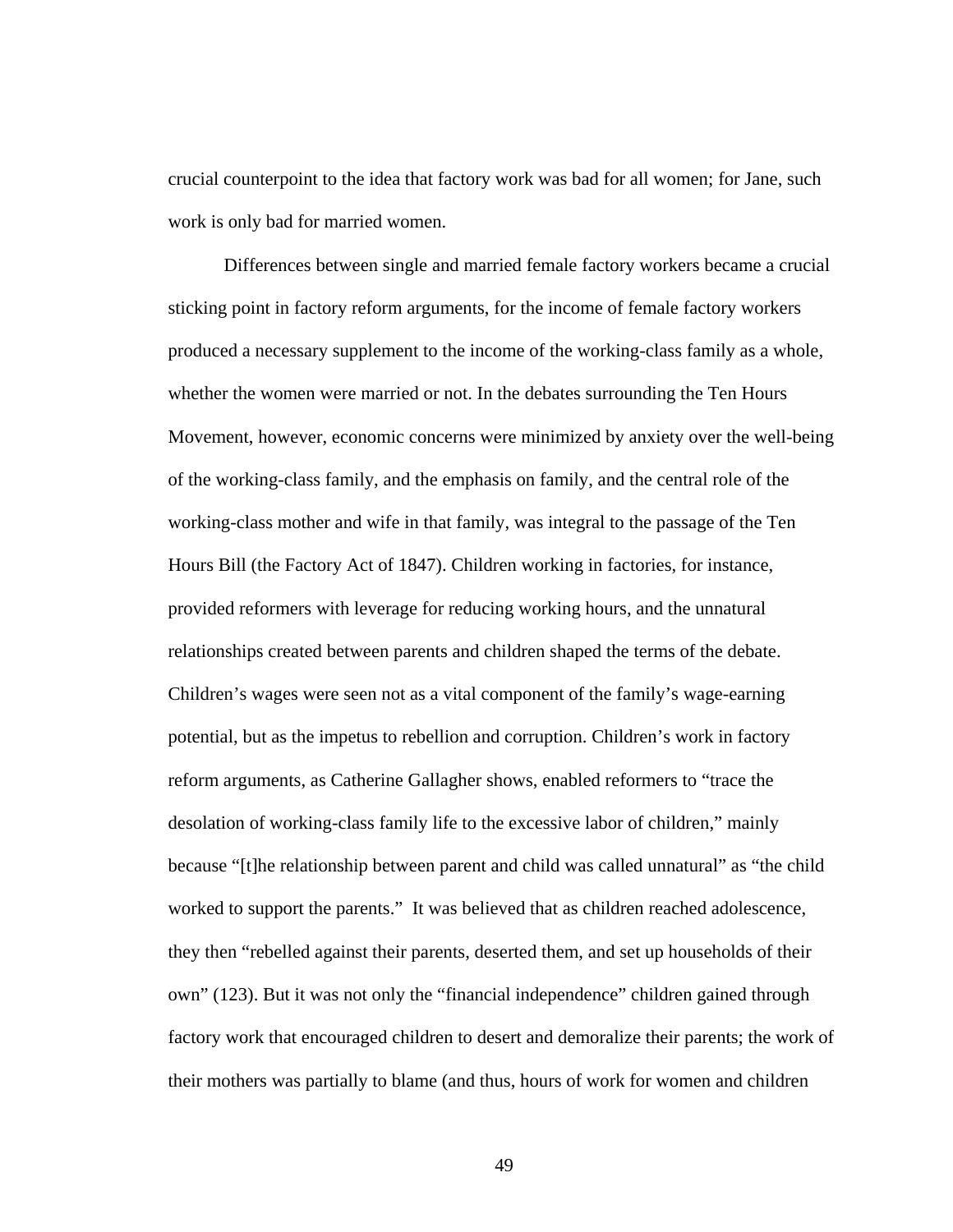was reduced to ten hours a day through the Factory Act of 1847). Factory work caused women to be ineffectual mothers, even if the mothers were the "good folk" Jane Wilson describes. They could not provide the family with the necessary moral center that would keep children from exhibiting "unnatural" behaviors, and would drive their husbands to "th' public house" as a result. The delicate balance of the working-class family, then, depended upon the working-class mother and wife, whose natural roles were interrupted by their work in the factory.

 Alice Wilson, Jane's sister-in-law, suddenly chimes in with the wish that "'Jem could speak o'word to the Queen about factory work for women. Eh! But he comes it strong when once yo get him to speak about it. Wife o' his will never work away from home'" (121). Alice's wish reflects a faith in working-class men to appeal to government on behalf of working-class women, which actually happens around the time *Mary Barton* was published. And while the monarchy "could not make laws," as Mary astutely points out after Jane asserts that it's "Prince Albert," not Queen Victoria that Jem should appeal to, it's clear that we're talking about the political dimensions of work for women, and particularly of factory work for women. Yet this appeal for working women, in from Jane and Alice's comments, applies only to married women and leaves the factory girl problem in tact.

In describing Mrs. Carson, who worked in the same factory as Jane Wilson when they were both young girls, the narrator makes a claim for domestic work as activity that might alleviate her headaches, but the work itself is something that her factory girl background and current status as a middle-class wife does not allow. Constructing the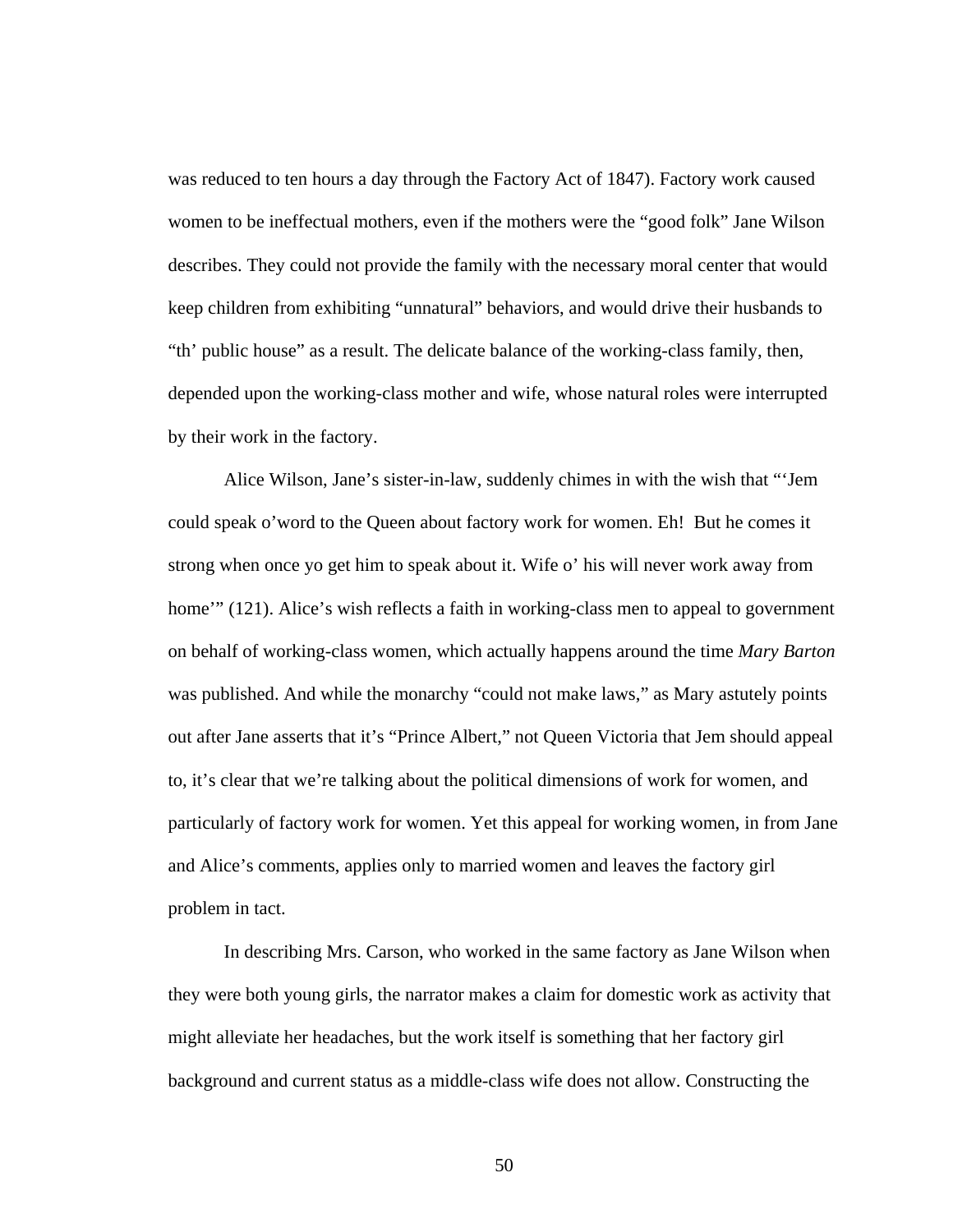tableau of the middle-class Carson family prior to announcing the death of Harry, the narrator explains that "Mrs. Carson was […] very poorly, and sitting upstairs in her dressing room, indulging in the luxury of a headache." The narrator goes on to explain that her struggle with headaches was:

the natural consequence of the state of mental and bodily idleness in which she was placed. Without education enough to value the resources of wealth and leisure, she was so circumstanced as to command both. It would have done her more good than all the ether and sal-volatile she was daily in the habit of s wallowing, if she might have taken the work of one of her own housemaids for a week; made beds, rubbed tables, shaken carpets… .(202)

Leisure and ennui, the narrator assumes, create Mrs. Carson's health problems and, thus, returning to a type of work would give her something to do and improve her health. A former factory girl and member of the working class, Mrs. Carson appears to suffer under the confusion of what it is that she should do as a middle-class wife, who should somehow parlay privilege into a space of activities that she had no idea of as a young girl working in a factory. Instead of having the ability to value wealth and leisure, she has to rather play a part that she has been "placed" into by her marriage and the family's subsequent rise in status. The narrator makes a class assumption when she notes that Mrs. Carson would perhaps be much healthier were she to take on the domestic duties of her servants—which assumes that she can do these things, or at least could learn them from her servants. In part, this passage speaks to why young, single working-class women were encouraged to go into service: they could both work for wages and remain in the domestic space while also cultivating domestic skills that might come in handy once they were married. Factory work has especially crippled Mrs. Carson in that she cannot do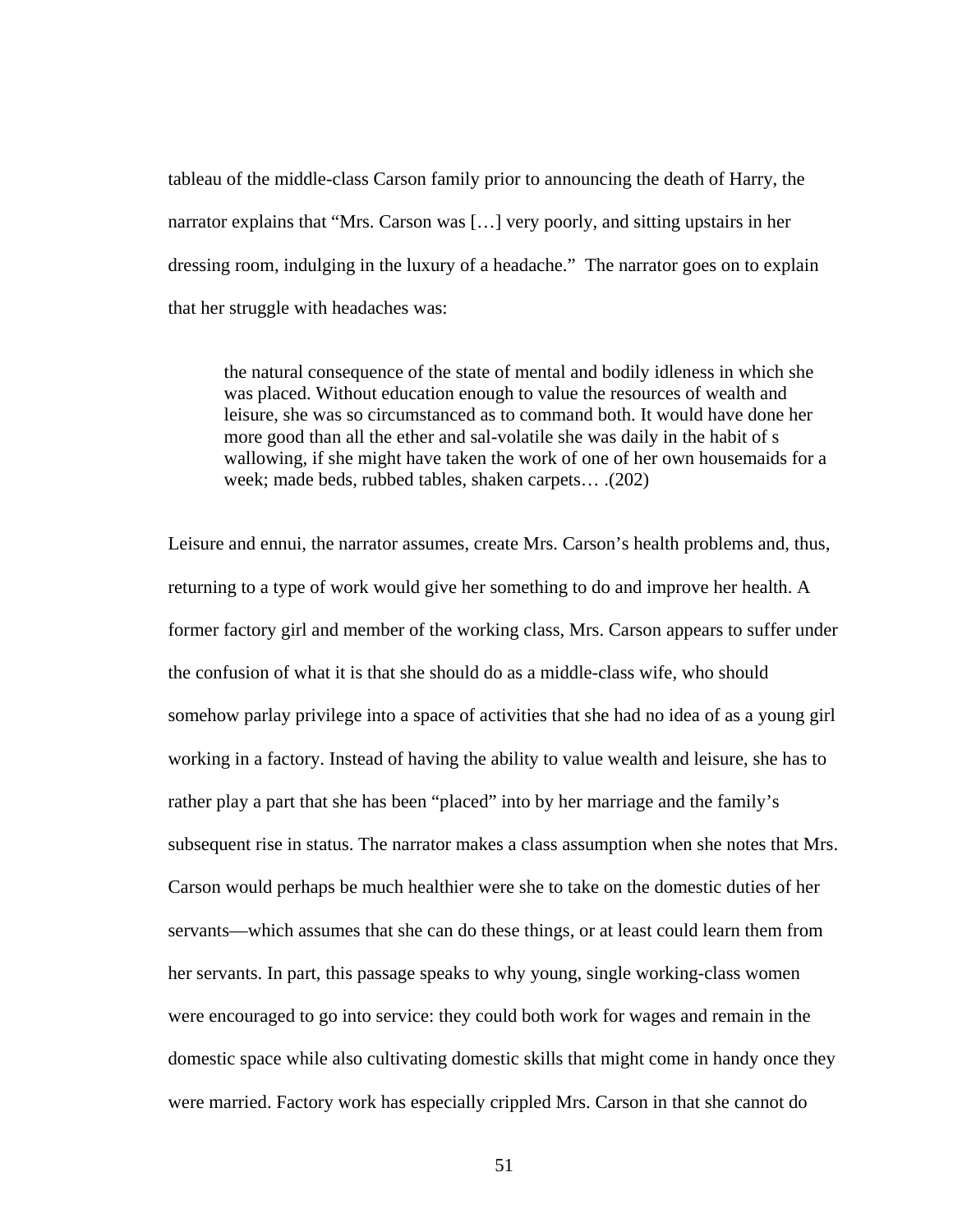domestic chores, even if such chores were appropriate to her class station. While creating a contrast between classes, this moment also illustrates the double-voiced discourse that factory girls are unable to contribute to household later but also that work would be valuable to them.

The novel's former factory girls generate a domestic model of femininity in the play between their virtues and deficiencies within the family space. As Mrs. Barton shows, and Mrs. Wilson and Mrs. Carson suggest, the "natural" role of women might be to take care of the household and the family, activities that factory work impedes. These characters gain their referential potential through their connection with factory work, simultaneously illuminating the debilitating and enabling possibilities of factory work for women.

#### **Mary and Esther**

 The critical focus on the novel's split between the industrial / social and domestic / romantic plots has placed the study of working-class women in the realm of the latter, with the sexual / sentimental narratives of Mary and Esther Barton characterizing the politics of women's industrial labor in the novel. The stories of the novel's working women and of the working men, represented by the domestic and industrial plots respectively, merge in the story of the factory girl: in the intersections of the two plots, the dangers of factory work for women meets the possibility of the value of such work, opening a space for the consideration of working identities of factory girls in the novel.

While the novel's heroine, Mary, is not a factory girl, the independence and vanity she exhibits, as well as the chances she takes in her relationship with Harry, come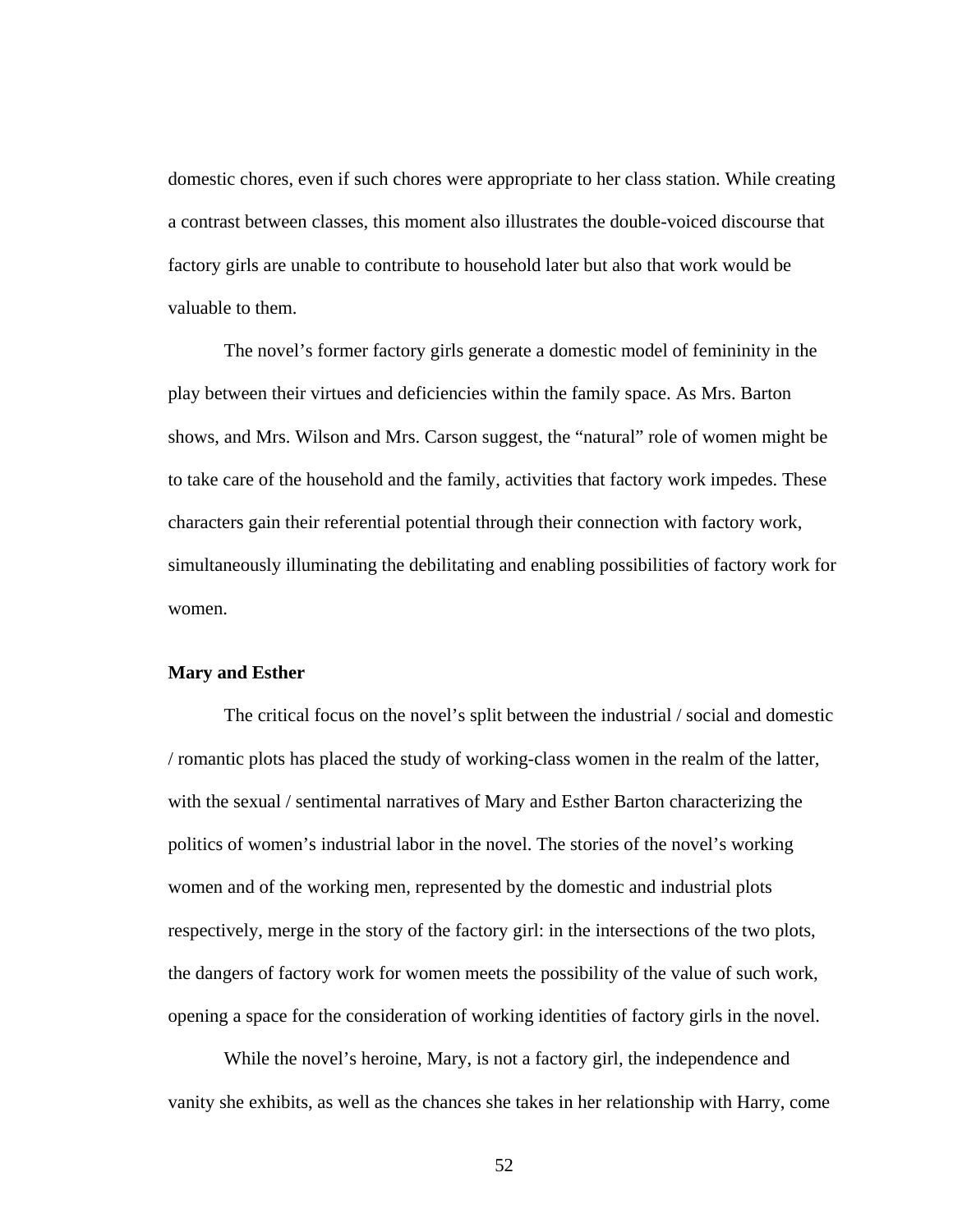into sharp relief because of the affinities her narrative has with the story of a former factory girl, Esther. Not only are their two stories similar, but they are similar in their looks, demeanor, and attitudes. The narrator often refers back to Esther's promise to send for Mary and "make a lady out of [her]" when Mary ruminates on the possibility of marriage with Harry; her knowledge of her own beauty reflects Barton's earlier report of Esther's vanity; and Barton feels Mary's likeness to her aunt to be a bad omen, "for [their] very bodily likeness seemed to suggest the possibility of a similar likeness in their fate" (10, 26,127). Mary's connection with Esther (beyond the obvious relation they have as niece and aunt) triggers a crucial identification of factory girls with cultural understandings of femininity in the working class.

Ironically, it is the kind of autonomy exhibited by Mary that prompts John Barton to apprentice her to a milliner rather than allow her to work in a factory, as "he had never left off disliking a factory life for a girl, on more accounts than one" (25). Barton attaches erotic significance to factory girls; using Esther as an example, he notes that her income allowed her to "[spend] her money in dress, thinking to set off her pretty face" as well as gave her an excuse to "come home so late at night" (9). Strangely, Barton's comments on Esther as a factory worker do not apply to Mary as a seamstress, who also dresses to compliment her looks, returns home late, and, in her relationship with Harry, creates the very situation Barton had hoped to avoid in placing her outside of the factory. Barton's anxiety about factory girls, shown through the paramount desire to keep Mary away from the factory and in his opinions of Esther, situates independence, economic or otherwise, as a precursor to moral danger for industrial working women. Barton's view effectively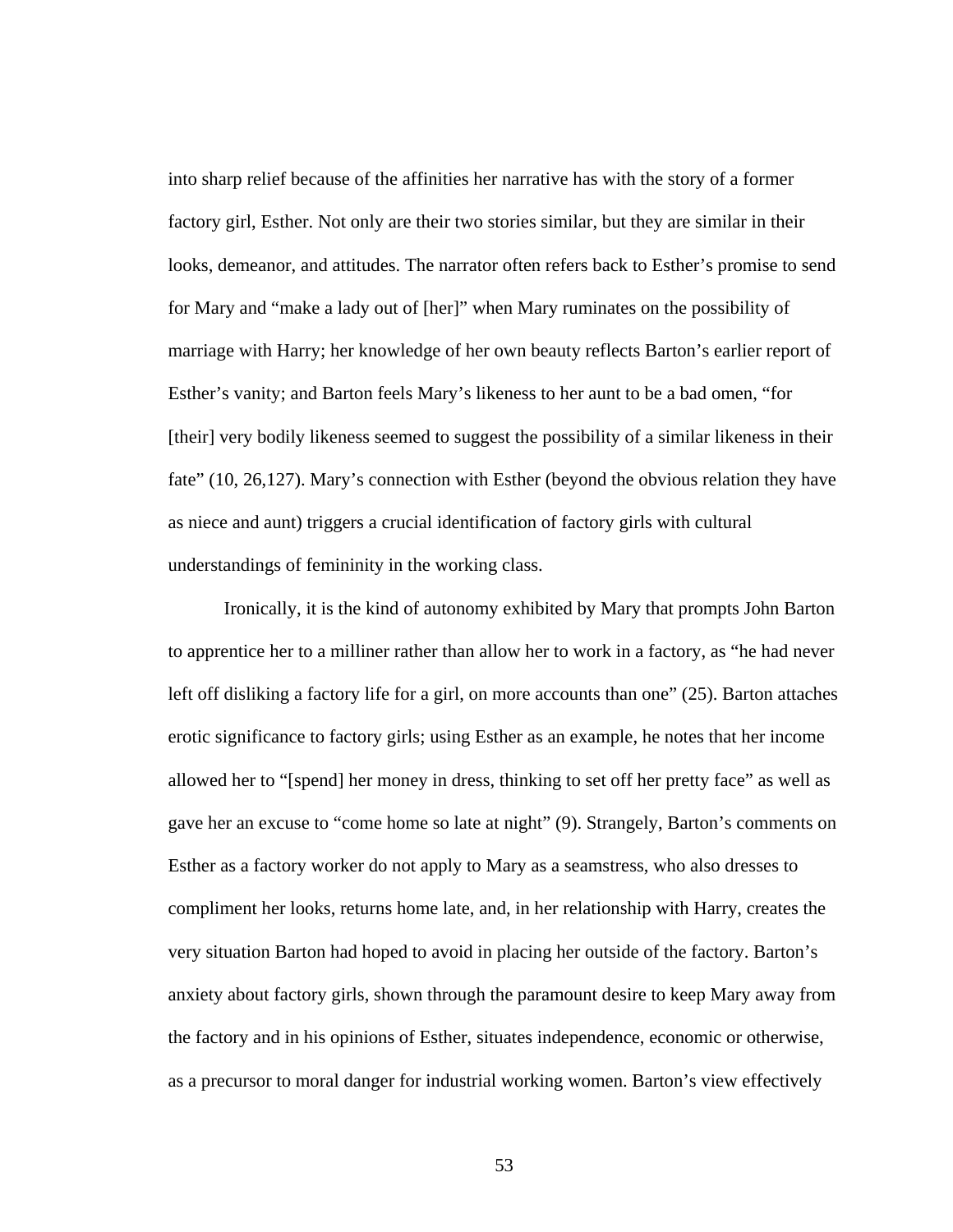supplants the possible value of women's industrial work with its seemingly certain undesirable consequences.

In *Walking the Victorian Streets*, Deborah Epstein Nord argues that "although no one character in the novel fully articulates the argument against Barton's position, the narrative itself […] continually undercuts the connection he makes between women's factory work and their sexual corruption" (150). For Nord, the novel's implicit refusal to endorse Barton's opinion is derivative of a larger aim, which she identifies as Gaskell's project to "claim *as a woman* the authority of urban spectatorship and interpretation and to work through the taint of exposure that was traditionally and powerfully associated with a woman's public role" [Nord's emphasis] (137). In other words, factory girls are symptomatic of a much bigger problem, the issue of the public woman that beset women working outside the home, regardless of class or occupation. The idea of the public woman in the Victorian imagination not only threatened domestic and private identity, but compromised notions of proper respectability, chastity, and femininity. Even Gaskell felt the stigma of exposure as a professional middle-class writer, with the writing itself as a kind of self-display, particularly in a novel like *Mary Barton*, where the narrator is closely aligned with Gaskell herself as the social investigator walking the Manchester streets. Nord suggests that Gaskell's ambivalence about her own public role surfaces in her treatment of the working-class female characters in *Mary Barton*, illustrating how the experiences of working-class women shaped the terms through which working women of all spheres negotiated conflicting, and potentially conflicting, subjectivities.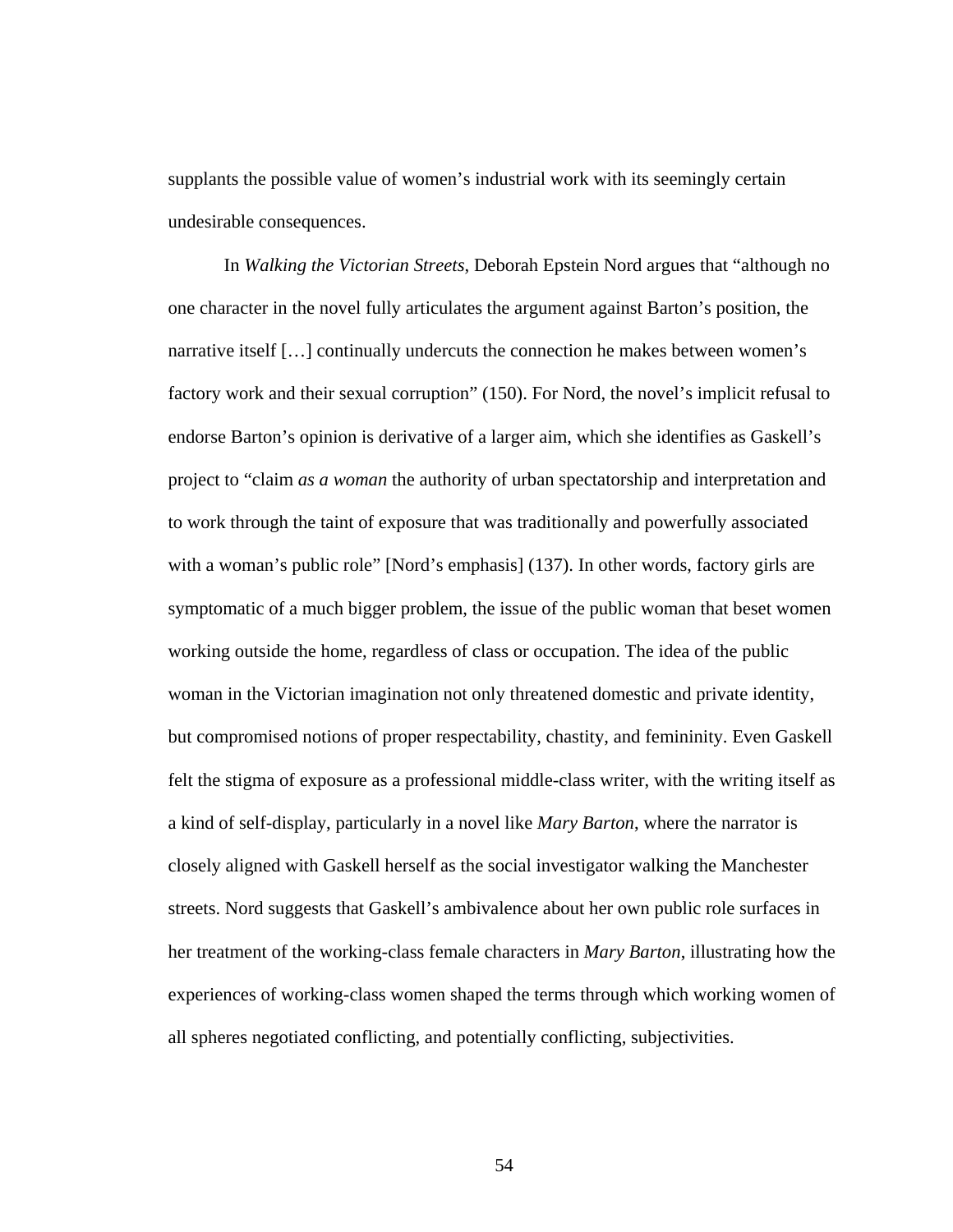Entering public space made women of all classes vulnerable to accusations of immoral behavior because, as Richard Sennett explains, to venture out into the marketplace, the workplace, or even the city street was to encroach spaces "where one risked losing virtue, dirtying oneself, being swept into a 'disorderly and heady swirl'" (23). Unless she was employed as a domestic servant, the working-class girl had to negotiate this public identity if she worked out of doors, a crucial dimension of representations of working-class femininity in *Mary Barton*. Nearly synonymous with the prostitute, the public woman epitomizes the competing discourses of economic and erotic desire and signals a radical dichotomy between threatened femininity and forms of female power. In the space of this dichotomy, characters like Mary and Esther are alternately sympathetic and objectionable, sentimentalized or eroticized.

On one hand, the image of the factory girl augments the sexual / sentimental narratives that distinguish prominent female characters like Mary, Margaret, and Esther. In the Victorian imagination, the factory girl was sexually dangerous and endangered; problematically independent while also an "industrial slave"; physically strong while also physically disabled (by machines, by long work hours and dangerous working conditions). Mary's flirtation with Harry Carson, and the consequences that follow, illustrate the sexual dangers associated with female factory workers; Margaret's blindness sentimentalizes the figure of the factory girl physically incapacitated by the literal danger of the work she performs. These elements converge in the character of Esther. As a former factory girl turned prostitute, Esther embodies the sexualized / sentimental binary linked to industrial women: Her tale of the sexual double-crossing effected by the soldier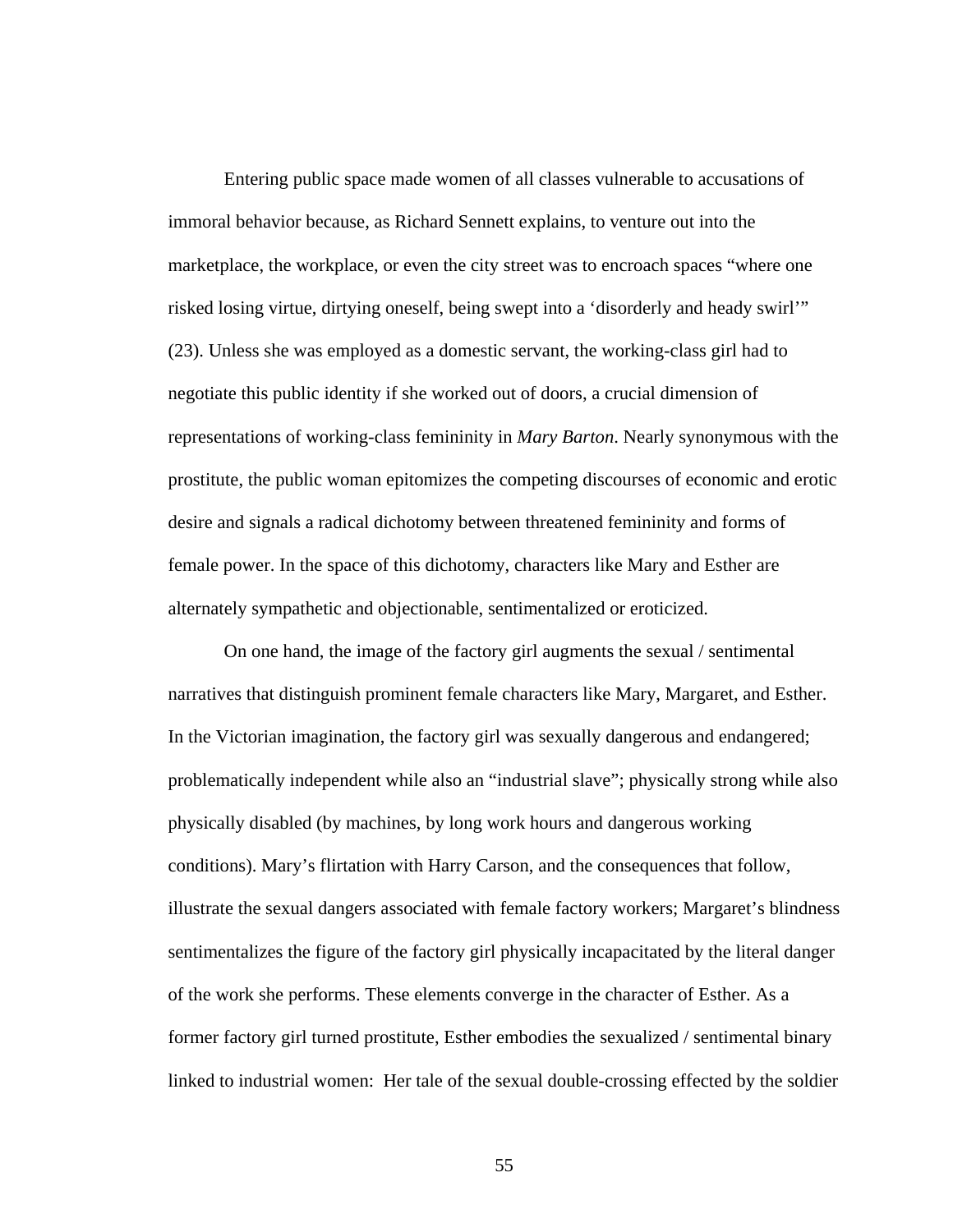who abandons her at Bristol and leaves her with an illegitimate child, as well as her latter profession, indicates her fallenness; her desperation to save Mary from her illicit romance with Harry Carson, her pathetic appearance upon approaching John Barton and, later, Jem Wilson, and her homelessness and alcoholism evoke a sentimentalized figure. The linkage of Mary and Margaret with Esther galvanizes cultural understandings of femininity in the working class through her crucial identification with the problems associated with factory work for women.

On the other hand, factory girls provide a glimpse of independence at odds with conventional standards of feminine propriety. As seamstresses, Mary and Margaret Leigh perhaps prove more "manageable" in service of Gaskell's greater aim to inspire sympathy for the working classes because, as Lynn Alexander has argued, the seamstress was [...] a popular aesthetic figure because of her universality" (9). <sup>8</sup> However, considering the sexual / sentimental narratives of factory girls circulating in Victorian society at large, *Esther* could easily have been a factory girl. It is the work of the prostitute that is easier for Gaskell to bypass because of its obvious sexual overtones. The possibility of economic independence or value of the labor factory girls perform, however, poses significant difficulty to a novel in which the working classes, and

 $\overline{a}$ 

<sup>&</sup>lt;sup>8</sup> Alexander explains that "the seamstress was someone to whom readers could respond without prejudice" because regardless of class, most women sewed, whether the activity was confined to fancy needlework done at the parlor fireside or in the actual construction of clothes (9). Moreover, it was a viable occupation that could be performed within the home. Even if a woman was not working class, the association of needlework with domesticity and the daily tasks of middle- and upper-class women made it acceptable employment for young women who had fallen on hard times, especially those unable to find a husband in a period when women greatly outnumbered men. Therefore, the experiences of seamstresses in *Mary Barton* could reach a much wider audience through the possibility of crucial identification with middle-class female readers. For more, see Alexander's *Work, Women, and Representation: Needlewomen in Victorian Art and Literature*, Athens, OH: Ohio State UP, 2003.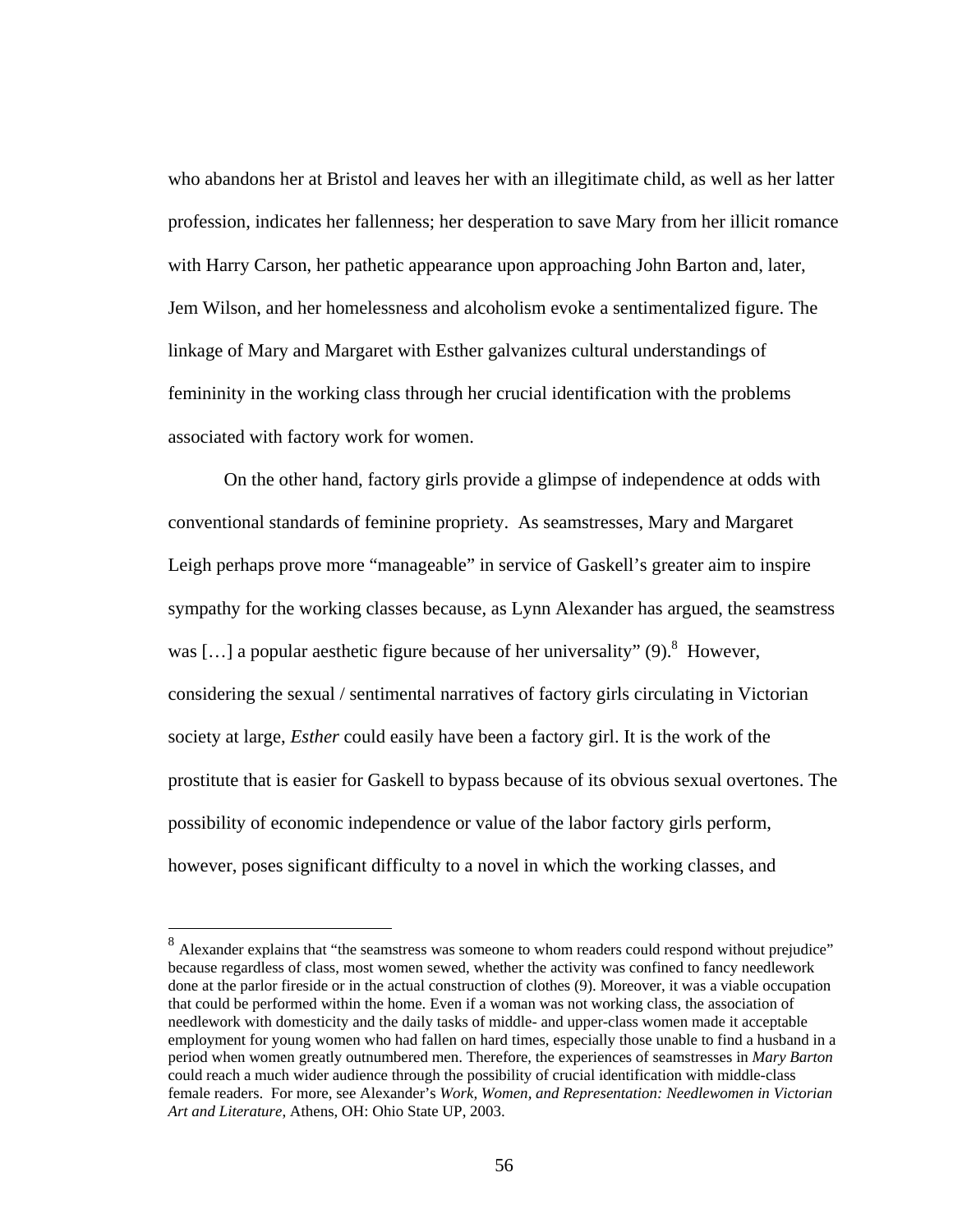especially working-class women, are subject to circumstance and are not self-governing agents. It is precisely because Esther was once a factory girl that she appears in the novel as a prostitute, not only as a reflection of sexual danger, but as a deflection of economic anxiety fostered by Gaskell's occasional allusions to the autonomous factory girl.

 While John Barton hints at the likelihood of Esther's job in the factory as reducing her to moral ruin in his conversation with George Wilson about Esther's disappearance, there is never any direct correlation between her work and her fallen condition. Although John Barton's version of the tale associates her beginning fancies with making herself look better by being able to buy nice dresses and "set off her pretty face," a quality he asserts would make her a "streetwalker" someday, Esther's own version of the tale runs quite differently. Her only hint of factory work being the trouble for her is in saying that she might have better learned the value of money when she was making it in the factory, for it spoiled her in ways that her lover's disposable income supplemented. She does not suggest that factory work put her on the path to sexual danger. Rather, the anxieties of other characters regarding factory girls – as seems to be the case with John Barton, for instance – are embodied in the figure of the prostitute because she most directly exhibits the economic anxieties that underwrite the perceived threat of the independent factory girl.

In relationship to the heightened anxiety over class and capital at mid-century, Elsie B. Michie argues the prostitute produced discussion wherein "rhetoric about prostitution defused the potential threat of the working class desire to own property both by creating an arena in which it was possible to define individuals as property and by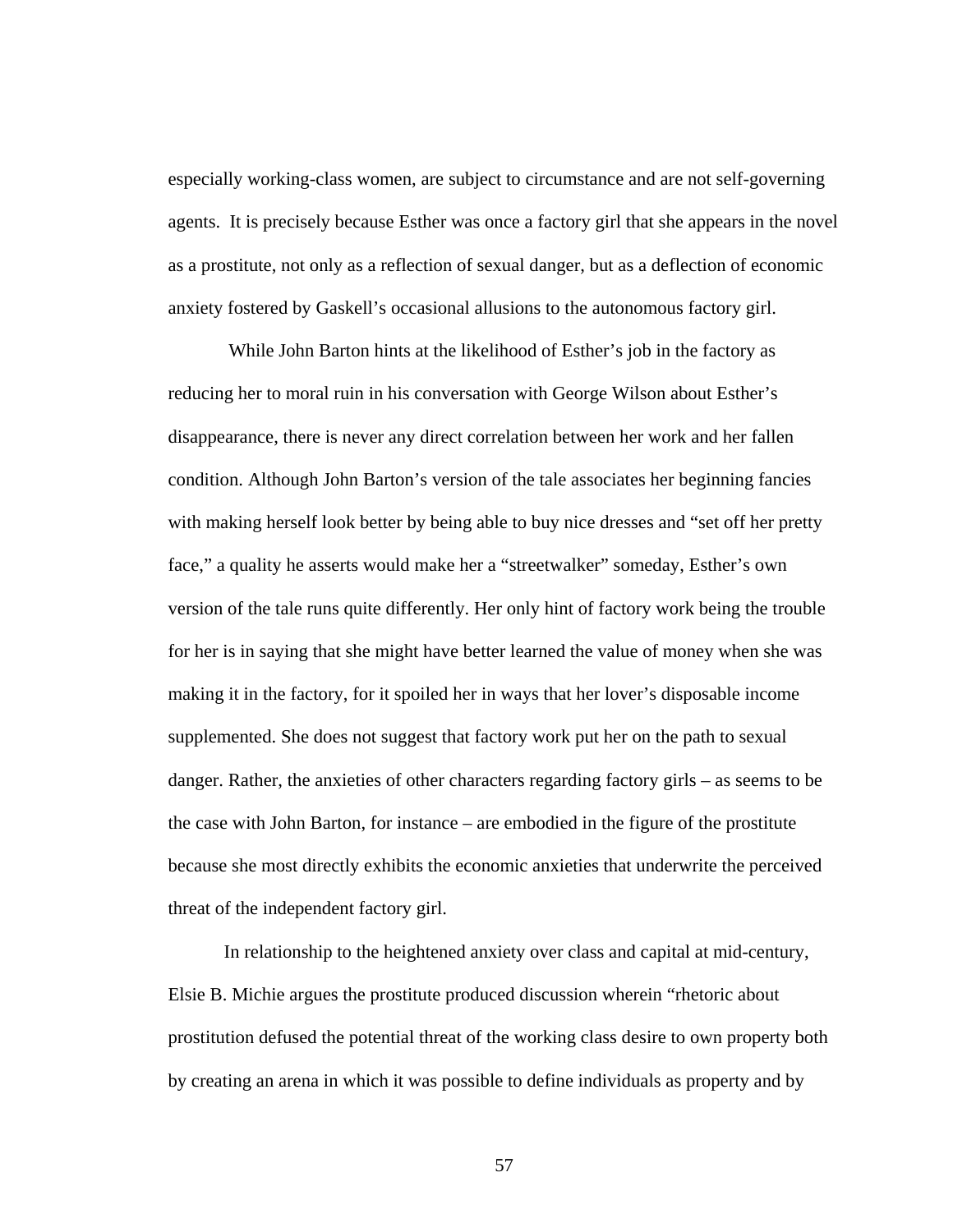defining some desires to possess property as negative" (114). Although she shapes discussion of class conflict in public circles, exemplifies sexual danger, and proliferates in sociological and artistic representations of the inner city, it appears the prostitute merely stands as text upon which other interests and agendas can be inscribed and interpreted. As a factory-girl-turned prostitute, Esther most visibly represents the sexual / sentimental image of factory girls and reflects this in the narrative.

Mary, however, also represents the threat of sexuality associated with factory – indeed, public work – for women. Mary's unwillingness to go into domestic service – at the time, a much more respectable position for working-class girls – embodies a threatening autonomy personified by the factory girl. Mary's distaste of domestic service, the narrator claims, results from the unchecked independence she had had in the years since her mother's death: this freedom "had little inclined her to submit to rules as to hours and associates, to regulate her dress by a mistress's ideas of propriety, to lose the dear feminine privileges of gossiping with a merry neighbour, and working night and day to help one who was sorrowful." She also felt herself too "pretty" to be hidden behind the walls of a mistress's mansion, influenced by "her absent, mysterious aunt Esther" who often reinforced this view of her niece (26). Already headstrong and able to take care of herself, Mary implies the particular strength of the factory girl, and her actions bear this out in the novel: in the absence of her father, who regularly keeps late nights because of his political activity, Mary keeps the Barton household, works outside the home, eventually resists the advances of Harry Carson, and travels a great distance to procure evidence that would exonerate Jem Wilson from the murder of Carson. In fact, Mary is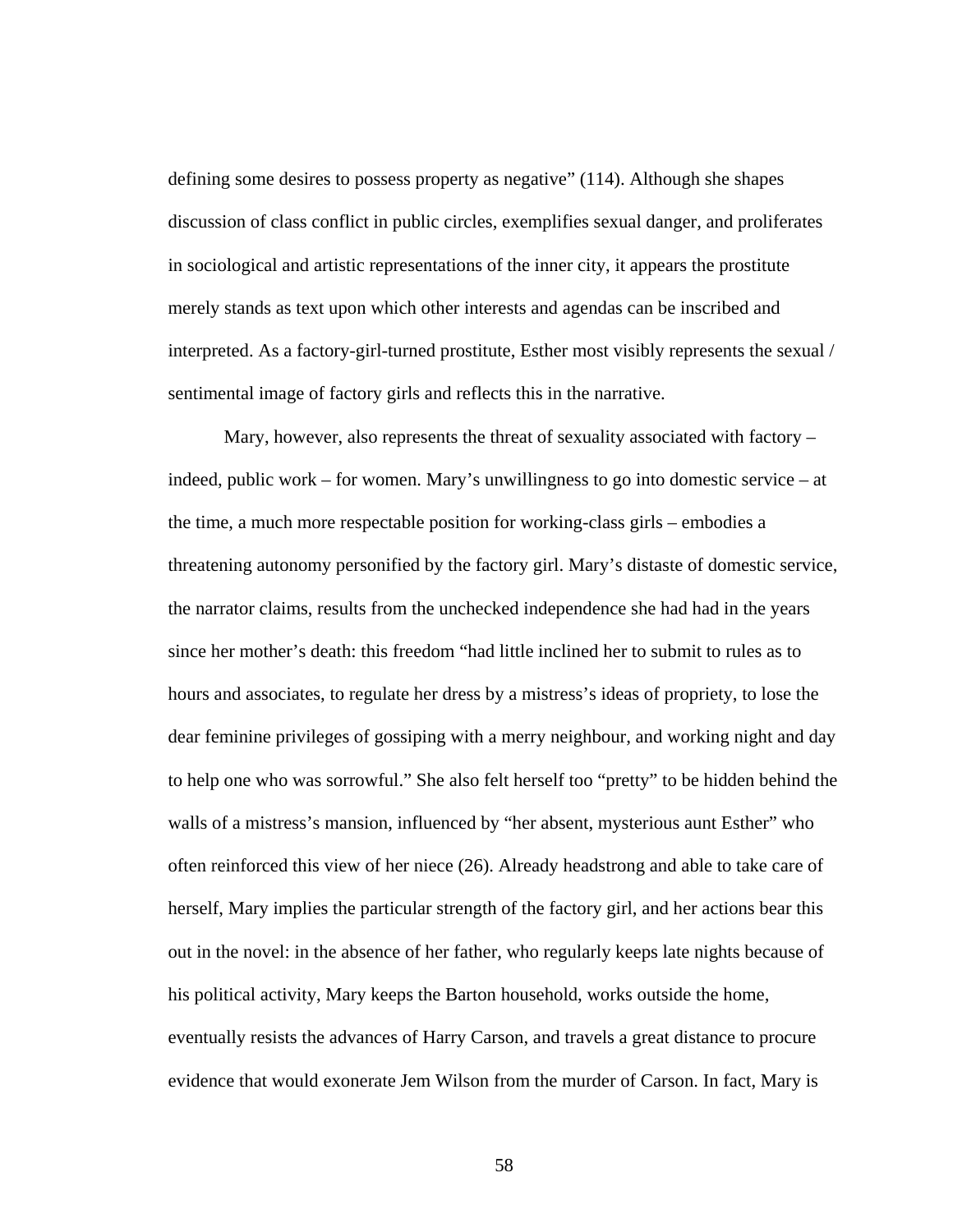once misrepresented as a factory girl: while in route to secure the alibi that will clear Jem Wilson of the murder of Harry Carson, she hears two men on the train discussing the case as an issue stemming from "some dispute about a factory girl" (the two men argued over Mary prior to Carson's death) (283).

## **Conclusion**

*Mary Barton* ultimately solidifies sexual / sentimental narratives of factory girls, but opens vital spaces for re-accentuating work as enabling for factory women; this is important because these narratives are those that later writers will use to create the image of the factory girl for more enabling purposes. In this chapter, I examined factory girls in relationship to both the domestic and industrial discourses present in *Mary Barton*, and argue that while the confinement of women's stories to the domestic plot canonizes factory girls as erotic or pathetic figures subjected to work, the story of the politicallymotivated, rebellious worker both speaks for and estranges factory girls from the possible value they might find as working subjects. Just as the empowered male worker troubles the existing social order of industrial capitalism and laissez faire economics, the empowered female worker greatly troubles these *and* accepted domestic ideology. Factory girls can support and maintain themselves; they can be working subjects, not only sexual or sentimental objects. In other words, factory girls clearly illustrate the complex interrelationship between gender and class through both the problem they present to Victorian domestic ideology and to class identity, carving out a productive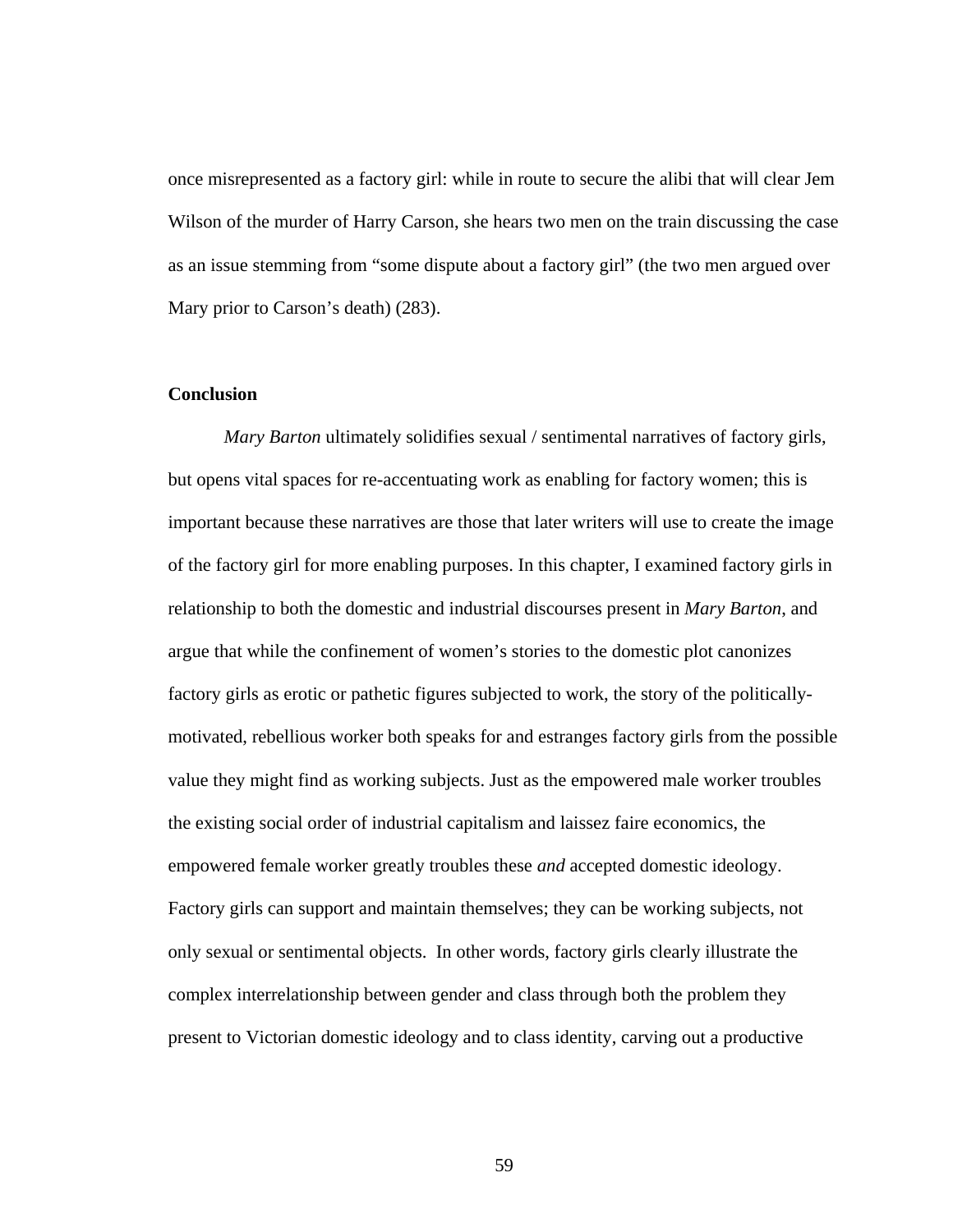space of contested meaning that more clearly accounts for the absence of factory girls in industrial literary discourse.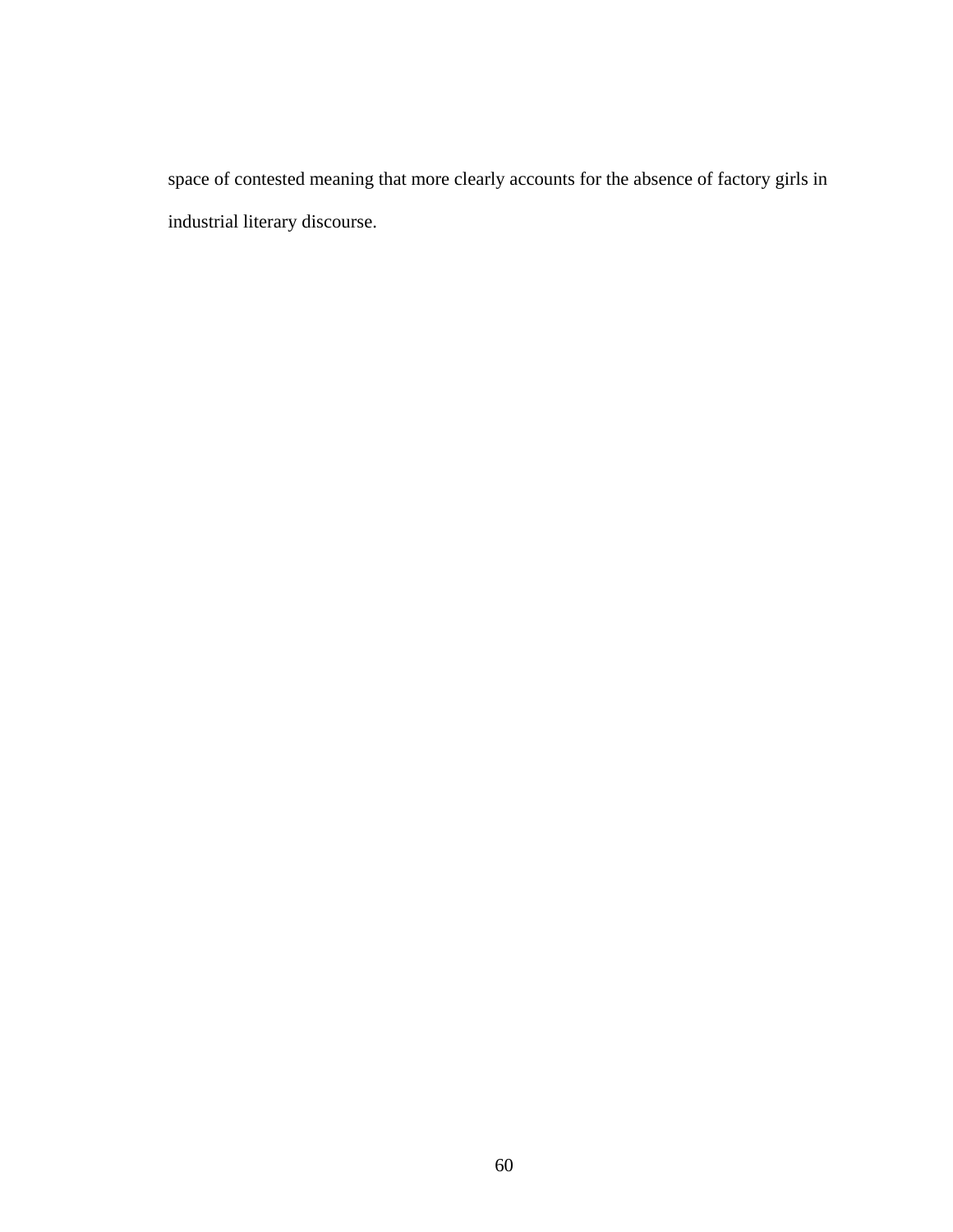### CHAPTER III

# THE POETICS OF LABOR IN *AUTOBIOGRAPHY, POEMS AND SONGS OF ELLEN JOHNSTON, THE 'FACTORY GIRL'*

 And mine shall be a history—a Factory Girl's romance— A truth more strange than fiction, and not of random chance.—Ellen Johnston, "An Appeal"

As discussed in Chapter One, depictions of "the pale face behind the loom" and the sexually endangered / dangerous female worker supported the idea that "woman" and "worker" were irreconcilable identities in nineteenth-century Britain. The incompatibility of women and work outside the home solidified the sexual / sentimental lens through which factory girls were viewed in industrial discourse, as I argued in Chapter Two, making both labor and the women who performed it nearly invisible in literary representation. This chapter will show how one working-class writer united labor, gender, and art by taking on the poetic name "the Factory Girl," a label through which she placed herself within a national canon of laboring poets and challenged the sexual / sentimental binary that typically represented working-class women in mainstream literature.

Scottish poet Ellen Johnston was a popular literary figure in the pages of the *Glasgow Penny Post* and gained considerable recognition after the publication-bysubscription of the first edition of *Autobiography, Poems and Songs of Ellen Johnston, The "Factory Girl"* in 1867 (followed by a second edition in 1869). While employed in textile mills for nearly 25 years, Johnston produced a body of autobiographical verse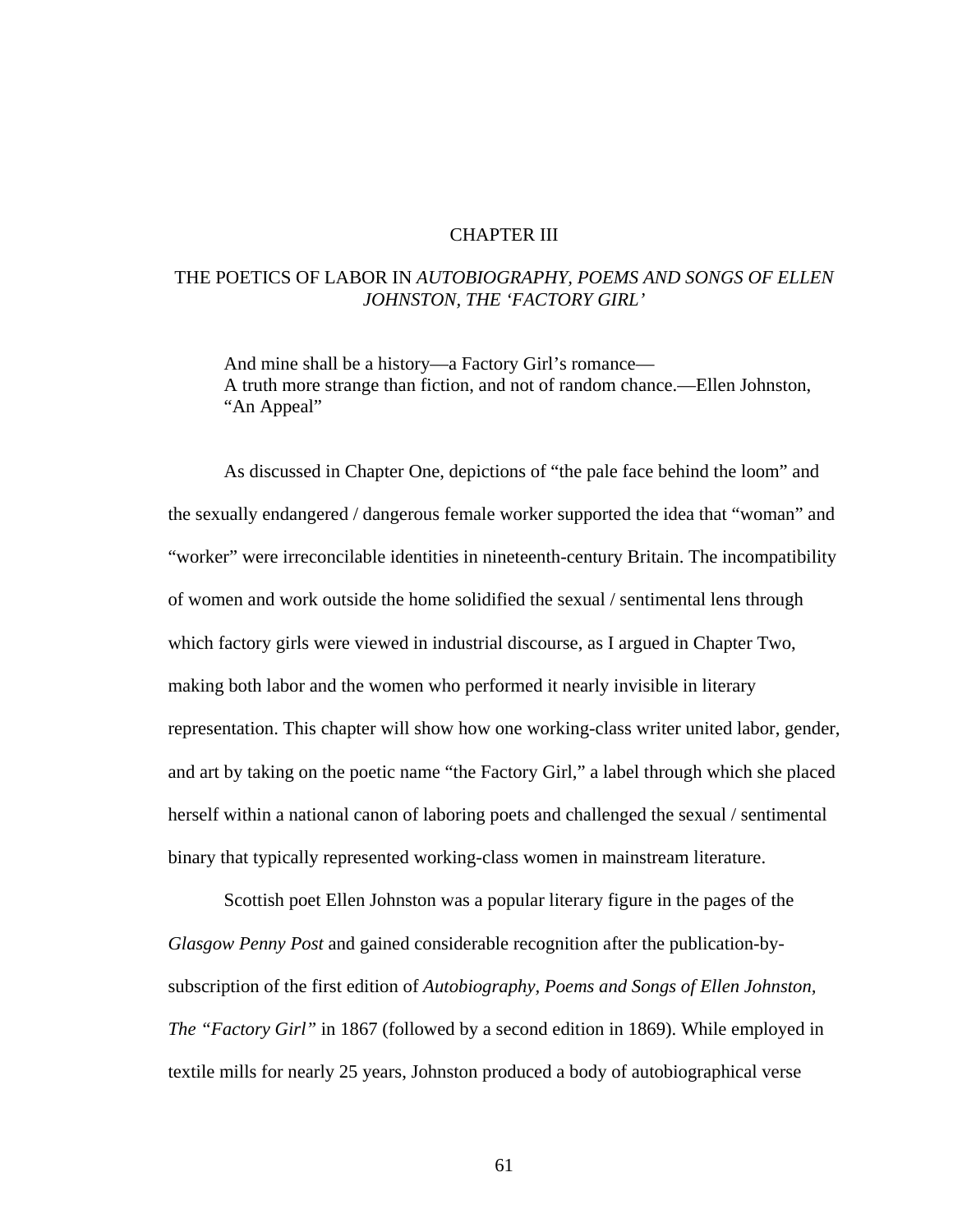written from the perspective of a female laborer beset by trials and adversity. She also endeavored to transcend the image of industrial victim through critiques and alternate praises of factory labor and the industrial system. Built on her experience as a factory girl, Johnston's poetic persona sometimes appeals to bourgeois notions of femininity, but also works to revise these dominant gender roles to fit a radical working-class subjectivity: she is not merely the "woman frail and weak," but also the rebellious, independent worker-artist who makes claims for the value of industrial labor ("Napier's Dockyard" 16). Because Johnston highlights the pathos of her life as a factory girl while also valuing labor and her class identity, her self-representation makes explicit the class and gender conflicts that the image of the sexual / sentimental factory girl works to suppress.

Johnston imagined herself as a poet in the tradition of Scottish laboring poets, a literary position that enabled her to locate unexpected value in the name "Factory Girl" and in factory work itself: one sort of labor (industrial) gave rise to another (artistic). As Patrick Joyce explains, nineteenth-century working-class literature was, at its core, "a rhetorical effort to *create* identity," with the literary as the artistic space in which the author examined and put forth interpretations of the classed self as well as constructed "tentative proposals about the self and others" out of the material, social, and political climate of the day [my emphasis] (*Visions of the People* 216). Poetry was particularly important as a space for creating and articulating working-class identities because of its fundamental place in laboring-class artistic and literary history, and this was certainly true for the Scottish Johnston. An avid reader of Robert Burns, Johnston saw the factory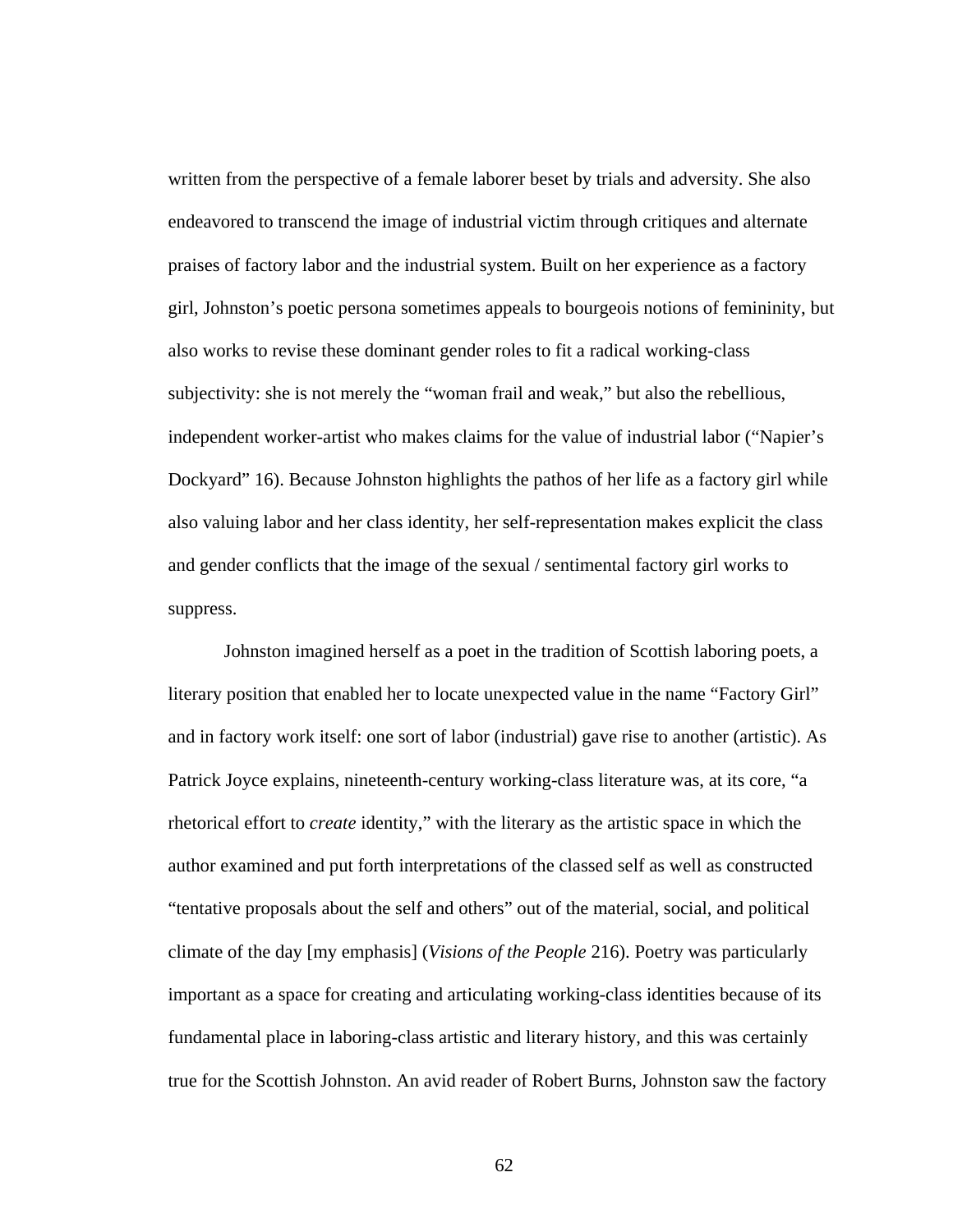girl as the voice through which she could express the inequities of her position as a female laborer, speak back to detractors and critics, and provide the female industrial worker with an aesthetic voice and artistic legitimacy. She cannot—and often refuses to—separate the woman from the worker because through factory work, she is able to carve a space for herself as a national poet. Within this literary context, the factory girl is the writer, rather than the written, a juxtaposition through which Johnston resituates laboring women as subjects in the making rather than objects for social analysis.

Unlike some of her contemporaries who wrote as a personal release from daily toil, Johnston wrote specifically for the public, and the popular reception of her work had much to do with the way she shaped her textual identity. Johnston published over 100 poems that touched on a variety of subjects, many written at the request of readers or labeled as "addresses" or "appeals" to various parties: lyric poems about romantic attachments and losses, political statements against poverty and working-class oppression, satires against literary critics, and the occasional Scots song (including one, "Auld Dunville," that praises having a pint after a day's work). *Autobiography, Poems and Songs* contains a special section for reader addresses and Johnston's responses, which were originally published in the *Penny Post* as literary correspondence between author and audience. A quarter of her published poems that concern life in the factory directly were written on public occasions, events that honored her employers and commemorated workers' excursions. The autobiographical prefaces heading the published editions of her work also demonstrate Johnston's awareness of her audience, as she makes clear that she writes the preface following "the expressed wishes of some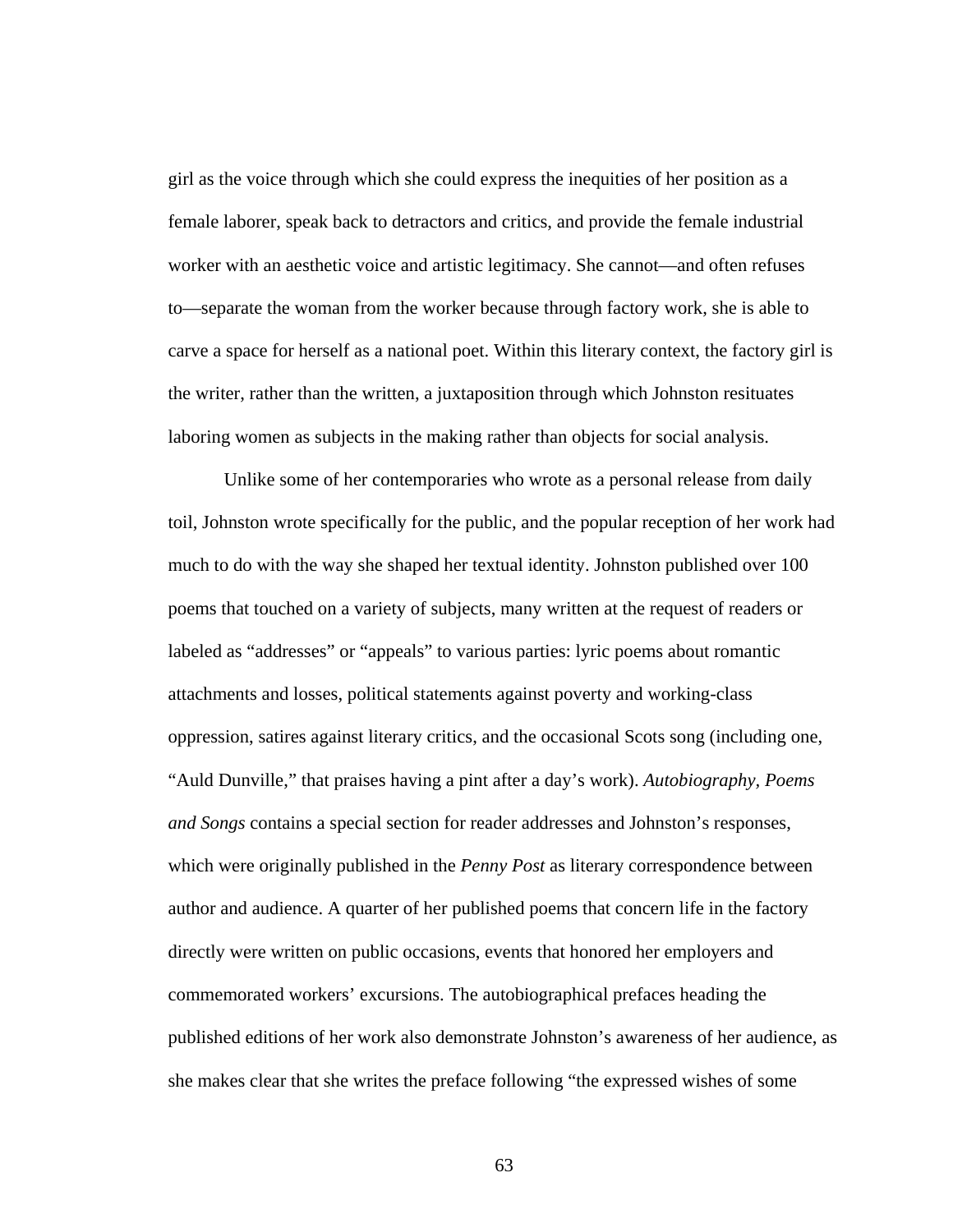subscribers" and addresses the "gentle" or "dear" reader multiple times (*Autobiography* 3). Significant changes were made to the preface of the second edition based on audience concerns, including the omission of a striking defense of her single motherhood. Johnston improvised around a host of ideological challenges in order make herself representative to a diverse audience of readers; thus, the factory girl that Johnston declares herself to be is marked by contradictions that arise in part out of a context of reception.

As the "Factory Girl" poet writing public verse for a diverse audience within a national canon of literature, Johnston refuses to separate gender and class into constituent categories. While some of her contemporaries adhered to a "middle-class feminine script" in order to draw attention away from their class status, Johnston instead created a class script that worked toward creating alternate views of working-class femininity beyond sexual/sentimental representations and the pressures of bourgeois domesticity. The ambivalence that results from Johnston's melding of industrial and poetic labor does important work toward reaccentuating canonical narratives that render working-class women powerless against the social and political forces used to define them.

### **Who Is "The Factory Girl"?**

If reconciling femininity and industrial labor was problematic for the Victorians, this divide has also proven a challenge in current critical studies of Johnston. Critical opinion has been split with regard to the attention Johnston paid to factory life and factory work in her writing. Critics discount her emphasis on factory work and argue that this emphasis may have been motivated only by a wish to market her poetry; they advise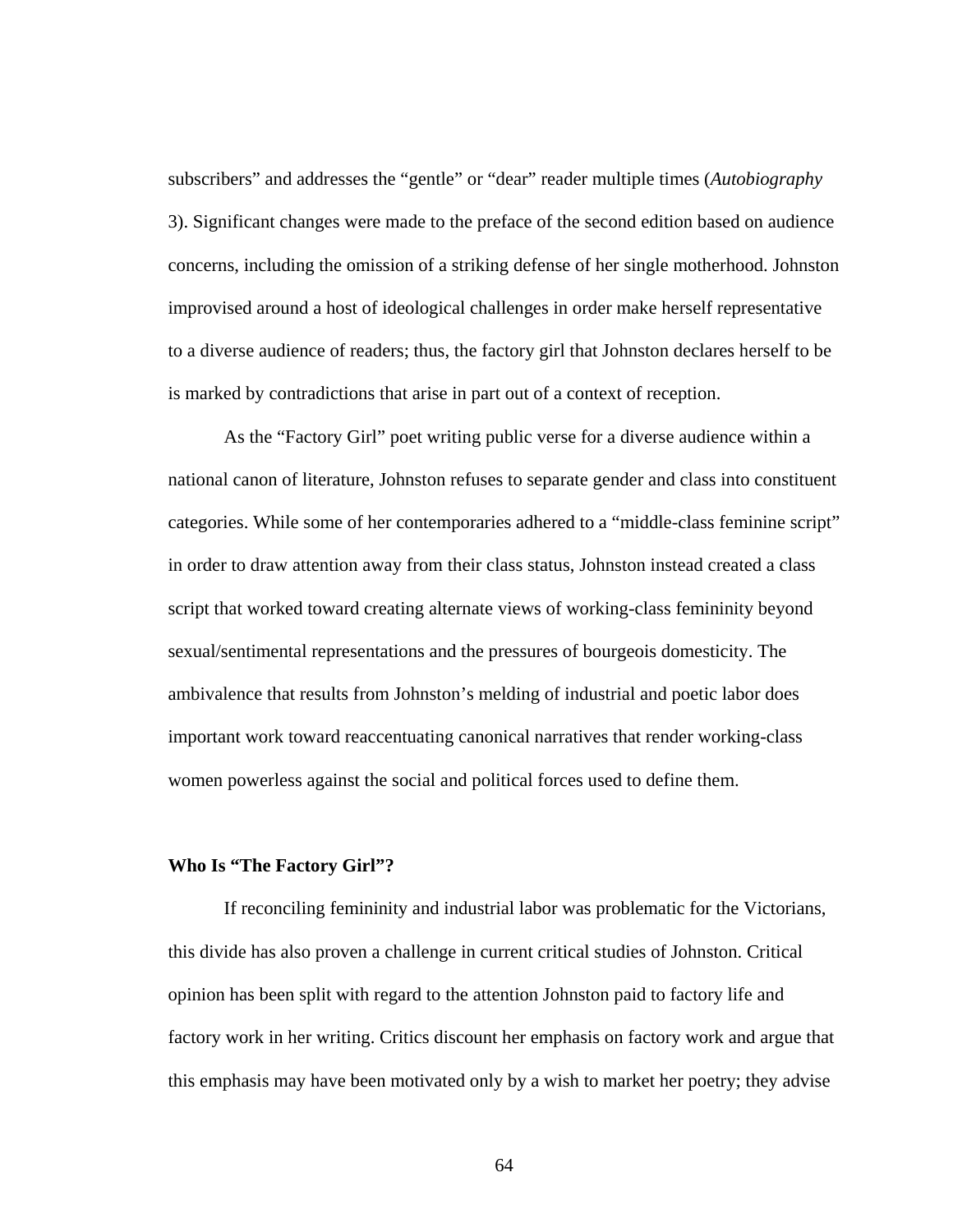that the reality of factory work in the nineteenth century may have left her feeling oppressed and powerless; or they promote industrial labor as an area in which she found remarkable achievement and self-worth. All of these views have a basis in her writing: one moment, she's the rebellious worker making claims for the value of her labors and then, in the next, a "woman frail and weak"; she is both the confident poet who defends her work against criticism and then the deferential poet who apologizes for the "imperfect" poems of a self-educated writer. She has fallen victim to health problems caused by factory work even while she celebrates the "dear Factory" ("Napier's Dockyard" 16, "Lines [To James Dorward]" 19). These apparent contradictions between the empowered and apologetic laboring poet, combined with the rhetorical nature of her poetry, make it difficult to pin down Johnston's intentions for writing about work and life in the factory.<sup>9</sup>

Although Johnston's breadwork as a power loom weaver was not always easy, comfortable, or attractive, she was unable—and at times stubbornly unwilling—to disregard labor in the construction of her poetic identity. Aspects of Johnston's biography, the influence of laboring poets in Scottish literary history, and publication circumstances encouraged her to find value in factory labor and to create a complex working identity for the factory girl. Johnston's role as the "Factory Girl" poet, inspired

<sup>&</sup>lt;sup>9</sup> There is much that is unknown about Johnston's life as she left behind no letters or diaries to provide us with her personal perspective. There is no surviving correspondence between Johnston and her editor, Alexander Campbell, or anyone else, other than the poetic correspondence she exchanged with her readership and published in both editions of *Autobiography, Poems and Songs*. Selected poems by Johnston have been published in Catherine Kerrigan's *An Anthology of Scottish Women Writers* (Edinburgh: Edinburgh UP, 1991); Leighton and Reynolds' *Victorian Women Poets: an Anthology*  (Oxford: Blackwell, 1995); Isobel Armstrong, Joseph Bristow, and Cath Sharrock's *Nineteenth-Century Women Poets: An Oxford Anthology* (New York: Oxford UP, 1998); and Florence Boos, *Working-Class Women Poets in Victorian Britain:An Anthology* (Peterborough, Ontario: Broadview, 2008).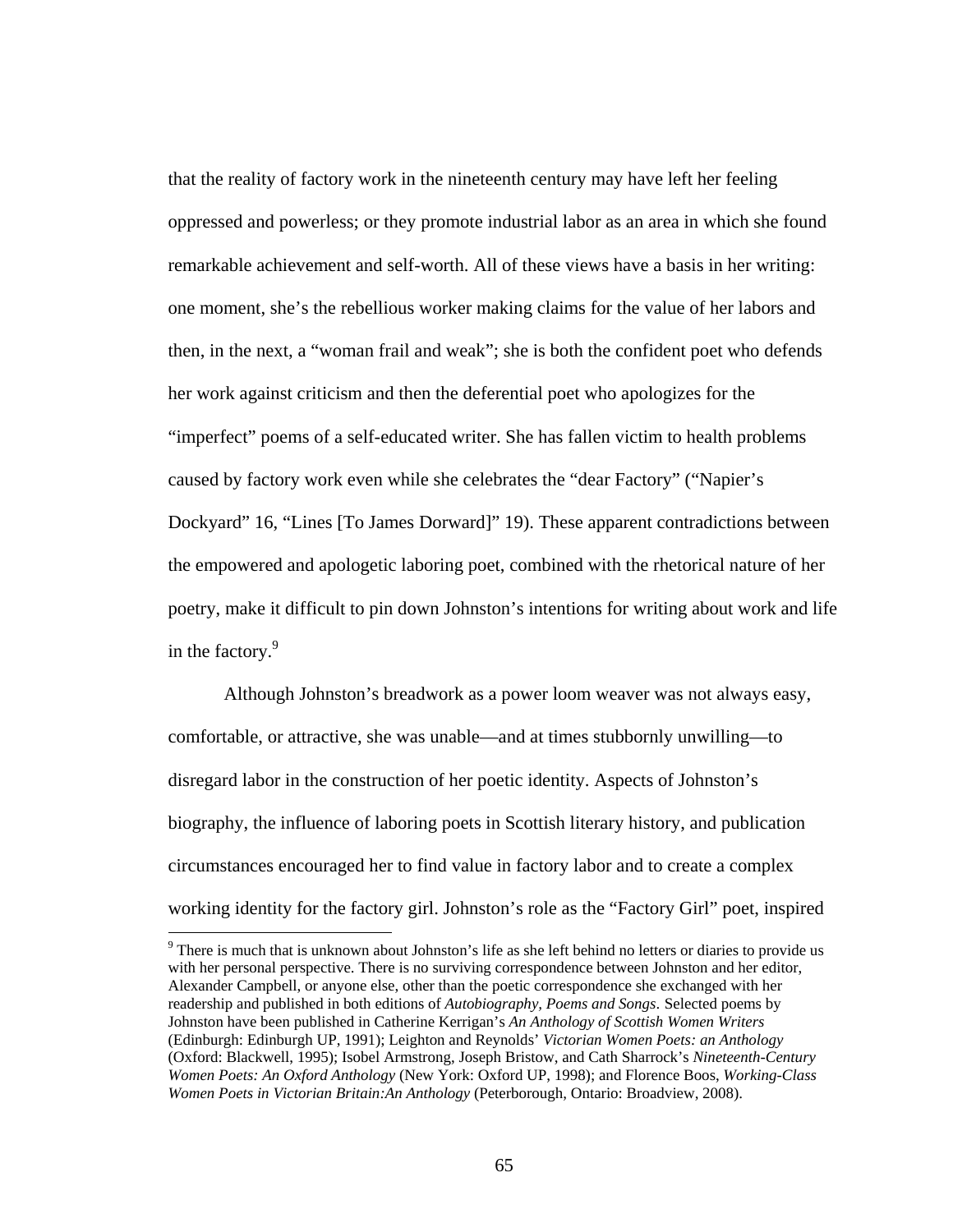by her labor, her love of Romantic literature, and an accommodating editor, allowed her to foreground the troubled meeting ground of gender and class in her poetry and ultimately to reject the Victorian domestic model that characterized factory girls as sexual / sentimental others.

Born in 1835 at the Muir Wynd, Hamilton, Lanarkshire, Ellen Johnston lived a something of a tragic life. Childhood was no model of familial bliss for Johnston, and, as she writes in her autobiographical preface to the first edition of *Autobiography, Poems and Songs*, she was never "destined" to find "a future promised home and pleasure"  $(14)$ .<sup>10</sup> She was raised in a domestic environment marked by the tragic abandonment of her father, a stonemason who immigrated to America when the poet was an infant. Twenty years later, he took his own life upon learning that his wife had remarried after receiving erroneous news that he had died years before. Johnston's early life "tormentor," she writes, was her stepfather, a man who represents "the dark shadow" that "enshrouded [her] soul [and] haunted [her] like a vampire," a statement that most critics read as a guarded suggestion that she was sexually abused by him (*Autobiography* 6). The adolescent Johnston ran away as a result, finding employment in a Dundee factory, only to be apprehended by an uncle who forced her back home. Upon her return, Johnston's mother questioned her and, when met with silence, "beat [her] till [she] felt as if [her]

<sup>&</sup>lt;sup>10</sup> In the preface of the second edition of *Autobiography*, she replaced the word "pleasure" with "husband" and perhaps with good reason: the most prominent name on the subscriber's list to the second edition was "Her Majesty Queen Victoria." Many of the more "unsavory" biographical details included in the first preface were also removed in the second, including a striking defense of her single motherhood, hints of the sexual abuse she may have suffered from at the hands of her stepfather, and intimations of "meeting lovers"; in other words, elements of her biography that may have made the edition difficult to sell. According to Florence Boos, the removal of certain details may have also stemmed from the "generous criticisms and kindly hints respecting [her] autobiography" noted by "[e]ditors of the daily and weekly press" ("Queen" 506). Unlike the preface, however, her verse in the second edition remained untouched.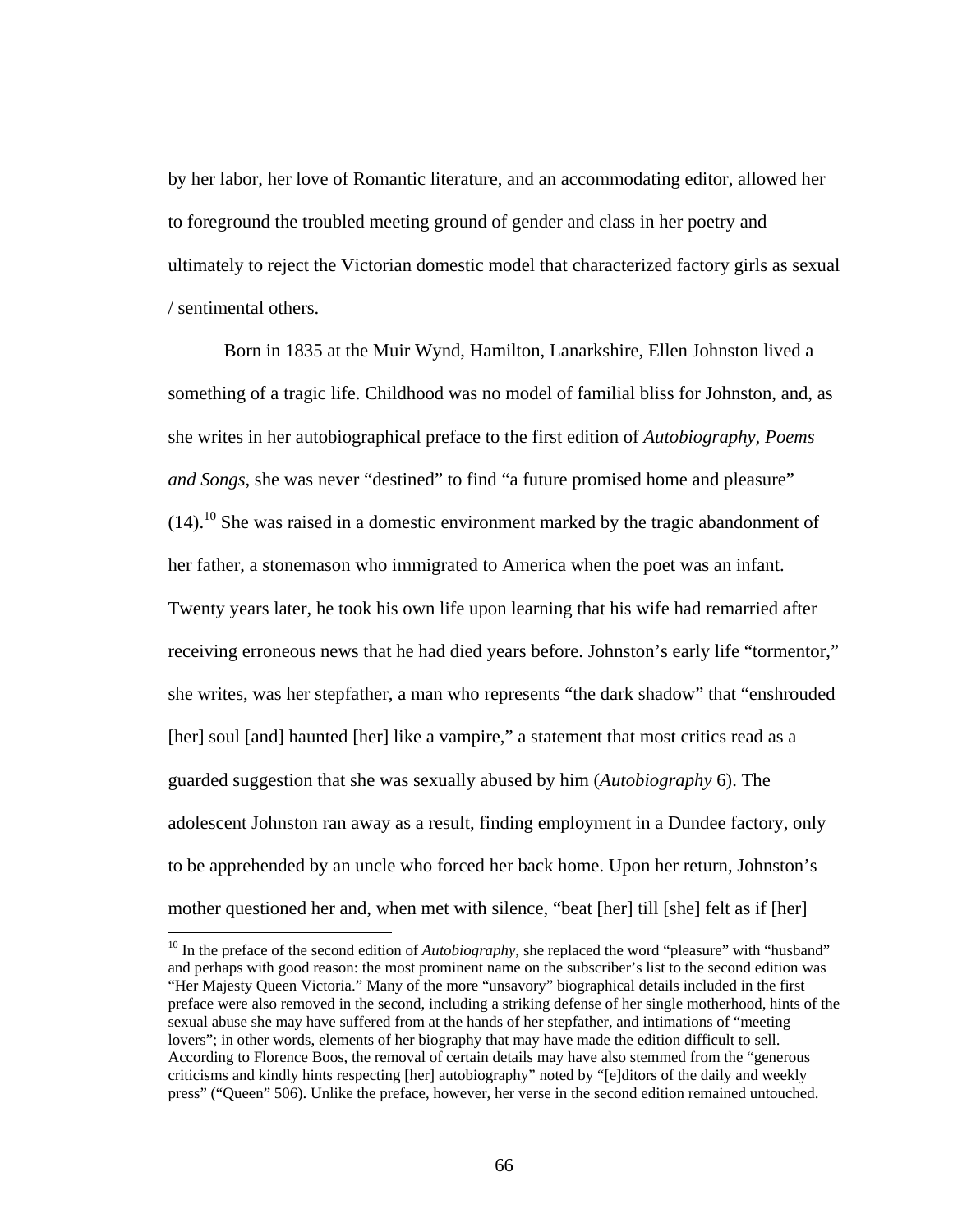brain was on fire." Still, Johnston managed to avoid explaining why she'd run away and kept "the secret" of it to herself (8).

Two things seem to have provided her with an escape from the emotional chaos of home: factory work and a love of literature. As Johnston moved from adolescent to adult, she became the breadwinner for her family. Although the details of how she traveled are unclear, she worked in factories across Great Britain through most of her adult life – in Scotland, Ireland, and England – sending money back to her family when her mother and stepfather fell ill and were unable to work themselves, a family burden increased when she gave birth to her daughter Mary in the 1852. She wrote several poems that extolled the virtues of specific factories and directly addressed the masters under whom she worked, aestheticizing the factory's "bright" walls and "bending o'er [her] loom, / And musing on a lovely form of beauty's sweetest bloom" ("The Factory Exile" 7-9). Writing of factory work in her autobiographical preface, she seems to take pride in her abilities and considers herself a skilled laborer, as when pointing out that while employed at the Verdant Works in Dundee, her woven cloths were regularly "selected by [her] master as a sample for others to imitate" (*Autobiography* 14). Because of the time spent in she spent in factories, Johnston rarely appeals to any kind of domesticity outside of the community she finds there. The factory is more a "home" to her than the one in which she was raised. $11$ 

 $11$  However, I must note here that because of several incidents between Johnston and her factory girl sisters, the factories in which she toiled could not always be the communal spaces of affection, loyalty, and personal havens she makes them out to be in her poems. Often, Johnston labels herself a "factory exile" in these poems and laments unfair dismissals that she suggests estrange her from her labor. In one particular incident, Johnston was fired from the Verdant Works in Dundee without notice or reason from her foreman, presumably because she was a single mother at the time (*Autobiography* [1<sup>st</sup> ed] 14). She felt that the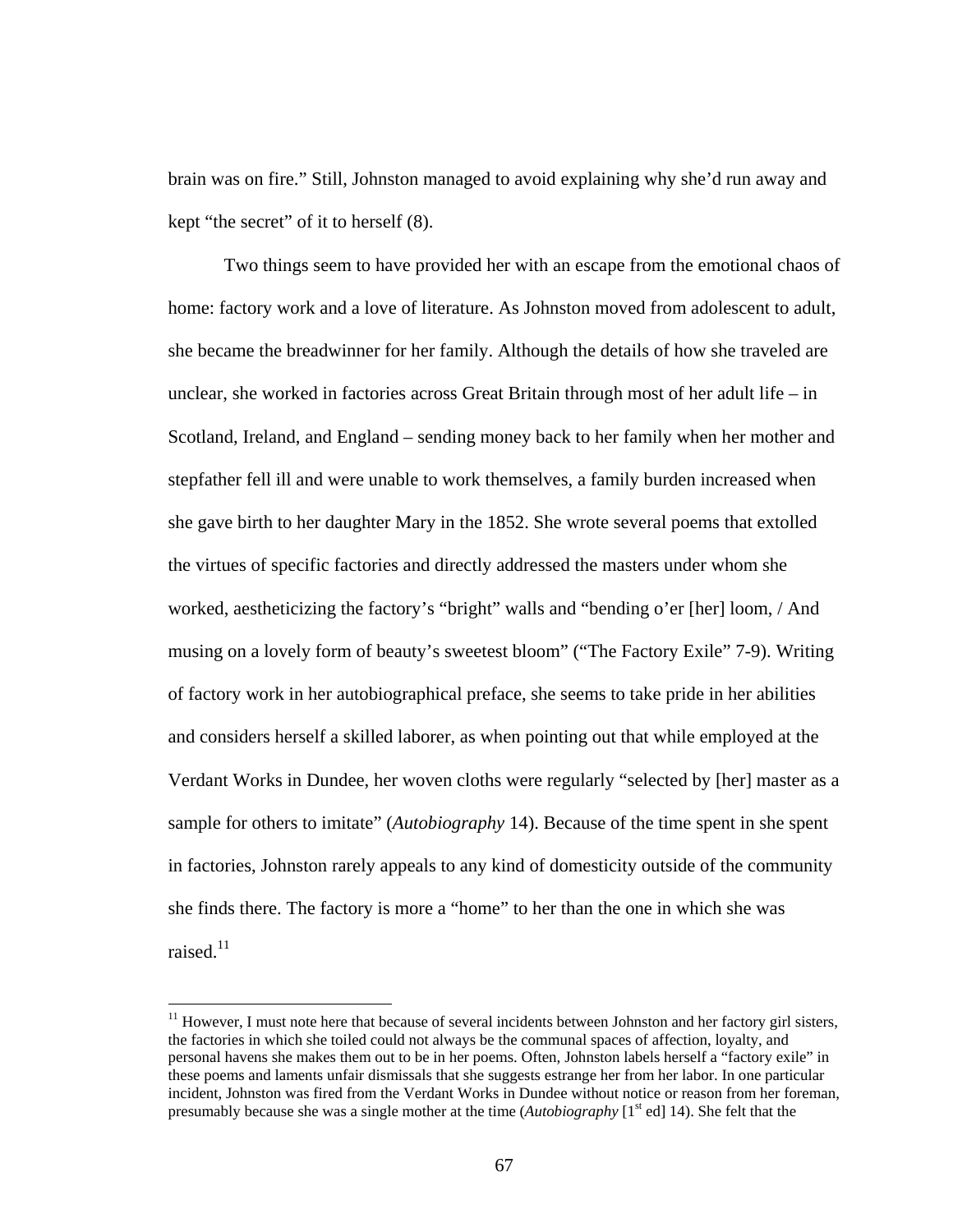In addition to traveling across Great Britain for factory work, she also began writing and sending out poetry for publication in penny papers, perhaps for the extra income, but certainly for her love of writing. Proudly self-taught, Johnston's textbooks were the novels of Walter Scott and the poems of Lord Byron, Robert Burns, Robert Tannahill, and James Hogg, as well as James Mackay Wilson's *Tales of the Borders* magazine.<sup>12</sup> She considered herself "gifted with a considerable amount of natural knowledge" and felt she could "read the English language and Scottish dialect with almost any classical scholar" (*Autobiography* 7). From the tone of defense she takes in her autobiographical preface, Johnston seems to have been fully aware that factory girls were not supposed to write poetry and that readers believed factory girls could not write *good* poetry. Therefore, the tradition of Scottish laboring poetry buoyed Johnston's identity as a writer, and it is through this tradition that she felt justified in labeling herself "The Factory Girl" poet. While the practice of identifying laboring poets by their occupations, which became common in the late eighteenth century with poets like Robert Burns ("The Ploughman Poet"), Stephen Duck ("The Thresher Poet"), and Ann Yearsley

slander that prompted her dismissal, particularly the spread of rumors by other female workers, was the result of jealousy over her poetic prowess and not actually driven by her position as an unrespectable, unmarried mother. In a remarkable turn, Johnston sued the foreman for wages she lost due to the lack of notice and actually won her case.

 $12$  Robert Tannahill (1774-1810) was a weaver and a songwriter popular for a handful of beautiful original songs including "Jessie, the flower o' Dunblane," "Oh, are ye sleeping, Maggie," "Thou bonnie wood o' Craigielea," and "Gloomy winter's now awa'"; James Hogg (1770-1835) was a shepherd, poet, and novelist who befriended many of the great writers of his day, including Sir Walter Scott. Publishing under the name "the Ettrick Shepherd," he is best known today for his novel *The Private Memoirs and Confessions of a Justified Sinner*. Both were contemporaries of Burns and were influenced by his work and rise to fame. James Mackay Wilson (1804-1835) was a popular writer and publisher who wrote, edited, and complied submissions for his weekly magazine, *Tales from the (Scottish) Borders*, begun in 1834 and continued by his brother after Wilson's death in 1835. *Tales* boasted stories of the "Historical, Traditionary, and Imaginative," including reiterations of Scottish folk tales, original romance narratives, and mystery tales.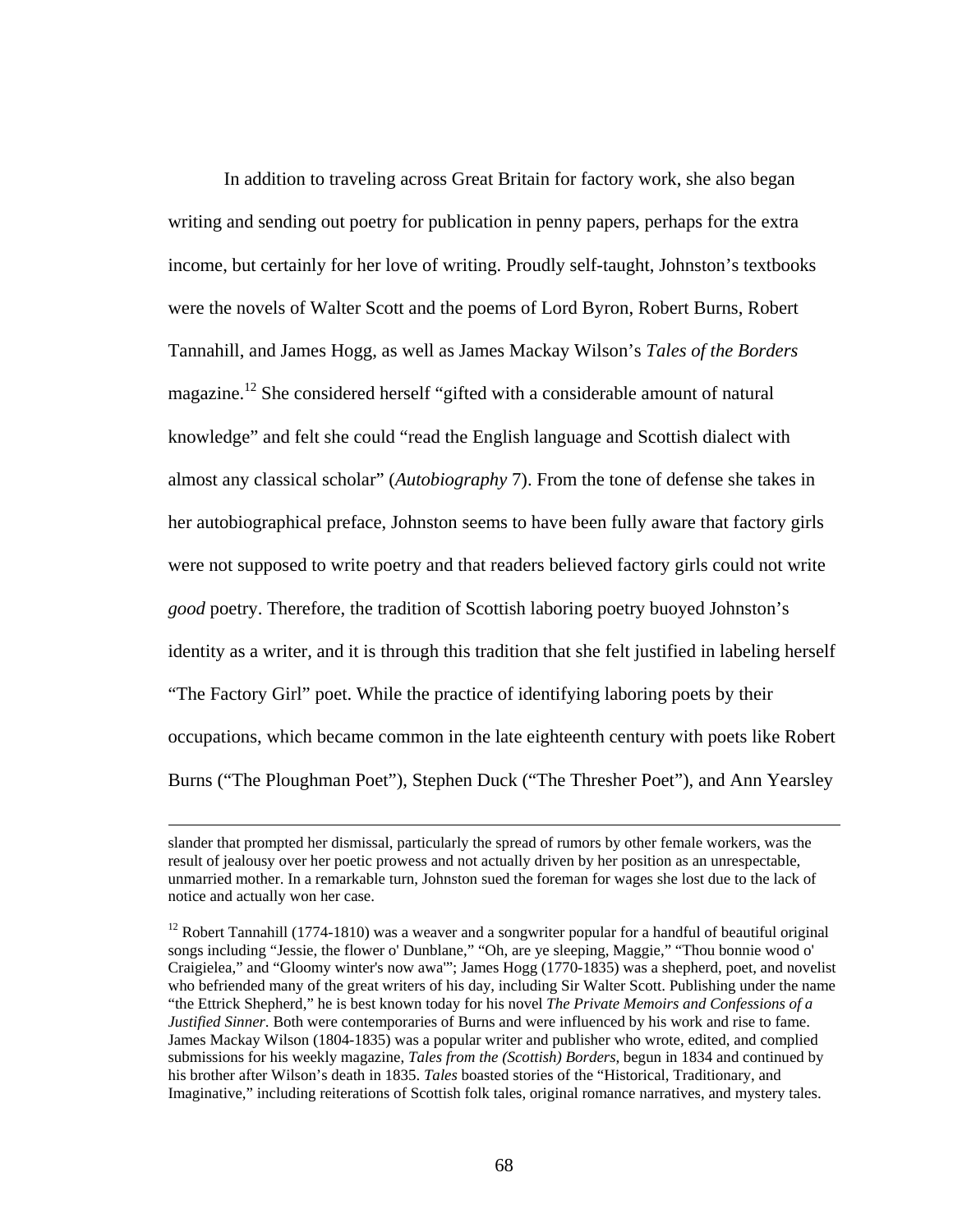("The Dairymaid Poet"), can be taken as an oppressive act on the part of upper/middleclass patrons wishing to market their charges for publication, Gustav Klaus explains that these labels "can [also] be a source of pride and inspiration for working people," particularly those who wish to procure "literary success" as *working-class* artists (31). There is no evidence that the title of "The Factory Girl" poet was conferred on Johnston by outside sources, including her mentor and editor, Alexander Campbell; Johnston dutifully signed her poems as The Factory Girl and references herself by this name in her writing. That Johnston named herself The Factory Girl suggests that she had no desire to eschew her working-class identity; instead, the name lends value and purpose to her work and underwrites the poetics of labor on which she built her reputation.

Like her laboring poet predecessors, Johnston needed a patron to help promote her work and see it into print, and she was fortunate to publish under Alexander Campbell, an aging Owenite whose political allegiances valued the unique experience of a working-class woman. Campbell had agitated for trade unionism and working-class community building in the 1820s and was at the center of 1830s labor movements in Glasgow as one of the four founders of the National Radical Association of Scotland, an association through which he built a reputation as a pioneer of labor journalism.<sup>13</sup> As a journalist and an editor of working-class newspapers and periodicals, explains Florence

<sup>&</sup>lt;sup>13</sup> A disciple of Robert Owen, this Alexander Campbell is not to be confused with the Rev. Alexander Campbell who engaged Owen in a debate on the validity of Christianity, an event for which Owen sailed to America in 1829. The Alexander Campbell who published Johnston fought vigorously for a working-class press by publishing unstamped newspapers and periodicals in the 1820s and 1830s, for which he was tried and imprisoned at Edinburgh in 1833. For more on Campbell's life and politics, see Leslie Wright, *Scottish Chartism* (London: Oliver & Boyd, 1953); Alexander Wilson, *The Chartist Movement in Scotland* (New York: Augustus Kelly, 1970); and W. Hamish Fraser, *Alexander Campbell and the Search for Socialism* (Manchester: Holyoake Books, 1996).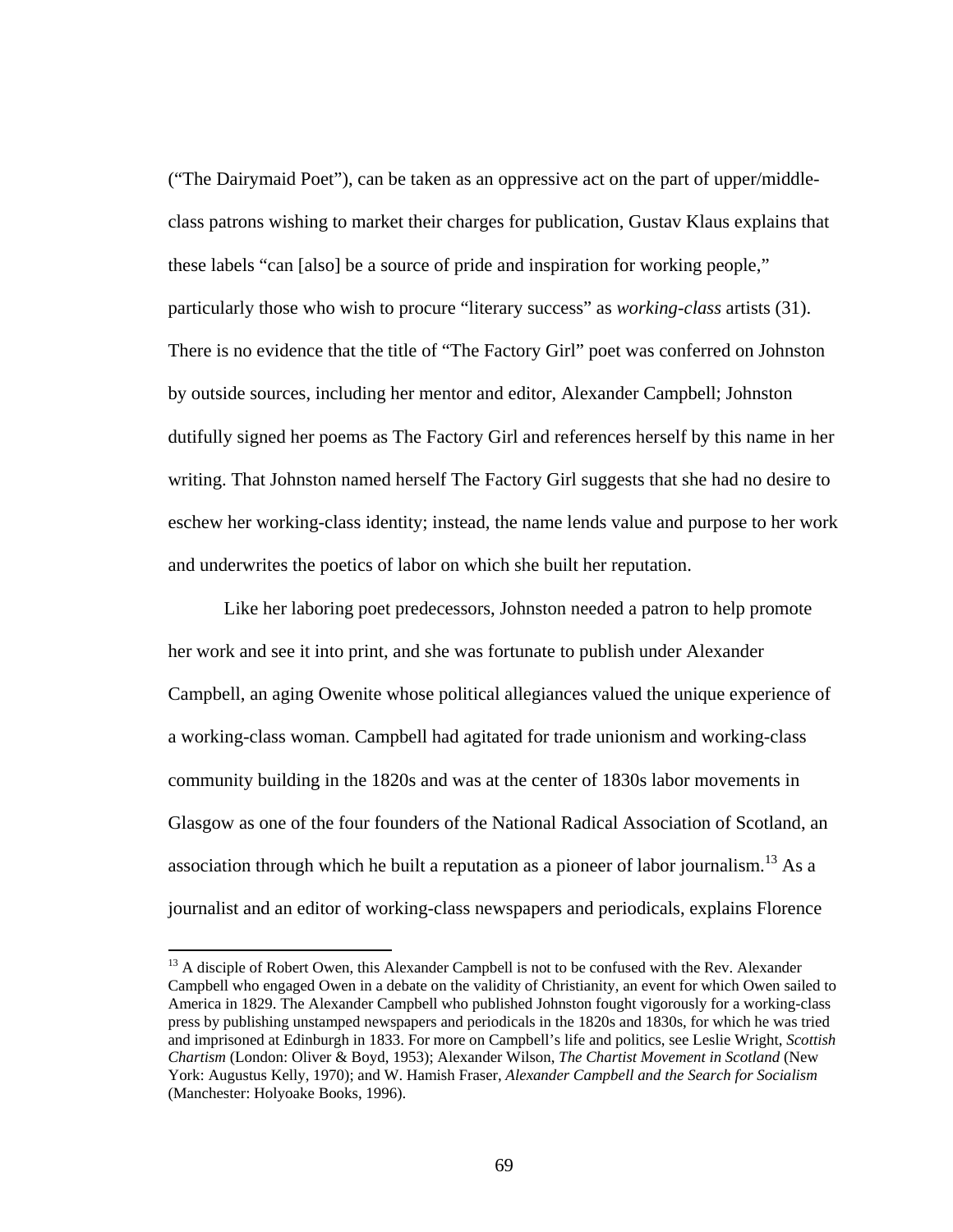Boos, Campbell "expressed a consistent interest in the working conditions and legal rights of women," and hoped "to widen the opportunities open to working-class women" ("Queen" 504). It appears that in regards to Johnston, he felt he'd found the appropriate voice to represent lives and concerns of working-class women; Judith Rosen notes that although he actively sought submissions from female as well as male workers, "Johnston was the first recognizably female poet he published" (221). Campbell not only published Johnston's poems in his *Glasgow Penny Post*, but also helped her collect, edit, and prepare her work for book publication, and actively sought subscribers to purchase her both the first and second editions. It is probable, judging from her the autobiographical preface to the first edition of her poems, he did little to censor or direct the content of her work, as Johnston tells of the birth of her illegitimate daughter and rebukes the label of "fallen woman" with a startling honesty.<sup>14</sup> Johnston also makes radical arguments for unionization and worker's rights and celebrates the value of manual labor, and admires the "handsome form" of gentlemen who catch her attention ("Lines to a Lovely Youth" 7). Of course, other working-class female poets wrote about their lives, but few were as intensely personal, rebellious, and exposed as Johnston. Without the support of Campbell, Johnston would very likely have not published in the press at all nor garnered

 $14$  Writing of the latter event in her autobiographical preface, Johnston rejects the label of fallenness, writing that she does not feel shame nor wish to "die off" after giving birth to her daughter Mary; she instead locates the value of the experience in being a mother. Quoting and responding to Oliver Goldsmith's poem "When Lovely Woman Stoops to Folly," Johnston asserts that unlike the betrayed woman who must cover her guilt until at last she is redeemed in death, she did not "feel inclined to die when [she] could no longer conceal what the world calls a woman's shame." Declining to play the role of the shame-ridden woman for the sake of propriety, she instead rejoices in the fact that motherhood would provide "something to love [her]" (Autobiography 11). Johnston's rebuke of Goldsmith's thesis (and of "the world") clearly rejects what she believes society would have her do and shifts attention to how her experience as a fallen woman provides her with a role in which she finds value (and of which society would approve)—in being a mother.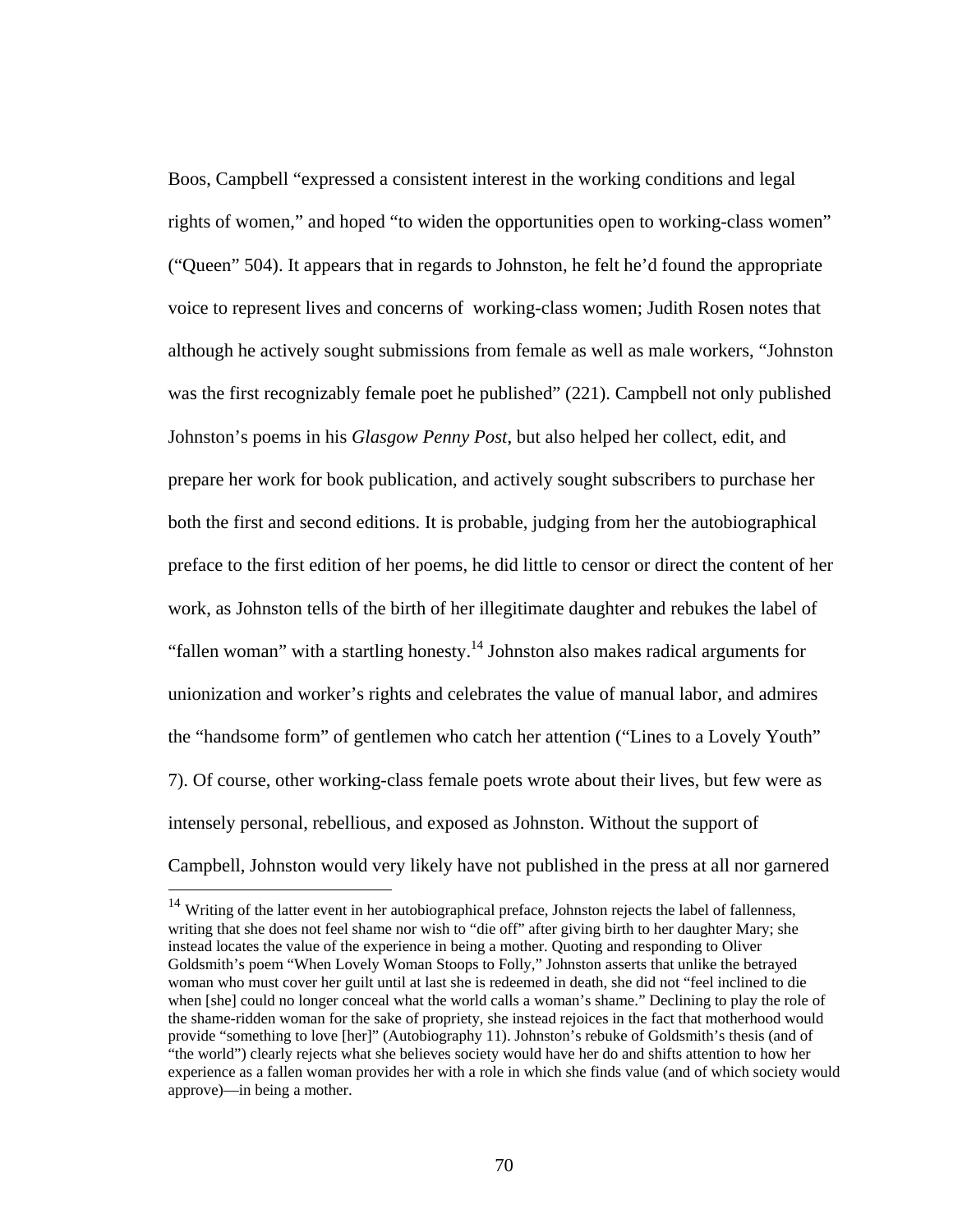the attention that she received as a poet, but, I also believe, likely would not have been able to capitalize on a poetic voice so explicitly personal.<sup>15</sup> Because of her editor's political allegiances, Johnston was able to enact a feminine poetics grounded in workingclass experience; his encouragement enabled her to forge a sense of independence and artistic agency aligned with the literary traditions authorizing her brand of poetic expression.

I suggest that Johnston's Romantic ethos gives her the framework through which she resists the model of Victorian domesticity that underpins representations of factory girls as sentimental / sexual others. Johnston's self-education through readings of Romantic poets and authors supported her rejection of Victorian values; when she does write of the Romantic heroine destroyed by love, she does so through monologues in voices not her own. Johnston's own expressions of rebelliousness, individualism, and uninhibited confessionalism recalls the work of Lord Byron and Shelley, and Burns, which put her at odds with the poetic work of her working-class female contemporaries.<sup>16</sup> As Susan Zlotnick explains, the poetry of other working-class female writers in mid-

<sup>&</sup>lt;sup>15</sup> Unfortunately, there are no surviving records of editorial correspondence between Campbell and Johnston. As Judith Rosen notes, these would be invaluable for perhaps determining "how much […] Campbell worked with Johnston to regularize her poem's rhythms and […] tone down some of her more vehement turns of phrase" (221). Even so, she suggests that Campbell seems to have done little editing of Johnston's work because although the voice in her later poems tends to be "less strident" and "less explicit" in terms of her personal life or politics, it is "by no means […] domestic or decorous" (221).

<sup>&</sup>lt;sup>16</sup> Other British female factory workers contemporaneous of Johnston were "Marie," the pseudonymous dye-worker from Chorley who published primarily in William and Mary Howitt's *People's Journal* (later the *People's and Howitt's Journal*) and *Eliza Cook's Journal* between 1846-1852; Ruth Willis, a lame factory worker from Leicester who published in book form [*Lays of Lowly Life* (1861; 2<sup>nd</sup> ed. 1862) and *Lays of Lowly Life: Second Series* (1868)]; and Fanny Forrester, daughter of Irish immigrants and factory worker in Manchester, who published primarily in *Brierley's Journal* throughout the 1870s. Across the Atlantic, Lowell operatives in Massachusetts, featured in Harriet Farley's periodical *Lowell Offering*, had been publishing since the early 1840s, and a collected edition, *Mind Amongst the Spindles: A Miscellany, Selected from the* Lowell Offering, appeared in Britain in 1845.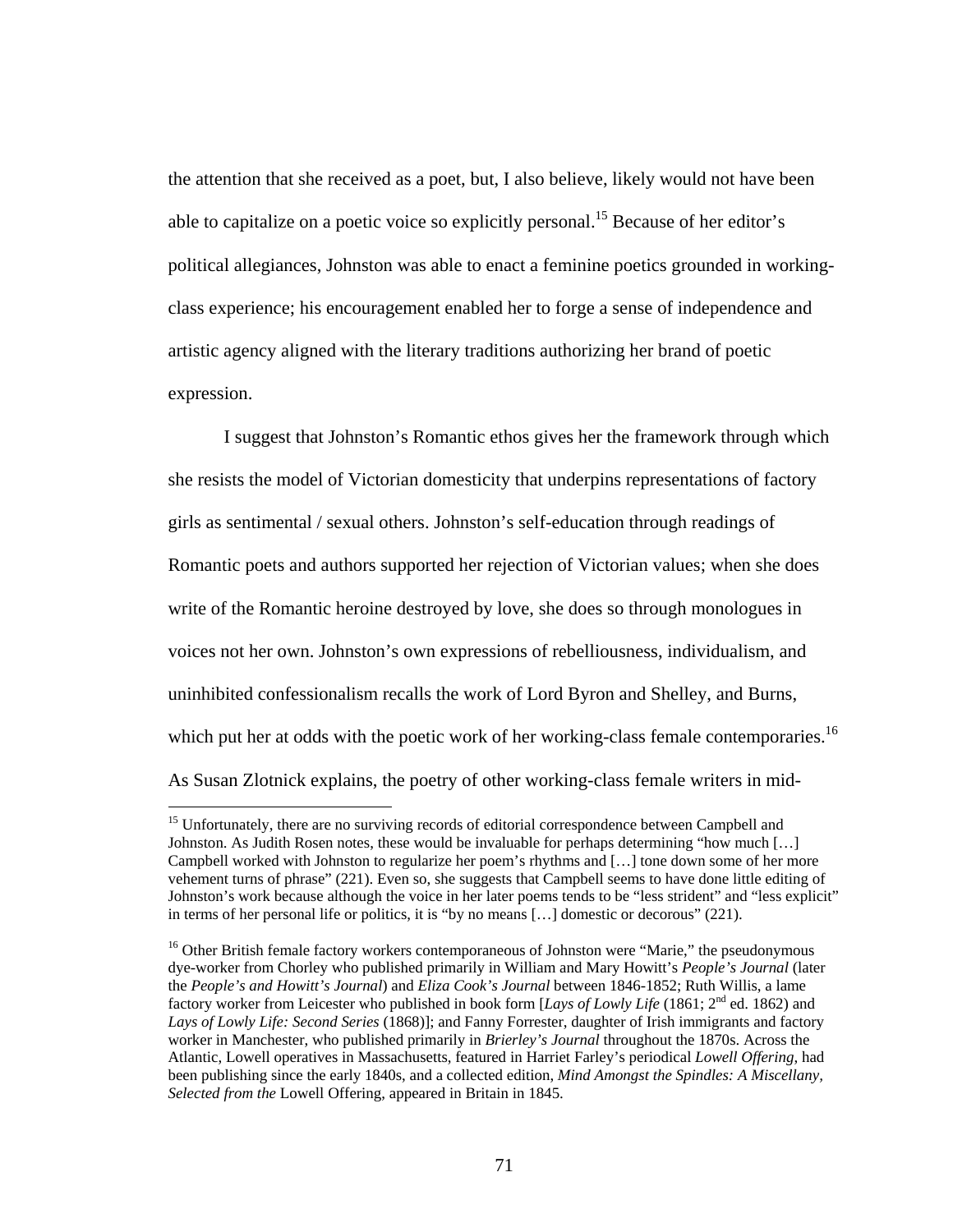Victorian Britain betrays an intense awareness of the tension between the ideal roles of women as the center of the family and the real, material circumstances that keep working-class women from enacting these roles. "The pressures [of] domesticity," she explains, "[…] left most working-class women without a suitable discourse to articulate their own experiences"; these poets tried to show that they "share[d] the emotionalized, moralized subjectivity of their middle-class counterparts" even if they did not share economic and material circumstances (*Women* 12, "Lowly Bards" 19). Thus, in effort to identify themselves outside of the competing and contradictory discourses that "resist telling," working-class female poets appeal to a "universal femininity" and highlight gender as an essential category in self-analysis and class as one that is merely social, and so artificial ("Lowly Bards" 18-19). Johnston instead worked from a class script and did not attempt to build her poetic authority through appeals to working-class feminine respectability. She defended her single motherhood quite explicitly in the autobiographical preface to her first edition of published poems; she carried on an epistolary relationship with an admiring reader, G.D. Russell, with whom she traded poems and her *carte de visite* – a relationship that was published in the *Post*'s "Poet's Corner," and she kept her readership titillated with her life as well as her work. On occasion, her verse works within the "affective conventions and feelings associated with a feminine modality of experience," as Isobel Armstrong has described the work of Victorian poetesses like Letitia Landon, Felicia Hemans, and Augusta Webster. Unlike her middle-class female predecessors and contemporaries, however, Johnston rarely relied upon "masks" or "role playing" that "displace feminine subjectivity […] in order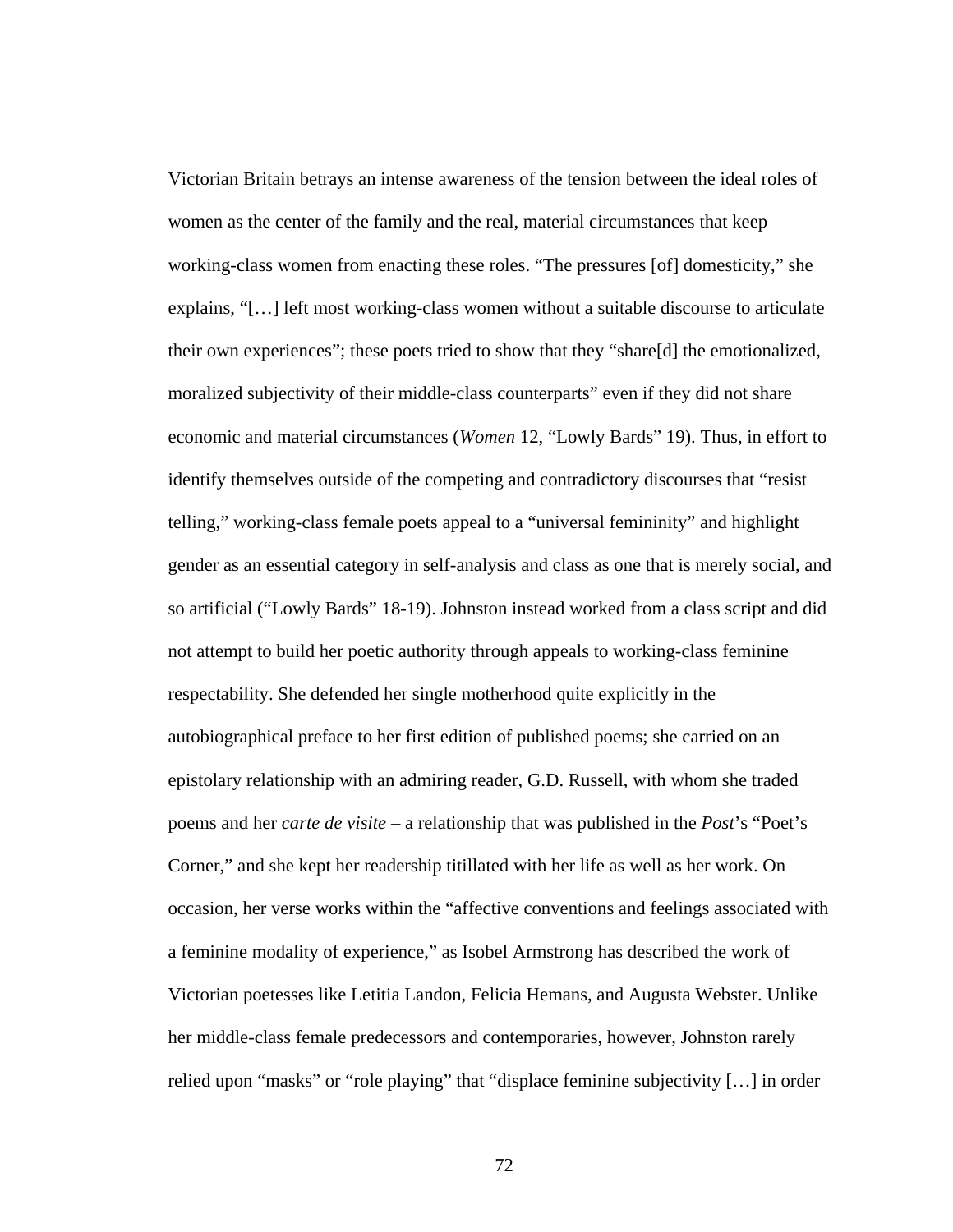that it can be made an object of investigation" (323, 325). Instead her work is extraordinarily confessional, unabashedly personal, and fiercely defensive of her status as a laboring *woman*.

Therefore, Johnston often revels in overturning reader expectations of a factory girl, a motivation clearly reflected in the reoccurring defenses she takes against being misunderstood, misinterpreted, and constrained by normative class and gender expectations. One such poem, "An Address to Nature on Its Cruelty," is not so much an address to nature as it is a response to "men of genius" who accuse the poet of plagiarism and imitation, those who suggest that "Such wit and words quite out-furl / The learning of 'A Factory Girl'" (19-20). A bold defense of Johnston's poetic endeavors, "An Address to Nature" wrests literary authority away from (presumably male, upper class) detractors and claims her right to poetic expression as a laboring female poet.

Twice removed from the British literary tradition by her gender and class, Johnston attempts to make herself visible through the poem's driving image of the female body. Johnston rrepeatedly laments that nature has made her "so small" that she is literally a diamond in the rough, a "jewel" that "cannot shine" (2-4). Although "Learned critics who have seen [her poems] / Says [sic] origin dwells within them," they are shocked to learn that what they've read is the writing of a factory girl:

…when myself perchance they see, They laugh and say 'O is it she? Well, I think the little boaster Is nothing but a fair imposter; She looks for poor-like and so small, She's next unto a nought-at-all; Such wit and words quite out-furl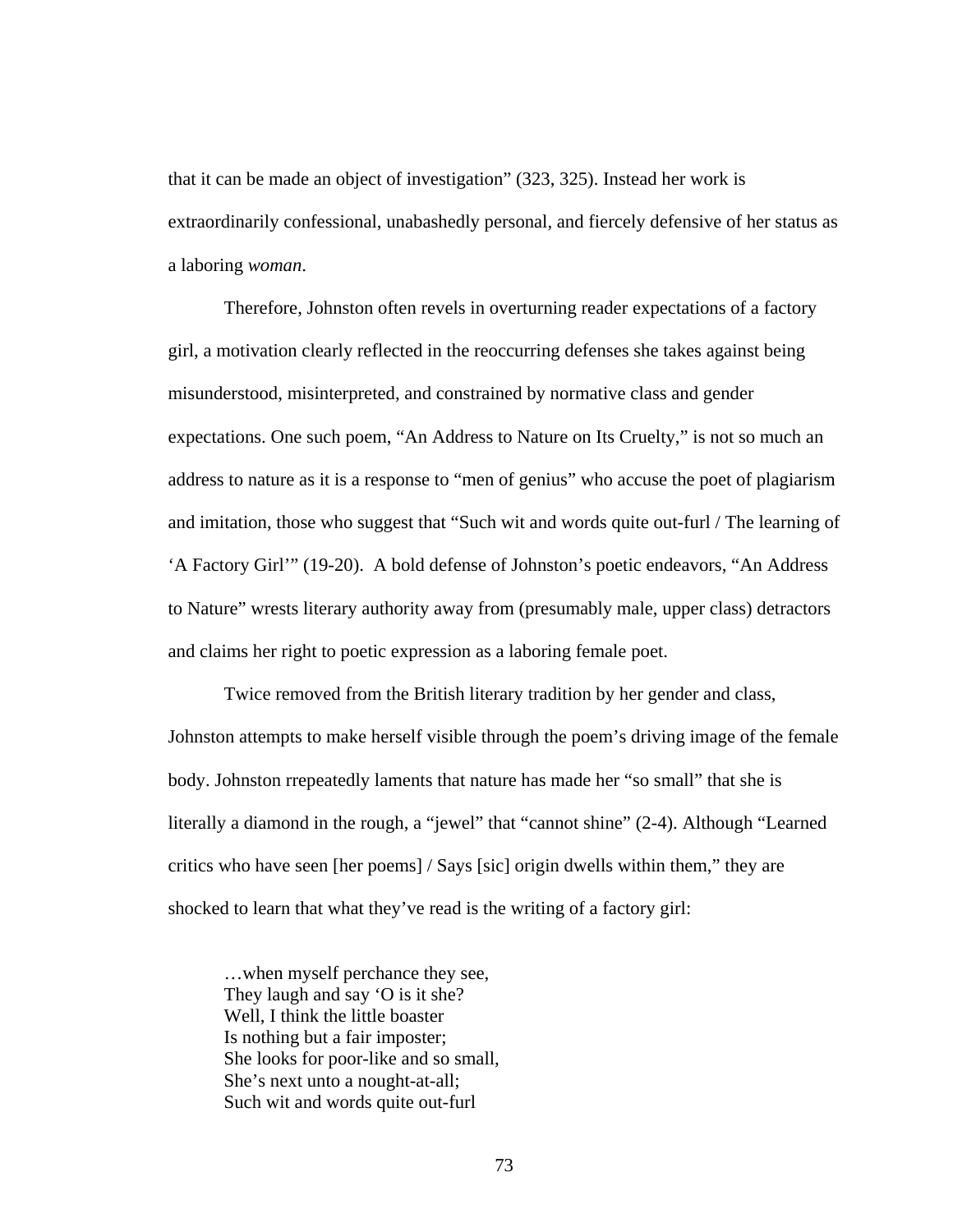The learning of "A Factory Girl""" At first they do my name exalt; And with my works find little fault; But when upon myself they gaze, They say some other claims the praise. (11-24)

Johnston uses the suggestion of physical "smallness" here to indicate the ways in which she is looked over and dismissed by critics as a serious poet: What is "so small" here is Johnston's position as a working-class female artist, which nature has cruelly gifted with a significant poetic prowess. This "smallness" accounts for negative critique of her work, not the merits of the work itself; in this passage, Johnston almost takes pleasure in giving voice to the taunt of the critic as a means of drawing attention to the fact that the poet whose work they admire is indeed a factory girl. Overturning their expectations with the bulk of her work – and this poem itself, artful as it is – instills in the poet a sense of pride and purpose in bringing together class and gender under the heading of "The Factory Girl."

While Johnston's working-class status hinders her bid to be taken seriously as a poet, she emphasizes her position as a working *woman*, a move that seems to provide her with the leverage to assert the injustice of critics' damaging appraisal of her poems. She writes that had Nature "taken time":

And made me up somewhat sublime, With a handsome form and a pretty face, And eyes of language—smiles of grace; With snowy brow and ringlets fair, A beauty quite beyond compare; Winning the charms of fortune's smile. Still dressed in grandeur all the while; Then those who see me would believe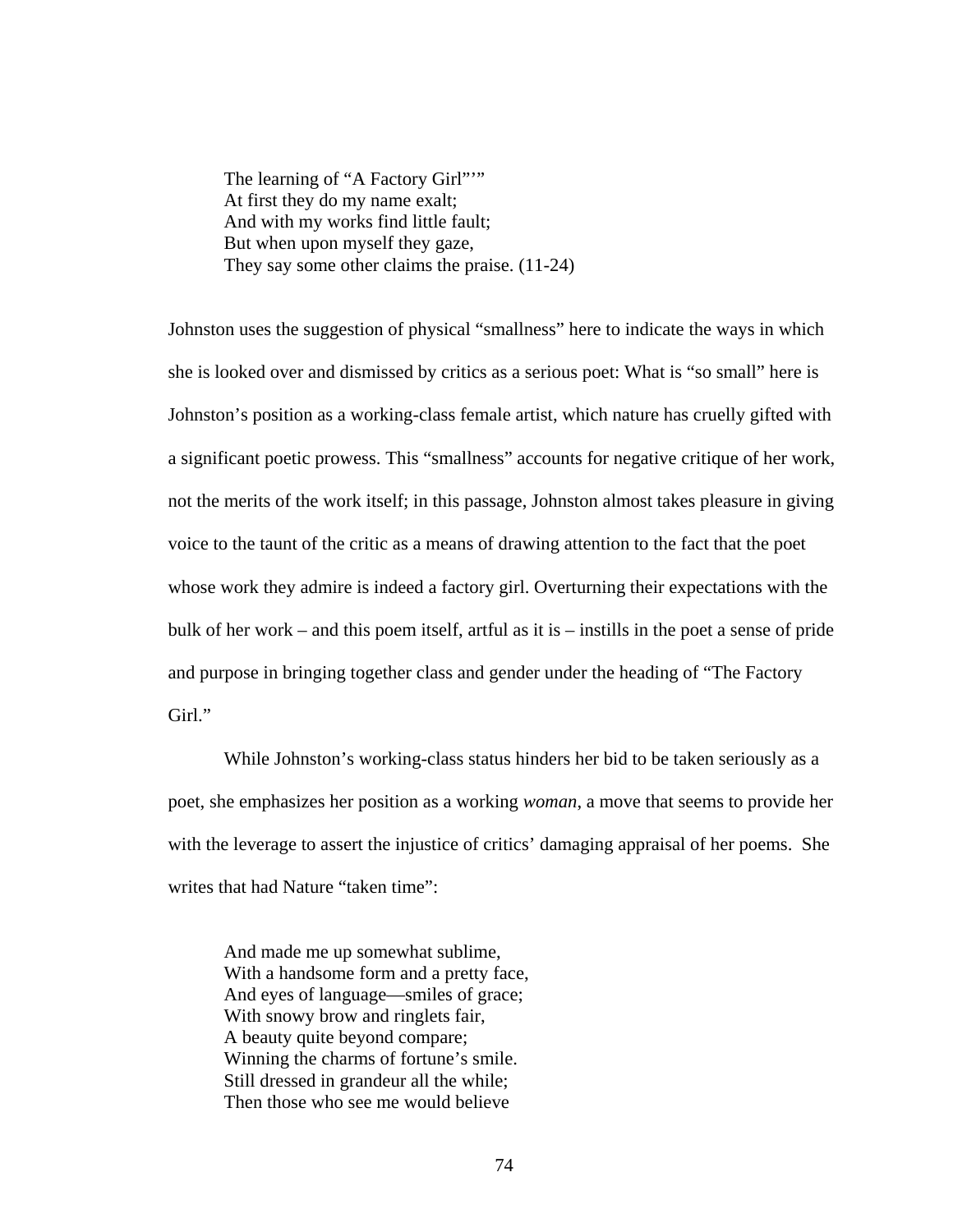I never tried for to deceive By bringing out a publication Of borrowed lines or yet quotation (25-36).

Instead, she is "in *this* dress / So small and thin," the dress literally being the very poem itself, simple and bare compared to those that might be "dressed in grandeur"—more artistically complex, nuanced, and deft, or at least poems accepted as such (37-8; emphasis mine). Johnston describes a version of the ideal Victorian woman as a metaphor for women's poetry in the nineteenth century, that which Isobel Armstrong describes as problematic, yet generally accepted, "qualities attributed to women's poetry conventional piety, didactic feeling, emotions, sentiment" integral to feminine expressivity (320). Although, as Armstrong argues, middle-class female poets themselves related to "the affective conventions and feelings associated with a feminine modality of experience" in an "ambiguous way" and interrogated it even while assenting to it, Johnston implies that she can't even do that; because of her class status, she has no access to experiences and conditions that make women's poetry acceptable to a wider Victorian audience (323). Appealing to the feminine dimensions of poetry, she descries classist attitudes that would separate her poetry from that of women of a higher class and would make her more susceptible to unfair critique based on her social standing.

 Near the poem's end, Johnston takes ownership of her work, indicating that while critics may attempt to take the joy of her poetry away from her with unwarranted critique, the artistic gift she possesses was bestowed upon her by "nature's God" (58). Reclaiming her work as her own, she asserts, "Imperfect though my lays maybe, / Still they belong to none but me" (55-6). These lines betray Johnston's defensiveness of her verse and, in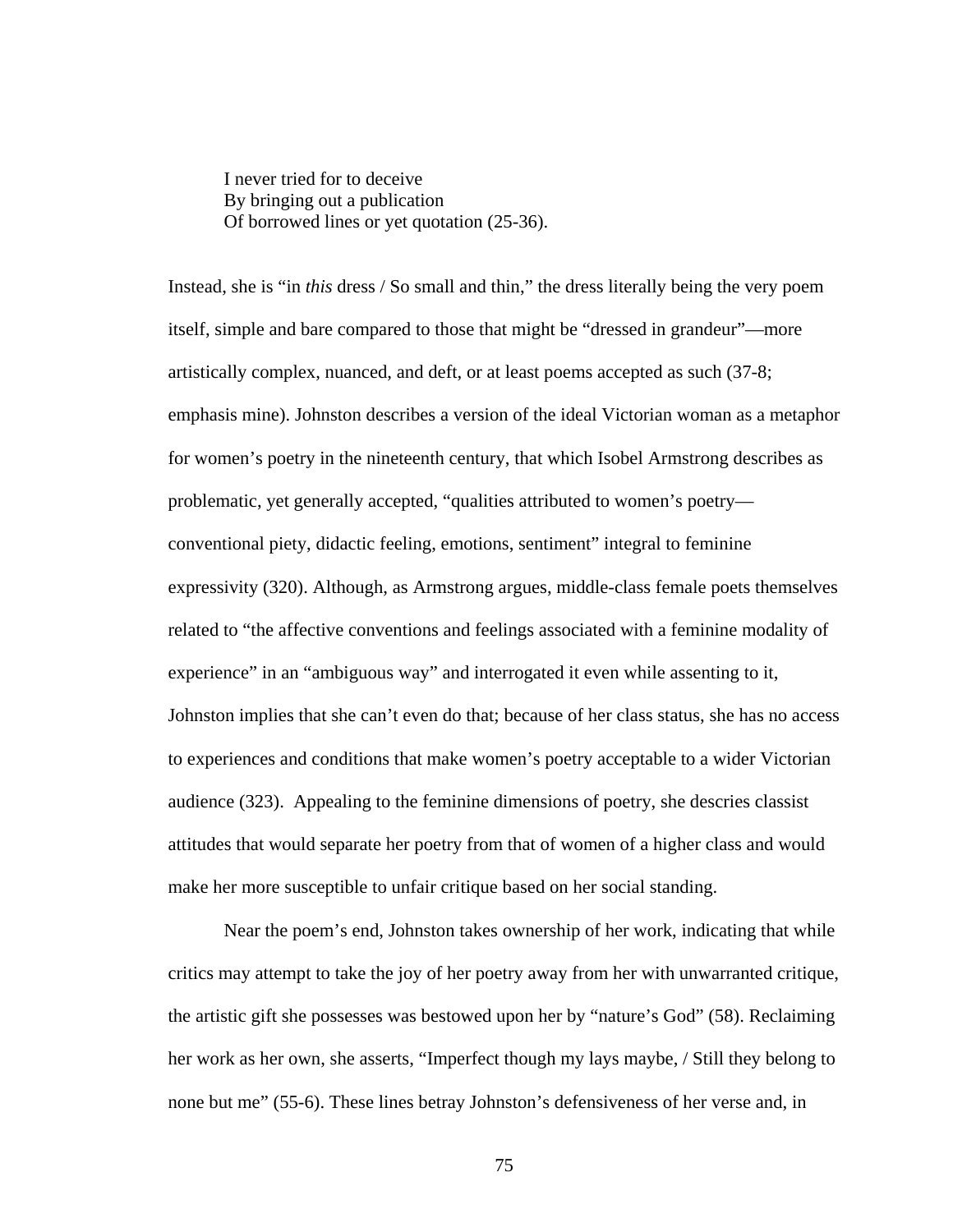part, reflect the underlying anxiety she may have felt about the writing of an artist "hard toiling for [her] daily bread" (63). Poetry, however, is also an integral part of her labor, that for which she toils "with burning heart and aching head" (64). For critics to claim her work is that of another undercuts not only her public reputation, but also the merging of class and gender that she attempts by taking on the name of "The Factory Girl" poet.

Johnston's influences preceded her by at least fifty years, and there's no evidence that she read contemporary novels or poetry, with the exception of the poetry published in working-class periodicals and newspapers. Judging from her oft-stated hope to not only write, but sell, her poetry, I infer that Johnston recognized the label "factory girl" was controversial enough to warrant wide attention and thus provide some financiallybeneficial shock value. It certainly seems to have been an effective marketing tactic: Johnston was vastly popular in the local Glaswegian working-class press precisely because she was an unexpectedly literate and talented female factory operative, admired by both middle and working-class readers who wrote to the *Penny Post* in praise of her poetic gifts, and the first edition of *Autobiography, Poems and Songs* garnered enough subscribers to warrant a second edition a year later. Johnston's blend of labor and poetry, combined with the rebellious brand of expression she relied upon, reject the image of the victimized working woman who cannot fulfill her proper role in Victorian society. She instead creates out of the factory a home more binding than the actual home in which she lived; finds authority and voice among a "family" of workers who admired her as a distinct working-class talent; and constituted a wider community through her readership by writing some poems by request and responding to readers' concerns and hardships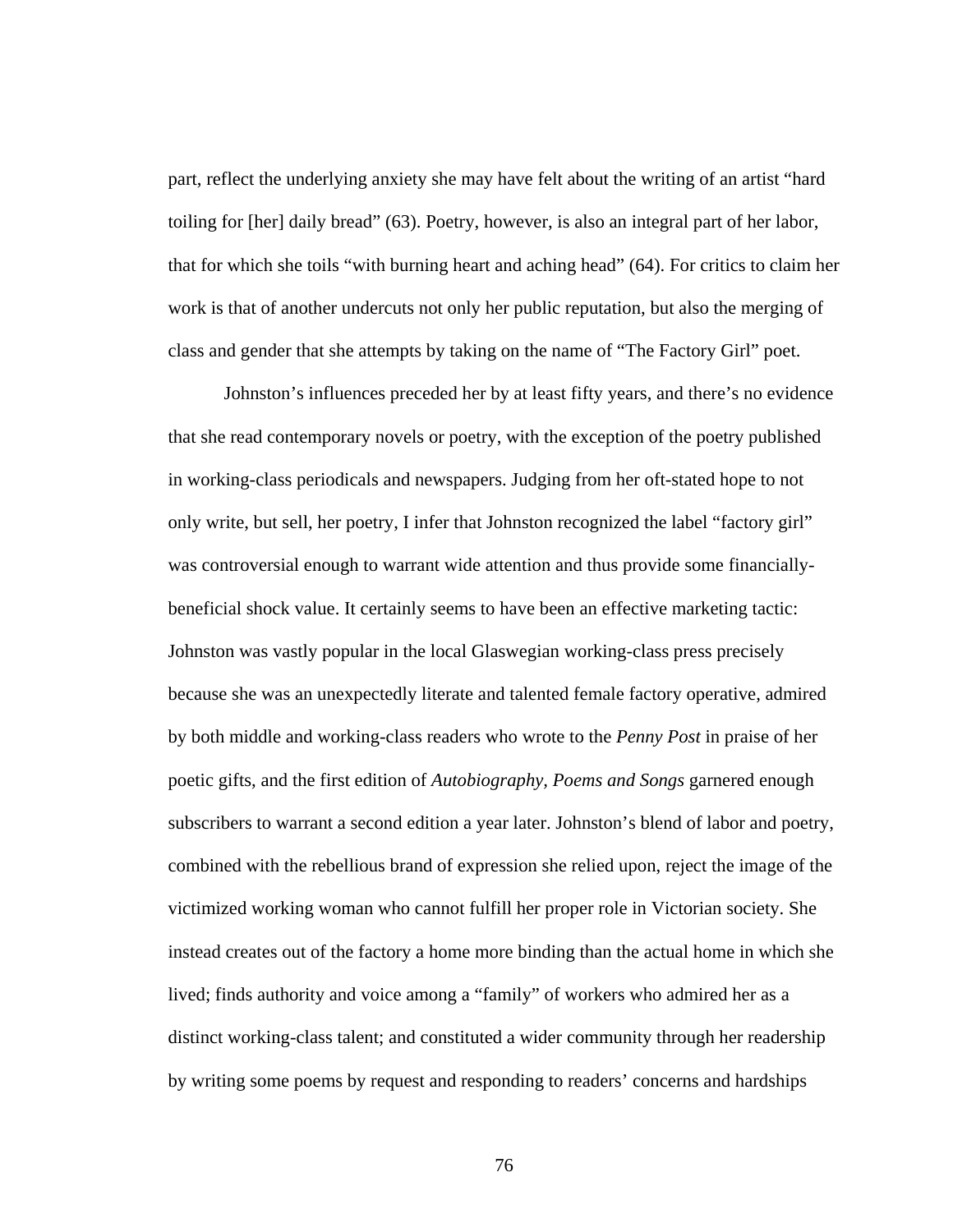with a sympathetic ear. Through writing from her experience as a laborer and valuing that experience as an impetus to art (and authority), Johnston refigures the key aspect of a working woman's life that could be used to control her representation—the labor she performed.

#### **Sites of Contention: Labor and Audience in Johnston's Poetry**

Because she is one of the few of anthologized British working-class women writers who actually worked in factories for most of her life, making her a rare example of a female industrial laboring poet in mid-century Great Britain, Johnston's feelings about her daily work are common sites of critical contention. Most literary critics agree that Johnston emerges a fiercely independent spirit who overcame great obstacles to achieve local fame as a working-class poet beloved by her audience, but this is where the similarities end. For different reasons, both Gustav Klaus and Florence Boos argue that the labor angle may have been overstressed by the poet, claims which they support with experiential evidence from her autobiography and more personal poems. Working from a Marxist angle, Klaus asserts that while Johnston seems proud of her class status and skill as a worker, she was more likely to have found actual factory work "grinding and souldestroying" (26). He further argues that the attachment Johnston feels toward factory life may have resulted from the oppressive circumstances of her early domestic life however, dangerous and "soul-destroying" factory work was for Johnston, it would have likely been preferable to the physical (and possible sexual) violence she suffered in her home. Boos greatly discounts Johnston's "endorsement of factory work" and believes that Johnston and other female factory poets "derived their sense of self-worth from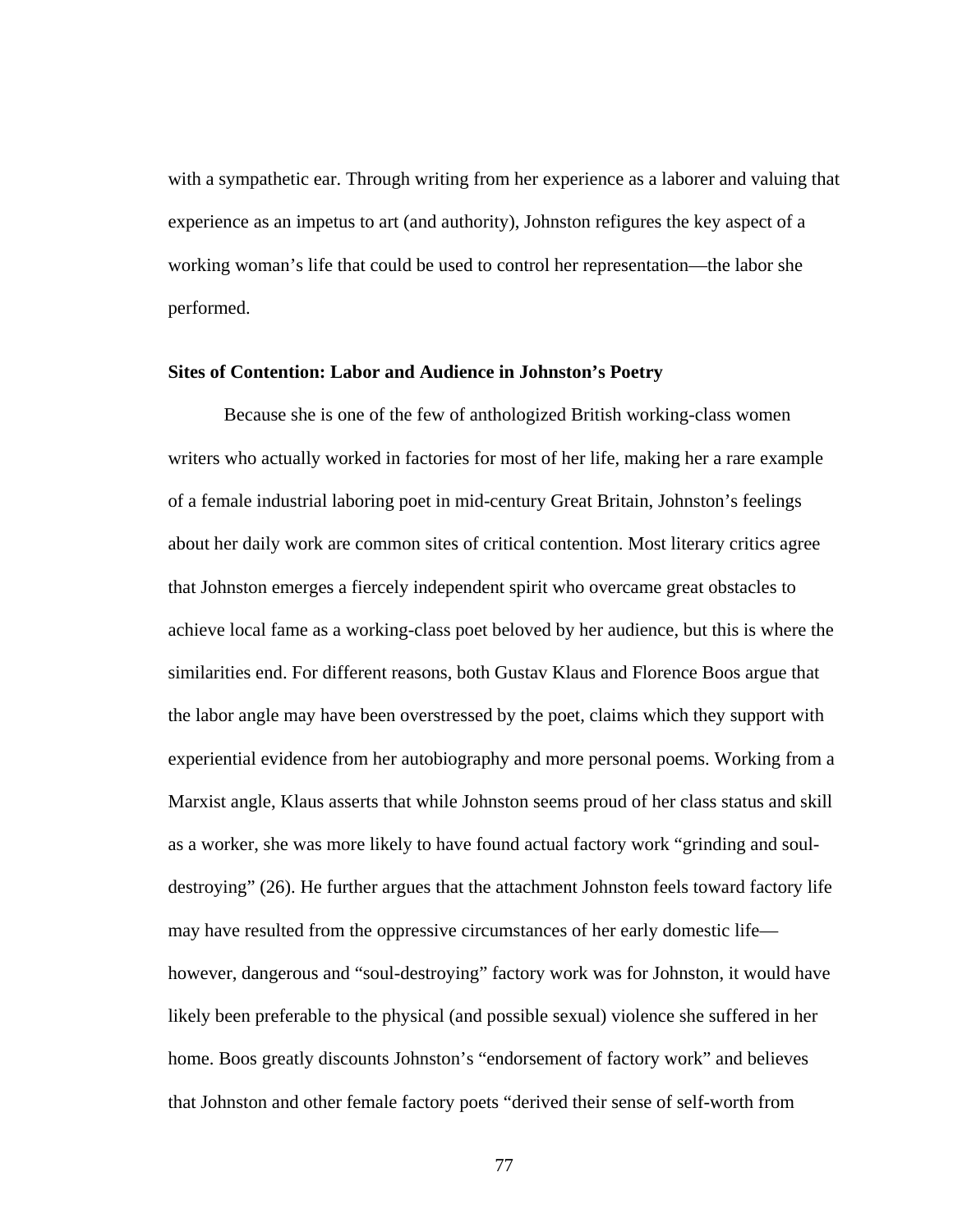something other than their breadwork" (*Working-Class Women* 200, 31). She points to evidence from Johnston's poems to "Edith," an anonymous middle-class woman with whom Johnston exchanged poetic addresses and responses, in which the poet describes periods of infirmity caused by work in the factory and bemoans her working existence among the "din of dust and gloom" ("Reply to Lines by Edith" 2). Boos insists that the poetic relationship Johnston formed with her female readers and the expression she gave to the oppressive circumstances under which she toiled "probably expressed her real views" (*Working-Class Women* 200).

Other commentators, conversely, have made claims for the value of labor for Johnston personally and as a working-class artist. In direct contrast to Boos, Susan Zlotnick views Johnston's "factory effusions" as "grounded in the treasured freedom she associates with mill life and in the sense of self-worth […] that it affords her." Factory work, Zlotnick argues, "provided Johnston with one of the few areas in which she could achieve a certain standing and dignity" (*Women, Writing, and the Industrial Revolution* 220-21). In support similar to that of Klaus, she further suggests that "the mill rather than the home emerges as the emotional center of her life" because of the domestic terrors of her early history ("A Thousand Times" 23). Relying more on the material circumstances of Johnston's publication activity than on her biography, Judith Rosen posits that Johnston may have placed a different kind of value on factory work, arguing that it supplied the subject matter for her treasured role as a working-class bard "who found voice and authority through community events and in […] little-known papers and journals" (224). Labor as the impetus to an art that could be shared with her local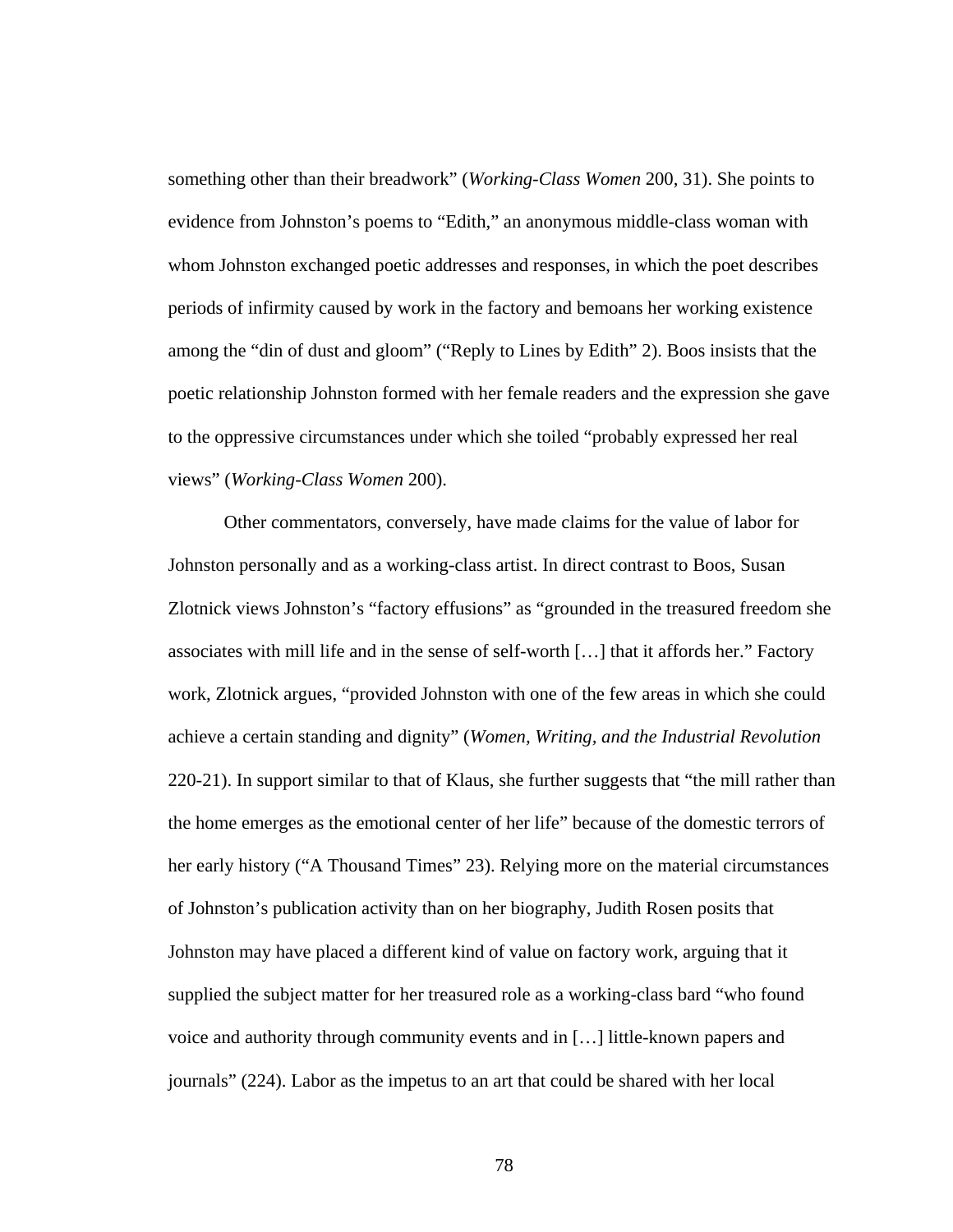working-class community is the point, regardless of how difficult or tiresome the real work of the day may have been.

Admittedly my own view tends more towards the latter area of thought, but Klaus and Boos' assessments are not entirely unfounded. As I have argued, Johnston usually stresses her class position over her gender in constructing the poetic identity that emerges from her writing, and she feels there is nothing unnatural or reprehensible about her work in the factory. Awareness of the social limitations she faced as a woman troubles this satisfaction, however, a complication with which she repeatedly contends and to which she gives expression in her writing. While overtly dismissive of the cultural contradictions posed by a female laborer in the Victorian age, Johnston also struggles against what Joan Scott terms "the gendered construction of the working class" that "equated productivity and masculinity" (*Gender* 64). Johnston's political poems exhibit the sense of exclusion she may have felt from traditional sources of working-class resistance that were open to her male peers: in these, she addresses calls for unionization and uprise against "despotic power" to Scotland's "*sons* of toil," with her participation in the cause manifested through poetic intervention instead of actual involvement [my emphasis] ("The Working Man" 1, "Lines [Written in Belfast]" 18). Although Johnston repeatedly highlights labor as empowering for herself and her family, she also describes periods of physical infirmity that she suffered as a result of factory work and, as a female working for wages out of doors, she faced the common accusations of indecorous or immoral behavior. The amount of vigorous attention she focused on addressing these accusations took as much a toll on her health as factory work did. At times, the equation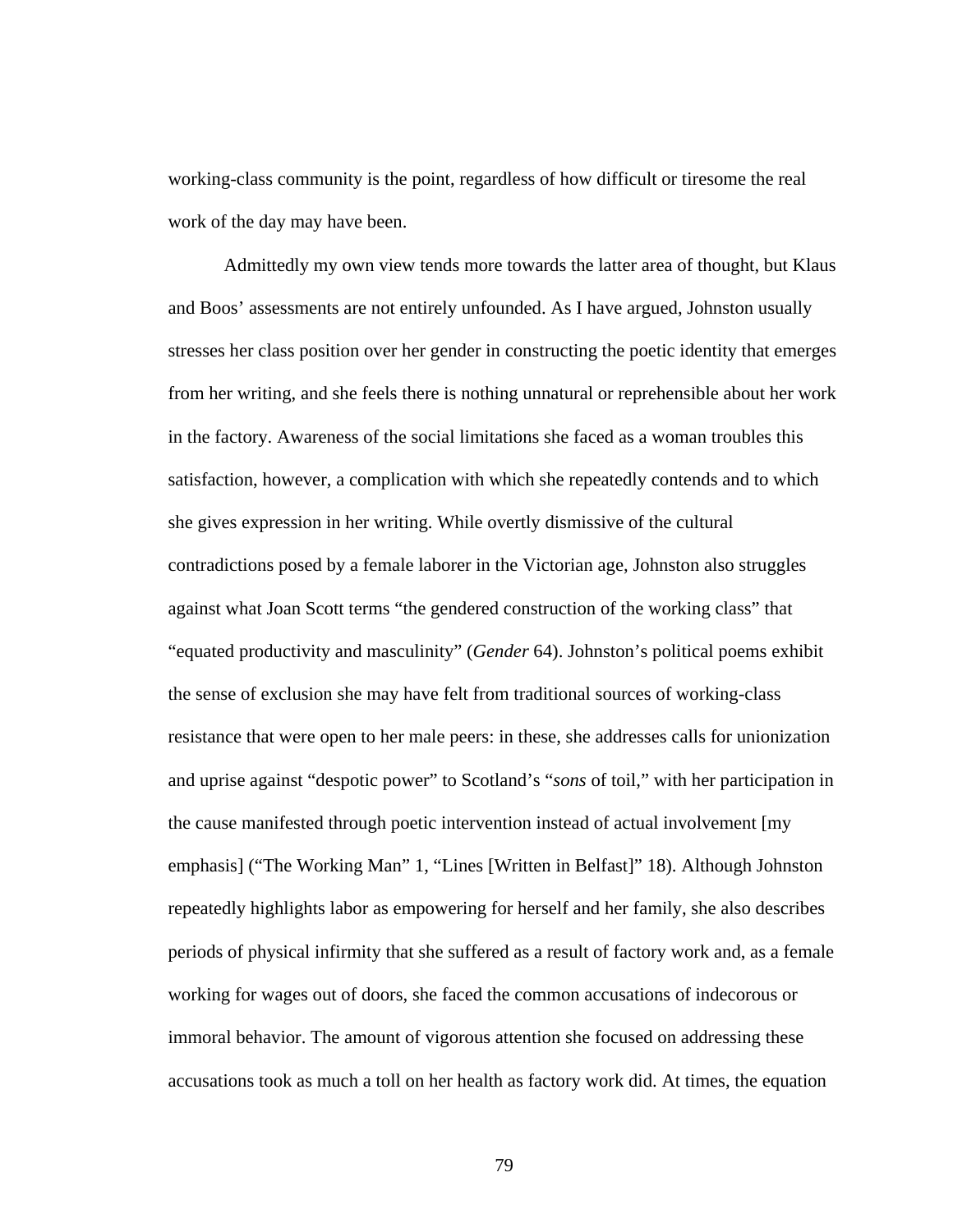of masculinity and productivity in relationship to her class position provides Johnston with grounds for power and authority as a factory laborer and a laboring poet; at others, it only highlights the lack of power and authority Johnston was met with as a *female* laborer. She was, as Rosen argues, greatly invested in her role as a working-class bard, though, which seems to have provided her more directly with the pride and self-worth Zlotnick attributes to her actual factory work.

My purpose in recounting critical interpretations of labor in Johnston's poetry is not to argue that these analyses are off the mark. On the contrary, the divergence of critical opinion actually gives expression to the complex factors that coalesce in figure of the Victorian factory girl. Because Johnston uses the factory girl as a poetic identity, these factors are more apparent in her work than in the representations they were afforded in industrial or social problem fiction (making it easier to read Johnston's treatment of labor in multiple and conflicting ways). If, as Patricia Johnson argues in *Hidden Hands*, "class and gender [in Victorian literature] combine forces to erase working-women's experiences and silence their voices," with factory girls as the epitome of what was essentially "unnarratable" after the 1840s, then Johnston's claim of the mantle of "Factory Girl" actively uncovers what's hidden by dominant Victorian ideologies, revealing the contradictions of class and gender as part of her identity and voice as a laboring poet (30). Rather than reading industrial labor in Johnston's writing as a "problem" or constructing it as an either / or issue (either factory work is helpful or harmful, valued or not by Johnston), I suggest we can instead read labor as the lens through which she interprets and presents herself as a subject in her writing.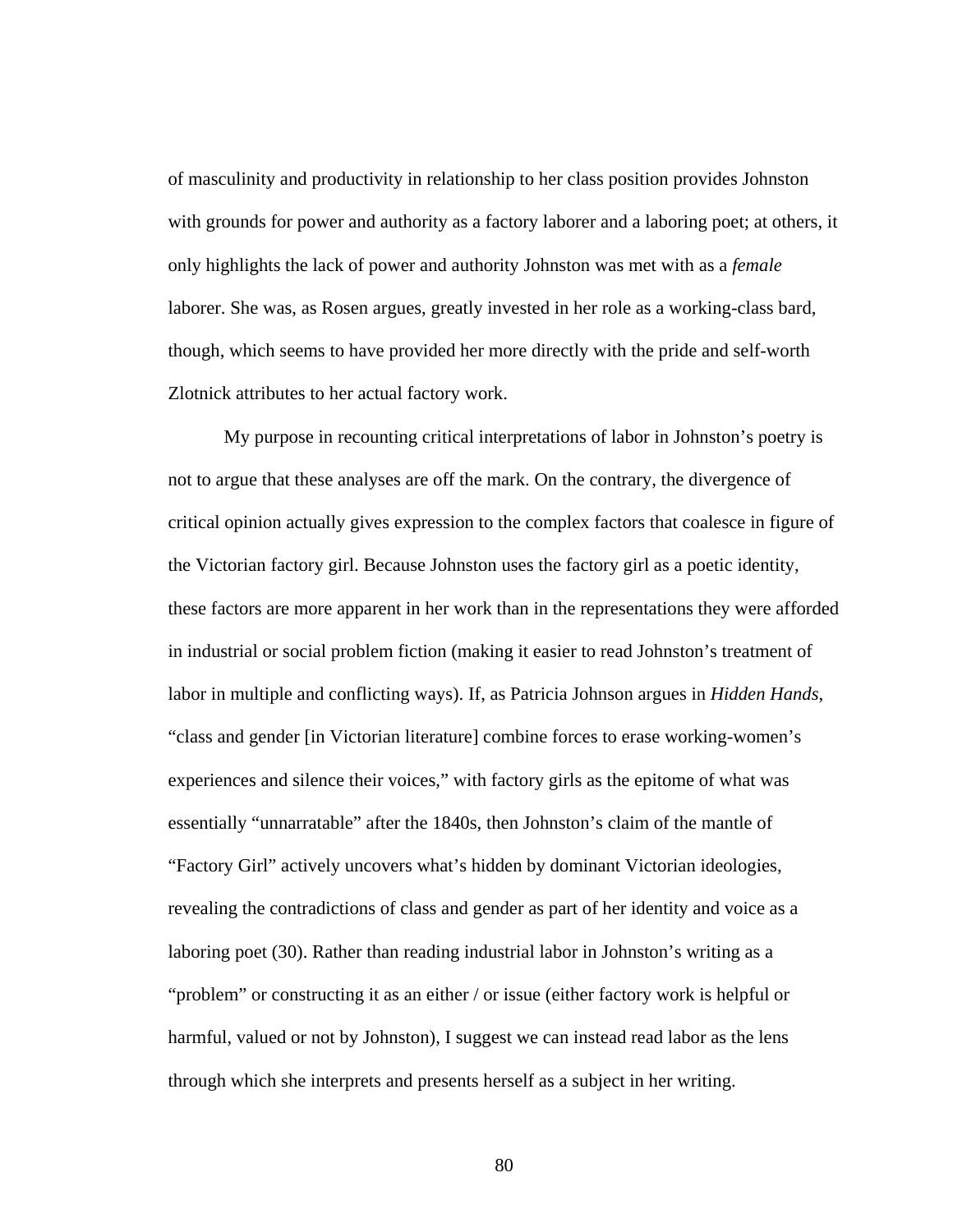The appeal to labor and the varying dimensions it takes in her poetry is evident in the poetic responses she addressed to her readership, a set of poems that warranted their own section in *Autobiography, Poems and Songs*. In the responses she exchanged with readers who wrote original poems addressed to her, which were in turn published by Alexander Campbell in the "Notes to Correspondents" section of the *Penny Post*, Johnston's representation of labor and, by extension, of the factory girl, depends largely upon the gender and class position of the person to whom she's writing. Working around the expectations of different members of her audience, Johnston's vacillates between labor as hardship and labor as power and illustrates the challenge she faced in reconciling her class and gender identities. The conflicting attitudes that Johnston expressed about factory work reflect a rhetorical ambivalence that provides Johnston with a means of resisting representations of factory girls as sexual / sentimental others. Labor as hardship indicates moments where gender comes to the fore, where Johnston highlights the difficulties of women's labor: the physical and mental anguish that female factory workers faced, but also the sense of powerlessness they felt as *women*. Labor as power denotes the liberating potential Johnston ascribes to her class position, as factory work does provide her with a measure of freedom, self-worth, and dignity in both its actuality and the poetry it prompted her to write: manual and mental labor converge in a mutual productivity in which Johnston takes obvious pleasure. Labor as hardship and labor as power are not exclusive concepts, but often play across the whole of her work, sometimes colliding within the same poem; as a result, the flux of her self-representation destabilizes cultural narratives that render working-class women powerless against the social and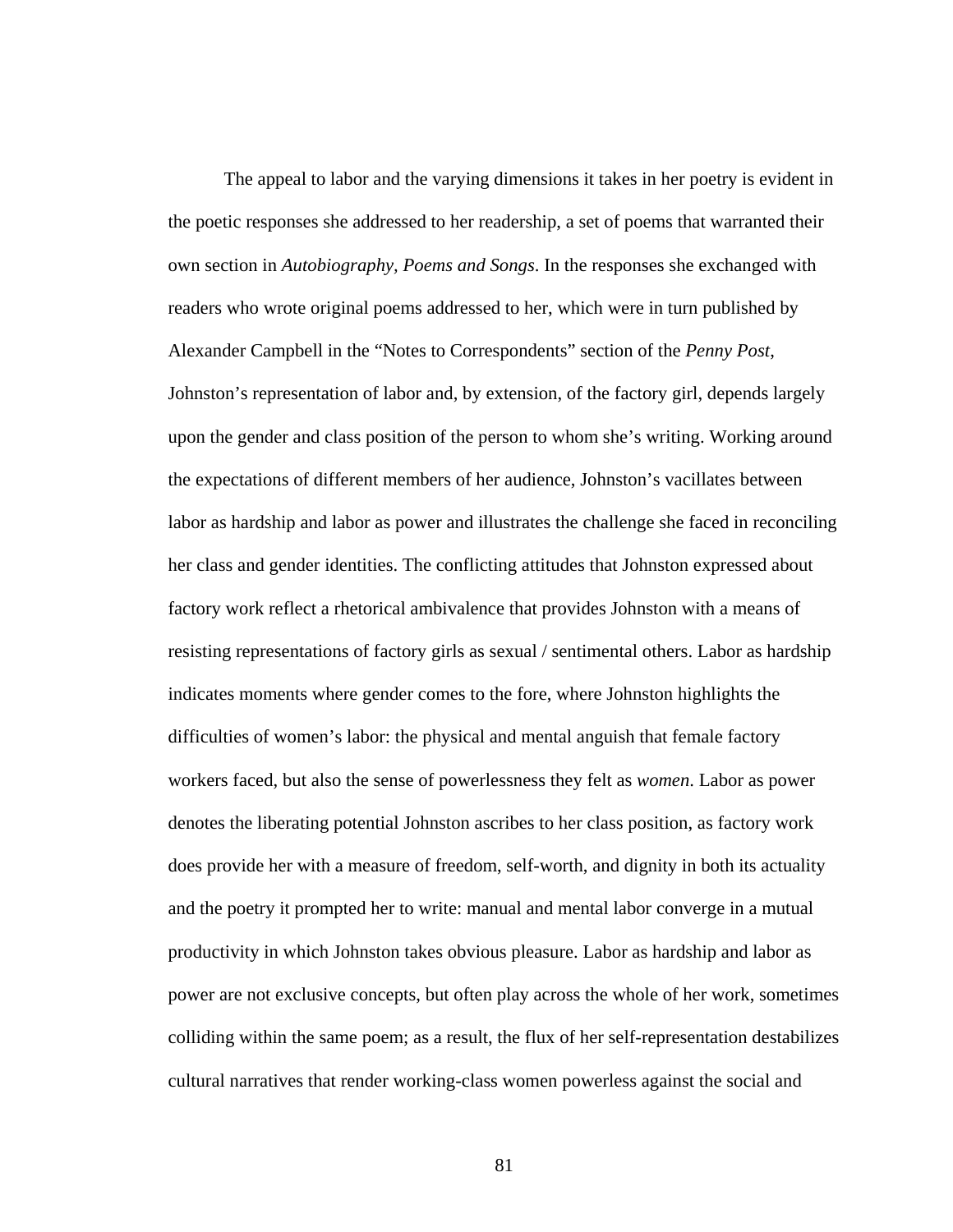political forces used to define them. This ambivalence provides Johnston with opportunities to locate unexpected value and agency in her positions as woman-worker and woman-worker-*poet* and, thus, to productively re-imagine the factory girl.

A significant part of the evidence buttressing critical claims that Johnston may not have found value in factory labor are the addresses and responses exchanged between the poet and her female readers, most notably a middle-class reader who signed her addresses as "Edith" and two factory workers from Glasgow who signed as "Isabel" and "A Glasgow Lassie." In these poems, the factory girl's labor is a hardship that becomes a case for sympathy or, as with her fellow female factory workers, a point of mutual understanding and moral support. Edith expresses her sympathy for the girl able to produce poetry "'Mid din of shuttle and of loom—/ 'Mid steam and dust and ceaseless ring / Of cotton wheels in factory room, " a sentiment that Johnston reciprocates in her reply, describing the factory in similar terms as a "din of dust and gloom" ("Lines by Edith" 2-4, "Reply to 'Lines by Edith'" 2). In replies to her working-class sisters, Johnston characterizes her life as a history of "toil-worn heart-sick woe," a story which the three women share as victims of "weary toil" ("Reply to 'A Glasgow Lassie'" 36, 41). As Isabel points out, they are all "forced [their] bread to win / Exposed to many dangers 'mid the factory's smoke and din" ("Lines to Ellen" 9-10). Johnston does not ruminate much on her labor in the factory in these responses, preferring instead to link herself with these readers as poetic "sister[s]" whose "chords of melody" bind them together; still, labor as a hardship constitutes a significant part of the link that she creates between herself and the other factory girls who admire her poetry, and through this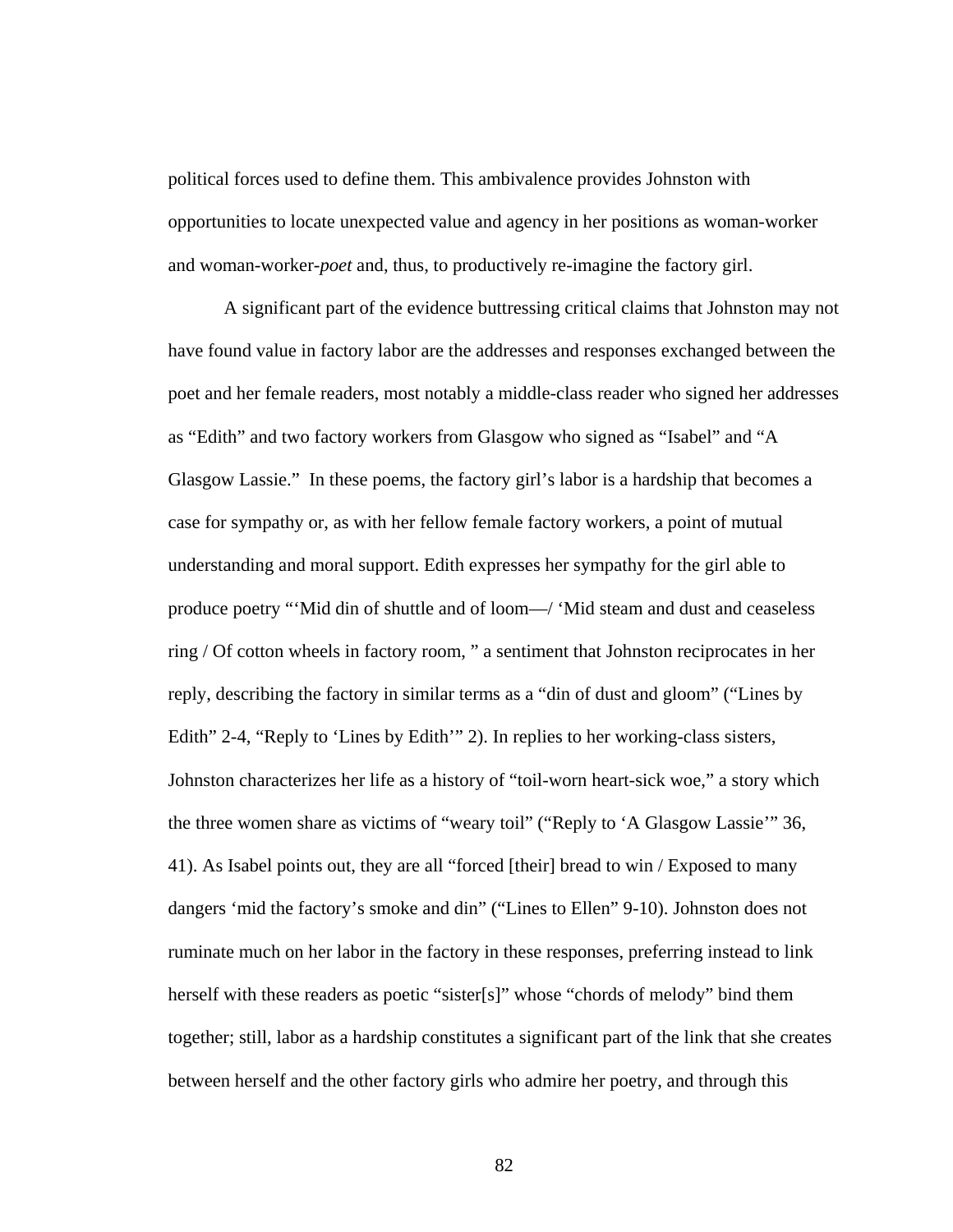hardship, she welcomes and encourages Edith's sympathy ("Lines to Isabel" 35-36). Significantly, each woman describes the factory in the same terms, beginning with the middle-class Edith, whose initial address, from which these lines were taken, preceded those of the working-class girls; as a result, the image of the hard-toiling poetess amid the factory din nearly reifies the sentimental image of the factory girl, a representation that much of Johnston's other poetry, ironically, tends to complicate.

This sentiment shifts from labor as hardship to labor as power, however, in Johnston's responses to working-class male readers, mitigating the subjection Johnston may have felt as a woman with the power she derived from her roles as an industrial worker and a laboring poet. Male readers entwine these roles, and Johnston takes a cue from them in her responses. In "To the Factory Girl," Peter M'Call sympathizes with the trials Johnston has conveyed to her female readership, but gently admonishes her for representing labor as a hardship despite the good it has done for her poetic career. He asks: "why repine whilst at thy loom / Amidst the factory din? / Thou'rt weaving for thyself a name" (13-15). In response to "H. Smith," who in his own address assures the poet that "the graces approve / And attend the fair poetess toiling," Johnston signifies labor as her muse by uniting Glasgow, his location and her hometown, with industrial labor, the place where "industry her garlands is twining [,] / Where the muse like a rainbow encircles my name / Like a star in the firmament shining" ("To the Factory Girl" 11-12; "Lines to Mr. H. Smith, Glasgow" 5-7). Another endorsement comes from "A Friend" in Lanark, who writes that he's "proud tae see a factory lass / The modern bardies a' surpass" (13-15). To this Johnston responds in Scots, singing of the pride she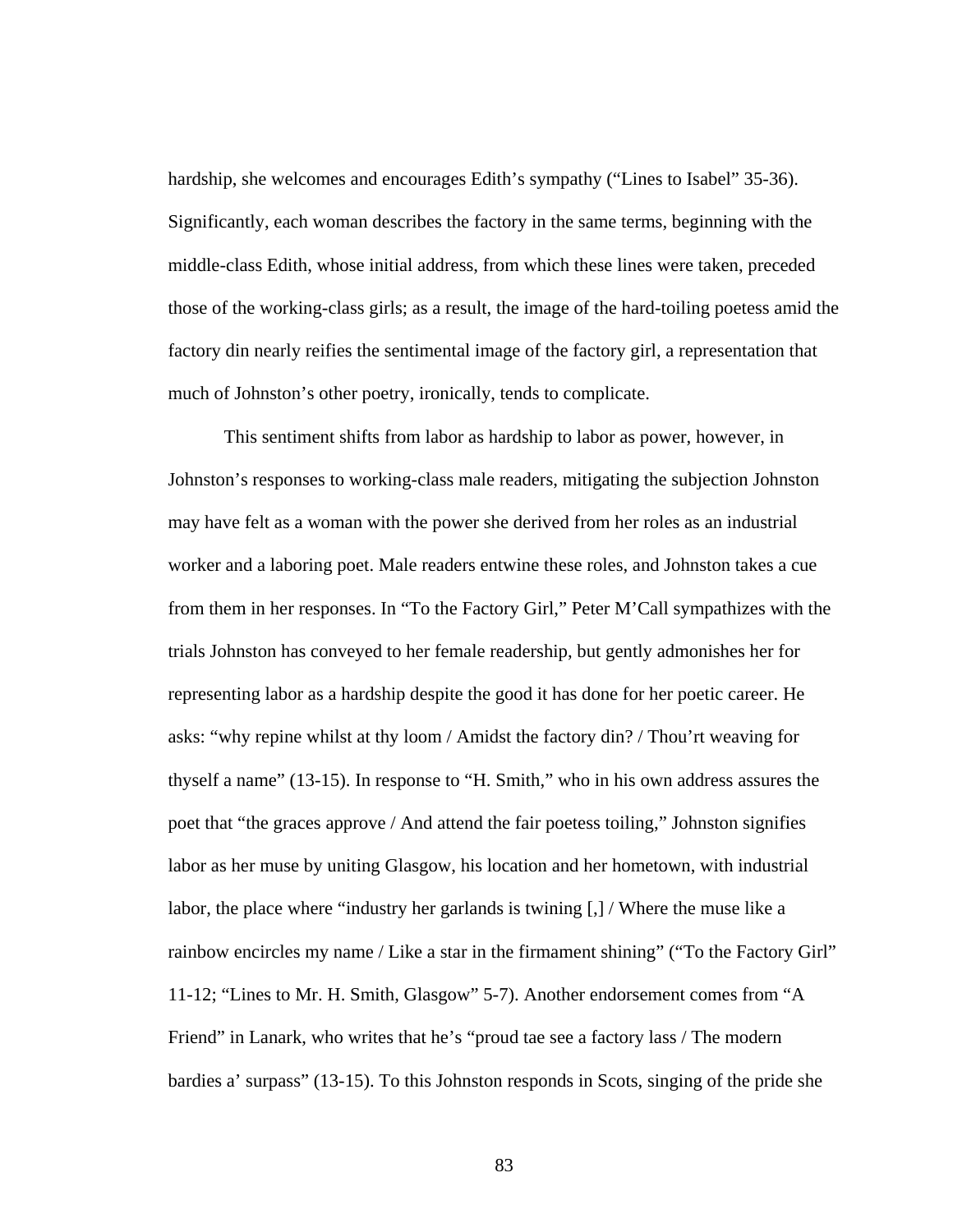feels in being from a region that has produced a host of distinguished laboring authors, bidding her region's "factory lads an' factory lasses" to "sing o' Dundee" and hopeful that "commerce an' steam lang be the bless'd theme / O' her poets an' poet-esses" ("To the Poet" 62, 61, 63-64). In these poems, labor is the muse and the subject matter that build Johnston's reputation and authority as a poet.

The value Johnston places on her industrial and poetic labors becomes even more explicit in Johnston's exchanges with David Morrison, a widower, laborer and poet himself. Both construct labor as power as they consider each other vital in the creation of a national literature built on the work of laboring poets. Morrison, whom Johnston terms the "bard of Caldervale," places her solidly in a canon alongside Burns, Tannahill, and Hogg, noting that "'Tis not the wealthy that doth fill / Our land with song and genius true; / Hogg was a shepherd on a hill / Burns was a ploughman at the plough" **(**"To the Factory Girl" ["Long may you sing, enchanting maid"] 17-20). Johnston concurs with Morrison's observation, remarking in reply that "Tis true that Genius rarely smiles / Upon the wealthy of our lands; / She chooseth those who bravely toil / With willing hearts and hardy hands" ("The Factory Girl's Reply to David Morrison" 29-32). Johnston's breadwork as a power-loom weaver in various factories across Great Britain certainly may not have been enjoyable or easy, but, as her responses to Morrison and others show, her position as a laborer provided her with a personal and artistic value that she used to her advantage in re-imagining the factory girl and through which she found her voice and authority.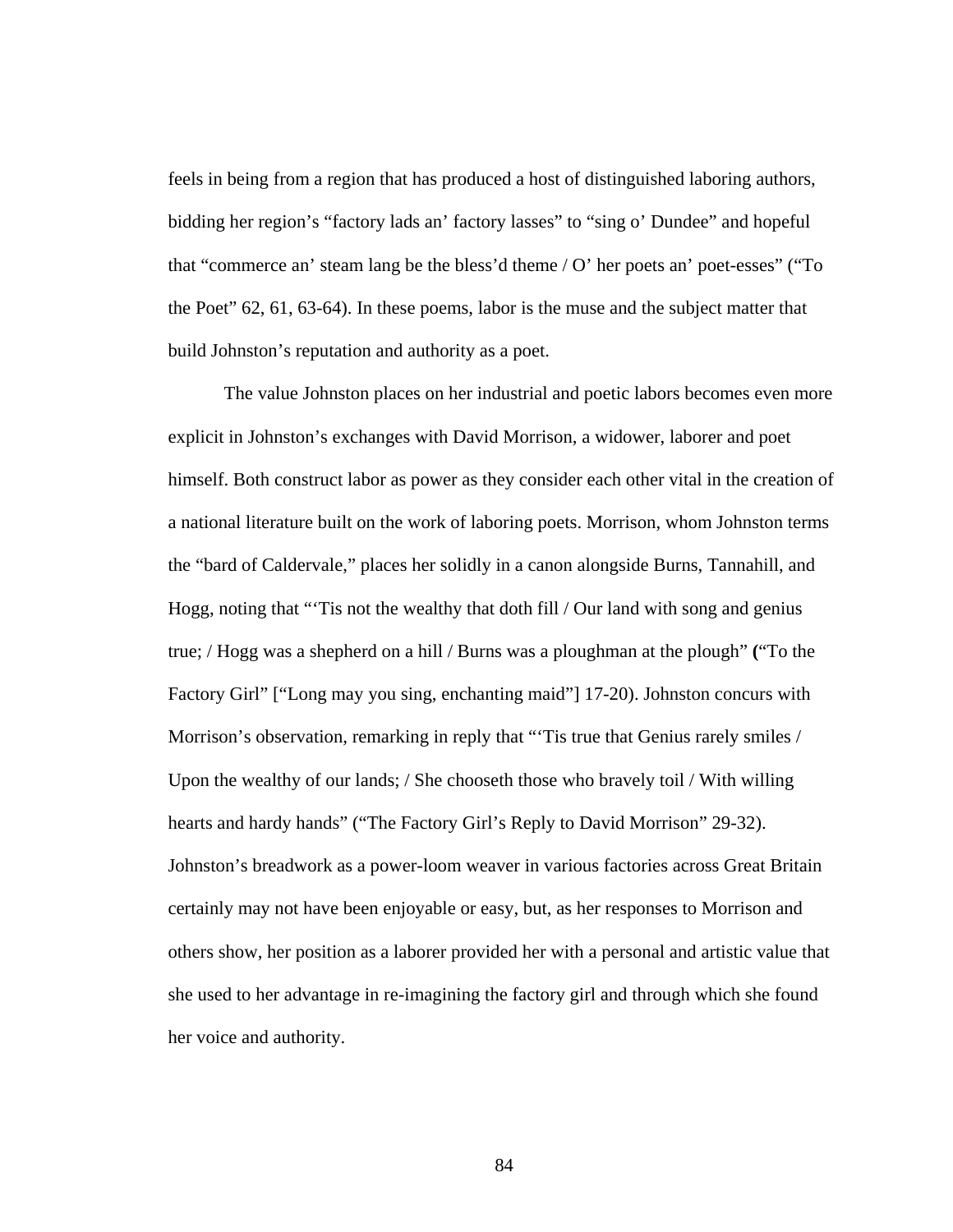As Angela Leighton and Margaret Reynolds observe, "Johnston's poetry is striking in that it answers to a public even more than a private need" (407). This description is an apt one because Johnston seems greatly to have desired publication, not only for the additional income it would allow her, but also for the connection it allowed her to create with her audience—with potential readers from all classes and walks of life. That the responses she received from and wrote to readers make up an entire section of her published volumes of poems is especially telling in this regard.<sup>17</sup> While striking, the public need observed by Reynolds and Leighton points to the barrier critics face in efforts to uncover Johnston's true feelings about her life as a factory operative, and suggests an either / or interpretation of labor cannot present readers with an easy connection between Johnston's life on and beyond the page: she too often shapes her thoughts and feelings around the values of the audience for whom she's writing. Because of the rhetorical nature of her writing, the questions remain: was Johnston, who sought to supplement her income with literary work, seeking to please potential sponsors, some of whom were themselves factory owners? Or did she really feel, as she proclaims in "An Address to Napier's Dockyard," that she'd "a thousand times" prefer to be "a factory girl" (92)?

<sup>17</sup> The first edition of *Autobiography, Poems and Songs* includes a dedication that offers to her poetry to "all men and women of every class, sect, and party, who by their skill, labor, science, art, literature, and poetry, promote the moral and social of elevation of humanity," indicating Johnston's wish to make her work as inclusive as possible; both the first and second editions include sections of reader poems addressed to her and originally published by Campbell in the *Penny Post* (and she responded to most of these). In the second edition, poems by two her regular respondents, "Edith" and David Morrison, replaced the rather lukewarm endorsement of her work written by Rev. George Gilfillan in the first edition, a local "authority" on working-class poetry in Glasgow, illustrating that she put more stock in her audience's opinions of her work than that of a little-known literary critic.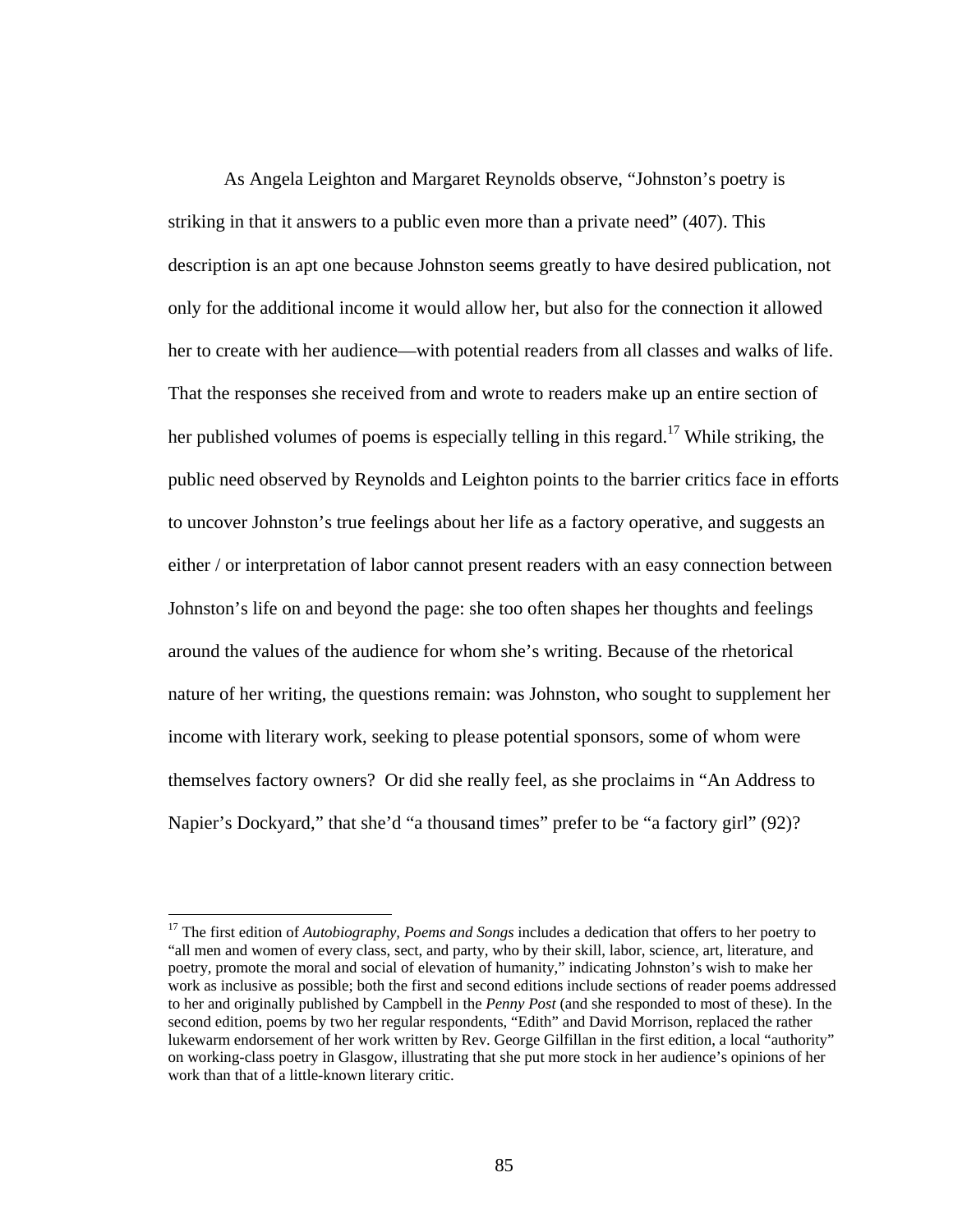## **Labor as Hardship, Labor as Power in "Napier's Dockyard"**

The poem that usually raises questions about Johnston's intentions in writing about work and life in the factory is "An Address to Napier's Dockyard, Lancefield, Anderston," the lead poem in both editions of *Autobiography, Poems and Songs*. Robert Napier was a highly-regarded Glasgow shipbuilder who gained prominence by constructing steamship engines for paddle steamers and ocean-going vessels in the early nineteenth century and, as a result of a childhood interest in drawing, he also held a rather impressive art collection and served as a patron to rising Glaswegian artists. Johnston did not work directly for Napier, although it appears she lived near the dockyard while residing in Glasgow, but it is unclear how and where the two met, if they ever met at all.<sup>18</sup> What is clear is that Johnston wrote "Napier's Dockyard" in honor of the man, his engineering achievements, his artistic patronage, and his "philanthropic spirit" (4). In return, Napier provided Johnston with a gift of £10 in order to set up a small business, which she used instead to support her family while out of work for three months.

 This exchange forms a crucial piece of evidence for the argument that Johnston's endorsement of factory work is overstated and motivated by factors beyond a mere love of the loom. Indeed, Johnston solicited Napier in order to receive financial help at a time when she briefly relinquished factory work at the recommendation of a physician. Johnston explains that while contemplating alternatives to the factory, she recalled having

<sup>18</sup> In the head note that prefaces Johnston's poems in *Working-Class Women Writers in Victorian Britain*, Florence Boos identifies Napier as Johnston's "employer," but I can find no evidence that she actually worked for him or that he owned a factory (197). Of this event, Johnston writes in her autobiography that Napier checked her "character with her employer" when she forwarded him the poem, which suggests that he had little to no knowledge of Johnston previous to this exchange and that she was indeed working elsewhere at the time (*Autobiography* 12).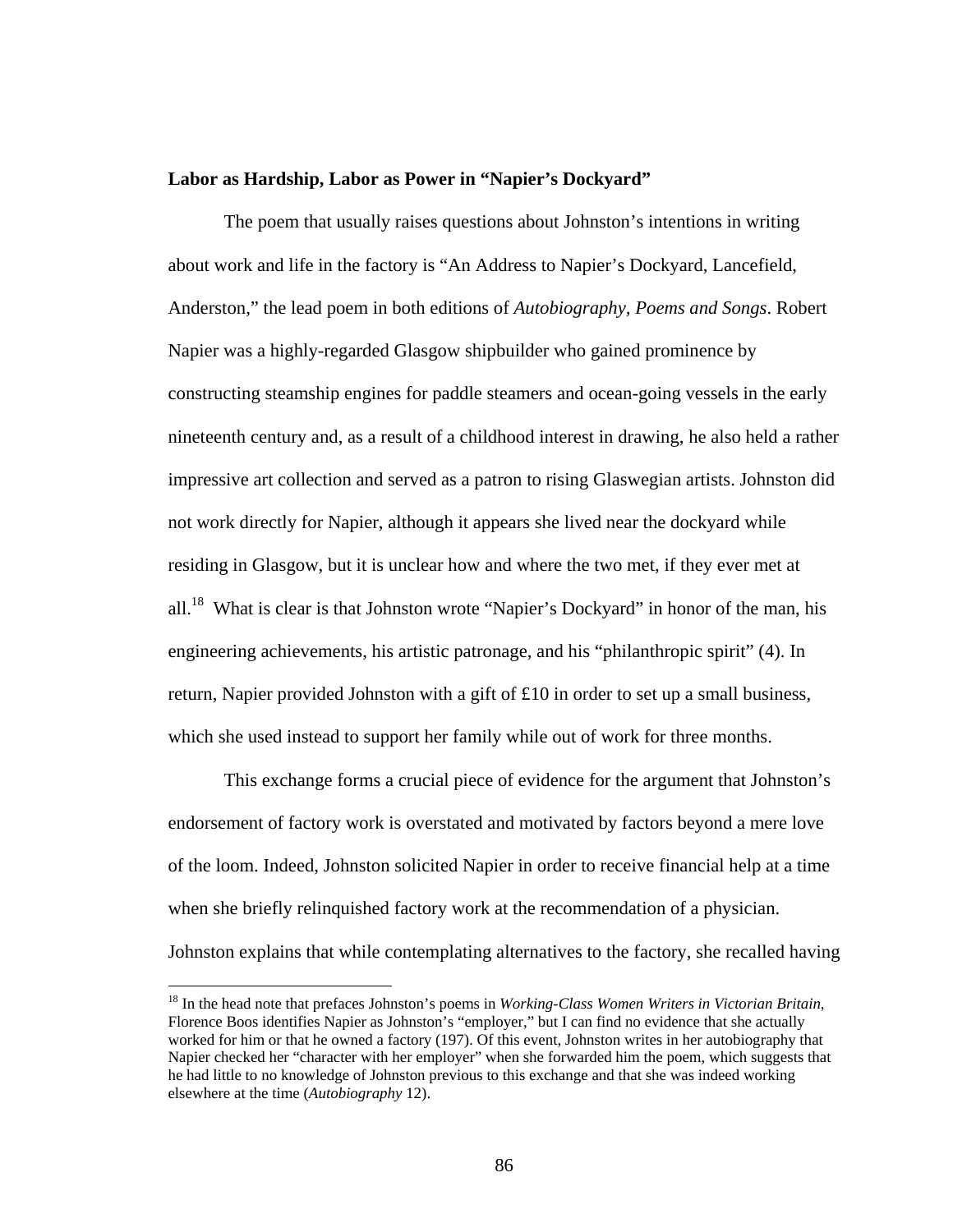previously written "Napier's Dockyard" and, in order to keep her family from the "pale face of poverty," had it forwarded to Napier directly (*Autobiography* 12). Johnston does not admit that she did so in the hopes that he would pay her for her trouble, but the financial and material distress she describes in this section of her autobiography makes it apparent that this was ultimately what she had in mind. Thus Johnston's possible financial motives troubles the poem's praise of Napier and "dear Work" ("Napier's Dockyard"15).

But it is also reasonable to propose that Johnston's depictions of illness and distress perform the same function as her questionable endorsement of industrial labor. In the recounted exchange with Napier, for example, Johnston's ill health is the impetus for writing, publishing, and *selling* her poetry. As both editions of her poems were published by subscription, with the autobiographical preface itself written explicitly at "the expressed wishes of some subscribers," Johnston could have as easily sought to influence the emotions (and pocketbooks) of potential subscribers by appealing to the belief in the factory girl as a sympathetic victim of industrial circumstance (*Autobiography* 3). However ill she may have been when she forwarded the poem to Napier, she returned to work in the factory shortly after the money he generously provided her had run out, and thereafter wrote several other poems that praised factory owners and operatives, poems that commemorated work and life in the factory and for which Johnston did not receive direct payment or reward.

"Napier's Dockyard" does more than honor the engineering achievements of a Glaswegian shipbuilder for the sake of payment at a time when Johnston, the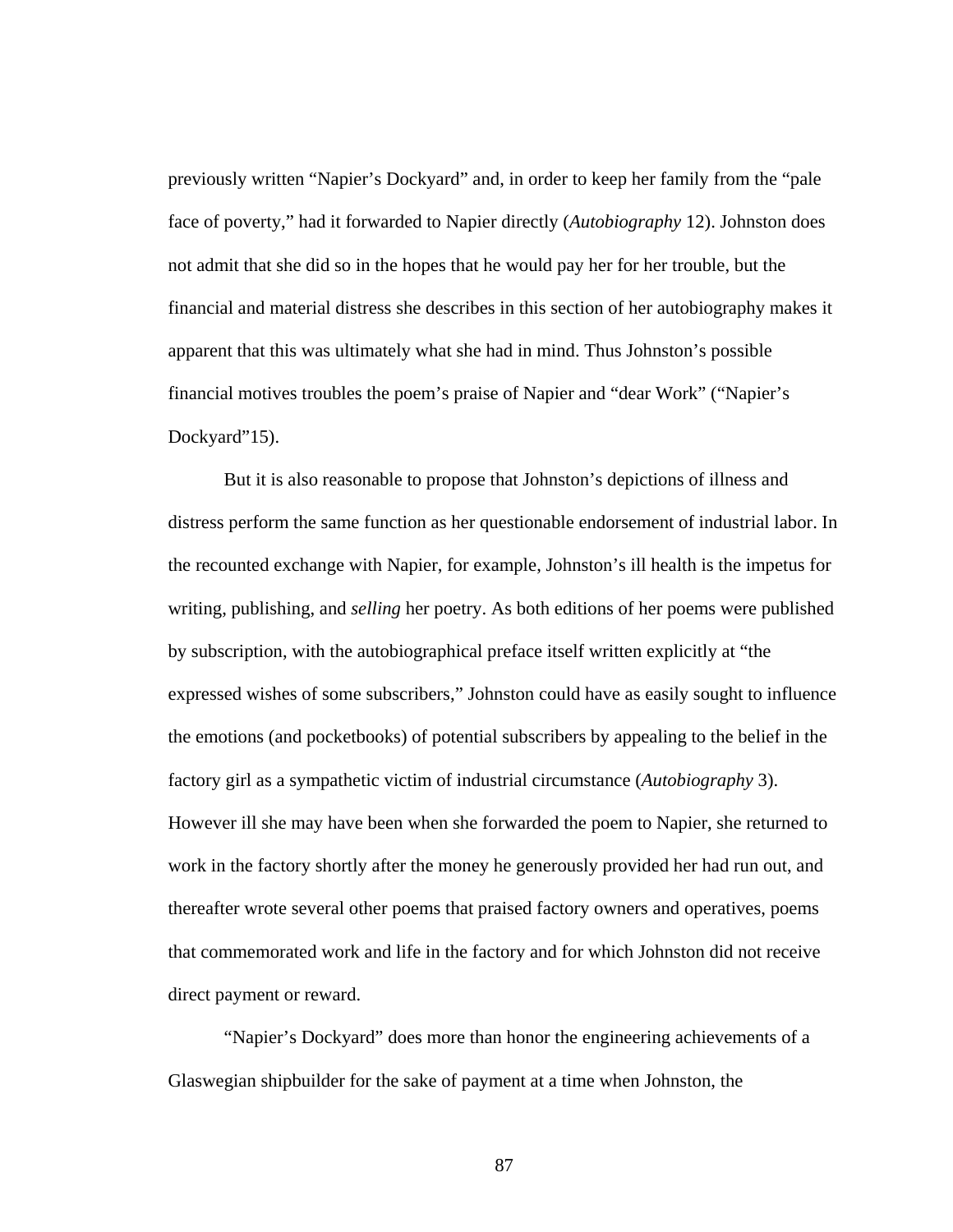breadwinner of her family, needed it most. Rather, the curious associations it makes between labor and art display the authority Johnston ascribes to herself as a laborer who participates in the "public works" that underwrite Napier's social position *and* as the poet in control of spatial and social organization (1). However, the poem also betrays the limitations Johnston senses in her position as a *female* laborer and, ironically, a workingclass poet, unveiled in dramatized shows of modesty over being a "weak" woman and a self-taught artist. As a result, "Napier's Dockyard" emerges as a "double poem" in the general sense as defined by Isobel Armstrong in *Victorian Poetry*: it is a poem that employs "systematically ambiguous language" and makes two readings "possible and necessary" because it "dramatizes relationships of power" in which power is not seated in a "privileged class" but is instead "vested in many" (15). Johnston achieves this doubleness by laying bare the uneasy relationship between labor as hardship and labor as power. She structures the poem around the struggle between the following elements: Napier and the industrial laborer; Johnston as an authoritative poet and as a rudimentary one; and the female worker who is "frail and weak" and the one who is a strong, proud member of the Scottish working class. Rather than indicating flaws in her work, Johnston's inability to reconcile the contradictions and inconsistencies that emerge from this doubleness allow her to escape reinforcing generalizations about industrial workingclass women and draw attention to, and authority from, the volatility of interpretation.

One way in which Johnston introduces a sense of ambiguity into "Napier's Dockyard" is to address Napier himself as "Work," slightly altering the recipient of her poem's praise. Johnston's descriptions of Napier's nearby home (that "princely mansion"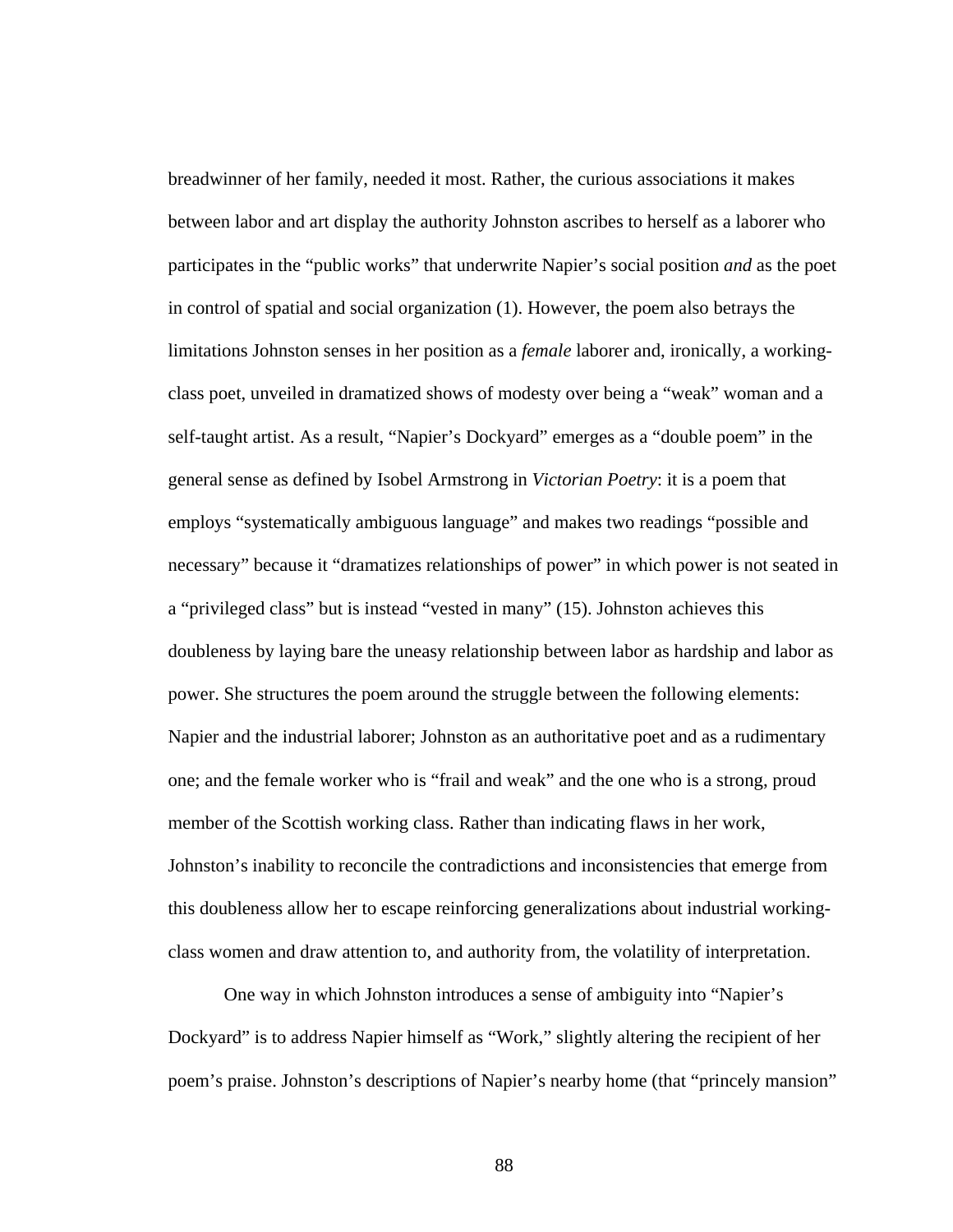that overlooks "hill and plain" [46, 51]) and the prayer she aims toward the success of his children make obvious that Johnston is, on the surface, writing about Napier. However, she declares that she will "only speak" to "dear Work" in the third stanza, shifting the reader's focus to the labor of the dockyard and away from the man who owns and manages it (15). This substitution has a twofold effect on the reader, presenting dual perspectives at cross purposes. On the one hand, Napier is the personification of industrial labor that makes the country and its citizens "wealthy" both materially and culturally. Describing glimpses of the home's interior, for instance, she commends the "Gothic towers" and architecture of his home, the paintings that adorn the walls, and the collection of literary talent his library displays: "Shakespeare, Milton," "Burns, Scott, and Goldsmith" and "many more brave and distinguished men / Whose works for centuries yet will wear a gem" (47, 57-60). On the other hand, labor itself becomes the poem's focal point through Johnston's rhetorical address to "Work," the thing that empowers men like Napier and without which this cultural and material capital might be lost. She ends the poem with a "farewell" to "dear Work," asking that it "[r]emember [her] best wish shall be / Thy master's welfare and success in thee" (101-102), remarkably separating Napier from labor only at the poem's end (and intimating that these two had been separate all along). In the slippage between Napier and Work, Johnston shows that the master cannot function without the laborer, placing significant value and power in the work she herself performs for masters like Napier.

This double reading emerges even as Johnston attempts to join manager and laborer together in an industrial-national consciousness, connecting Napier and industrial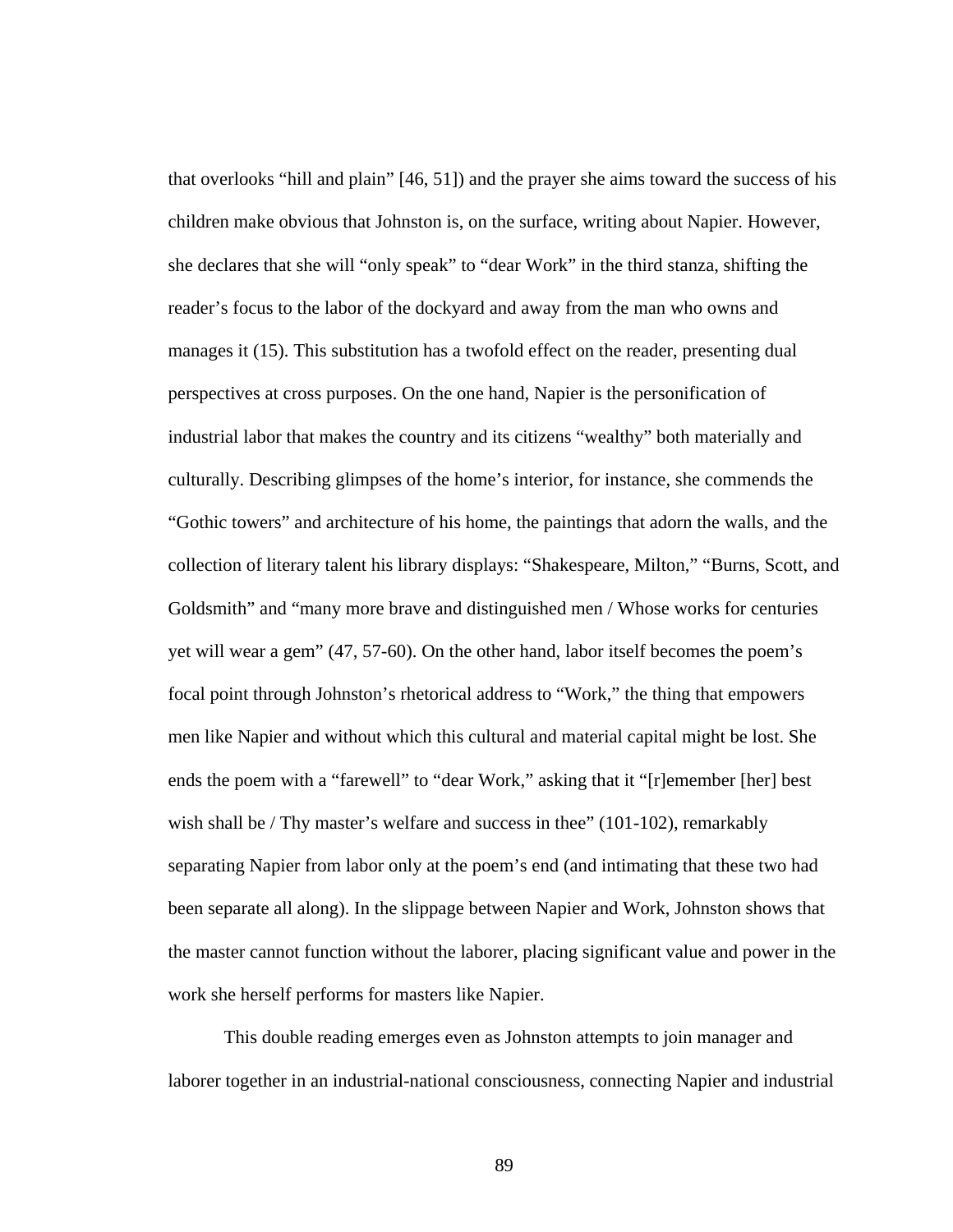labor with the flow of "commerce" that brings "wealth and tidings" to Scotland (36, 42). She observes that the genius and success of Napier depends on the Clyde, the dockyard's location, and combines the natural serenity of the scene with the industry that it accommodates, making nature / industry and manager / laborer interdependent in the formulation of national economic prowess. "Dear Work," she writes:

You know not what a gorgeous sight Thou art to me when wandering forth each night; Inhaling the breeze of summer's flow'ry scene, Musing on nature's lovely mantle green; When all is still and silent as the grave, When golden moonbeams kiss the silver wave That rolleth gently o'er sweet Clutha's breast That gorgeous stream where commerce never rests; Upon whose banks I've oft distill'd the dews Of fervent love, and pour'd on thee my muse, That prince of rivers that joins the mighty sea That's borne so many brave ships built by thee; And will, I hope, yet bear a thousand more With wealth and tidings to our Scottish shore (39-42).

The "gorgeous sight" the poet espies is at once Napier, labor, and the Clyde, the man walking along his dock, the work that takes place there, and the river that provides the setting for both. Remarking upon the "lovely green mantle" and typifying the Clyde as "that gorgeous stream where commerce never rests," Johnston combines the natural and the industrial with a startling seamlessness. Johnston admires Napier as he walks along the bank in the evening, but through her address to him as Work, hints that it is the work of his laborers that has built "the many brave ships" his operation has sent out to sea. Although both Napier and labor itself have certainly brought "wealth and tidings" to Scotland, a point that Johnston indicates through her double focus, she also makes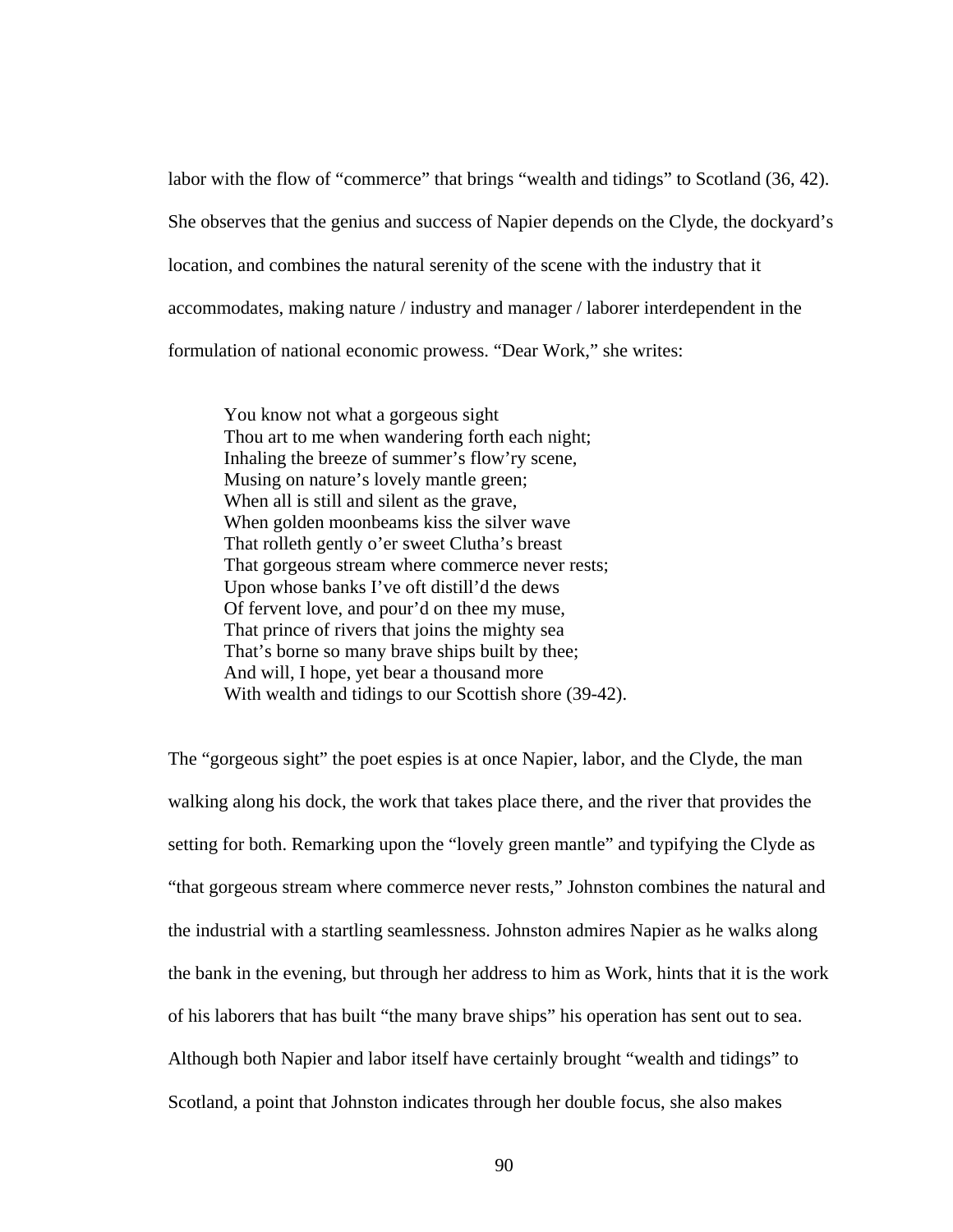ambiguous the origin of this power for Scotland. Is it in both the manager and the worker together, or in the manager *or* the worker?

As the factory girl whose mental and manual labors bring these relationships to life, Johnston also reveals the compelling role that she assigns to herself as a poet in this passage, signified by the almost striking nature of the poet's gaze. The "fervent love" that she has "distill'd" and "pour'd" on the Clyde in the past extends to Napier/Work and suggests that, along with nature, her muse is the industrial project itself. Johnston's gaze implies that she controls the power her subject has over her; Napier and the elements he represents are not outside of her reach when she, in her poetic musings, controls the organization of the scene. This act of looking bears a resemblance to prospect poems of the Romantic era, which Bridget Keegan defines as the "dominant form for writing about landscape, contemporary social questions and poetic vocation." This form, she argues, took an "additional resonance for labouring-class poets," pointing out that in these types of poems, "the [labouring-class] poet is always conscious of where he or she is *placing* him or herself, geographically, socially, and in terms of his or her relationship to particular details of the scene, to the literary tradition and the national culture" [author's emphasis] (68). Keegan also notes the importance of rivers in prospect poetry, observing that rivers perform "a personal function, to explore poetic vocation and the poet's specific or 'native' gifts, his or her uniqueness which is shared by the particular river of the region." Self-taught poets, she further notes, "worked with the rich and multiple resonances of this topos" and particularly found "their reliance on the river […] actual and symbolic" (100-101). Considering that the Clyde forms a vital connection with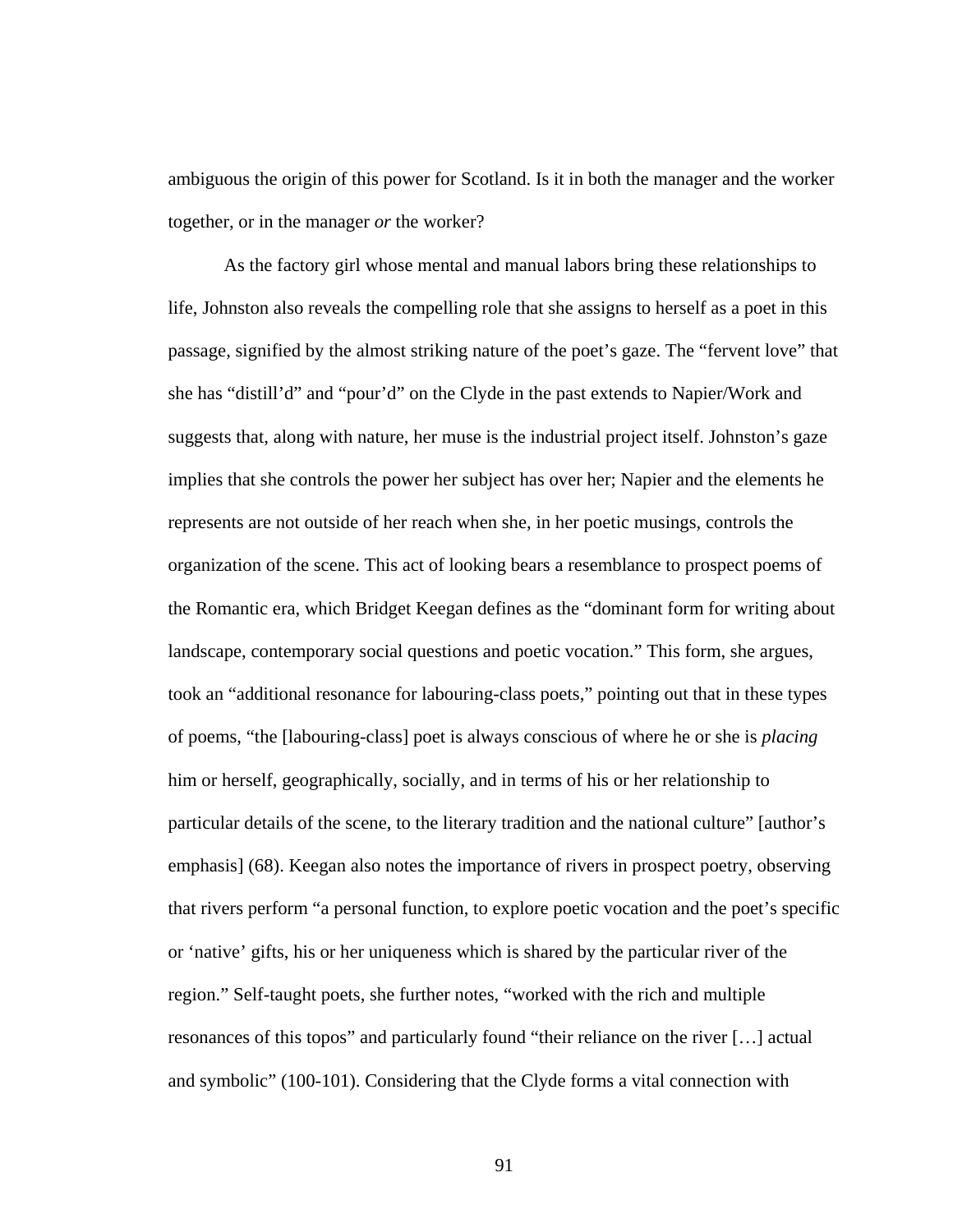industry / nature, Napier / Johnston, and region / country, I would suggest that like her laboring-class predecessors, the river takes on a symbolic significance for Johnston as poet who uses it as the central image for representing her stake in the industrial labor, represented by Napier and his operations, which also speaks to Johnston's sense of her vocation as a poet. Johnston's authority to define through the gaze links her with the masculine power embodied by Napier and labor and casts such elements, including the poet's work, as essential to Scotland's "wealth and tidings."

The work done at Napier's dockyard reminds Johnston that the factory girl is also an essential component of Scotland's economic well being, a position she defines as one even more important than royalty near the poem's end. Reaffirming her commitment to Napier and to "Work" she announces:

 I would not leave thee, dear beloved place A crown, a scepter, or a throne to grace; To be a queen—the nation's flag unfurl— A thousand times I'd be a Factory Girl! To live near thee, and hear thy anvils clink, And with thy sons that hard-won pleasure drink. That joy that springs from wealth of daily toil, Than be a queen sprung forth from royal soil (89-96).

The work she sees and hears coming from Napier's dockyard substantiates the value she places on the labors of the working class and reminds the reader that it is through these labors that an industrious national character is sustained. This current of national sentiment becomes more explicit through Johnston's desire to align herself with the "wealth that springs from daily toil" rather than "a crown," "scepter," or "throne"—the "joy" she feels cannot be derived from the traditional seats of power because of her social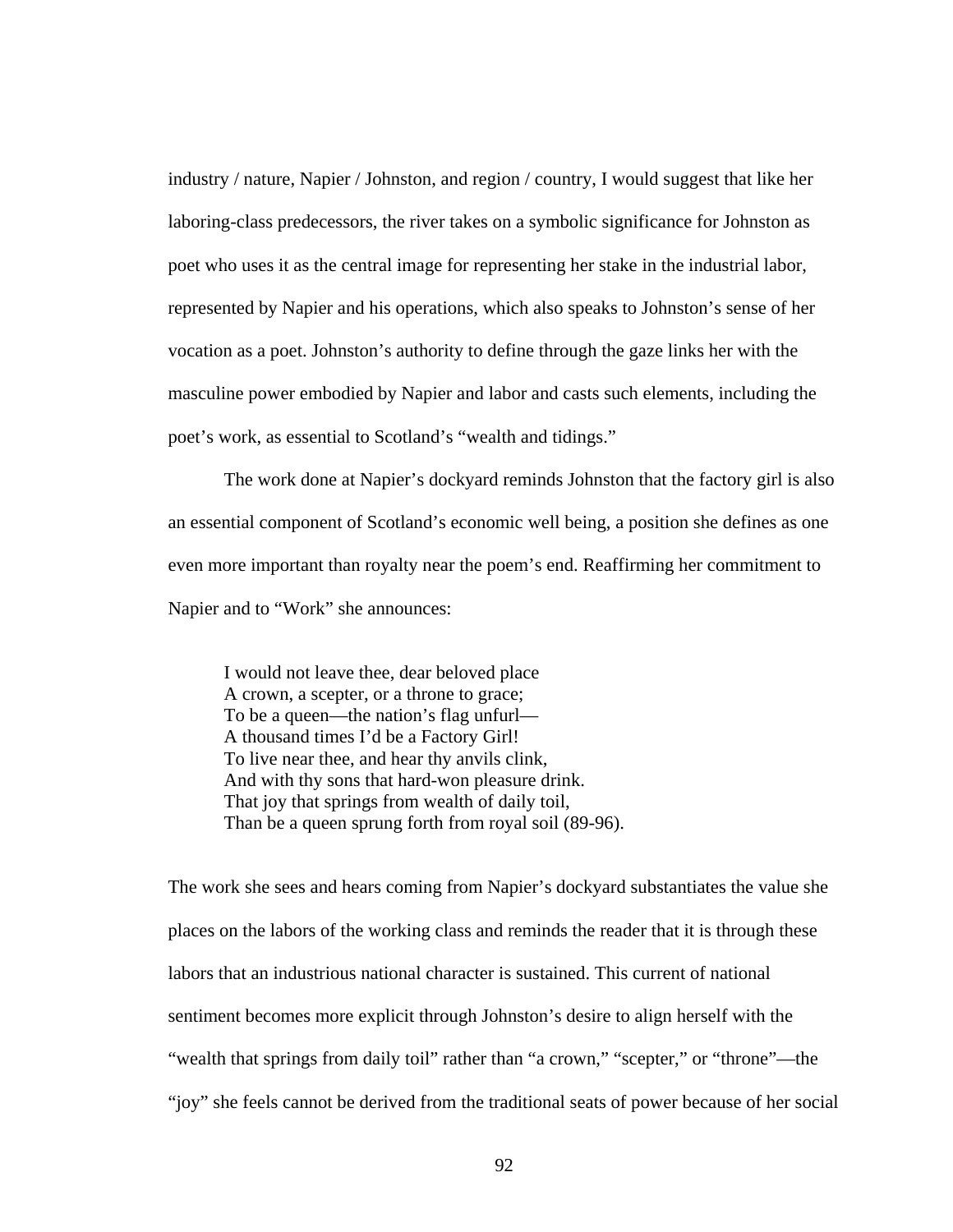and political position. It is the factory girl who best contributes to and strengthens national economic power, as she suggests when placing the phrase "the nation's flag unfurl" between the queen she wouldn't wish herself to be and the factory girl that she "a thousand times" is. In this section of the poem, Johnston locates her authority and power in industrial labor, sanctioning the factory girl as a vital part of a larger national endeavor.

Johnston's stress on industrial labor as the backbone of Napier's operation and Scotland's national wealth configures Johnston's working-class position as one in which she holds a certain measure of power, an authority reinforced by work as the poet who brings all of these elements together. At the same time, the transposition of Napier and Work throughout the poem as whole codes production as a masculine activity by problematically drawing the two together. When cognizant of gender, Johnston compromises the worth she ascribes to herself as an industrial laborer, as becomes apparent when she laments that she can only speak to Napier / Work as she is—"a woman frail and weak" (16). Johnston again reverts to this characterization of herself when she asks Napier—but perhaps also the reader—if the blessings her poem offers to him and his family have no effect because " 'twas breathed by a woman weak and frail" (78). The acknowledgement of labor as power configures these as types of masculine power that she, as a woman, can only admire and regard. In another light, it may also indicate the pressure she felt to conform to what she thought Napier (and perhaps other middle-class readers) would expect of a laboring woman, since she was, in a sense, attempting to sell her poem to him; her claim to be a weak woman registers artificially in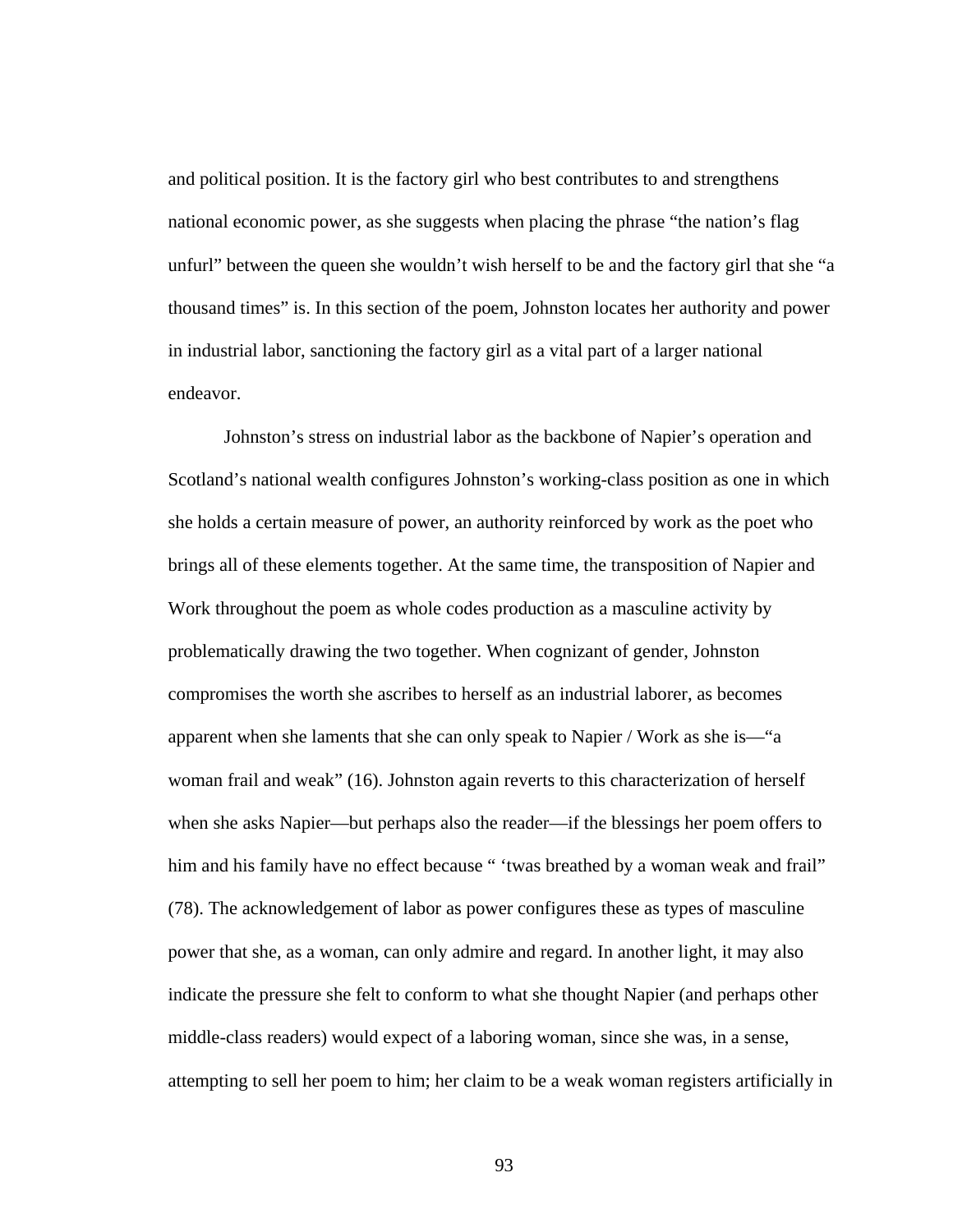its repetition, a seemingly obligatory gesture. These textual reminders of feminine weakness point illustrate the problematic intrusion of gender because of Johnston's felt need to perform to gender expectations.

It might seem as though Johnston appeals to Napier as a submissive subject because her position as a woman undermines her position as working class, yet there is evidence that something quite different motivates Johnston's pleas to weakness. In a surprising turn, Johnston characterizes her poem to Napier as the result of a weakness apart from a woman unable to perform manual labor like her male counterparts. Johnston claims that the poem represents:

The sproutings of a love-sick woman's strain Whose hopes are centered now within thy walls, One of thy noble sons my heart enthralls! No marvel then I love to breathe thy name, It cheers my heart and fans a secret flame; No marvel I oft walk round thy dock, Gazing intently on each secret spot, Anxious to know when last my love stood there That o'er it I might breathe a fervent prayer (20-28).

Although Johnston does not refer to this matter again in the poem, she may have had feelings for one of the workers at Napier's dockyard, a metaphorical son, suggesting that she considers herself to be "weak" because of unrequited love, not just because she is a woman. Johnston assigns herself a measure of influence in terms of her labor power, but her gender makes labor a hardship, if only because it gains her no favors with her object of affection. Even still, this element of the poem betrays the problematic intrusion that gender effects in Johnston's attempt to configure labor as power.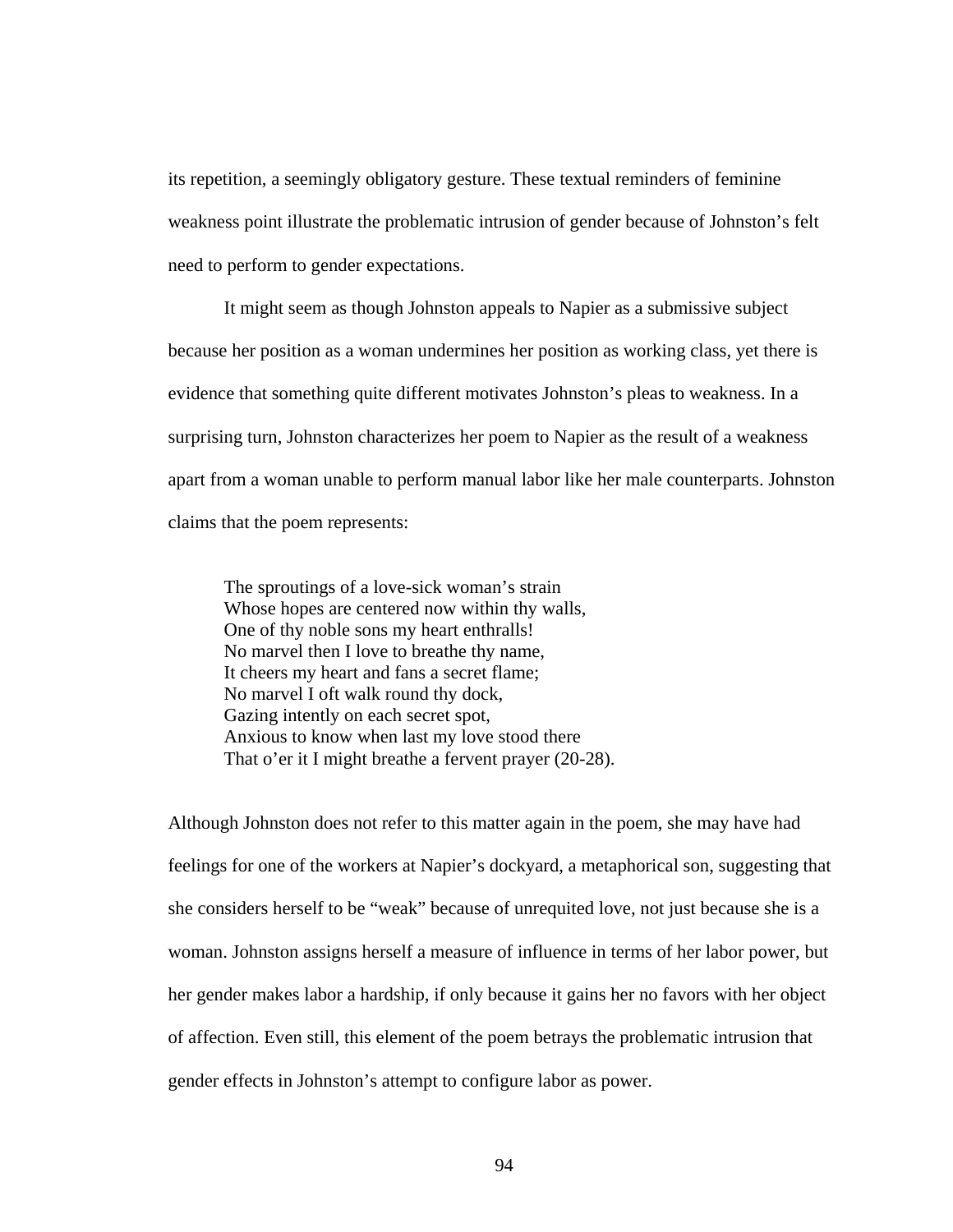The effects of gender on Johnston's persona also strengthen and weaken her authority as a poet. Johnston links the "woman" with the "self-taught" poet in "Napier's Dockyard," but simultaneously notes that in this humble position, her words "may have power to move" because they are "drawn from truth and heartfelt love" (17-18). The modest literary effort of a female working-class poet ironically transforms into something that is more honest than what could be produced by male upper-class authors. She writes:

 I cannot speak like scientific men Whom literature gives colour to their pen, Who clothe their genius in that golden robe Wrought by learning, and not by nature's God. Those gilded abstracts of high inspiration Quoted out to gain man's admiration. Give me origin—such I hold at bay Who steal from authors of a bygone day; Pampering pages with records unnumber'd Robb'd from men who hath for centuries slumber'd (5-14).

Johnston recognizes that her poetic works lack the cultural capital afforded to male, upper-class artists, beginning with a move to efface the power of her own verse because it is written by a working-class woman. However, Johnston's description of these artists seems sarcastic and overwrought.

What is enabling about factory work for Johnston, and thus her writing on the subject, is not necessarily a question of her real views on factory work, but is the fact that she could quite willingly and deftly play both sides of the field. Johnston uses the sentimental (woman frail and weak) and the sexual (her approach to Napier's son) but also complicates it by relying on factory labor (both manual and poetic) to give herself authority. In the poem, Johnston's praise of work does at times ring false, but so do her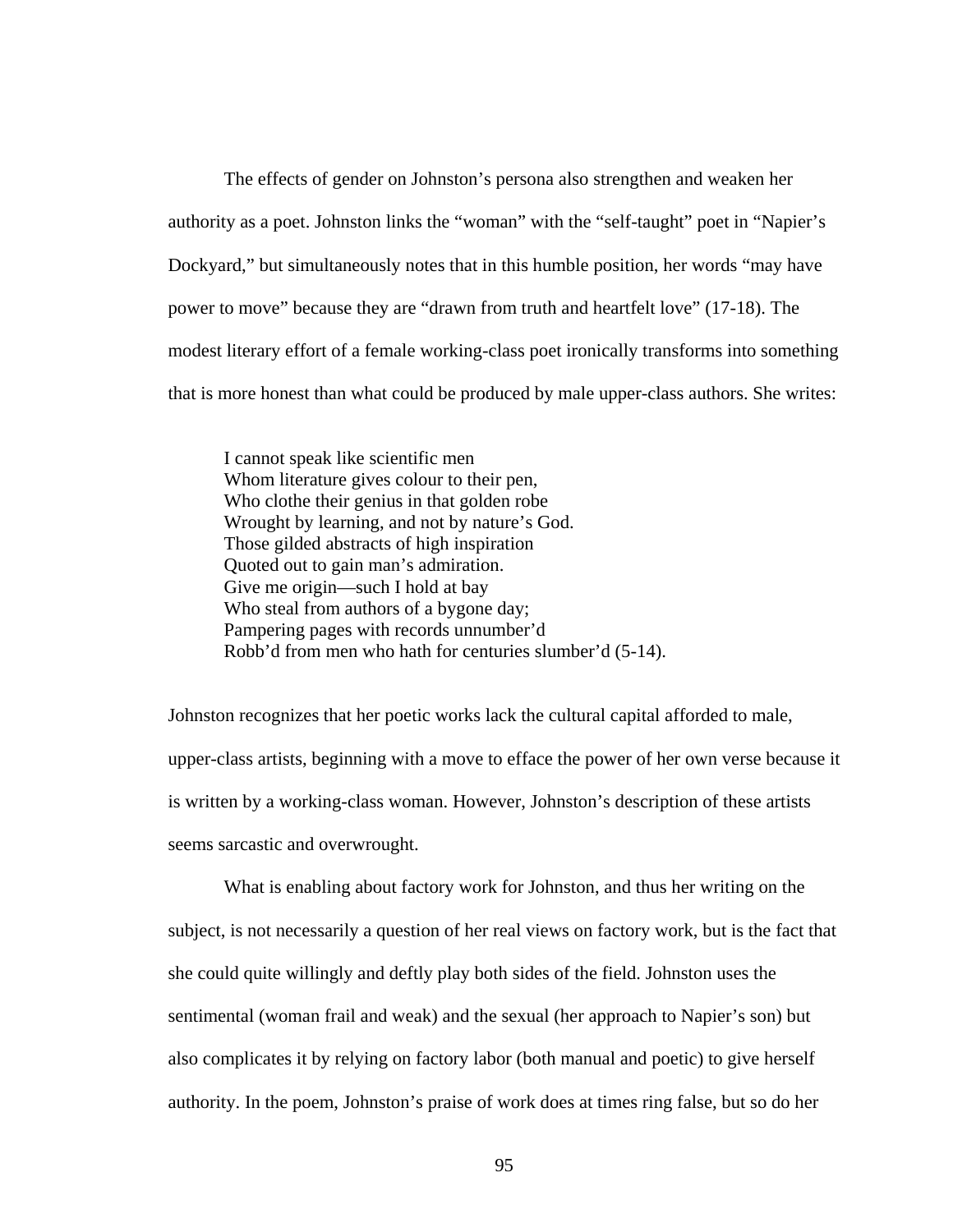repeated self-deprecating comments about her position as a "woman frail and weak." "Napier's Dockyard" is not only a poem about labor, but about art and authority, as Johnston suggests that perhaps men with more learning could do a better job of writing about the subject than Johnston. Such moments exemplify the dynamicism with which Johnston constructs her representation of the factory girl and reveal class assumptions about art and labor.

## **Conclusion**

The power that Johnston ascribes to her position as a labor and a laboring poet reveals the more complex underside of the sexual / sentimental image of the factory girl, the side that this mainstream image works to hide. "The Factory Girl" serves specific rhetorical purposes for Johnston: it is as a means to argue for the factory girl as an independent being capable of self-care and self-representation; to transform reader sympathy for the factory girl into a viable avenue for fame and income generated by her poetry; and most significantly, to assert the value of women's industrial labor in Scotland. Though often appearing to accomplish contradictory ends, Johnston's engagement with dominant ideologies *and* oppositional modes of resistance prevents the factory girl from emerging as an exclusive symbol of oppression and pathos or moral and social chaos. Johnston does not merely overwrite the sexual / sentimental factory girl the liberating potential of Johnston's intervention does not lie in the presentation of a solid alternative. Rather, it is the complexity of the representation itself (and of the act of self-representation) that opens up alternate possibilities for re-imagining industrial working women.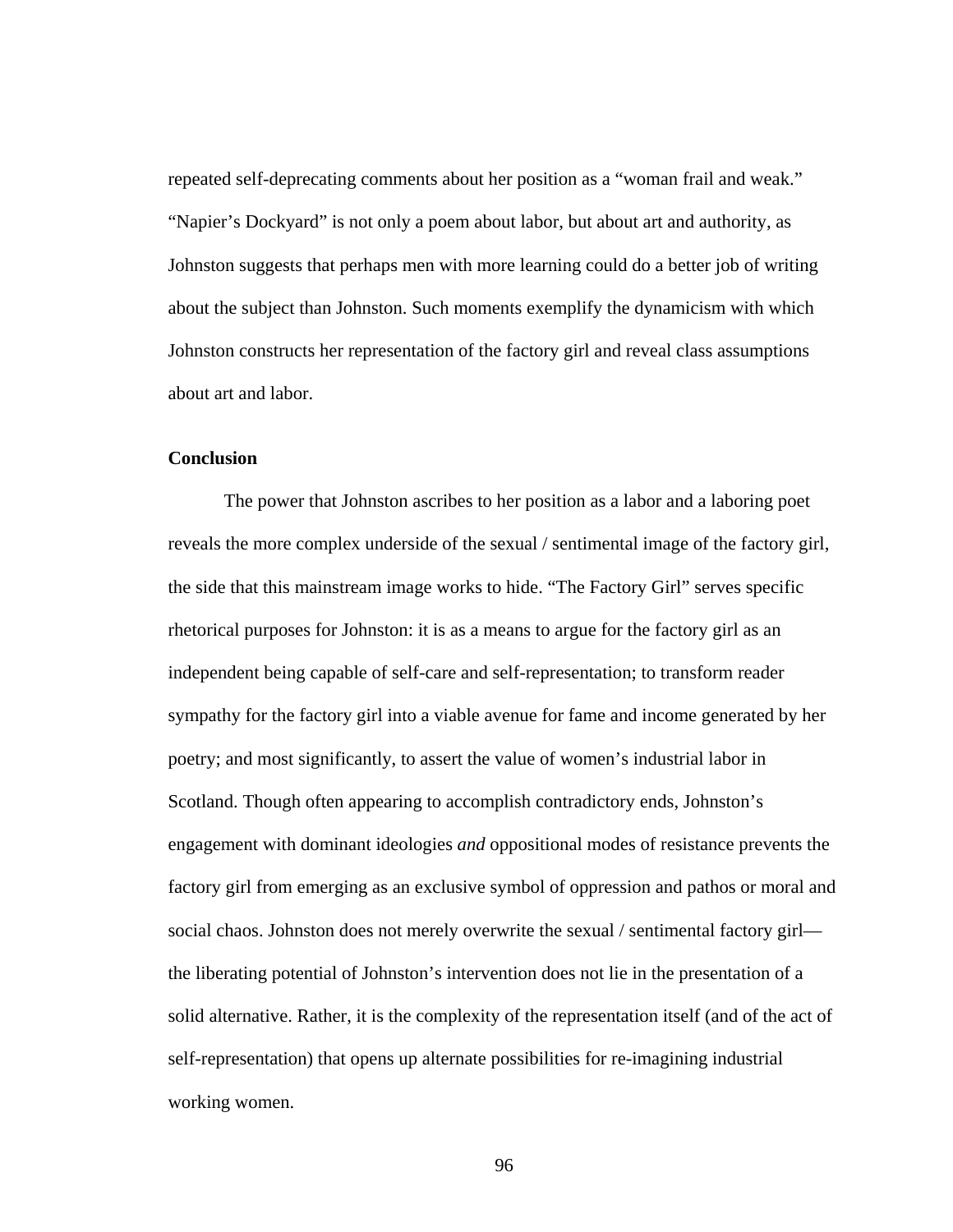#### CHAPTER IV

# FACTORY GIRLS AND AUTOBIOGRAPHICAL REPRESENTATION IN KATHLEEN WOODWARD'S *JIPPING STREET: CHILDHOOD IN A LONDON SLUM*

 Imperceptibly the novel experience of taking my place [in the factory], a woman among women, began to lose its bloom. I found myself forever dwelling on the sufferings of the women about me. I was oppressed, suffocated by them.— Kathleen Woodward, *Jipping Street* (1928)

When asked by editor and friend Margaret Llewelyn Davies to write the preface to *Life as We Have Known It,* a collection of autobiographical essays written by the working-class members of the Women's Co-Operative Guild in 1931, Virginia Woolf instead addressed an "introductory letter" to Davies in which she quipped that she "would be drowned rather than write a preface to any book whatsoever." "Books," she wrote, "should stand on their own feet… If they need shoring up by a preface here, an introduction there, they have no more right to exist than a table that needs a wad of paper under one leg in order to stand steady" (Davies xv). Published by the Woolfs' Hogarth Press, *Life as We Have Known It* may have been an exception since the fragmented essays of the guildswomen, Woolf observed, seemed in no way book-like. Unsure of its aim and purpose, she asked, "What is this book then, if it is not a book?" (xv)

In this chapter, I ask the same of Kathleen Woodward's *Jipping Street: Childhood in a London Slum*, slightly amending Woolf's question: what is this autobiography then, if it is not an autobiography? While *Jipping Street* appears to be the self-portrait of a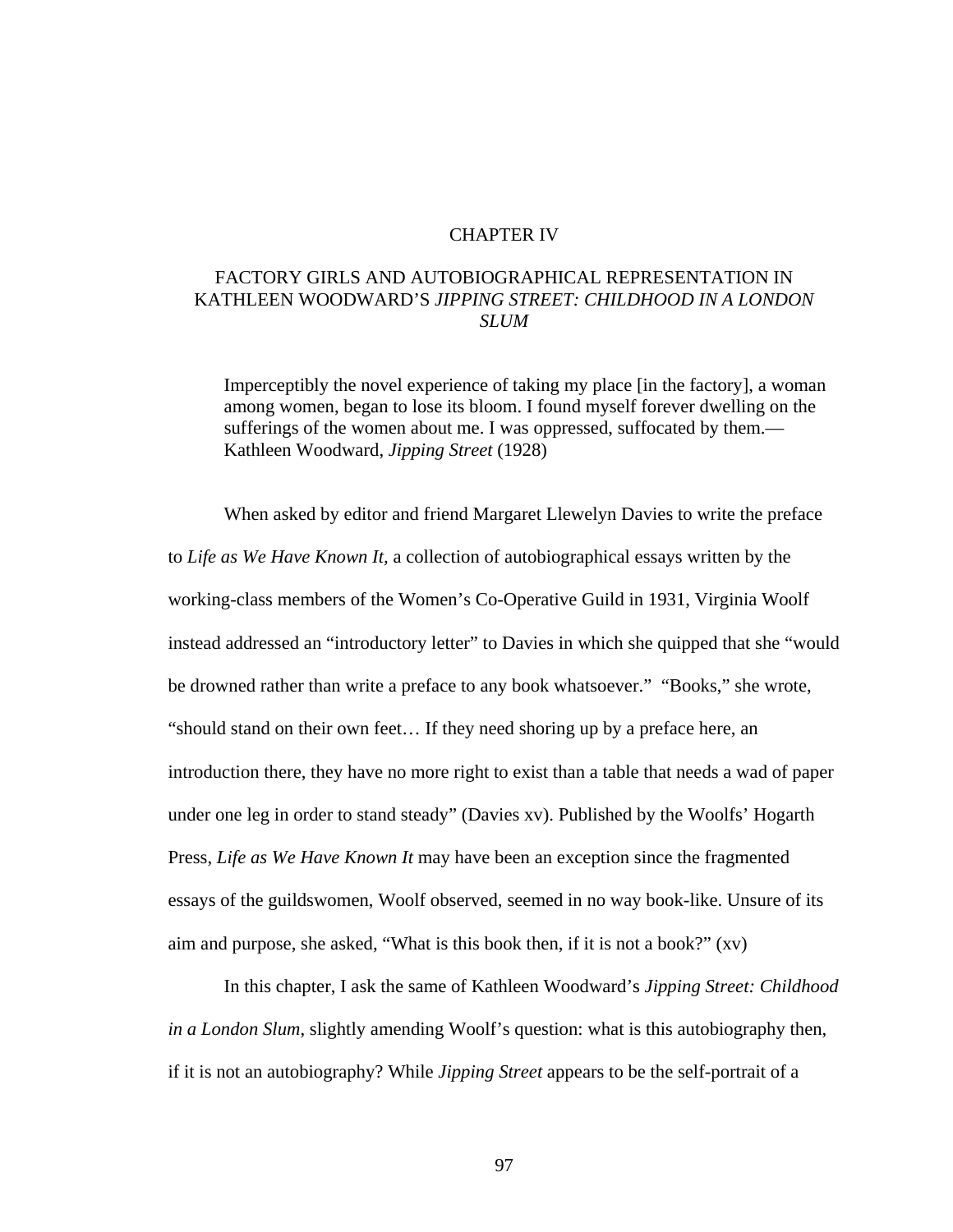factory girl's upbringing in the district of Bermondsey, London, Carolyn Steedman identifies it a "fictional" autobiography in which "truth and order do not seem to matter in the same way" as in conventional autobiography (Woodward xiv). She regards *Jipping Street* as a text that exists out on the "literary borderlands of the novel," a "case-history" or a "psychological narrative, rather than a historical one" (xiv, vii). While Woodward was raised in a working-class household in Bermondsey and worked as a machinist in a men's collar factory until she came upon a career in journalism, the street of the book's title is a false location and does not exist on a London map; the residents of *Jipping Street*, while perhaps reflections of "real people," have a Dickensian allegorical quality to them. Yet the author seems to be the protagonist of her own tale, unaltered by fictional characterization or pseudonym: Woodward was involved in the trade union movement as a young factory girl, much like the narrator of her book, and experienced many of the events *Jipping Street* describes. While not exactly an autobiography, *Jipping Street* is also not a bildungsroman, the female, working-class version of *David Copperfield*. 19

Rather than viewing *Jipping Street* as something other than an autobiography, I regard it as an autobiography conscious of the limits of literary self-representation, a

<sup>&</sup>lt;sup>19</sup> Steedman explains that "Details of time, place and politics are used by Kathleen Woodward to construct a psychological narrative rather than a historical one, and because of this, the *meaning* of events described is of a different order from that of the very same events written about elsewhere" [author's emphasis] (vii). Following Steedman, other literary critics have discussed *Jipping Street* as something "not quite" an autobiography; both Sally Alexander and Patricia Johnson explicitly label it a "fictional autobiography" without qualification. Although I agree with Steedman that Woodward's book is perhaps more of psychological portrait than the uncontestable record of Woodward's life, I take issue with labeling *Jipping Street* "fictional" because this assumes that (1) all autobiography is based on verifiable truth and (2) that all texts not completely "true" are then fictional. In my assessment, *Jipping Street* straddles generic lines because Woodward may have intentionally blurred the divide between "truth" and "fiction" in order to problematize the popular subjectivities of working-class women at the time, including her own. For more, see Steedman's introduction to the 1983 reprint of *Jipping Street*; Alexander, "A Room of One's Own: 1920s Feminist Utopias," (*Women: A Cultural Review* 11.3 [2000]: 273-88); and Johnson, *Hidden Hands: Working-Class Women and Victorian Social Problem Fiction*, (Athens, OH: Ohio UP, 2001, 181-86).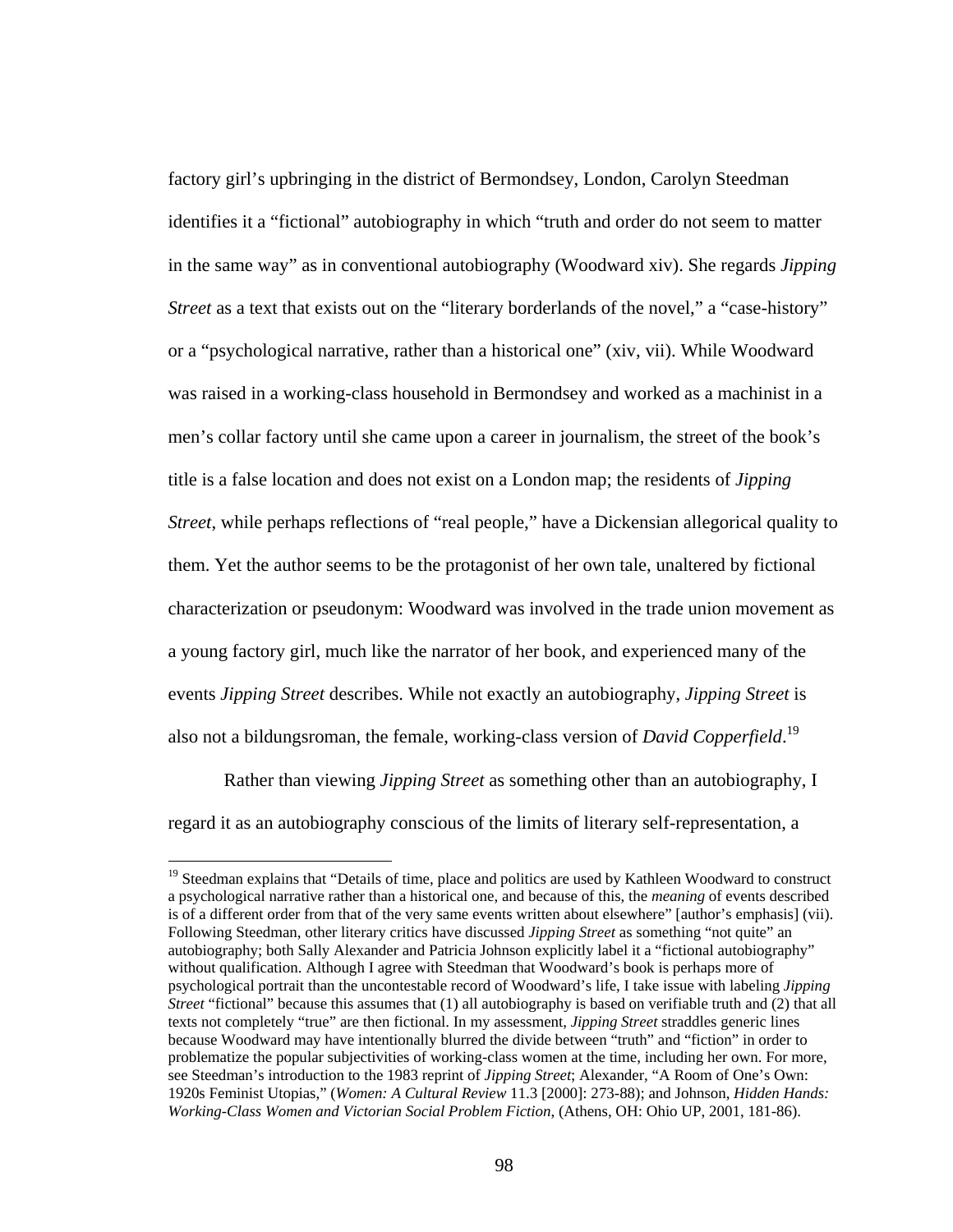performance of the genre Woodward uses to critique the model of empowered female laborer that developed in and around life writing in the early twentieth century. Born in 1896, Woodward began work as a factory operative near the start of the First World War, coming of age at a time when the popularity of socialism, trade unionism, and labor politics in Great Britain was high. Although a person's labor did not directly translate to a particular party affiliation or organization, this political climate fostered a public sense of working-class identity and "the masses" were suddenly not only visible, but also quite vocal: economic insecurity, issues surrounding workplace rights, women's suffrage, and the development of the welfare state mobilized both male and female workers to speak for themselves and publicly advocate legislative reform. Working-class literature followed suit; "reading and writing literary texts" at this time, critic Pamela Fox explains, was thought of as "a strategic tool in the class war" (46). Prose replaced to poetry as the chosen genre of working-class writers and readers, since labor journalism, novels, and autobiographies featured writers as literate and educated—poetry signified an earlier oral culture that was perhaps culturally valuable, but not politically viable. Autobiography in particular became a popular genre that could present, indeed create, laboring selves that were articulate and politicized.

This was especially the case for women workers who were sometimes encouraged by social organizations like the Women's Co-operative Guild to write life stories that could influence political opinion on women's issues. From 1889-1921, Guild secretary Margaret Llewelyn Davies collected letters and essays by guildswomen that addressed many of these issues through personal writing and detailed their political activism,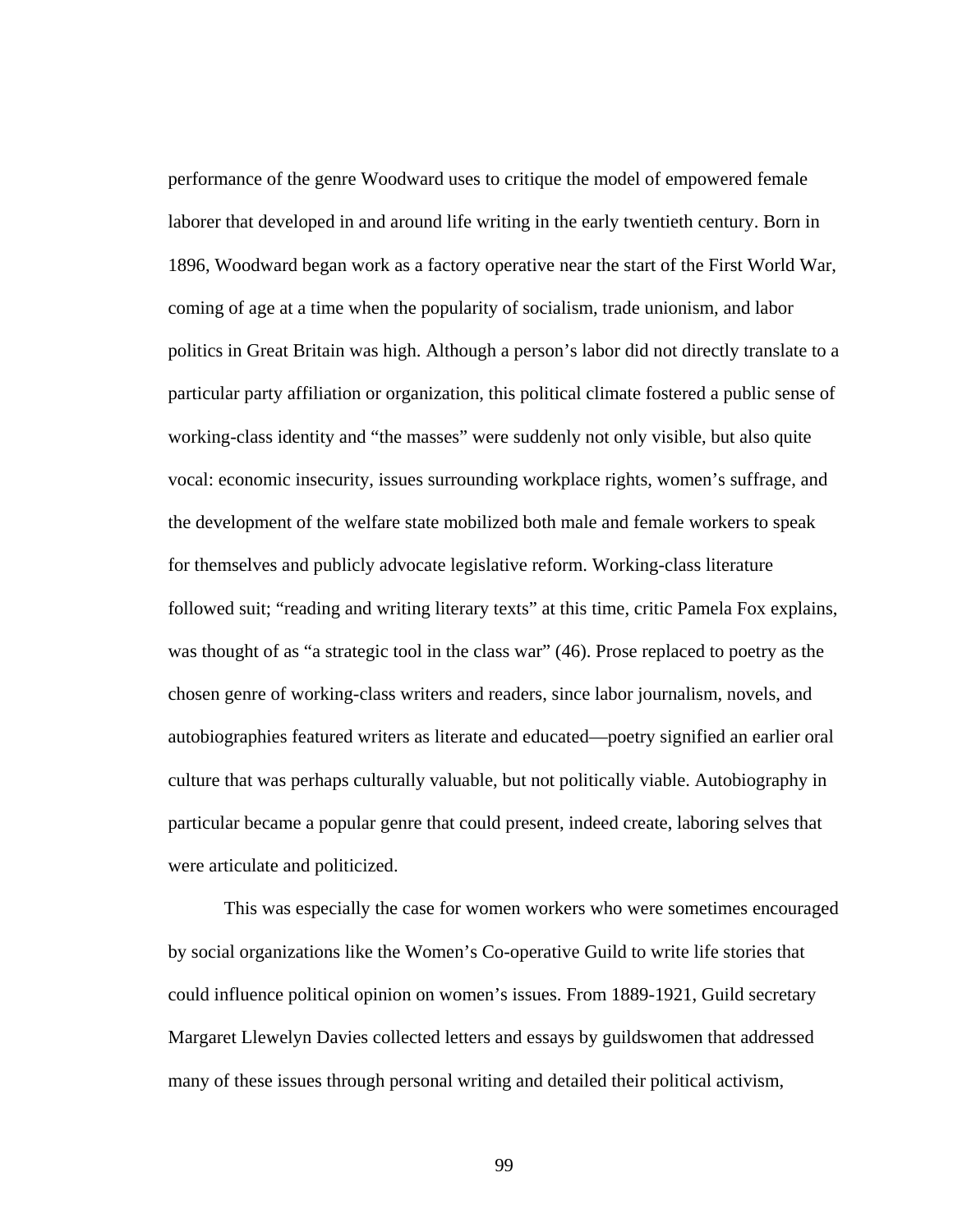publishing these texts as *Life as We Have Known It* in 1931. Women's suffrage also gave voice to working women involved in the cause; for working-class suffragette Annie Kenney, performing the laboring self enabled the political activism on the platform that became the basis for autobiographical self-representation. A factory girl and militant suffragette, Kenny wore her factory shawl and clogs when giving public speeches and leading protests in order to motivate other working women to agitate for the vote. Consequently, she felt that her value as a working-class participant in the suffrage movement authorized the life writing that would become her autobiography, *Memories of a Militant*.

While the politicization of the working classes may have enabled working women like the contributors to *Life as We Have Known It* and Annie Kenney to represent themselves through their labors, Kathleen Woodward rejects the form and the content of such claims in *Jipping Street*. Woodward links her refusal of a feminine working identity to the rejection of an autobiographical self because of the underlying assumptions these writers make about textual embodiment and self-representation: that there is a direct correlation between the real and the written self, and that the act of life writing generates a textual authority able to transform into a powerful socio-political authority. The failure of working identities for women becomes clear in Woodward's treatment of factory girls in *Jipping Street*, women who at first appear empowered by their working identities, but in due course are merely literary figures on the page who stand powerless against ravages of illiteracy, poverty, and deeply embedded class and gender bias. While Woodward initially acknowledges the powerful potential of the factory girl as a working identity, she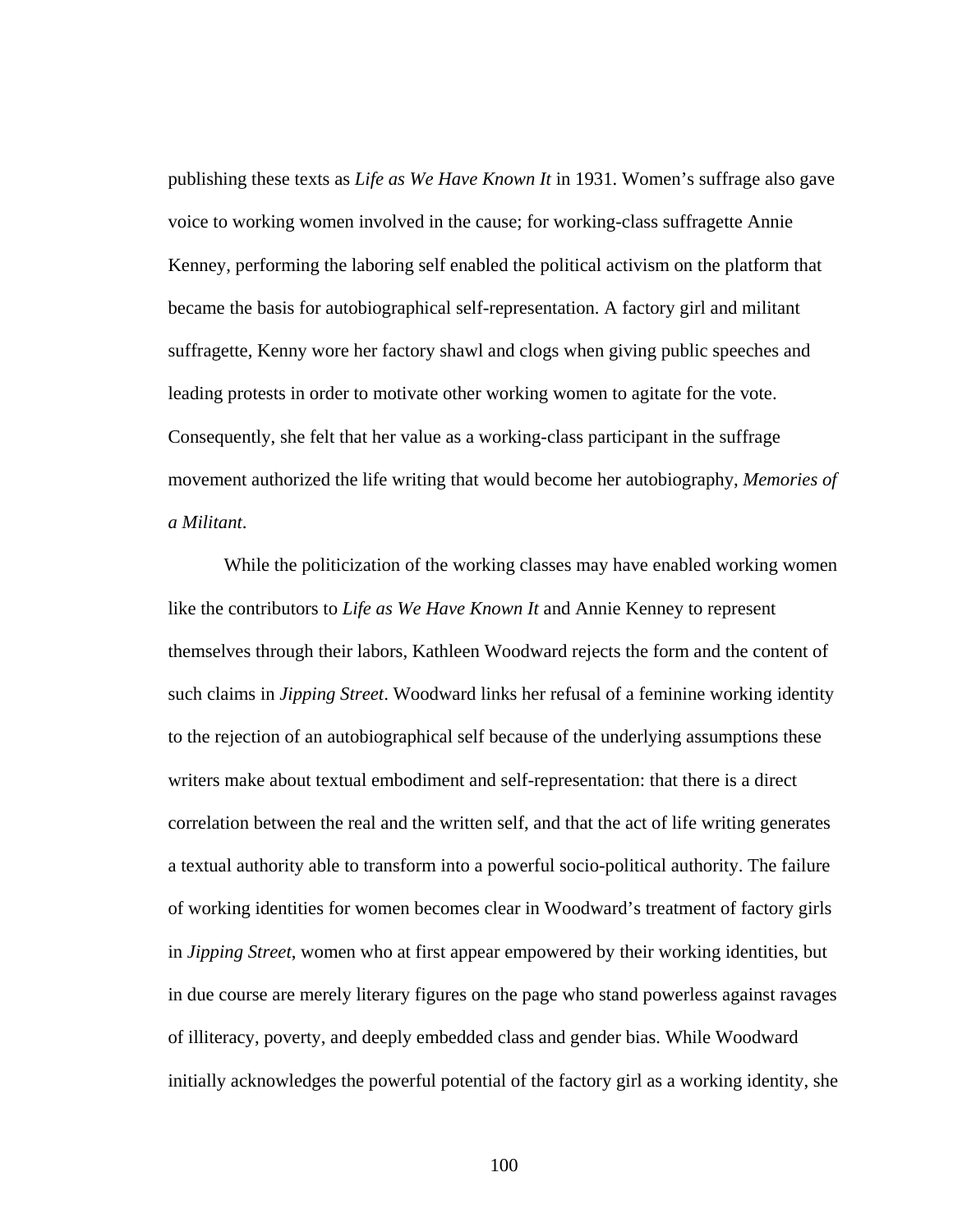ultimately reveals her as unable to actualize large-scale change beyond the political moment that allows working-class women's voices to be heard.

Therefore, *Jipping Street* is an autobiography in that it is that is mindful of the limits of autobiography as a working-class literary genre and of the factory girl as an enabling sort of working-class femininity. Woodward capitalizes on the power and popularity of life writing in this period as a means of exposing the failure of the working subjectivities it produces for women: for Woodward textual identities do not transform working-class women into social and political beings capable of actualizing localized, everyday change. They are merely figures in the text that cannot move beyond particular historical and social contexts, beyond the confinement of class and gender self-definition.

## *Life as We Have Known It* **and** *Memories of a Militant***: Working Women and Autobiographical Self-Representation**

In order to take account of the literary and historical moment to which Woodward responds with *Jipping Street*, I want to first examine two texts that illustrate the possibilities autobiographical self-representation for working-class women: *Life as We Have Known It* (1931), Davies' collection of autobiographical essays and letters written by members of the Women's Co-Operative Guild, and *Memories of a Militant* (1924), the autobiography of factory girl and militant suffragette Annie Kenney.

Davies' collection exemplifies moves to connect the industrial and domestic labor of working-class women by the English Co-operative Movement, a revival of Owenite socialism. The Guild regularly solicited publishable life writing or personal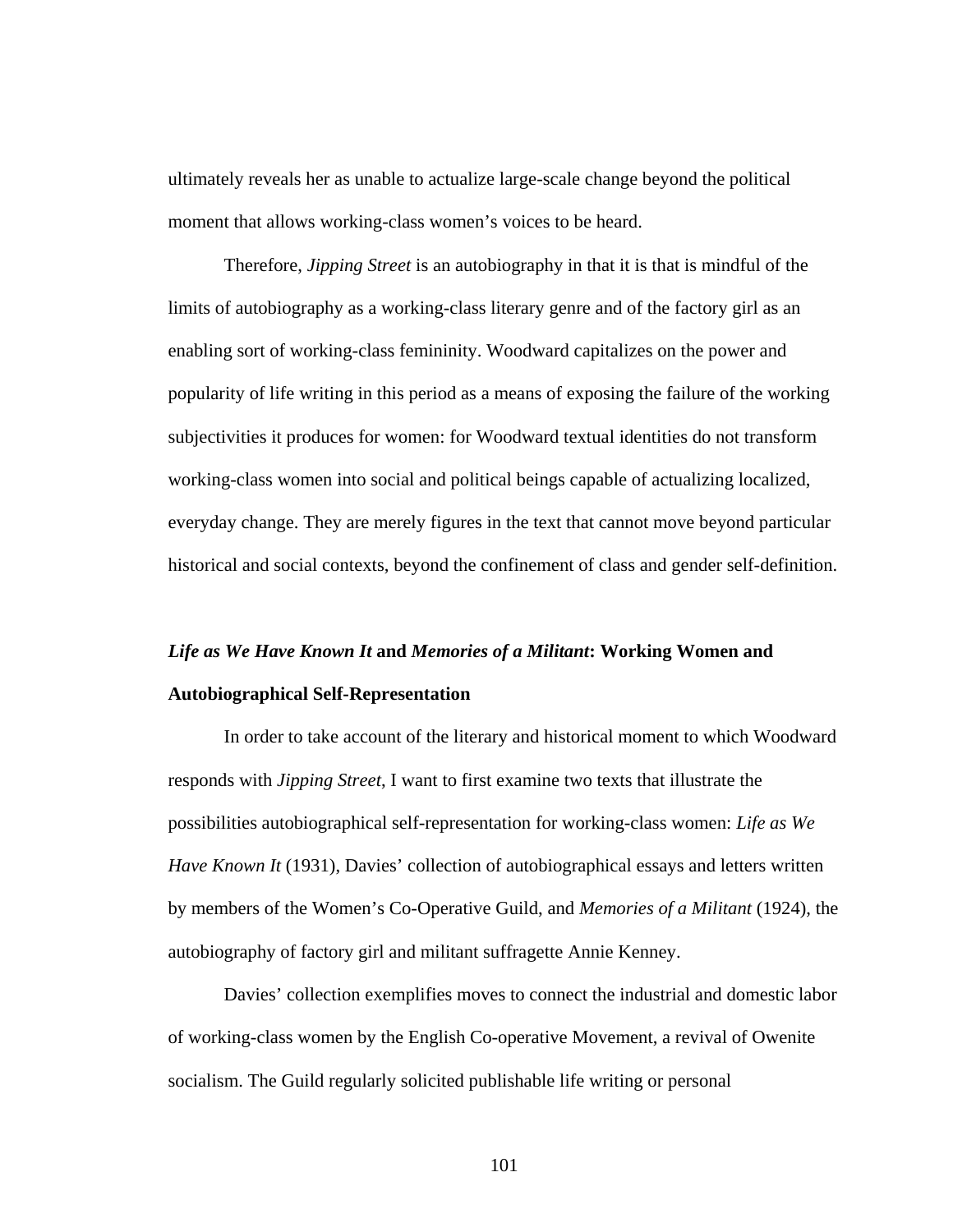correspondence from its members, making use of these texts to sway public opinion on issues that affected laboring mothers and wives. Carolyn Tilghman points out that the life writing of guildswomen gave them opportunities to "define and articulate their experiences on a personal level, and to act as political agents who could effectively improve their life circumstances"  $(594-95)$ .<sup>20</sup> Through autobiographical writing, members of the Guild "gained an increasing sense of narrative control and empowerment that changed their self-perception," encouraging them to view themselves as subjects who could change discourse, rather than be the "object" of it (593).

Annie Kenney turns this potential inside out, instead using her origins as a laborer and involvement with militant suffrage as the vehicle for narrating her life story in *Memories of a Militant*. Kenney's ability to organize working-class women for the cause of suffrage hinged on her identity as a factory girl and, as a result, she became a key player in the Women's Socialist and Political Union (WSPU). Her leadership as a working-class lobbyist sanctions the autobiographical self she creates in *Memories*—calls for it, in fact: she writes that the "best way" to set down the narrative of the "Militant Movement for Women's Suffrage" is "to write [my] life" (v). For both the guildswomen and Kenny, writing the self as an embodied, political self provides working-class women

 $\overline{a}$ 

 $^{20}$  The Women's Co-operative Guild was not the only organization that requested autobiographical writing from its constituency. In their study Socialist Women, June Hannam and Karen Hunt explain that it was not uncommon for big name political groups, like the Socialist Democratic Federation and the Independent Labor Party, to request the personal writing of members for the purpose of creating an organizational history or lineage; the ILP, for example, called for its members to "look back after 1913 on [the Party's] early history and encouraged [them] to write reminiscences of the pioneering days" (16). What sets the Guild apart is that it was the only organization of its size and scope to request life writing from workingclass women alone—and then used this writing to lobby for social and political change on behalf of its constituency. For more, see Hannam and Hunt, Socialist Women: Britain, 1880s to 1920s (London: Routledge, 2002) and Carolyn Tilghman, "Autobiography as Dissidence: Subjectivity, Sexuality, and the Women's Co-Operative Guild" (Biography 26.4 [2003]: 583-606).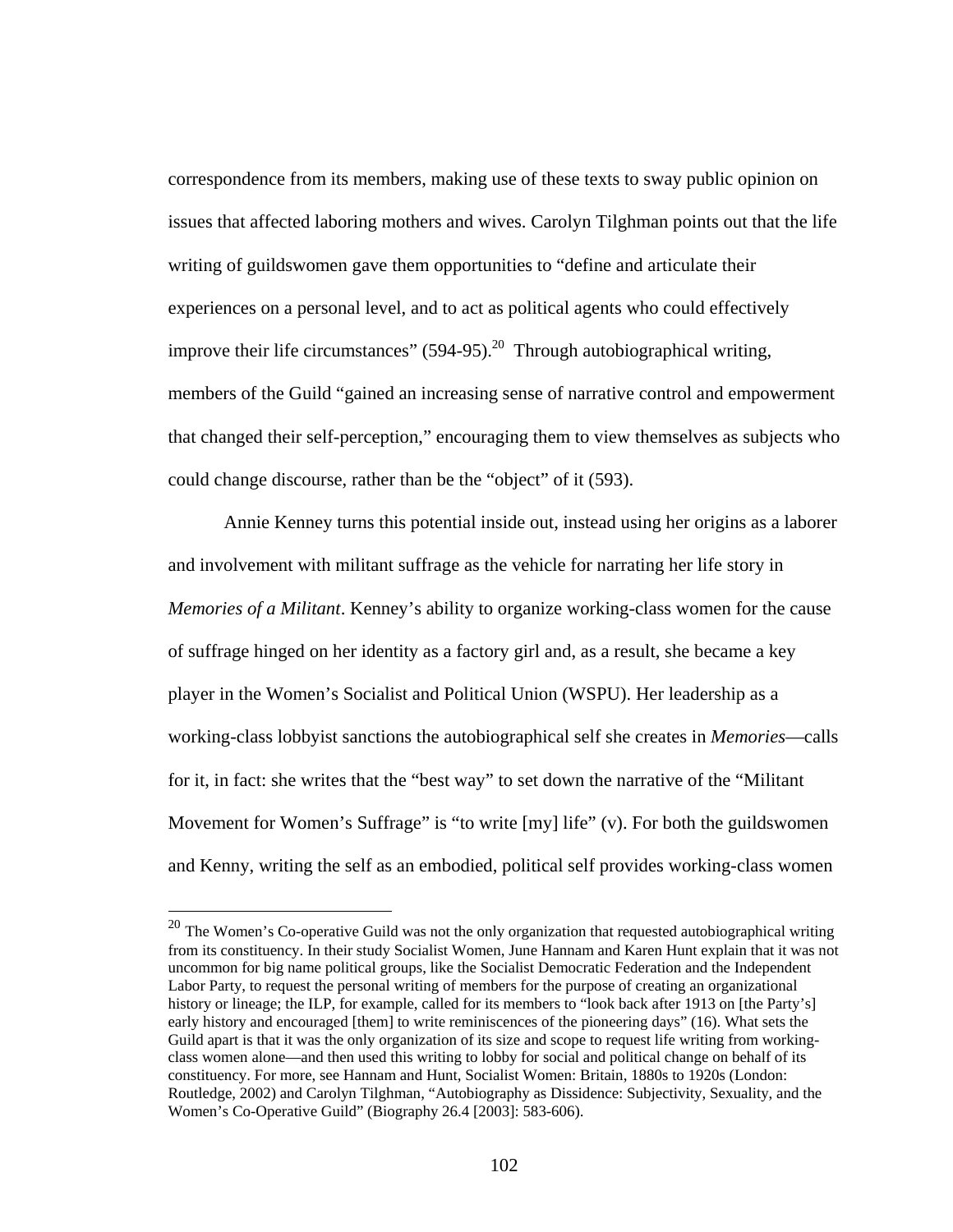with a measure of agency: autobiographical representation begets social and political representation (and vice versa).

Although unpublished until 1931, *Life as We Have Known It* consists of letters and essays that Davies collected as the General Secretary of the Women's Co-operative Guild from 1889-1921, emerging from a historical moment which inaugurated a legitimate view of women as laborers through the trade union movement and development of Labor politics. As I discussed in Chapter One, women who performed waged labor outside the Victorian home upset the divide between public and private spheres, creating a sort of "unnatural" femininity, troubling the concept of the family unit, and threatening male economic and political power. Thus, Chartists and male trade unionists in the first half of the nineteenth century used the rhetoric of domesticity as a means to exclude women from both the factory and the political arena. However, the language of male unionists in the late nineteenth century moved away from the domestic framework for discussing women's labor and explicitly acknowledged the problem between male and female laborers as one of unfair competition: women came cheaper than men, receiving lower wages for the same work.<sup>21</sup> Carol Morgan notes that while heavy industries, like metalworking, still relied on exclusionary tactics to remove women

 $21$  Of course, the problem of women undercutting men in industry was nothing new in the 1880 and 90s; Anna Clark writes that this problem was a foundational issue underwriting calls to exclude women from labor as artisanal work was slowly replaced by machines in the period between 1780-1826; outcries against the lower-waged, unapprenticed work of both women and immigrants (the Irish in particular) were commonplace in trade union rhetoric between 1830-1850. However Carol Morgan argues that in the late nineteenth century, this argument transformed from a discourse of exclusion into one of inclusion as it became a powerful strategy for trade unions to organize female workers, especially those who were single, unmarried wage earners. For more, see Anna Clark, *Struggle for the Breeches: Gender and the Making of the British Working Class* (Berkeley: U of California P, 1995) and Carol E. Morgan, *Women Workers and Gender Identities, 1835-1913* (London and New York: Routledge, 2001).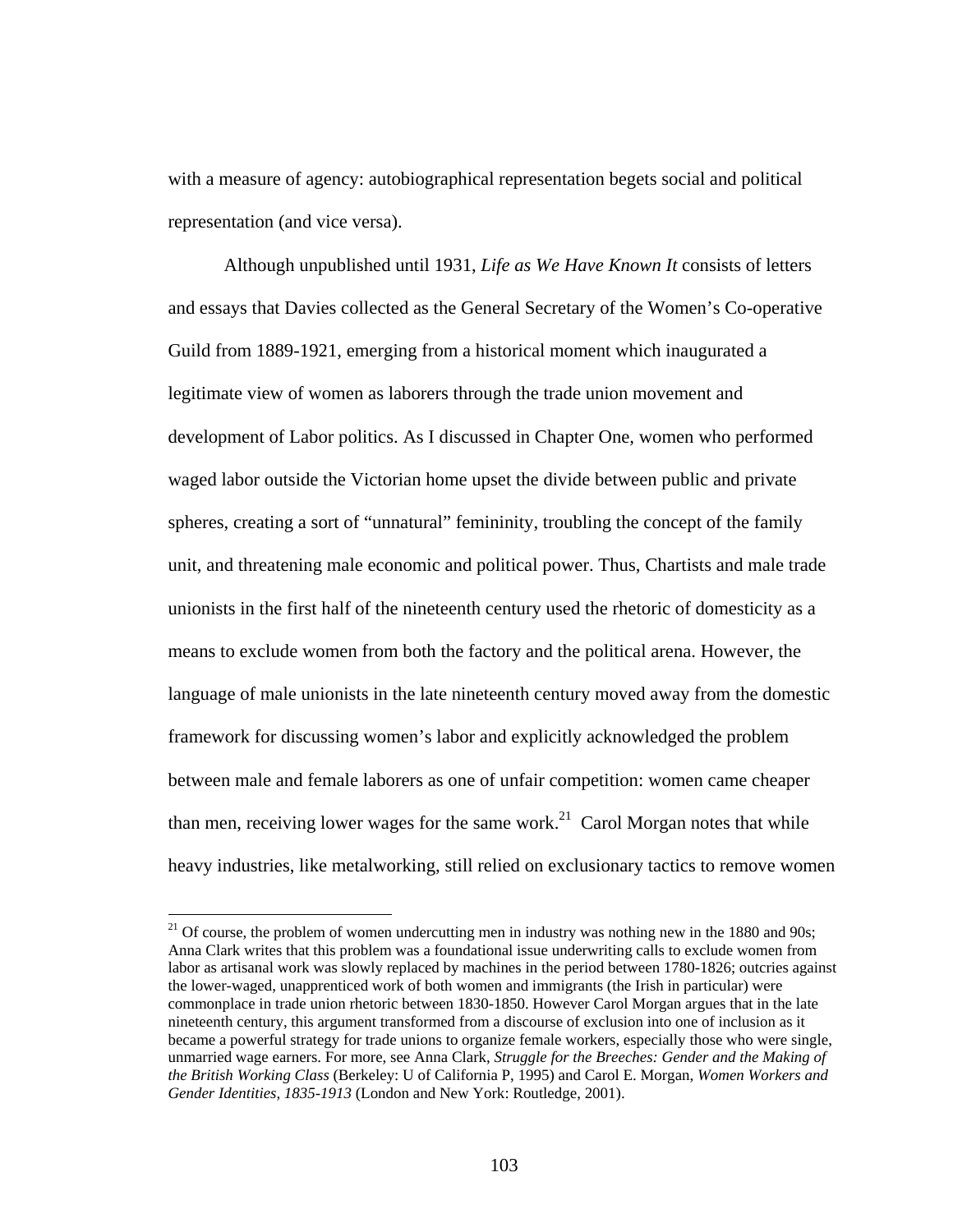from factories, public negotiations of wage inequity helped women's labor "to be recognized and legitimated" (169). Although gender divisions were to some degree maintained "by the establishment of separate trade union organizations," Morgan argues that "considerable cooperation among union leaders and workers, male and female, existed, as all were [then] struggling for the same ends" (169). <sup>22</sup> In conjunction with the development of woman-specific trade unions, this type of cooperation helped to make women both visible and vocal in trade reform and authorized their work as industrial laborers.

Even so, a separation emerged between single female laborers and those that were married and, in part, it was this division that the Women's Co-operative Guild worked to eradicate. Single women were thought much easier to organize for political purposes and were more welcome in socialist groups and industrial trade unions than their married counterparts; for example, sects of the Socialist Democratic Federation often leveled calls for exclusion toward married working women, as they argued that single women, like male workers, were breadwinners and had to earn their own living.<sup>23</sup> Therefore, the Guild

 $\overline{a}$ 

 $^{22}$  Specifically, including women in trade unions was seen as an effective means to combat sweated work, which was usually taken from factories by middlemen who sold the work to women to do in the home at a low rate. Sweated work undercut both men and women who worked in factories and was a particular evil that union workers crossed gender lines to eradicate. Moreover, it softened calls to keep women at home; when faced with the option of having them work in factories for comparable wages or in the home an extremely low rate as sweaters, male workers generally agreed that the first option was the lesser of the two evils.

<sup>&</sup>lt;sup>23</sup> Generally, the SDF followed Engels' argument in the *Origins of the Family* that "paid labor was a necessary precondition for women's emancipation… Only then would women be full members of their class and be able to fight with their proletarian brothers to achieve a socialist society where women would be fully emancipated" (Hunt 118-119). "Women's work" in the SDF's lexicon referred to labor in the public sphere and, owing to the SDF's rigidly Marxist framework, actually served a purpose in bringing about revolution against capitalism. For further discussion on the SDF's uneasy relationship with women's issues and feminism, see Karen Hunt, *Equivocal Feminists: The Social Democratic Federation and the Woman Question 1884-1911* (Cambridge: Cambridge UP, 1996).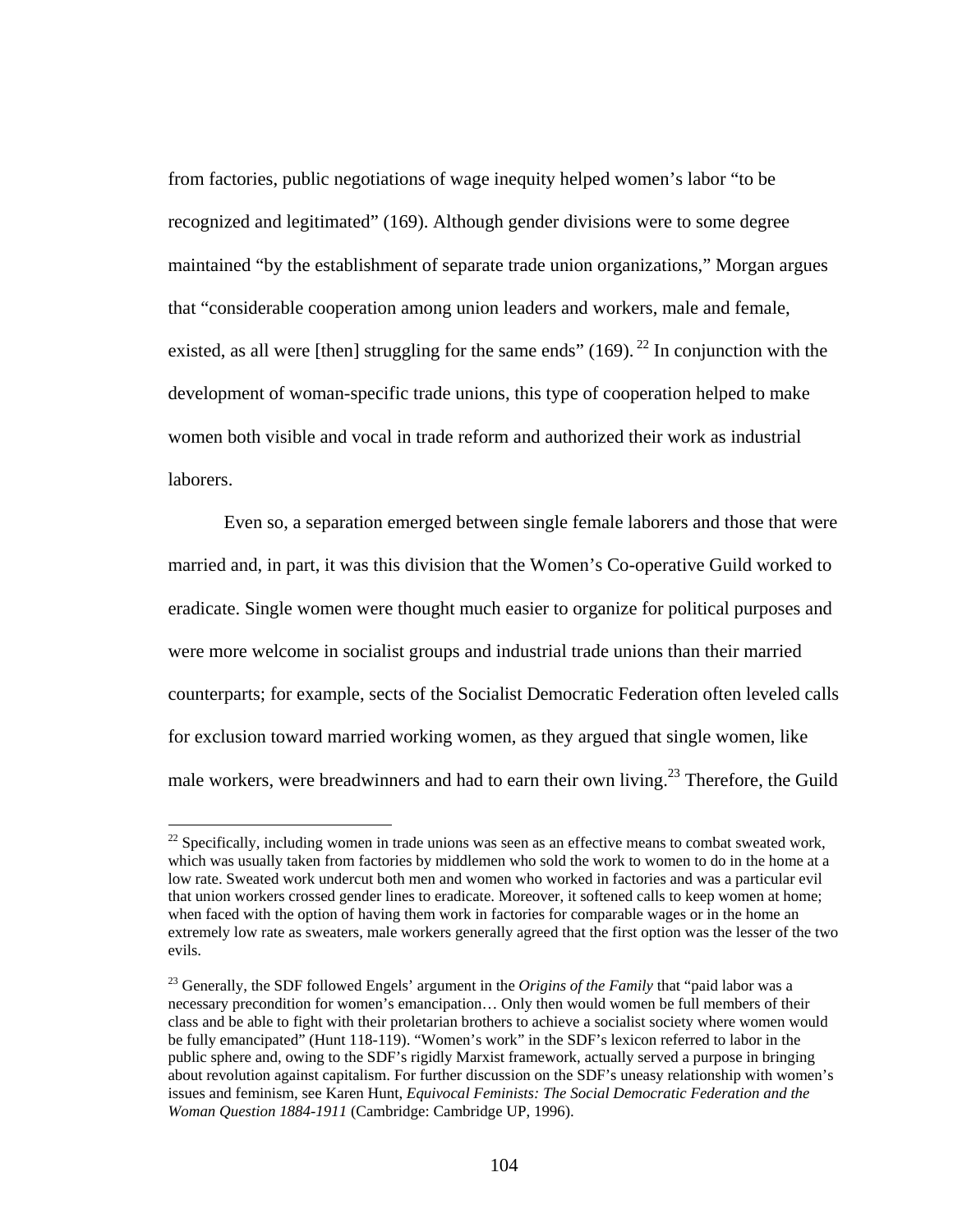took as its mission the concerns of married workers in order to widen the public voice of working-class women, its singularity resting on a reframing of domestic, household work as skilled labor and combining the politics of production with those of consumption. Labor done by women, whether inside or outside the home, was still labor after all; therefore, the group employed the tone of industrial trade unions to bring attention to and mitigate domestic injustices, leading Davies to describe it as "a sort of trade union for married women" (qtd. in Gillian Scott 2). Additionally, the Guild educated its members in principles of cooperation by encouraging them to participate in a politics of consumption: owning and shopping in Co-operative stores, participating in housing and rent strikes, arguing for fair food prices and against profiteering. Working-class wives were wage earners *and* household consumers, which the Guild argued gave them a unique vantage point from which to challenge and expose the nature of the capitalist system and to participate more fully in "the labour world and in national life" (Davies xiii). As a result, the Guild's ability to reconcile their members' contradictory positions as both laborers and homemakers authorized a powerful gendered class subjectivity that could be used to articulate the problematic double bind faced by working-class women who straddled the public sphere of work and the private sphere of the home.

Most importantly, the Guild worked to empower the guildswomen by providing them with the tools to engage in public debate and encouraging them to produce life writing about their experiences. The Guild argued the combination of domestic and industrial labor prepared working-class women for public roles; as Gillian Scott frames it, Guild leaders assumed that if wives and mothers "could balance household budgets, and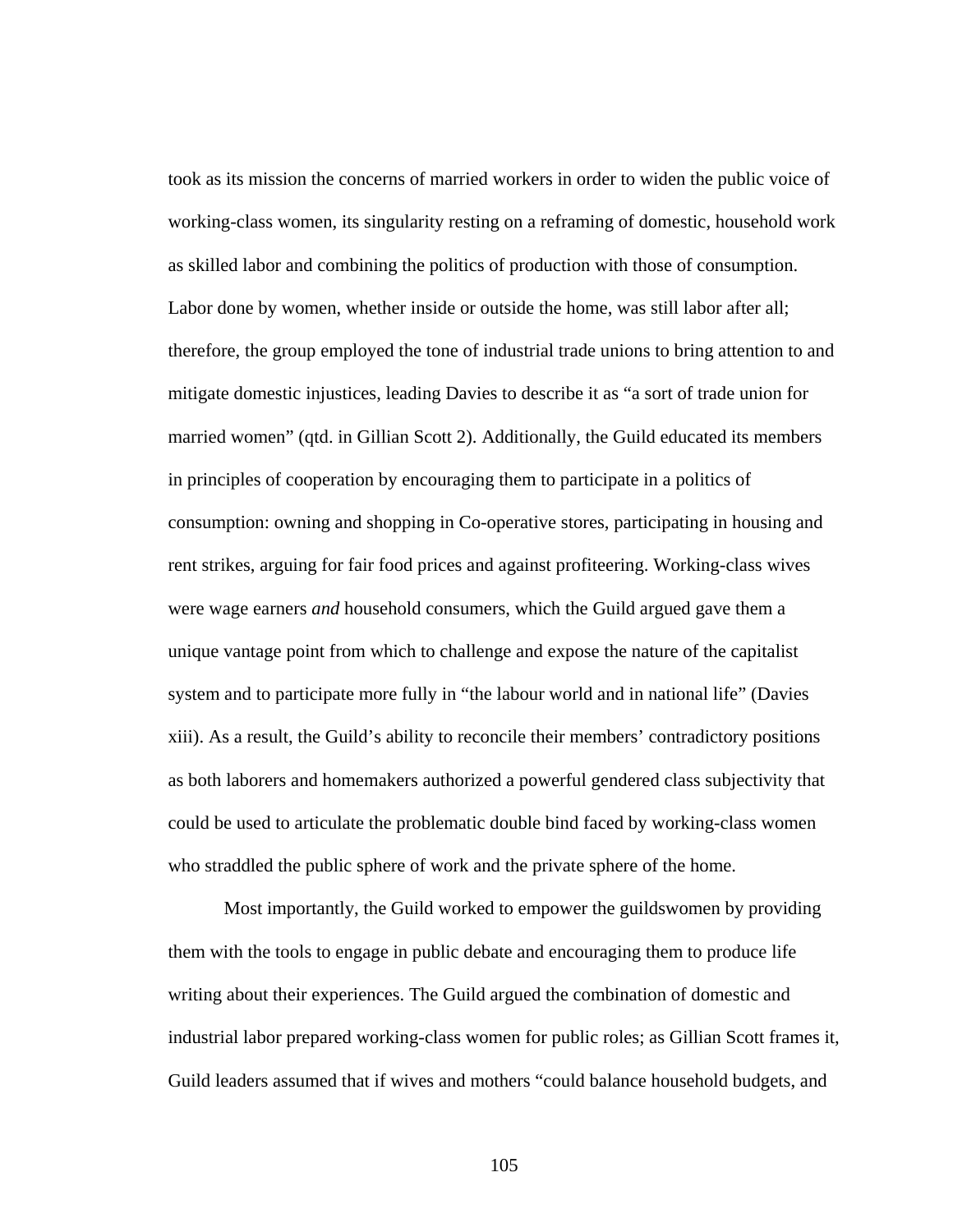carry out the range of tasks involved in housework" while simultaneously laboring outside the home, then they could just as well "tackle wider social questions and participate in public life" (74). To this end, the Guild offered women courses in foundational public and governmental procedure and trained them to be effective public speakers (75). It was Margaret Llwelyn Davies, however, who personally encouraged and coached the guildswomen in their life writing. Tilghman explains that Davies allowed the guildswomen to "tell their stories without the intervention of an external observer who interpreted their experience on the assumption that working-class women did not have the rational capacity to do so" and thus "established a power base from which they began to define and articulate their experiences" (594-95). Although Davies directed women to the issues they addressed in their writing, she seems to have felt her role as an editor did not authorize her to change the structure or language of the guildswomen's efforts; in the introductory letter to *Life*, Virginia Woolf remembers that Davies handed her the packet of letters and essays that made up the collection as they were, unmarked, untouched, and unedited  $(xxix)$ <sup>24</sup> To Davies, the letters and essays comprised the strongest evidence for arguments in favor of changes for women on a number of social and political issues,

 $\overline{a}$ 

 $24$  Nonetheless, Davies' direction of the guildswomen toward particular issues that she felt most affected them is unsettling. Tilghman argues that by attempting to gather compelling evidence for the political causes she felt required the Guild's involvement, Davis is akin 19<sup>th</sup> century social investigators Henry Mayhew and Charles Booth in that she was a middle-class woman who "sought to gather testimonies and data concerning guildswomen's life conditions" and so "can be considered a privileged social investigator who revealed previously ignored concerns of working-class women, but who also maintained the position of middle-class privilege and control" (591). However, Tilghman implies that the benefits of Davies' feminist agenda and wish for the women to write their narratives themselves outweigh the disturbing fact that Davies dictated what they would write about and when. What troubles me is that, however unintentional it may have been, Davies' direction suggests that the guildswomen were unable to recognize their own needs or were unable to act in their own best interest without the intervention of a privileged outsider. Tilghman does admit that "the issue of Llewelyn Davies' position as an outsider and an autocrat" in regard to her work in the Guild and as an editor "is not easily resolved" (593).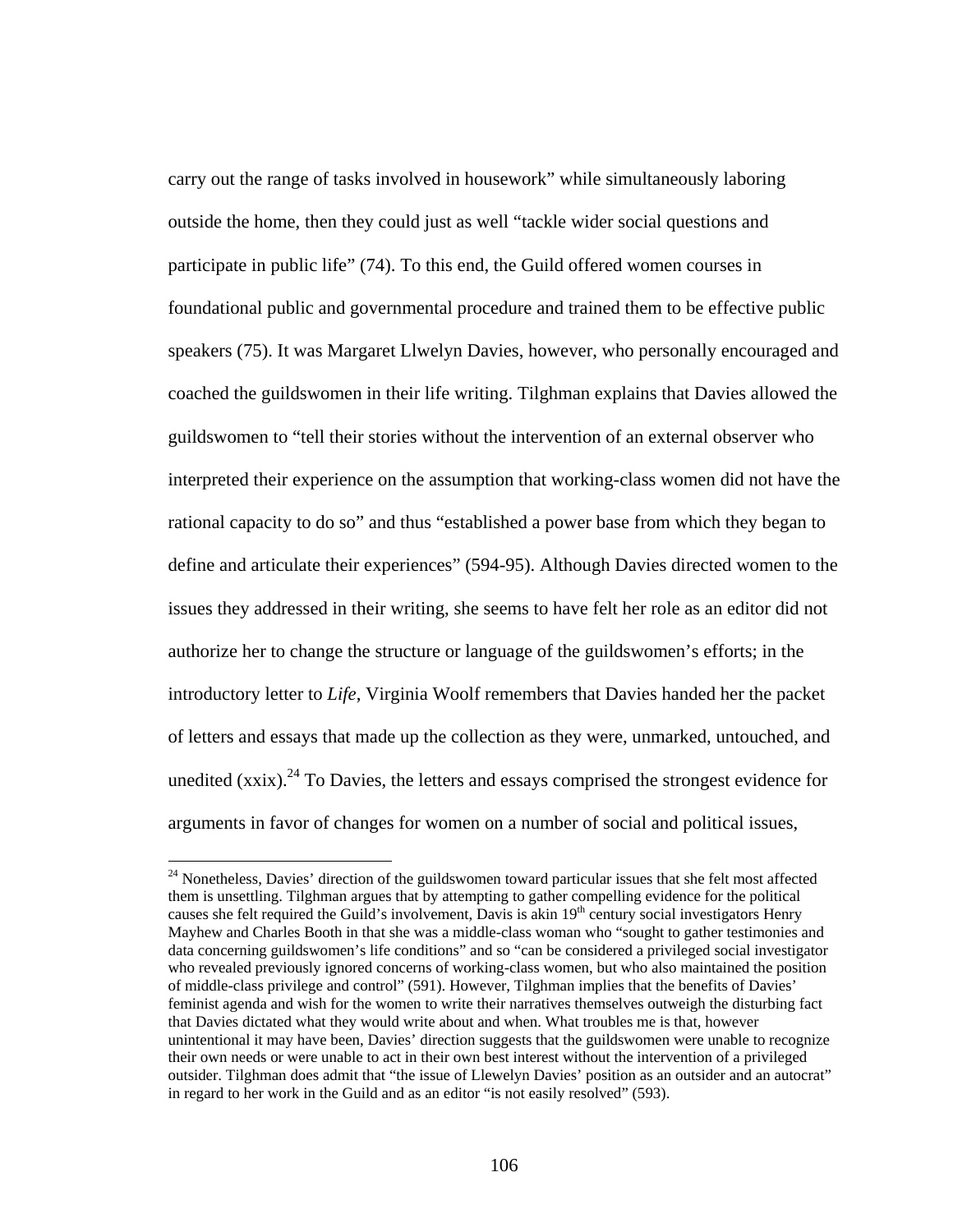notably in regard to public health care for women and divorce reform.<sup>25</sup> Trained to speak "boldly and authoritatively," as Woolf's introductory letter to *Life* describes them, the guildswomen were able to take ownership of their representation, both textually and politically, and to represent themselves as agents of social and political change through autobiographical writing.

Nearly all of the contributors to *Life as We Have Known It* acknowledge the Guild as the thing that "brought [them] out" from silence; each writer includes testimonials in their essays that indicate that the organization not only taught them how to combine their gender and class identities but also enabled them to express it in various discursive contexts. As one anonymous guildswoman writes, the lessons she has learned through Guild activities "[gave her] courage to speak boldly, even at Men's Meetings outside the Co-operative Movement," allowing her to become "more public-spirited" (141). Mrs. Layton, a midwife, remarks that the Guild helped her see that "education was to be the worker's best weapon" and "made [her] a fighter" (49). The fight Mrs. Layton cultivates as a member of the Guild gave her voice in both the public and private arena. Her experience as a midwife, she explains, was "very useful when the Guild had the Campaign for the National Care of Maternity… I was invited to speak on the first deputation connected with it" (49). However, she also felt authorized to argue for her rights within her own home:

 $\overline{a}$ 

<sup>&</sup>lt;sup>25</sup> For example, the guildswomen's personal stories, written in the form of letters, were solicited by Davies and brought before the Royal Commission on Divorce and Matrimonial Causes (published in 1915 as *Maternity: Letters from Working Women*); these letters helped the Guild lobby for divorce reform in 1912, had a significant impact on the passage of the National Insurance Act of 1911, and instituted a push to make maternity benefits the legal property of women in 1914.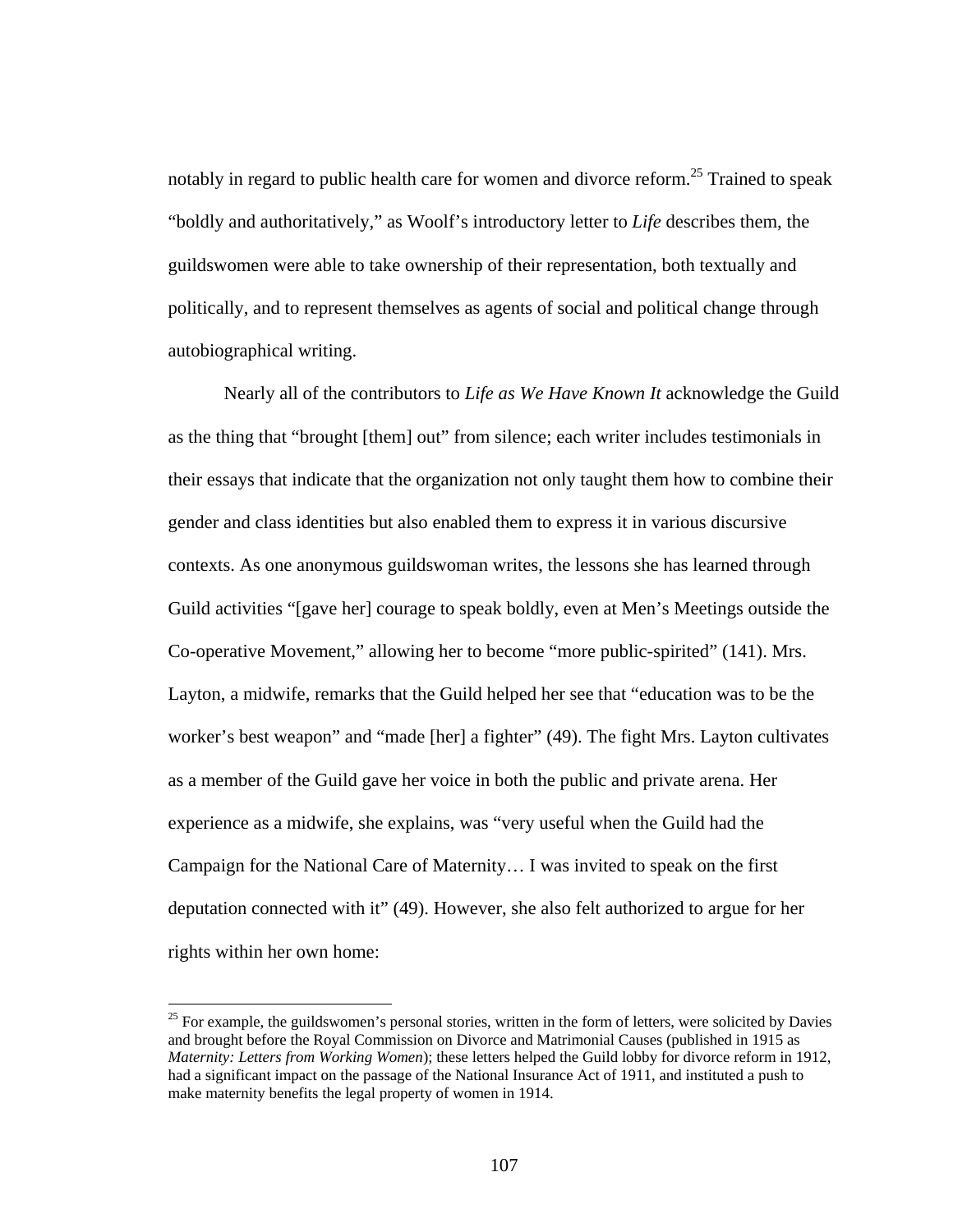…when I was ready to buy my house I had put the mortgage in my name. This caused a little friction between my husband and myself. He thought that although I had earned and saved the money, the house should certainly be bought in his name. He said it did not look respectful for a woman's name to be put on the deeds when she had a husband alive. I thought different, and so the house is mine. (48)

Recognizing that the "education" provided by the Guild enabled a working-class feminine voice that could resonate in public and private contexts, Mrs. Layton's testimonial illustrates the value of self-actualization possible when laboring women are capable of self-representation, political consciousness, and protest. As she proudly points out, her experience as a midwife was valued for both professional and political reasons in the public arena; additionally, her occupational status not only provided the wages that paid for her home, but the sense of self-worth it affords her to voice her independence to her husband and overturn the standards of accepted social respectability.

 While the labor that the guildswomen perform might not always offer such rewards in and of itself, these writers still acknowledged it as the catalyst for public and political involvement. The trimming performed by Mrs. Scott, another contributor to *Life* and a felt hat worker, was often tedious and difficult, but she grants that her occupation has led her to a valuable political activism. Mrs. Scott eventually realizes that many of the women around her work for "'honour,' priding themselves in never putting a crooked stitch in their work, in fact giving their lives to their work" without considering other ways of developing self-worth or other means of achievement (88). This realization allows her to make a connection between her labor and need for reform; she consequently develops an "interest in real things," not merely an old-fashioned pride in making straight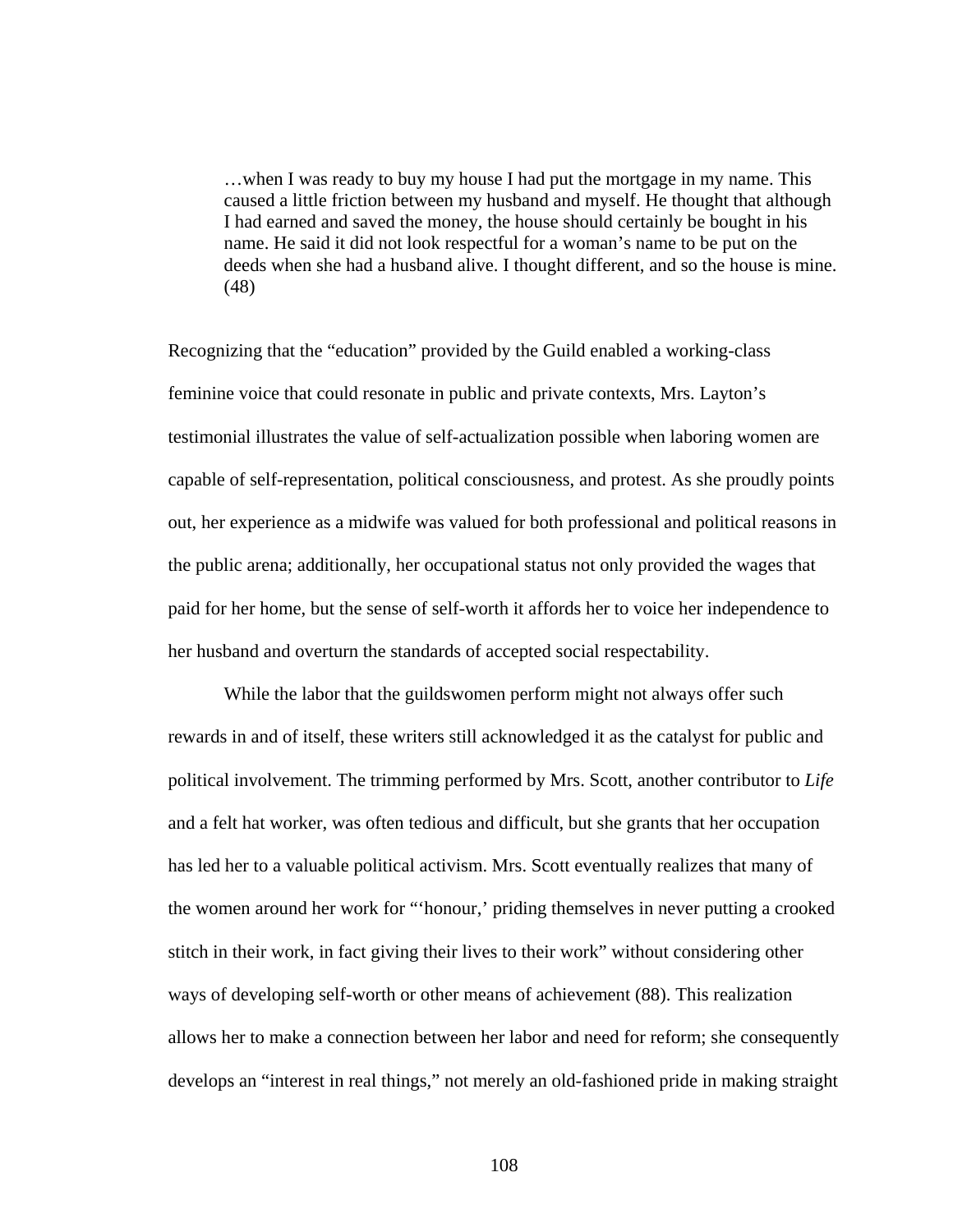stitches, joins a union for felt hatters, and convinces many of her co-workers to do the same (86). Her involvement in her local union later transformed into a position as treasurer of The Women's Labor League, followed by work on Guild committees, and at the time of writing her essay, she sits as a magistrate (justice of the peace) and is able to exercise power in her local community. For Mrs. Scott, her laboring identity jump starts her political career and gives her the credibility to make way into public life and local politics, and so is valuable as a means to represent herself socially and politically.

In conjunction with political activism driven by her experiences in the labor world, literature and literary practice inculcate in Mrs. Scott a critical awareness of textual representation that she argues is essential for working women to take control of their own narratives. Identifying herself as a life-long reader, Mrs. Scott lists a diverse range of authors she considers favorites—from J.M. Barrie to George Eliot—and notes how books have influenced her thinking on everything from the "longing and stretching out after dreams and ideals" to "religion" and family life (92-93). Most influential on her views of working-class life has been H.G. Wells, in whose novels she discovers familiar character types, for he "hits off the class we belong to" so well (93). Recording the myriad ways in which particular authors have raised in her an awareness of how "people are regarded as pawns in a game," she recommends that Wells and other authors "should be read by the workers because they find a different point of view and how we are thought of by the other class" (94). Through literacy and literary work, workers can understand other representations of themselves in order to speak back, as she does in her own essay by not taking literary representation at face value and "testing things for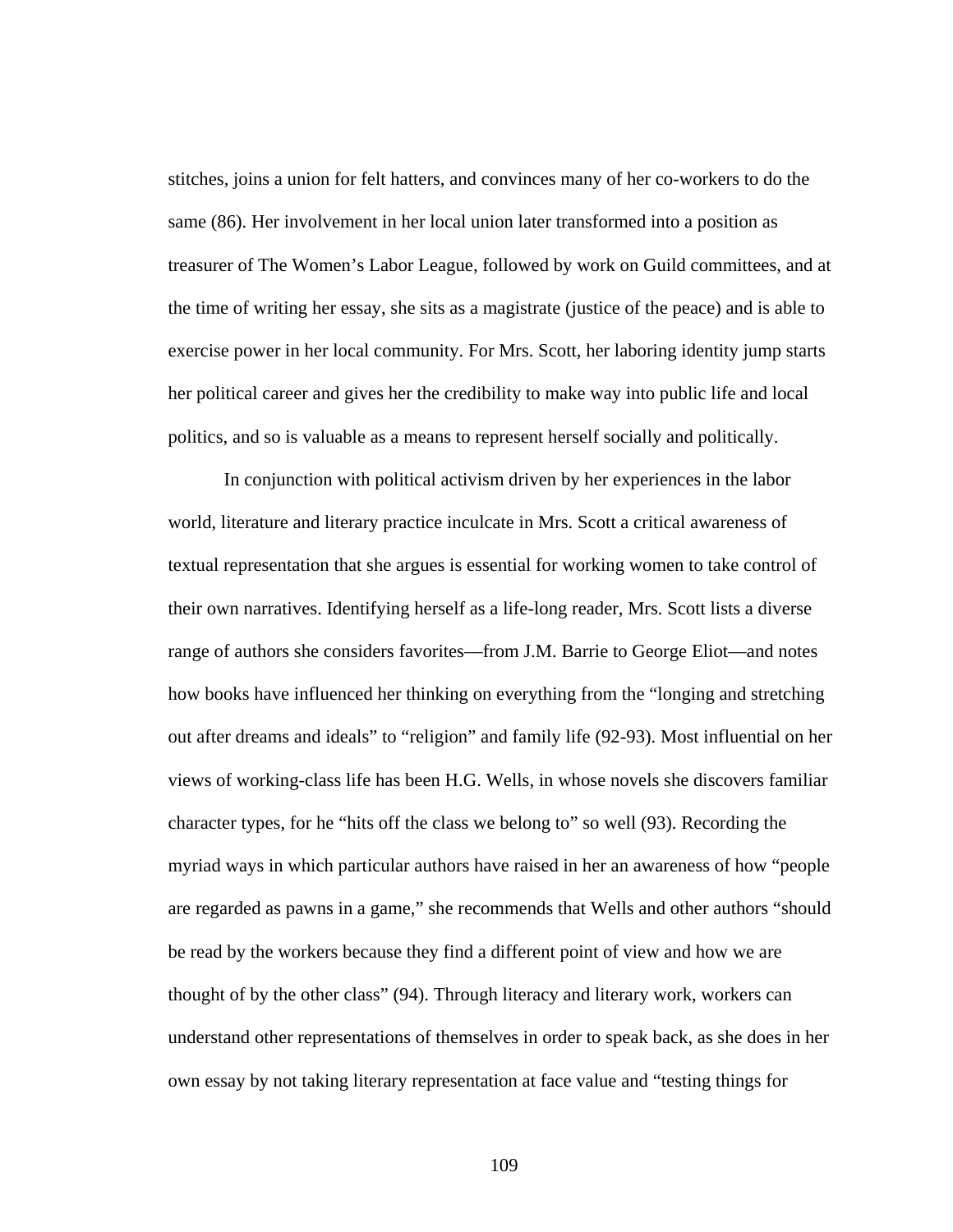[herself]" (81). It is through the Guild's encouragement of political activism, literacy, and life writing, she writes, that working women can learn "to become articulate" and "to express themselves": the autobiographical act represented by her essay holds great promise for speaking back to both textual and political representations of working-class women (101).

 *Life as We Have Known It* also represents a kind of strength in numbers prevalent in working-class autobiography as a genre, for these women recognize themselves as part of a larger communal activism reflected in both their collective guild work and the book's status as a collection of essays. The act of collective autobiographical self-representation embodied by *Life* reflects what Regenia Gagnier has described as the "social atom" model of working-class subjectivity, wherein the autobiographer's personal story makes up a small part of a collective whole (in this case, female working-class experience). Each contributor featured in *Life* weaves her life story toward her eventual participation in the Guild, toward the community through which she has been empowered to speak for and write of herself. For Mrs. Yearn, a former factory worker turned "public spirited rebel," the agency of speaking on one's own behalf, which her narrative expresses through an extensive listing of her own political involvement, leads to a call for collective involvement from all guildswomen in local and national politics. She recommends that her own example should encourage other guildswomen to use their newfound voices in order to put up their own candidates for social and political positions newly available to them (106). Her story is only one, she suggests, that reflects what the Guild collectively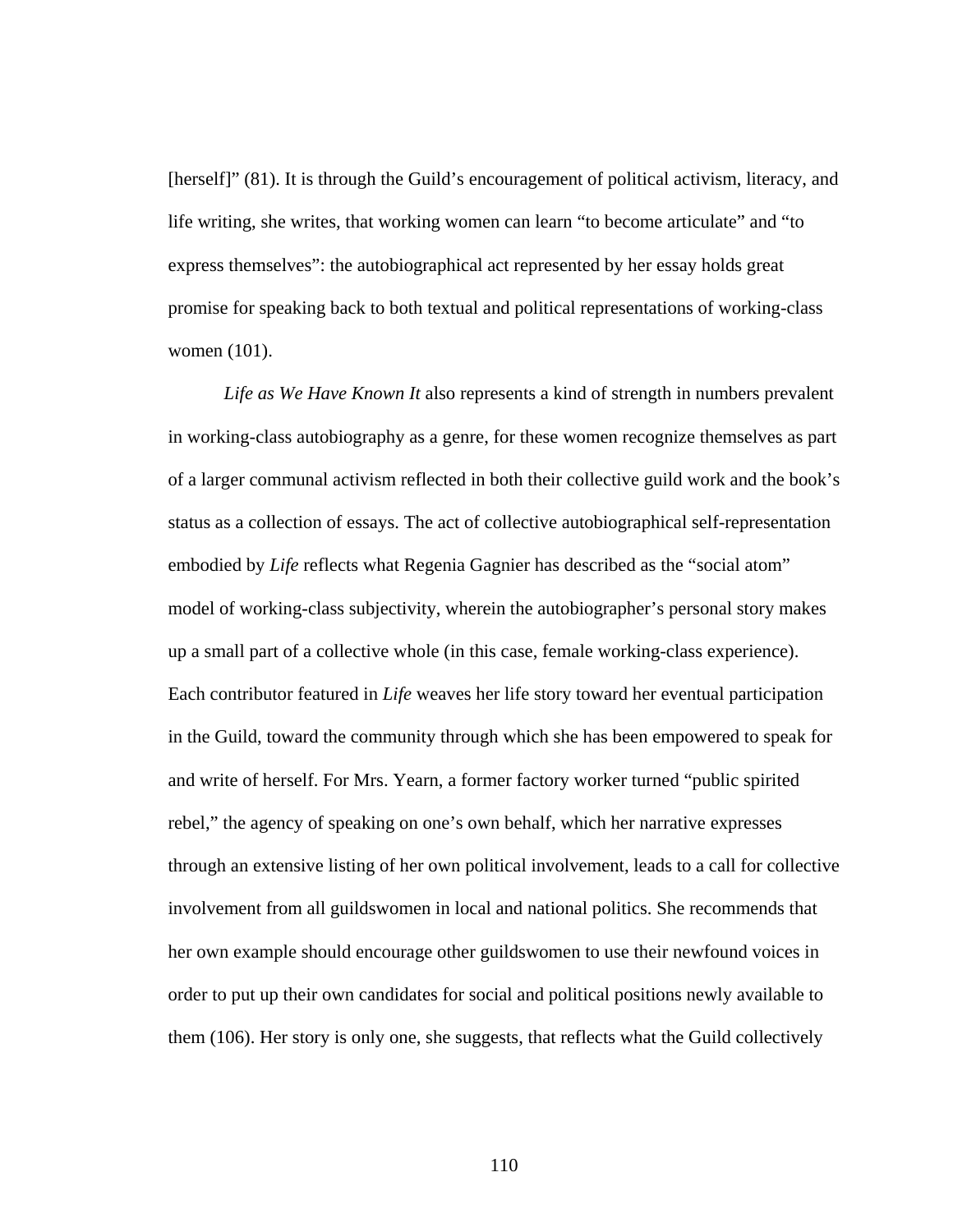represents when its members are taken together, and each story told in *Life* represents, even in small measure, this powerful group identity.

Another formidable group identity built around labor, though not nearly as cohesive as that evidenced by the Women's Co-operative Guild, was that of workingclass Edwardian suffragettes, many of whom used their experiences in the labor movement to push for women's votes between 1900-1914. Jill Liddington writes that the industrial north was "the *cradle* of the suffrage movement," as many of the women "who became community suffragettes either worked in a textile mill or in linked manufacturing jobs" [author's emphasis] (7).<sup>26</sup> Because many factory girls had been exposed to public and political discourse through their participation in unions and other socialist organizations, they became instrumental voices in the fight for women's votes.

Born in Springhead, Yorkshire in 1879, factory girl Annie Kenney was more than a community suffragette; she rose to prominence as a member of the Women's Social and Political Union through her ability to organize working-class women for the cause. First noticed by Christabel Pankhurst at an Oldham Trade Council meeting, the WSPU recruited Kenney as a platform speaker because of her great oratorical ability and herwillingness to perform as a working-class agitator. Known for wearing her factory

 $26$  Liddington further points out that the specific regional centers of working-class suffragettes generally determined the tenor of their political tactics. In *Rebel Girls: Their Fight for the Vote* (2006), she suggests that Lancashire suffragettes were more radical than militant, with their "confidence to demand the vote for themselves [springing] from their jobs in the great cotton mills and from their political experience in the new labour movement" without violence. Militant working-class suffragettes from the Yorkshire region like Kenney, on the other hand, were less politically experienced but more "daring," seeing Votes for Women as "a battle of youth and energy" that meant imprisonment, hunger strikes, and violent threats against the liberal government until the vote was won (xii). Regardless of region, Liddington's analysis posits women's experiences as laborers as key to working-class participation in the movement—it gave them a sense of experience and power that made them confident in speaking out for women's rights to vote.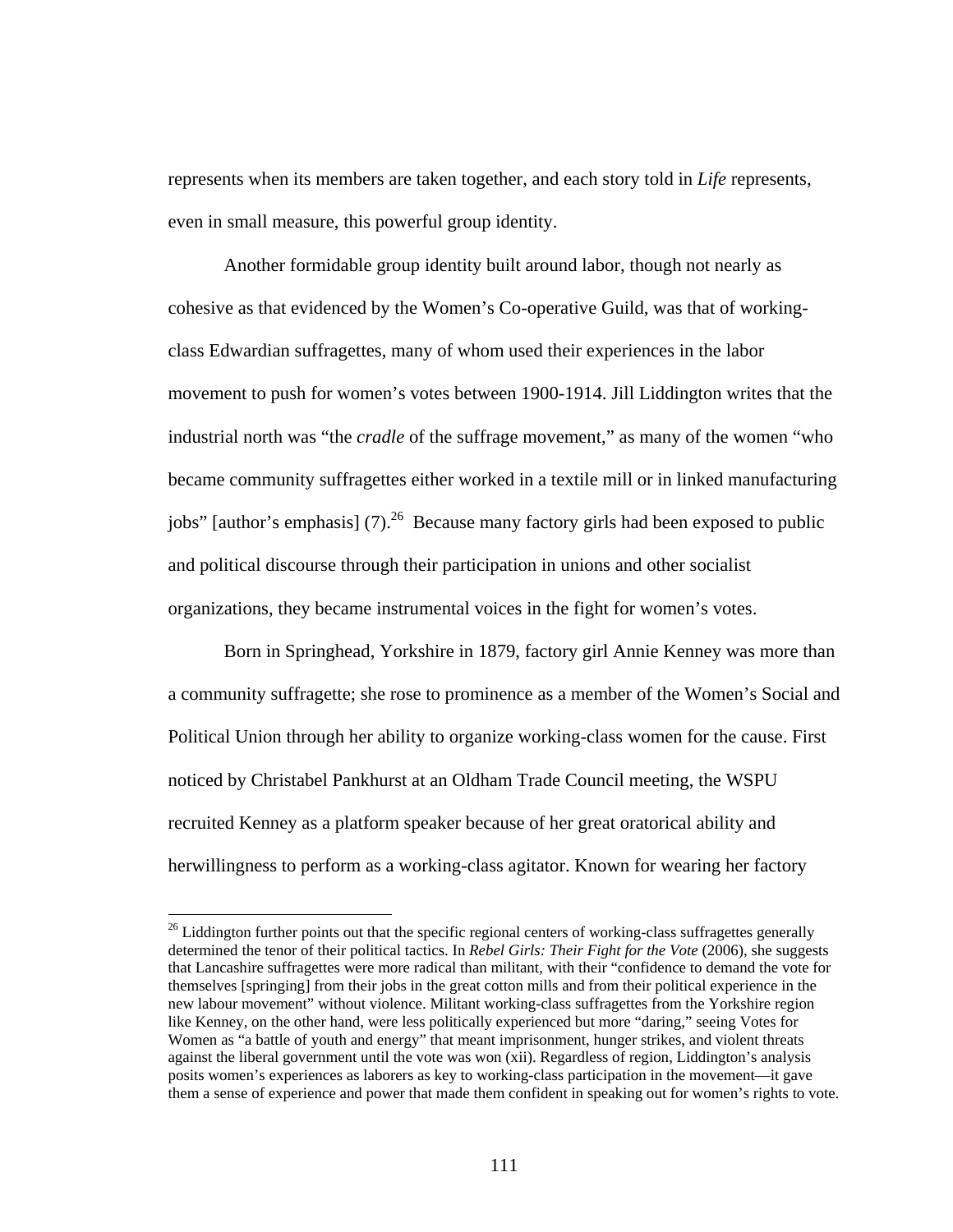shawl and clogs while speech-making, Kenney became infamous in 1905 for her arrest after heckling Winston Churchill and Edward Grey at a Free Trade Hall meeting in Manchester, an event credited with the beginning of the adoption of militant tactics in the struggle for women's suffrage in Great Britain.<sup>27</sup> In 1906, she also famously gathered a group of factory girls, all dressed in their work clothes, to the home of Herbert Asquith, then Chancellor of the Exchequer, and demanded votes for women until she was arrested. For Kenney, as well as for other lesser-known suffragettes, labor and the labor movement provided the experience and foundation, as well as the spirit and the fight, from which to argue for their rights to political representation. Not surprisingly then, Kenney's autobiography *Memories of a Militant* (1924) reveals an autobiographical subject who constructs herself politically out of her working identity; development from ordinary mill worker to the factory girl suffragette structures Kenney's self-realization as well as the book itself. Linking labor to politics, Kenney creates a narrative of the self that builds on multiple layers of representation: by representing herself as a factory girl in order to fight for women's political representation (through extension of the franchise), Kenney feels authorized to represent herself as an autobiographical subject.

From the outset of *Memories*, Kenney describes her life as one of continual search and discovery that culminates in her valued role as a militant suffragette: the quest of her life, she writes, "has been with one object in view, and that object has been to find

 $\overline{a}$ 

 $27$  Kenney and Christabel Pankhurst were both arrested for repeatedly interrupting the men's speeches by chanting the question: "Does the liberal government support votes for women?" Kenney was arrested at total of 13 times for similar disruptions and was one of the first militant suffragettes released from prison under the Cat and Mouse Act of 1913, wherein detained suffragettes conducting hunger strikes were no longer force-fed but instead temporarily released in order to regain their health (after which they would need to return to serve out their sentence).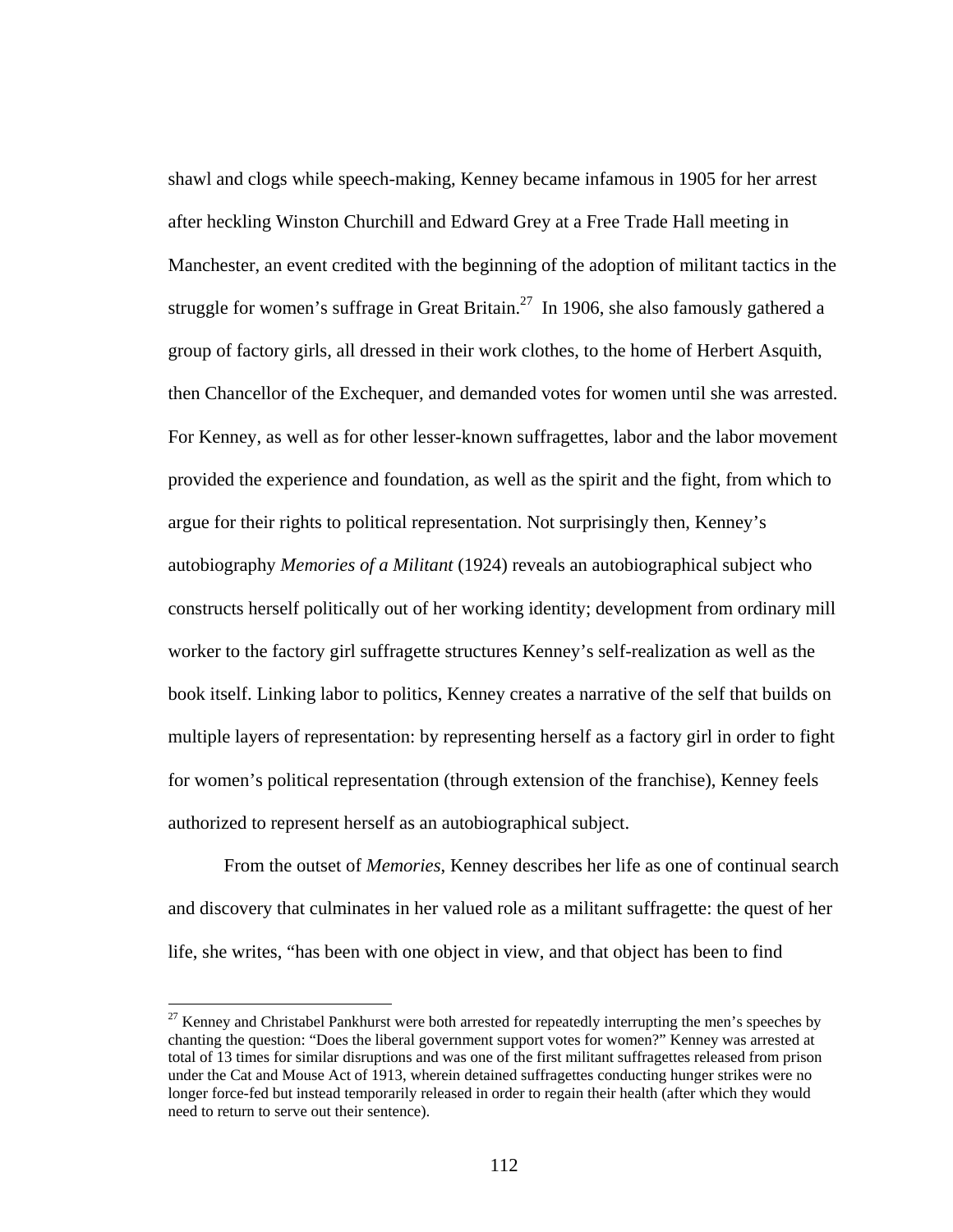myself" (1). From her childhood onward, Kenney searches out literary models around which she can narrate, and thus, understand, who she is. Many of these models are drawn from romance; she imagines that she is a heroine like those in the fanciful tales her mother reads of the London poor and in the weekly papers she and her fellow factory girls "used to go in shares" to purchase, which contained stories of "Mayfair, dukes, and factory girls" (16). Unable to find something that fit and allowed her to interpret herself as something other than "a little dunce," Kenney finds herself aimless and restless. "I was not conscientious about anything," she reflects. "I just acted" (5). Even while showing strong leadership skills after taking on part-time work in the mill at age 10, her capabilities were hindered by her impulsive "devil-may-care-come-and-go" personality; she often leads the other factory girls into varieties of mischievous behavior, like skating on a forbidden pond or climbing the tall factory fence (and nearly falling and breaking her arm) (12).

On a symbolic level, Kenney's tendency to try on imagined, romantic selves and her impulsive nature reflect her inability to organize her conception of self as well as prefiguring the beginning of her autobiography: as Kenney explains the various texts and contexts through which she tries to discover herself, *Memories* meanders through short anecdotes and reflection without connecting them. In the first two chapters, the reader is rapidly taken through educational experiences, both in school and in the home, Kenney's current thoughts on religion and spirituality and what these have meant to her, and discusses the struggles of her parents to support a household of twelve children (1-16). It is not until Kenney begins working in the factory that the narrative evens out and builds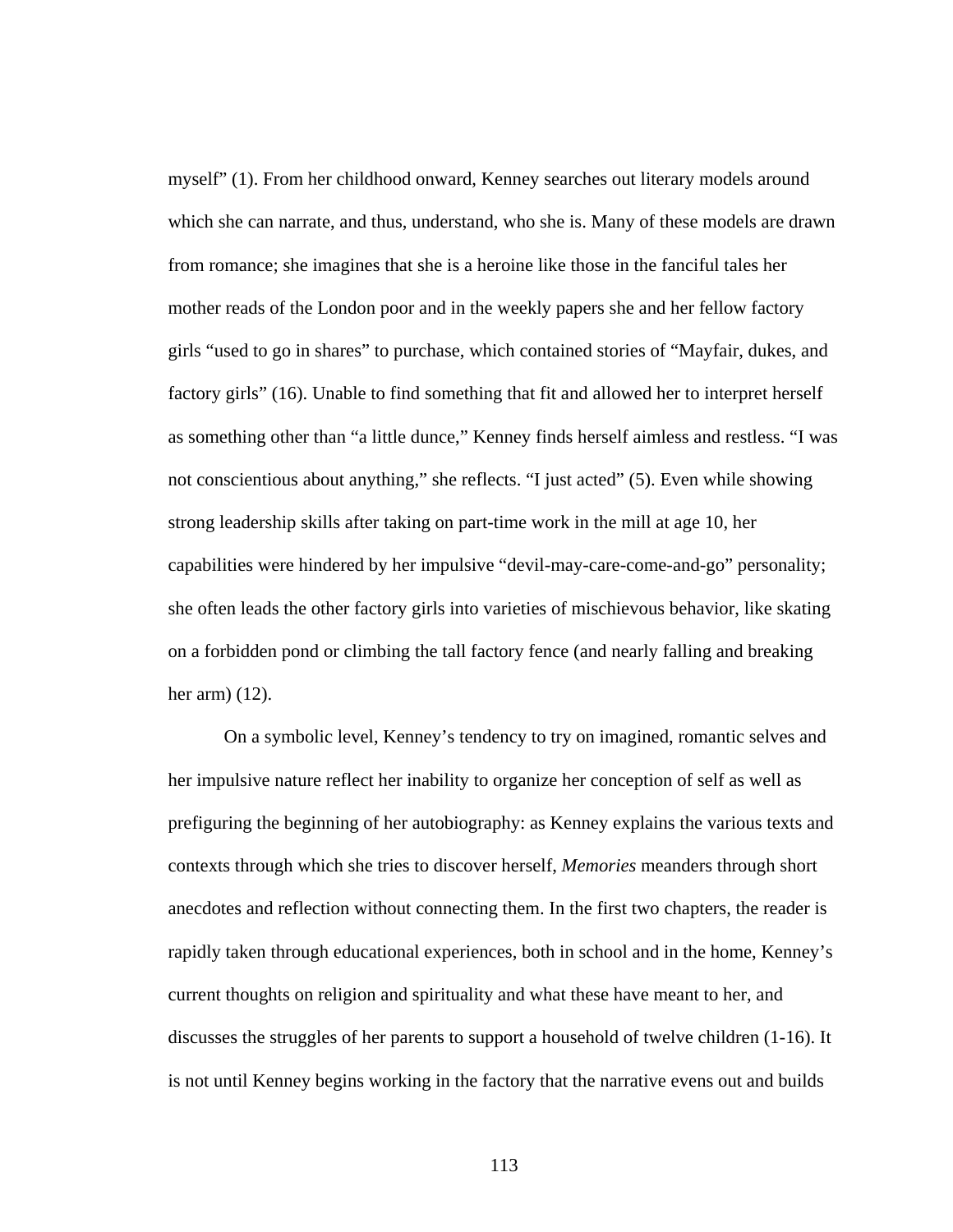toward her eventual involvement in the WSPU. Kenney's narrative becomes more detailed in this section of the text as she lays out the specific qualities that helped her to speak out for herself as a defense against subjugation; watching her fellow workers stand up for their rights against the labor mistress under which they toiled, whom Kenney describes as a harsh "God-fearing hypocrite," taught her to do the same (15). In the other factory girls, she discerns the qualities that tempered her mischievous impulses and came to characterize Kenney as an activist: defensive and proud, able to quickly sum up character and full of "open-handed generosity to workmates in trouble or illness" (16). Through this realization, readers see Kenney become more purposeful in her behaviors and actions as the narrative drives toward her first introduction to Christabel Pankhurst: she attends night classes at Ruskin College in order to improve her education, joins a local chapter of the Independent Labor Party and, recognizing the need for women to hold leadership positions in labor organizations, serves on the committee of a local union. Through her experience as a factory worker, Kenney feels authorized to speak out against injustice and through political activism and burgeoning knowledge of socialism, develops the ideas and the tools to do so. The birth of the laboring self organizes her experience and lays the (personal and narrative) groundwork for her participation in the WSPU.

A combination of Kenney's working identity and her abilities as an orator made her attractive to the WSPU, an organization that, unlike the Lancashire-based National Union of Women's Suffrage Societies (NUWSS), had a low number of working-class participants. Patricia Johnston argues that because Kenney's recruitment into the WSPU hinged on her position as a factory girl, she was able to see this position as a "boon rather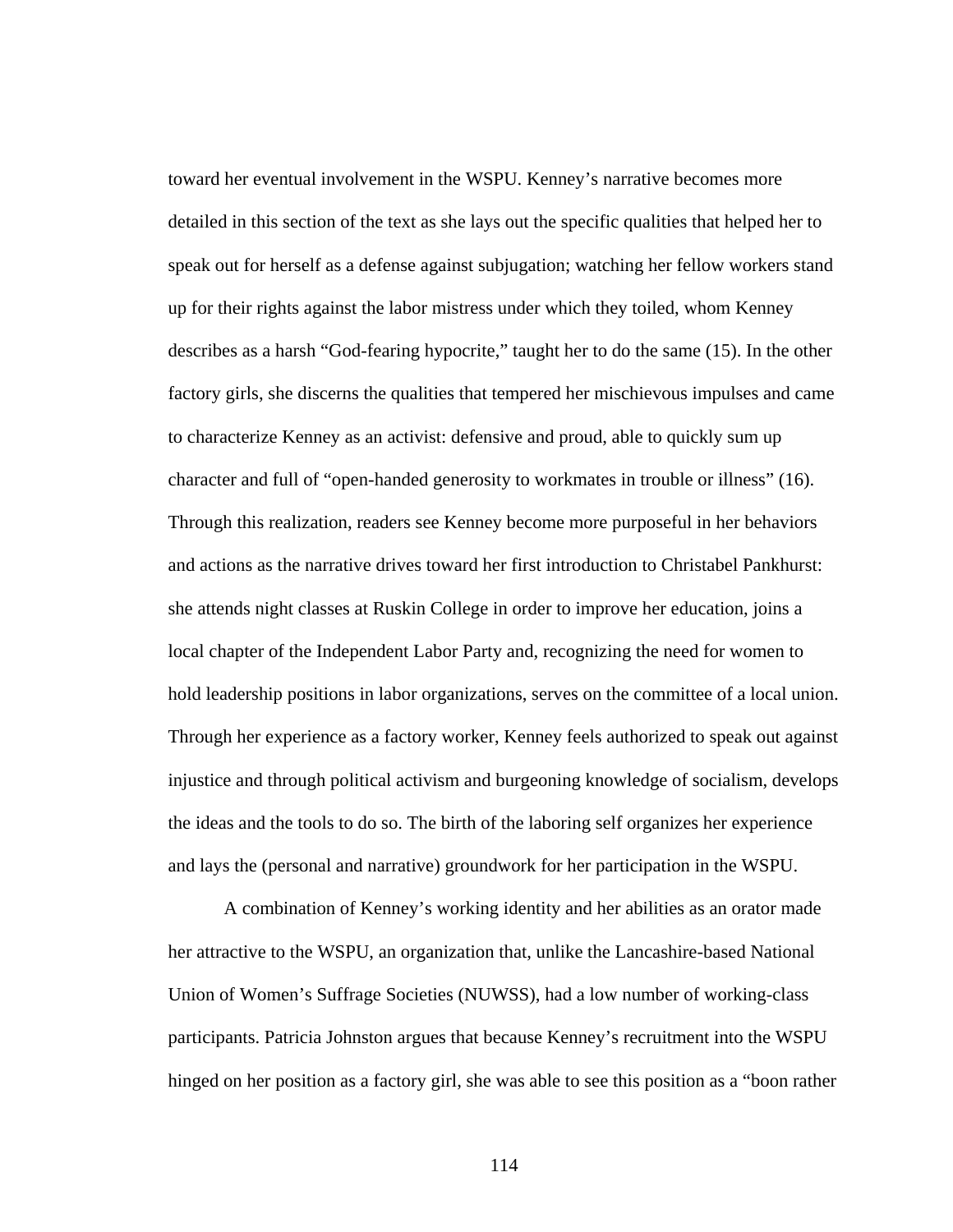than a liability," and she continued to represent herself as a factory girl even after she quit factory work to participate in the WPSU full time (180). Kenney writes that at the beginning of every public speech she made, "I had to start by telling them I was a factory-girl and a Trade Unionist" (30). Throughout *Memories*, she is particularly invested in the gender / class terms of her involvement as a factory girl in the suffrage movement; she carves out the niche through which she is able to gain social and political prominence but also through which she comes to understand and articulate herself across the course of the book. Within the context of the women's movement, Kenney is able to locate value in her working identity, a connection which is made and smoothed out through the narrative trajectory of her autobiography.

Because of changing attitudes toward women's labor, the gendering of politics through the suffrage movement, and emphasis on the cultivation and uses of literacy for working-class writers, autobiographical writing allowed working women to publicly merge gender and class into a powerful subjectivity through which they gained entry into local and national discourses. Through autobiographical self-representation, the authors of *Life as We Have Known* and *Memories of a Militant* construct their working identities as the means by which they enter social and political contexts or write themselves from it. Under the political circumstances, self-writing was an active enterprise through which these authors could become agents of change for all working-class women. Yet, when thinking carefully about the publication dates of both *Life* and *Memories*, these texts almost seem nostalgic for the moment in which these subjectivities gained a public face: *Life As We Have Known It* was published more than fifteen years after Davies collected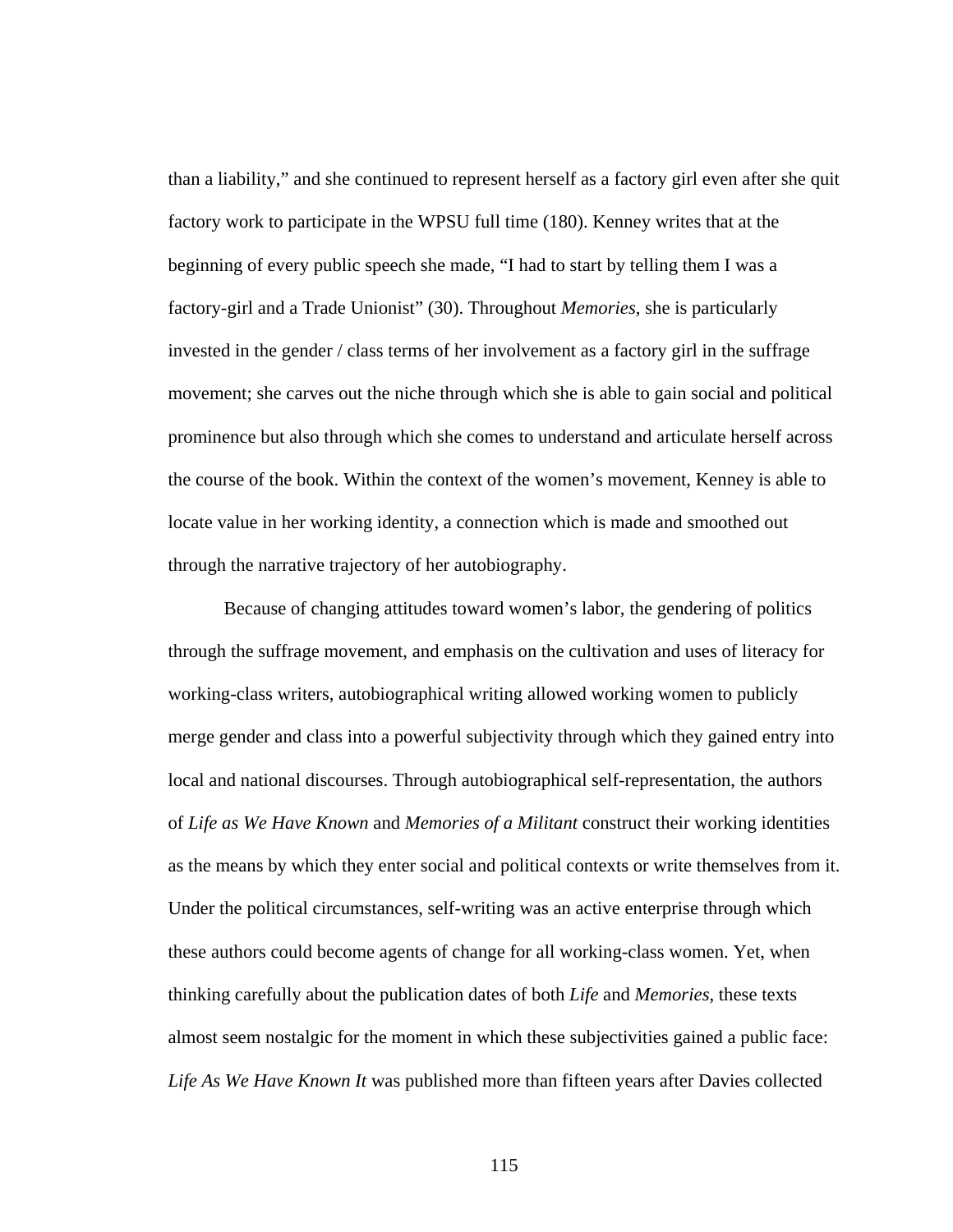the women's essays and very title of Kenney's autobiography, *Memories of Militant*, recommends it as exactly that—a memory—written several years after women over 30 obtained the vote in 1918. Because *Life* and *Memories* were written and / or published beyond the historical moments that produced them, they may only be attempts to hang onto the fleeting power of self-representation interrupted by war and obscured by increasingly esoteric literary pursuits that questioned the very social categories through which these women found voice and power. The women hold faith in autobiographical self-representation as the means to claim agency through a kind of truth-telling in the intersection of gender and class, but their texts fall flat outside of the historical moment that authorizes them.

It is the belief that these authors seem to hold in the power of self-representation with which Kathleen Woodward takes issue in *Jipping Street*: *Childhood in a London Slum*. As both the title of an autobiography and the locale in which Woodward sets her narrative, *Jipping Street* symbolizes the literary shape and the mental landscape of working-class feminine subjectivity. She reveals not only how women's working identities form through the gendered class consciousness made accessible by autobiographical writing, but also argues against these identities as enabling, concluding that they only "keep one in one's place"—both in the identities and the historical moments that produce them, as the adolescent Woodward realizes on the verge of entering the adult workforce:

…it seemed to me […] that all the world was a continuation, an expansion of Jipping Street. It bounded my horizon, and I tremble when I consider Jipping Street in the light of our ever-advancing psychology; for the psychologist would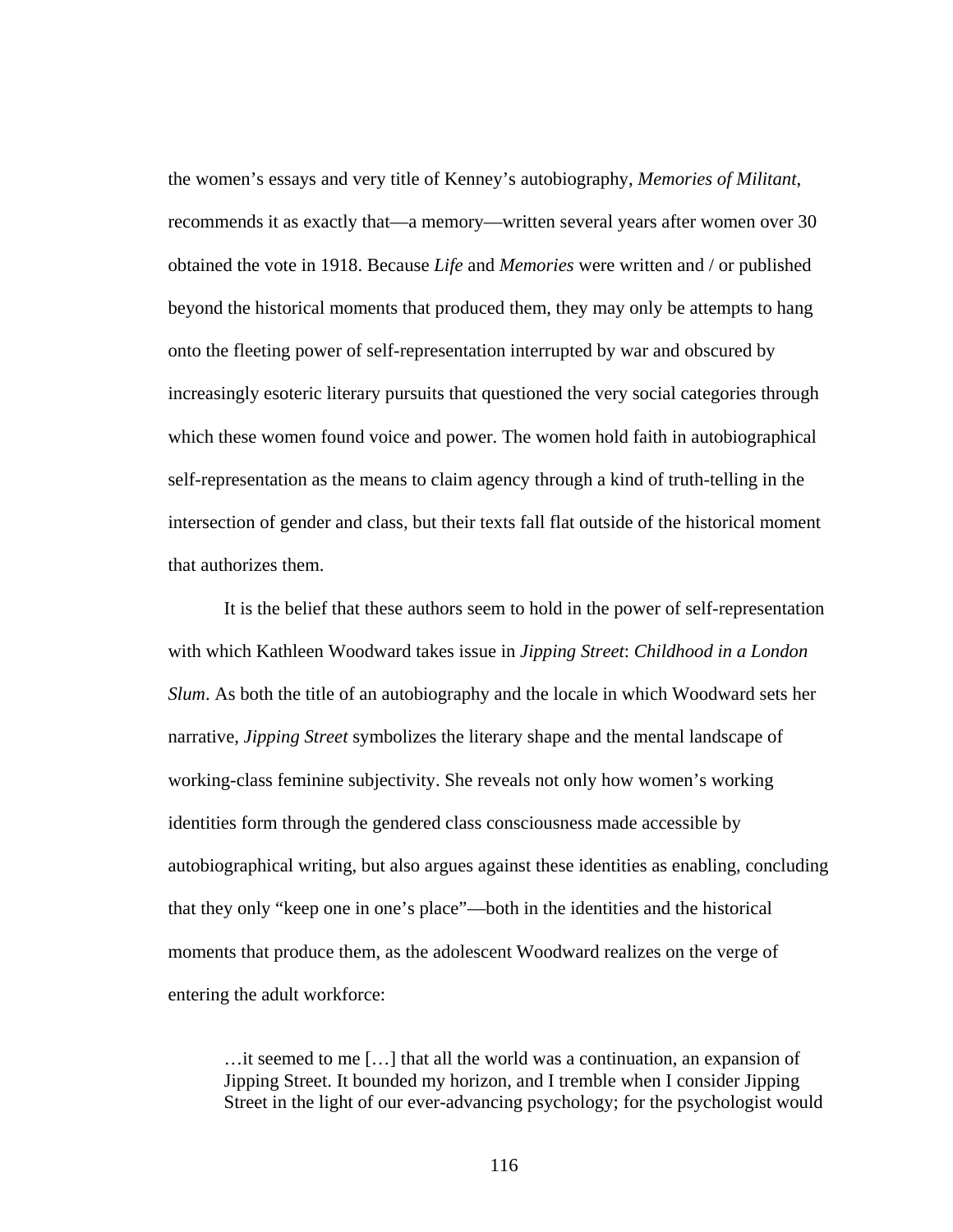give us as little reason to hope as the theologian he would replace, if it be so true t hat early influences are so potent, so impressing, so inescapable. I hardly know if there is much to choose between being born in sin—or Jipping Street. (23)

If we read "Jipping Street" as "class" in the passage above, it is clear that one has little choice in being anything other than a working-class subject if one has been born into it or has developed a sense of one's self through it. Even if one aspires to leave Jipping Street, to move beyond the boundaries of classed experience, these boundaries bind self-definition in ways that are not liberatory. For the women of *Jipping Street*, then, class consciousness does not offset or reframe gender in enabling terms: to be a workingclass woman is restrictive and limiting, giving individuals little hope of defining themselves outside of social categories and of creating large-scale change that could impact or improve the quality of their everyday lives.

## *Jipping Street* **and the Limits of Autobiographical Self-Representation**

That Jipping Street, or class identity, follows one beyond its boundaries seems to have been a significant problem for Kathleen Woodward as professional writer. Only a year before composing her own autobiography, Woodward wrote and published a biography of the queen, *Queen Mary: A Life and Intimate Study* (1927), which was wellreceived by reviewers as "exceedingly interesting" and "charming," although some found the work "tedious" in her tendency to tell and not show ("one might wish that the writer had concentrated more on incidents and anecdotes [than on interviews and explication],"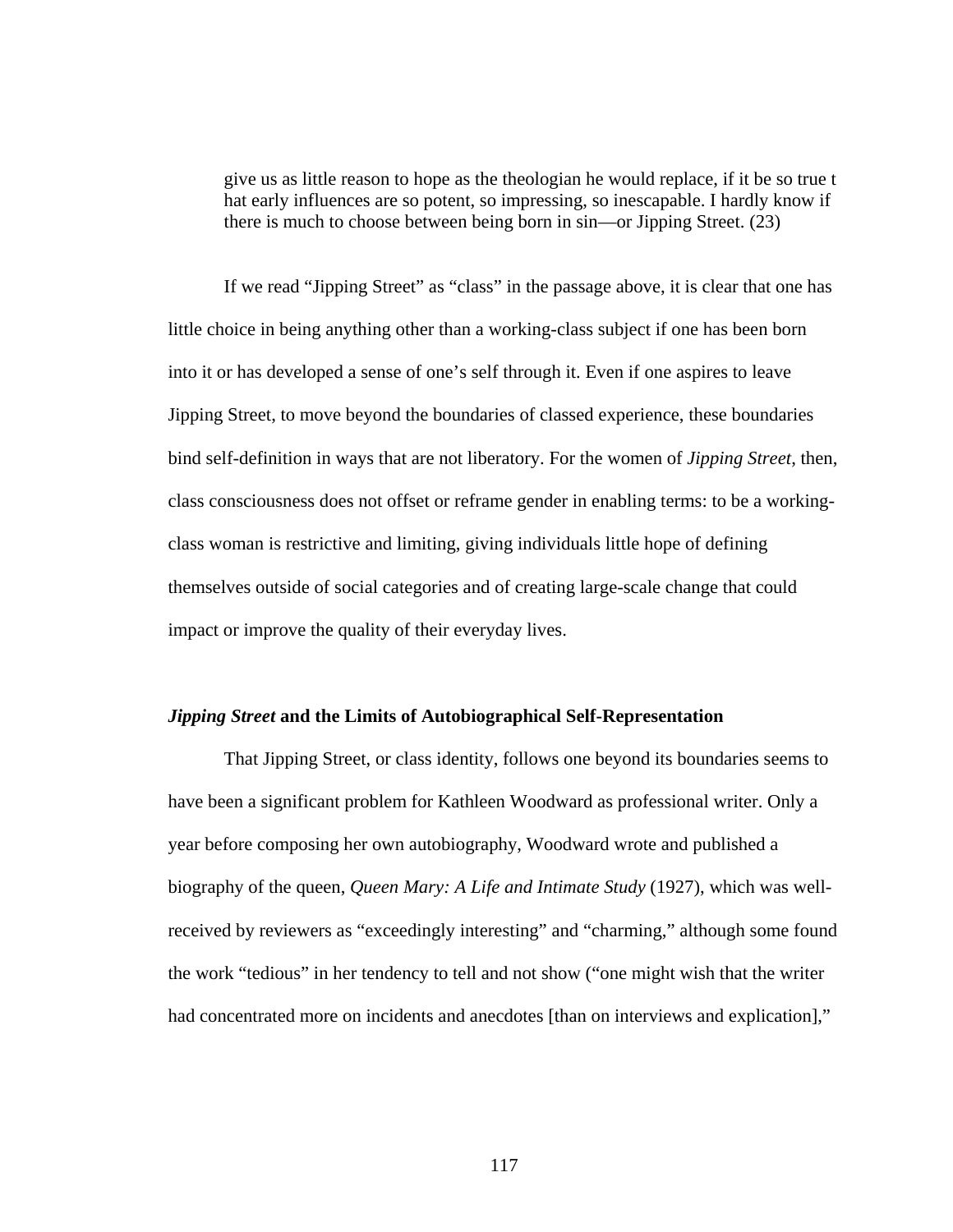wrote one *Bookman* reviewer).<sup>28</sup> What actually made the book worth reading for *Queen Mary*'s critics was the "knowledge that this author is a former factory girl" ("*Queen Mary*" 5). As if in answer to critical focus on her past, Woodward published *Jipping Street* in 1928, leading still more commentators to praise the "London factory hand who wrote the queen's life" (qtd. in Woodward xvi). Regardless of who she might become as a writer, she would always be the "London factory hand"; the mythical Jipping Street would indeed bind Woodward's horizons.<sup>29</sup>

Given the critical response to *Queen Mary*, Woodward may have been anxious about her social identity and its possible effect on her literary career, for unlike other factory-girls-turned-journalists, she did not identify as a working-class writer; Woodward wrote professional biographies about famous personages, not about working-class politics or labor issues. In part, *Jipping Street* may be an ironic statement on the professional restrictions the label "factory girl" imposed on Woodward's reputation as a writer, given that *Queen Mary* reviewers focused more on her background than on the merits of the work. Perhaps this intent explains the slight oddness about *Jipping Street* that leaves readers like Steedman questioning the exact nature of the text: What is truth and what is fiction is uncertain as Woodward appeals to all-too-convenient working-class stereotypes,

 $\overline{a}$ 

<sup>28 &</sup>quot;*Queen Mary: A Life and Intimate Study*," (*Bookman* 73.435 [1927]: 5).

 $^{29}$  It is worth noting here that Woodward spent more of her life as a professional writer than a factory operative. According to Steedman's introduction to *Jipping Street*, Woodward began working in a Bermondsey factory around 1910 and quit somewhere between 1920 and 1925. After the publication of *Queen Mary* and *Jipping Street*, she "worked her passage across the Atlantic as a stewardess, worked as a receptionist at a London club, wrote children's stories, worked as a freelance journalist, and on the staff of the *Daily Express*" (Woodward x). While in America, she was a staff writer for the *New York Times*, her articles consisting mainly of biographical profiles of famous British and American persons. Very little information about her life is available after the appearance of her last book *The Lady of Marlborough House*, a rewriting of *Queen Mary*, published in 1938. She died in 1961.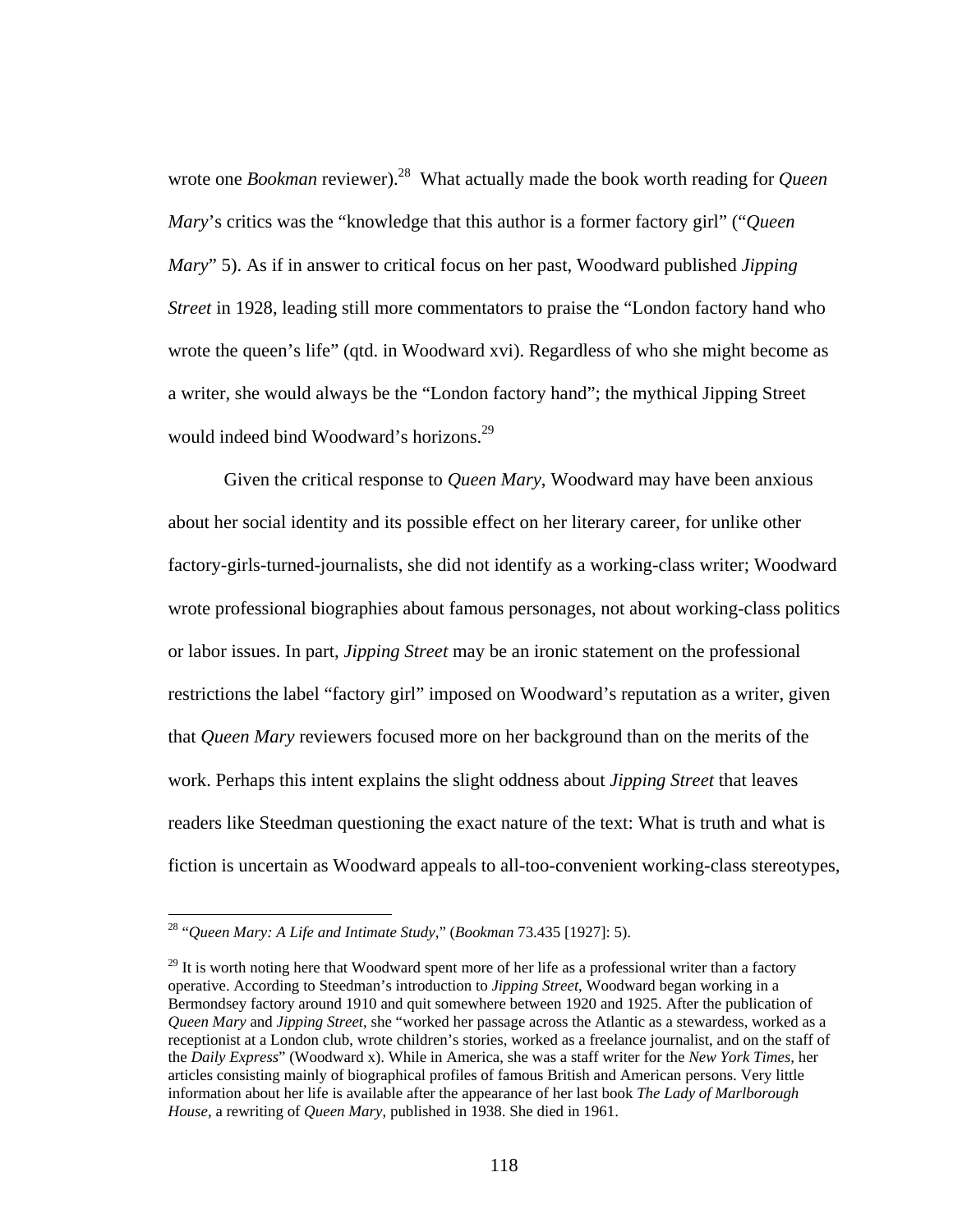sets her childhood in a non-existent location, and cultivates a narrative voice that is subtly indifferent to the stunning events the book recounts. These qualities appeared as suspiciously overwrought to her contemporary reviewers as well. One article in *The Saturday Review* notes that Woodward pushes the stereotype of working-class violence to the edge of reality as "such brutality seems a shade darker than the level of drab these days." The reviewer stops short of labeling *Jipping Street* a fictional narrative and instead describes Woodward's project as "a creative account" of her life intended to reveal "what it is good for us to know" (512).

What Woodward thought it "good for us to know" may go beyond a desire to show readers how the other half lives, as this reviewer's comments imply. By experimenting with the autobiographical form, she reveals the restrictions imposed on working-class women by the textual representations they create, one of which is the empowered laboring self. If working-class women were able form an authoritative voice by reconciling gender and class through autobiographical representation, then Woodward's book, as a kind of response, highlights the provisional nature of this subjectivity by disrupting its literary shape. *Jipping Street* features the narrative of an autobiographical *I*, but one that is disconnected from a proper name in the text; although readers can assume that this *I* is the Kathleen Woodward listed on title page, she does not make this correspondence clear otherwise. Woodward traces out her development from childhood to adulthood, but focuses much of the narrative's events on the women around her, leading readers to wonder who, exactly, *Jipping Street* is about. She represents the women of Jipping Street as little more than their words, their articulations (or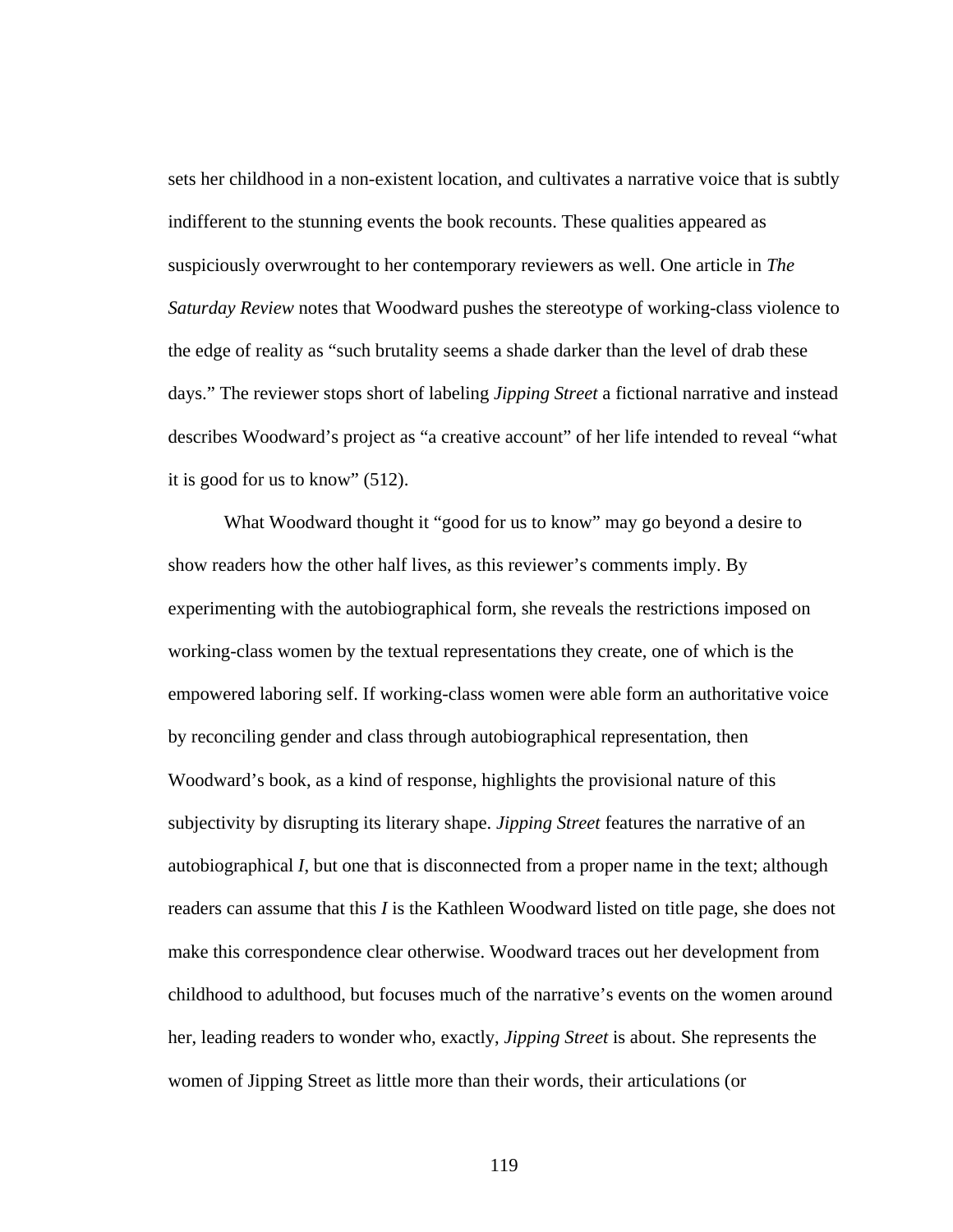inarticulations), a symbolic gesture toward the limits of language to create, and through creation empower, social beings capable of self-representation. Through these features, *Jipping Street* questions the ways in which working-class women understand autobiographical self-representation as a means of critiquing the working identities their texts put forward.

In order to illuminate Woodward's examination of the autobiographical self, I read *Jipping Street* through what feminist critic Leigh Gilmore has termed the "technologies of autobiography": rhetorical practices and discursive modes that appear to "produce 'truth'" as determined by specific cultures and yet signify "identity as a network of representational practices in which the production of truth is everywhere on trial" (19). *Jipping Street* is best understood as a production of autobiographics, a concept that Gilmore proposes as crucial for analyzing the writing of women in studies of literary autobiography. Autobiographics provides us with a strategy for discerning how women use autobiographical representation against itself to reveal gender as something that "persistently performs as incoherence, contradiction, and a challenge" in a genre that favors the development of a coherent identity (2). Autobiographics, she writes:

Describe[s] those elements of self-representation which are not bound by a philosophical definition of the self derived from Augustine, not content with the literary history of autobiography, those elements that instead mark a location in a text where self-invention, self-discovery, and self-representation emerge… Autobiographics, as a description of self-representation and as a reading practice, is concerned with interruptions and eruptions, with resistance and contradiction as strategies of self-representation. (42)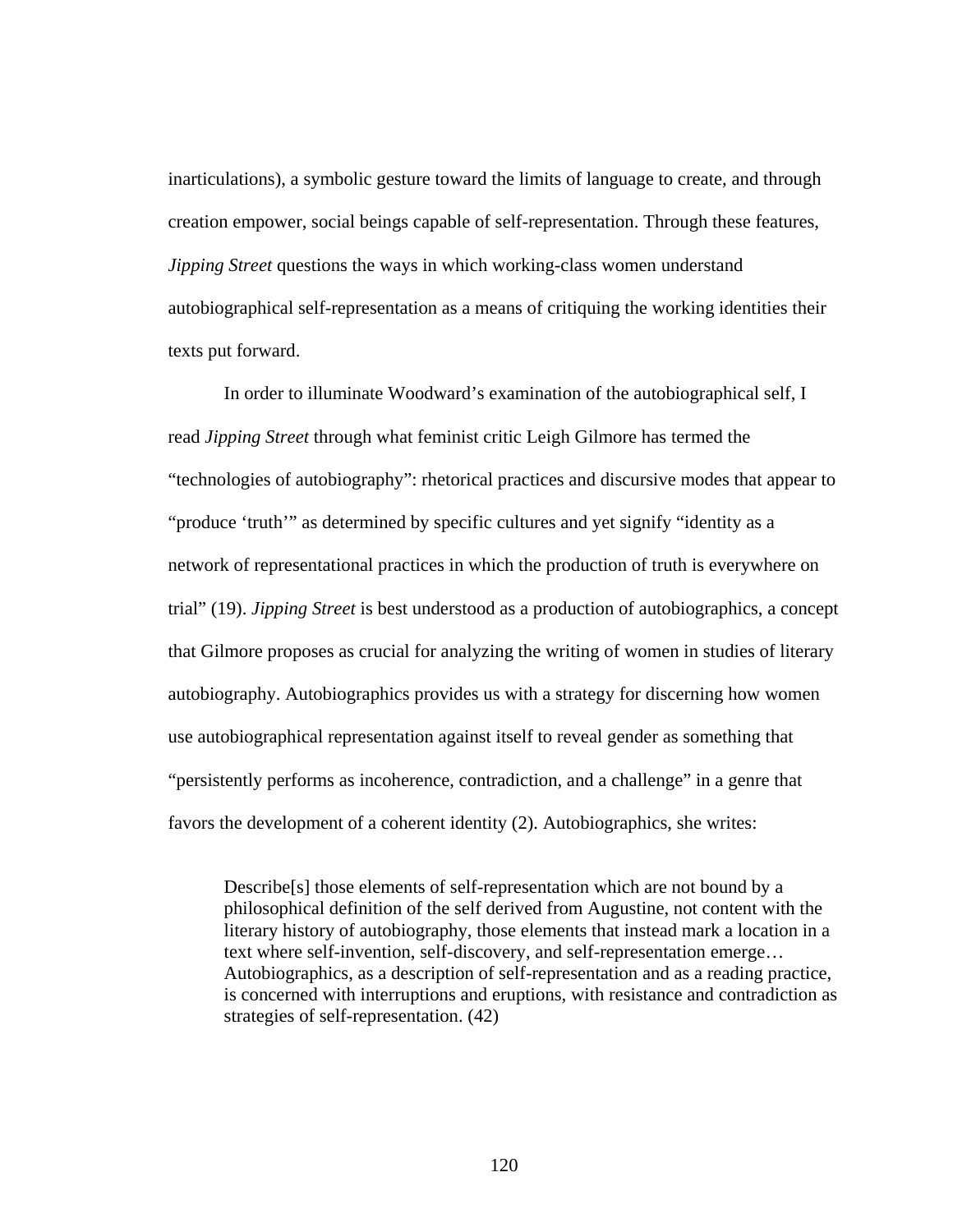As a strategy for autobiographical self-representation, Gilmore's concept imagines a conscious writer aware of the belief in an essential self that traditional autobiographies develop through features like the autobiographical *I* and a chronological life narrative that extends from childhood to adulthood. The writer then interrupts, contradicts, and resists these features as a means of troubling the vision of self as well as revealing its mode of construction; as gender is also a social construction, women writers can simultaneously interrogate "discourses of truth and identity" attached to gender through critique of autobiographical self-representation.  $30$  Therefore, the technologies of autobiography the rhetorical and stylistic features that signal to us to a book's generic status as an autobiography—can unmoor the very foundations of representation and present the gendered subject as a troubled, evolving-and-retracting textual identity. Subsequently, the writer employs the resulting "interruptions and eruptions" as the means of autobiographical representation itself.

When viewed through the lens of autobiographics, the problems critics face in applying a generic label to *Jipping Street* arise from its remarkable self-consciousness of

 $30$  Although Gilmore's readings of women's text recommend female autobiographers as especially engaged in autobiographics, she resists coding autobiography as the domain of the male subject and autobiographics as the domain of the female subject because the "construction and codification of gendered personhood" are culturally and historically specific (10). I mention this here because I am arguing that Woodward's intervention is especially conscious of the empowered subjectivity working *women's* autobiographies promoted in the early twentieth century; while not constructing the essential or authoritative male self of, say, Augustine or Rousseau, the guildswomen and Kenney do create identities that are contextually authoritative—the political and social circumstances under which these were written legitimizes this authority. Gilmore argues that the gendered dimensions of autobiography "cannot be explored mainly through the compulsory lumping together of all male-authored texts […] and all female-authored texts"; foregoing this, questions of gender and the authority of self-representation afforded to the autobiographical subject "can usefully be enjoined at a more specific level, at the level of each text's engagement with the available discourses of truth and identity (12-13). The social and political shifts in the late nineteenth and early twentieth centuries made acceptable, and in some cases endorsed, feminine working identities that render women's autobiographical selves authoritative; these, I'm suggesting, constitute the "discourses of truth and identity" to which Woodward responds in *Jipping Street.*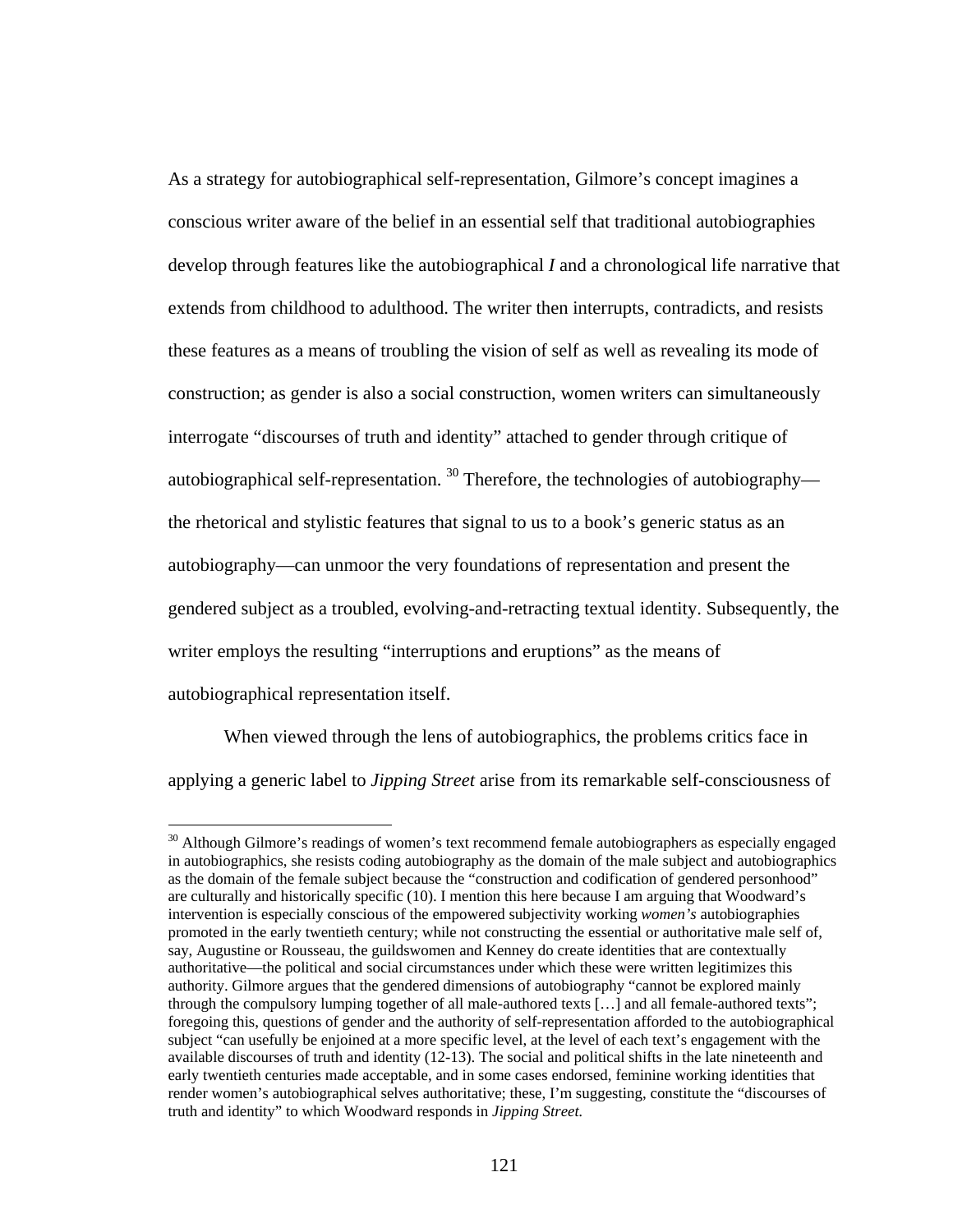genre, for the features of autobiographics call into question the very foundations on which a text can be termed an "autobiography." Typically, autobiographies are deemed true if they appear to tell a life story through events, trials, and relationships that the writer has personally experienced and the structures of autobiography—the correspondence of the author's name with the autobiographical *I*, parallels between narrative and personal development of a coherent self, for instance—signal this truthfulness to us. Autobiographics, however, more adequately describes a text that blurs the line between fact and fiction in order to highlight the constructed (and contested) nature of truths, of identities and of subject formation. Woodward's "autobiography" blurs this line as a means of interrupting the representations of working-class women who position their identities in relation to their work and resists the autobiographical model of coherent selfhood on which the authority of these working identities depend.

The most apparent sign that *Jipping Street* raises the issue of self-representation is through Woodward's staging of an autobiographical *I* that is never referred to by a proper name. The *I* of conventional autobiography signifies an implicit understanding between the reader and the writer that the pronoun stands in for the author, a "contractual identity" that Gilmore refers to as one "site of experimentation" in an autobiographic text (93). In *Jipping Street*, it's never certain that the *I* actually refers to Woodward. Her experimentation is subtle: although the story is told through the first person point of view, this *I* is not attributed to Woodward directly or given a fictional name that registers a character based on the author. Other characters do not refer to this *I* by a proper name in reported speech. Proper names, Gilmore explains, act as a signpost to a stable subject that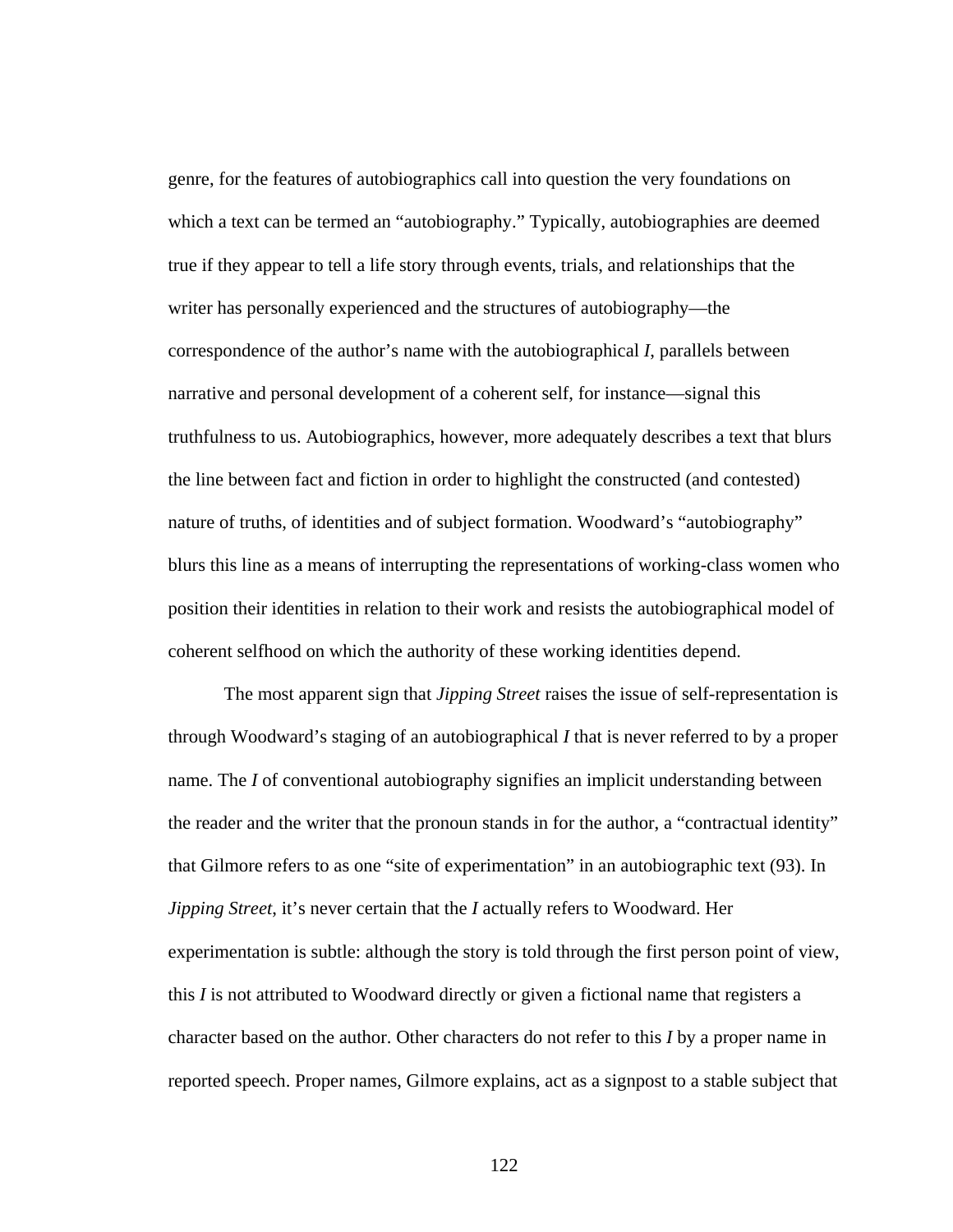exists outside of the autobiography because names provide a concrete referent to a person and "assert an identity and continuity between the self and language"; by detaching the pronoun and proper name, Woodward breaks this referential connection and highlights discontinuity between body and word (87). Woodward's *I* signals the slippage between language and "the world," between the words on the page and the body that writes them. Summarily, writing the self does not necessarily make one more "present," authoritative, or legitimate as a socio-political agent in *Jipping Street*. To whom the *I* refers is less important, it seems, than to what it refers: *Jipping Street*'s pronoun symbolizes a textual self that may not correlate to a real self beyond the text.

Woodward's unmooring of the *I* from a name throws into relief the relationship between representation and the real that, in their belief in the power of selfrepresentational agency, other working-class female autobiographers seem to take for granted: the *I* of the text as an essential mirroring of a "real" person. In *Autobiographics*, Gilmore notes that writers and readers ignore the problematic correlation between representation and reality through a function of metaphor wherein the autobiographical *I* is taken to stand in for a real self. She argues that the *I* appears as a "metaphorical resonance of *reality*, a metaphor that functions as a trope of truth beyond argument, of identity beyond proof, of what simply is" [author's emphasis] (67). The metaphoric function of the *I* in the autobiographies of working-class women is extremely important to the authority acquired between textual and actual self; if the *I* does not refer to a real person, then autobiographical representation cannot lead to social and political representation. Impelled by a desire for textual identities to correspond to actual ones, the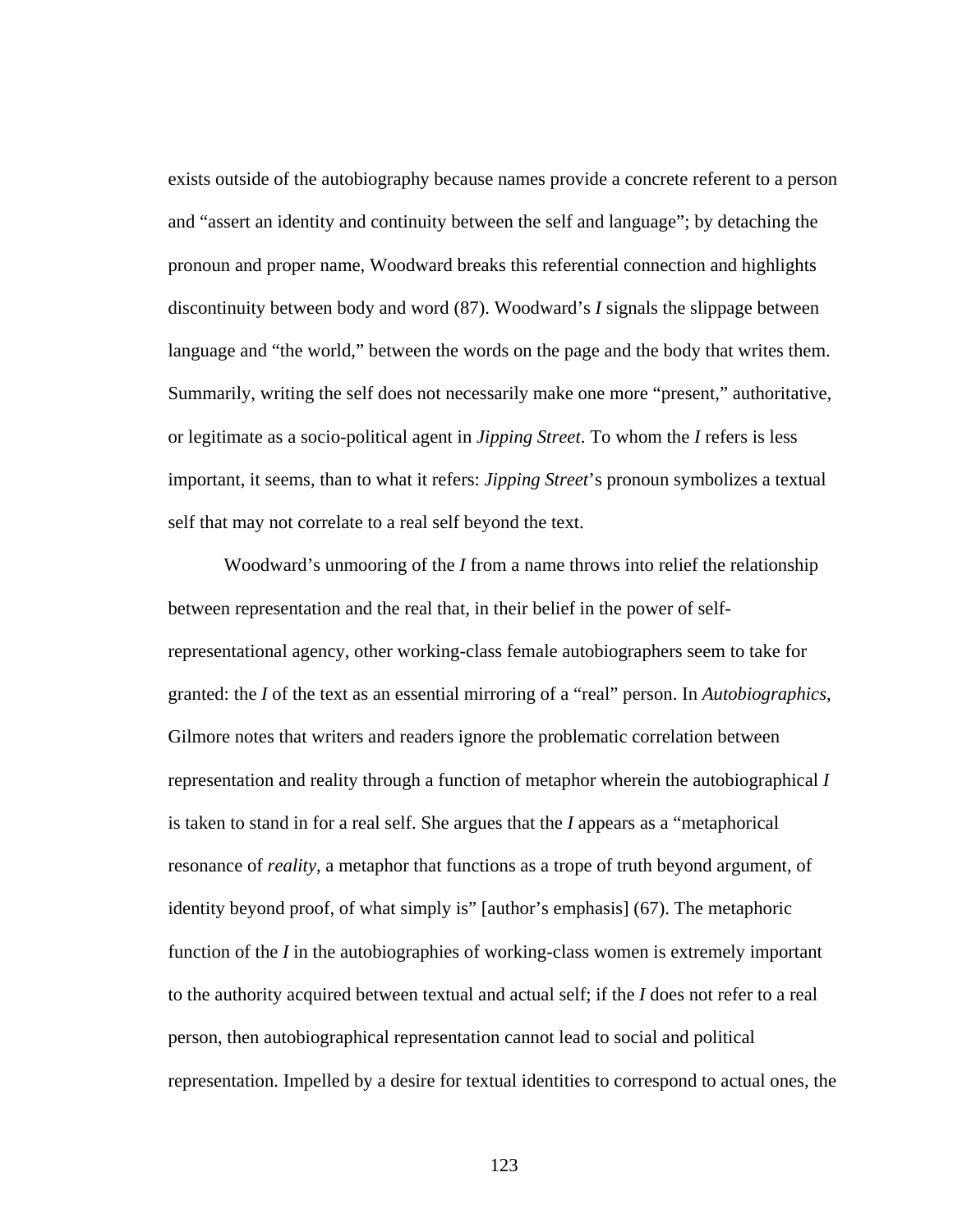power of the autobiographical *I* as a metaphor is easily assumed because the real life "seems so obvious that it barely deserves further explanation" (Gilmore 68). Female working-class autobiographers in the early twentieth century not only take for granted the relationship between truth telling and referentiality that autobiography seems to support without question, but also depend upon it for authorization as social and political selves.

However, Gilmore points out that it is the temporality of *metonymy* that in fact signifies "the real" and can be taken advantage of by the autobiographic text. Rather than reflecting a metaphorical real, Woodward's *I* is instead a metonymic revision of the autobiographical self-representation of working-class women popularized in this period. The *I* as a metaphor for reality succeeds in *seeming* real through the repetition endemic to metonymy, so the truth any autobiography produces is always necessarily "a truth restructured and revised in its telling" across narrative time (Gilmore 84). Thus metonymy, Gilmore argues, finds its way into autobiography through "the continual production of identity as a kind of patterning sustained through time by the modes of production that create it" (69). The autobiographics of a text can then exploit these temporal revisions of the self to raise questions or present counter-narratives of selfrepresentation. The distance Woodward creates between her name and *I* could be seen as surpassable through the metonymic function Gilmore explains; the proximity of the author to the pronoun may indicate the *I* as the real Woodward, since we continue to associate her with the *I* over the course of the narrative. Yet Woodward's distance also creates a disjuncture between herself and the *I* that leaves the identity of the autobiographical subject—and the modes through which that identity is produced—open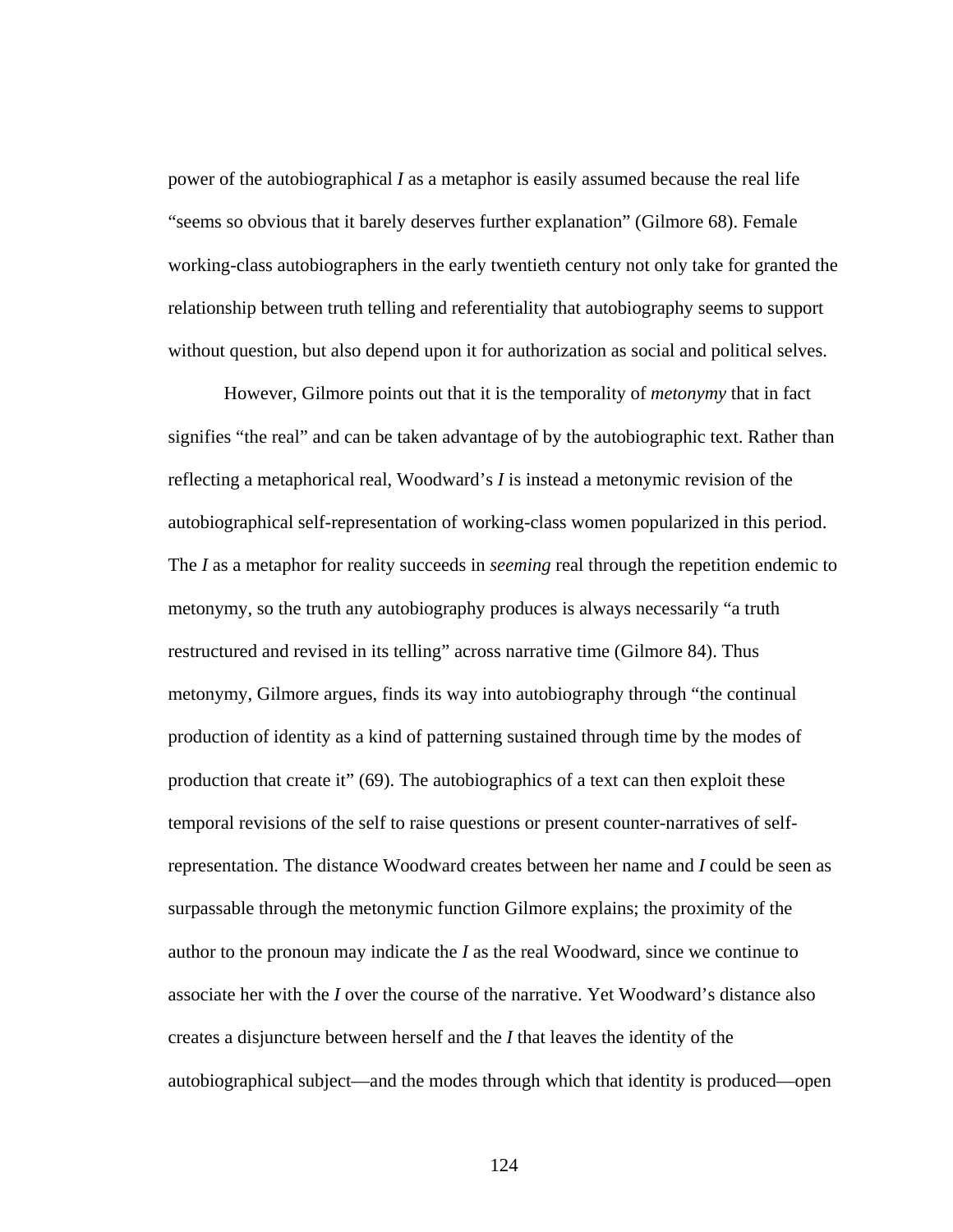to question. The lack of a name to which the *I* can refer recommends that the *I*s of working-class autobiographers are equally volatile. By denying the reciprocity of name / pronoun, Woodward also denies the evolved, coherent selfhood on which the autobiographical representations of her peers depend.

In advancing Woodward's experimentation with the *I*, I do not mean to suggest that Woodward is entirely absent from *Jipping Street* or that the account should be read as fictional; as I will discuss more fully in the next section of this chapter, Woodward did work in a factory throughout her adolescence, became politically vocal through union activities, and, because of the failure of these experiences, turned away from factory work and pursued a writing career. However, what I am claiming is that this autobiographical *I* registers *differently* than that of other female, working-class autobiographers. While the politicization of the working-class autobiographical *I* depends on an implicit belief in essential mirroring between the text and the world (the metaphorical real), Woodward constructs her *I* to invalidate this belief and deny the connection between textual and political subjectivity. Hers instead relies upon the contradictions that arise from the *metonymic* real as a way of illuminating the autobiographical subject as one that is always multiple and conflicted, changeable and shifting.

Besides the name and the *I* as a "site of experimentation" in the autobiographic text, Gilmore argues that emphasis on "the stories embedded in the story of the self and the figures of identity which constitute the technologies of autobiography" enable a text to "continue to foreground the issue of representation" (93, 157). She explains that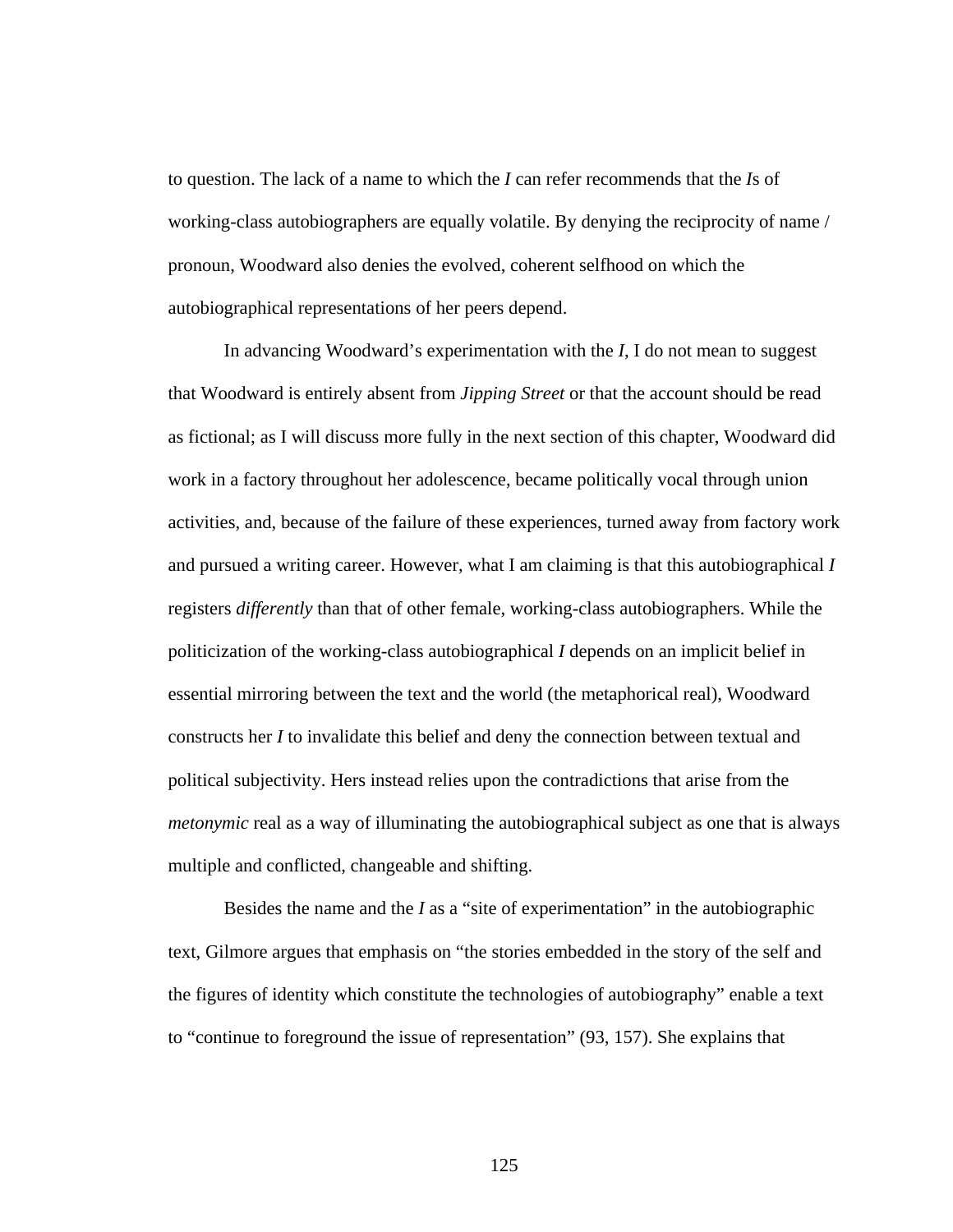"tropes and figures" available to the female writer "compose the rhetoric of selfrepresentation":

Autobiography dramatizes the scripted nature of life by revealing the stories within stories we tell and are told about who we are and who we might become. It offers the insider's account of the doubled narrative of the feminine, where the story a woman struggles to tell about herself is inscribed within the scripts she receives from her culture. (157)

Woodward accomplishes this in *Jipping Street* by concentrating much of the narrative on the women who shaped her view of selfhood as a child, and through these figures, she creates a typography through which we can read the subjectivities of laboring women as a whole.<sup>31</sup> Rather than foregrounding her own experiences, Woodward organizes much of *Jipping Street* around her mother, a neighbor Jessica Mourn, and her friends Lil Reeds and Marian Evelyn, with each representing a type of working-class woman as constructed in the popular imagination: respectively, the tough-as-nails working-class mother, the solemnly religious neighborhood sick nurse, and one ostentatious and one illiterate factory girl (Lil and Marian, respectively). While it is not uncommon for an autobiographer to bring influential figures into his or her narrative, Woodward presents the women not only as influences but also as different versions working-class femininity. These women reflect the "stories embedded in the stories of the self," drawing attention away from Woodward personally—the supposed subject of the autobiography—and to

 $\overline{a}$ 

 $31$  The few critical assessments that exist of Woodward identify this quality as one that recommends we place the term "autobiography" in scare quotes when applied to *Jipping Street* and leaves readers wondering who (and what) this book is really about. Both Sally Alexander and Carolyn Steedman have indicated that *Jipping Street* tells the story of working-class women writ large. In her brief analysis of *Jipping Street* at the end of *Hidden Hands*, Patricia Johnson argues that the book clearly appropriates "cultural images" that typically represent working-class women and "seems less [Woodward's] own story than the women around her" (181).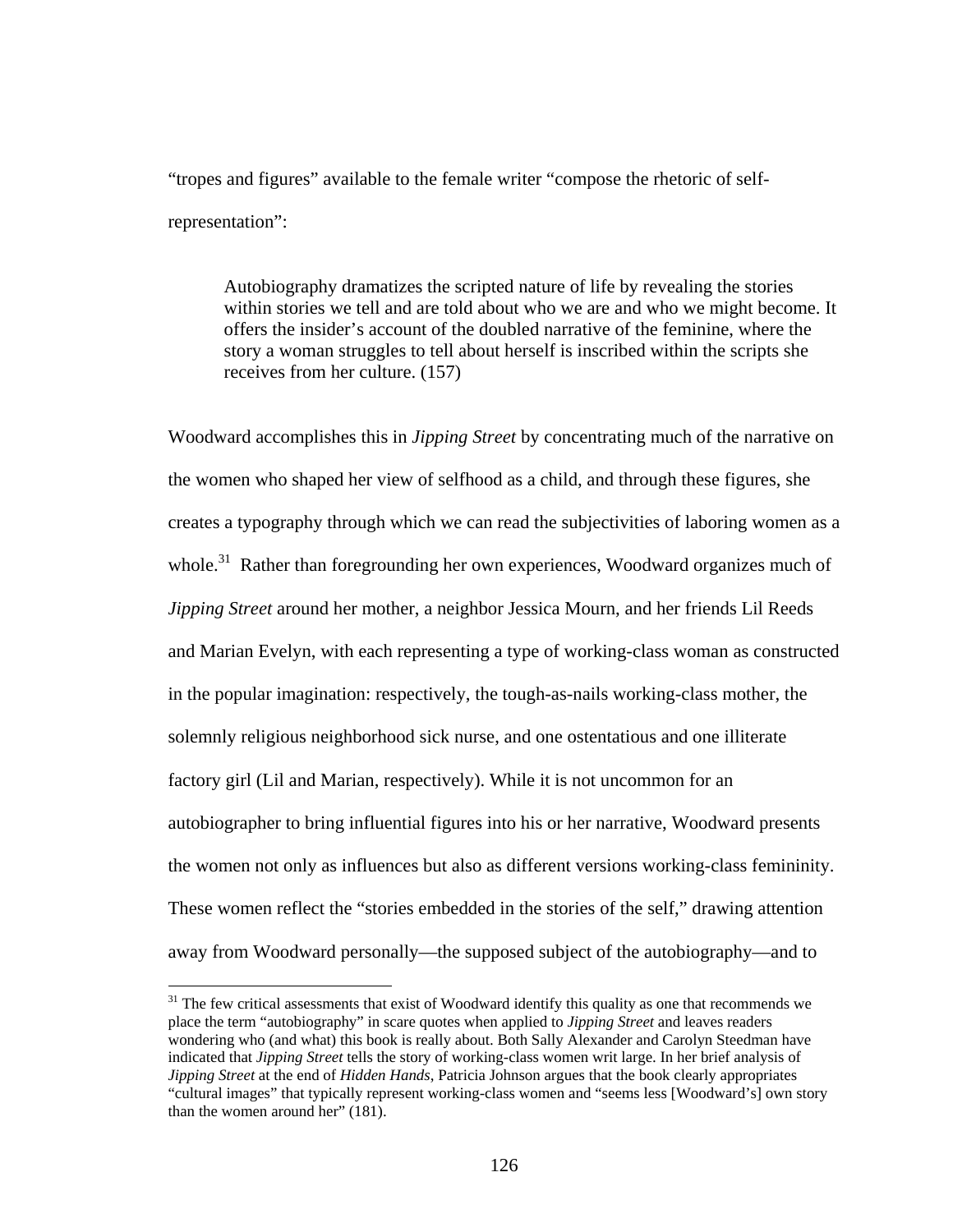the ways in which working-class women come to understand and, by extension, write of the self.

Woodward's mother functions as the most prominent of these figures, so much so that it is the mother's description, not Woodward's, that greets the reader in *Jipping Street*'s opening lines: "The circumstances of my mother's life," she writes in the first sentence, "in no manner differ from the circumstances of the lives of those inarticulate people without number who compose the 'lower' classes" (3). From the outset, the mother functions as an illustration the working class as a whole, encouraging readers to regard the mother as an important model through which "working-class woman" can be articulated. Indeed, men hardly appear in *Jipping Street*, and when they do, they symbolize violence or inefficacy: Mr. Mourn, long deceased by the time Woodward comes to know his wife, was a hot-tempered sailor who used Jessica as a "punch ball" (41); Albert, the basketweaver who teaches Woodward about Marx and labor politics, is shockingly arrested for "slitting the throat of a little girl" (52); and Woodward's own father, bedridden and made emotionally sensitive by a long illness, "should have been a woman" according to Woodward's mother (15). In *Jipping Street*, it is the women of the working class who come to most clearly embody the narratives of the "inarticulate lower classes," not men; thus Woodward's mother makes legible the stories working-class women tell of themselves, stories that constitute the cultural scripts one must negotiate in order to tell the story of working-class women writ large.

As a washerwoman who tells her daughter stories while they work together, the mother also symbolizes the autobiographical act of telling stories of the self through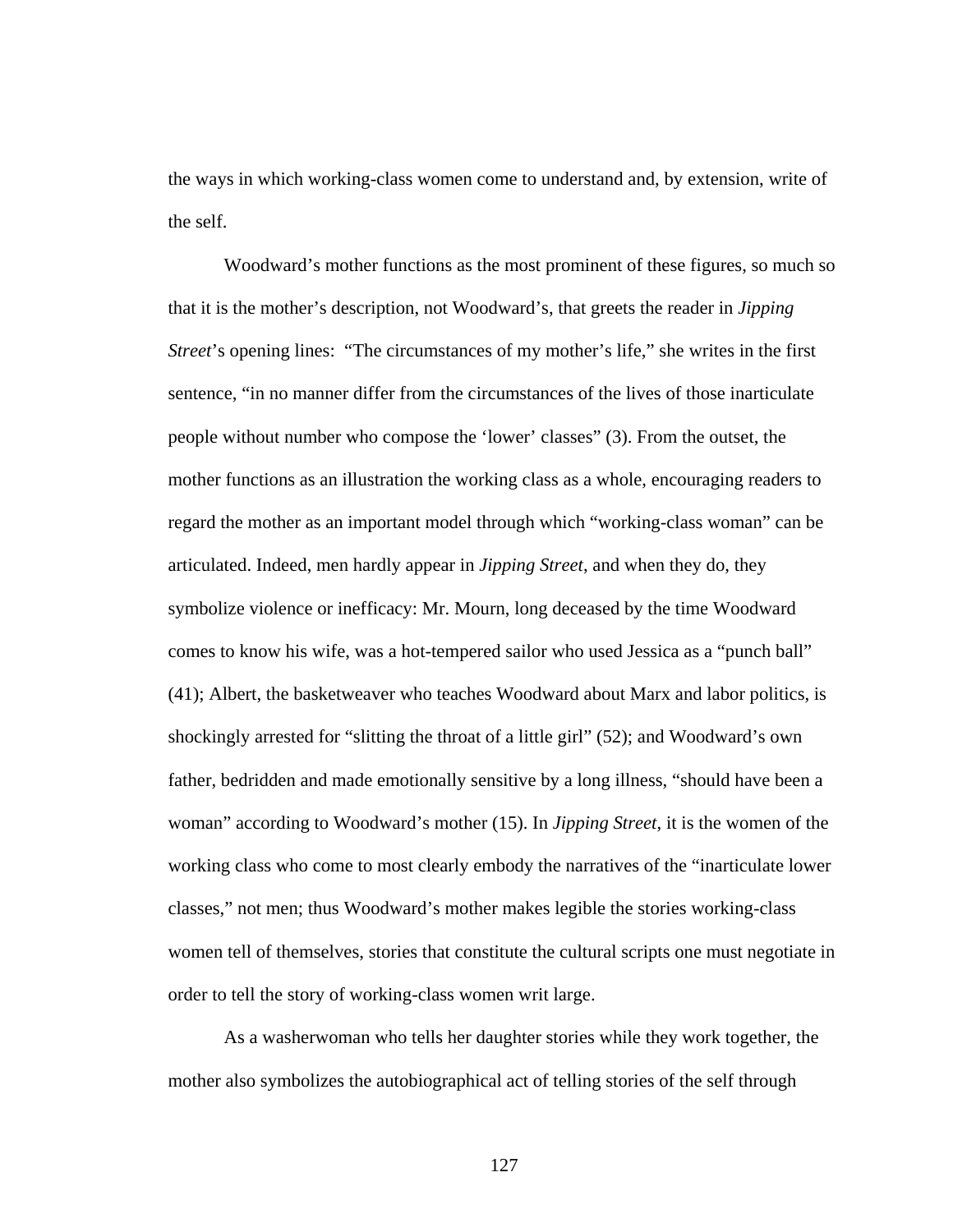labor; as such, the mother's description as a laborer establishes a pattern of examining gender in relation to class in order to reveal hers as a strong, working identity. "You must see mother as she most familiarly comes back to me," Woodward insists: "From out of the wash-house in Jipping Street, for ever full of damp, choking, soapy steam from the copper" arises a face "pinkish purple, sweating, her black hair putting forth lank wisps that hang over her forehead and cling to the back of her neck. The hairpins in her hair rust in the damp and steam" (10). This strength is thrown into clear relief when Woodward introduces her father as a "delicate"; he even seems to be of a different class, as Woodward notes that the residents of Jipping Street regarded him as more of a "gentleman" than a working man (10). The juxtaposition of gender roles produced by Woodward's comparison of her parents further reinforces the text's positioning of women in relation to their work, and the endurance that her mother develops by performing difficult labor fosters a defiant personality that serves as a form of agency: she roughly demands payment from customers by wedging her foot in the door "lest it be shut in our faces without the washing money" (13) and does not hesitate to tell her parish's Board of Guardians that one cannot subsist entirely on "a diet of rice," growing more "dogged" in this insistence during an in-person appeal (17). While a thankless job, washing also provides the mother with one of the few areas in which she can achieve a certain standing and dignity. If anything, Woodward admits, her mother took pride in her authority as the household's sole breadwinner, as she acknowledges her washing work as the means through which she was able to escape a life of violence in her father's home and support a family in her husband's. Woodward recognizes, and admires, that it is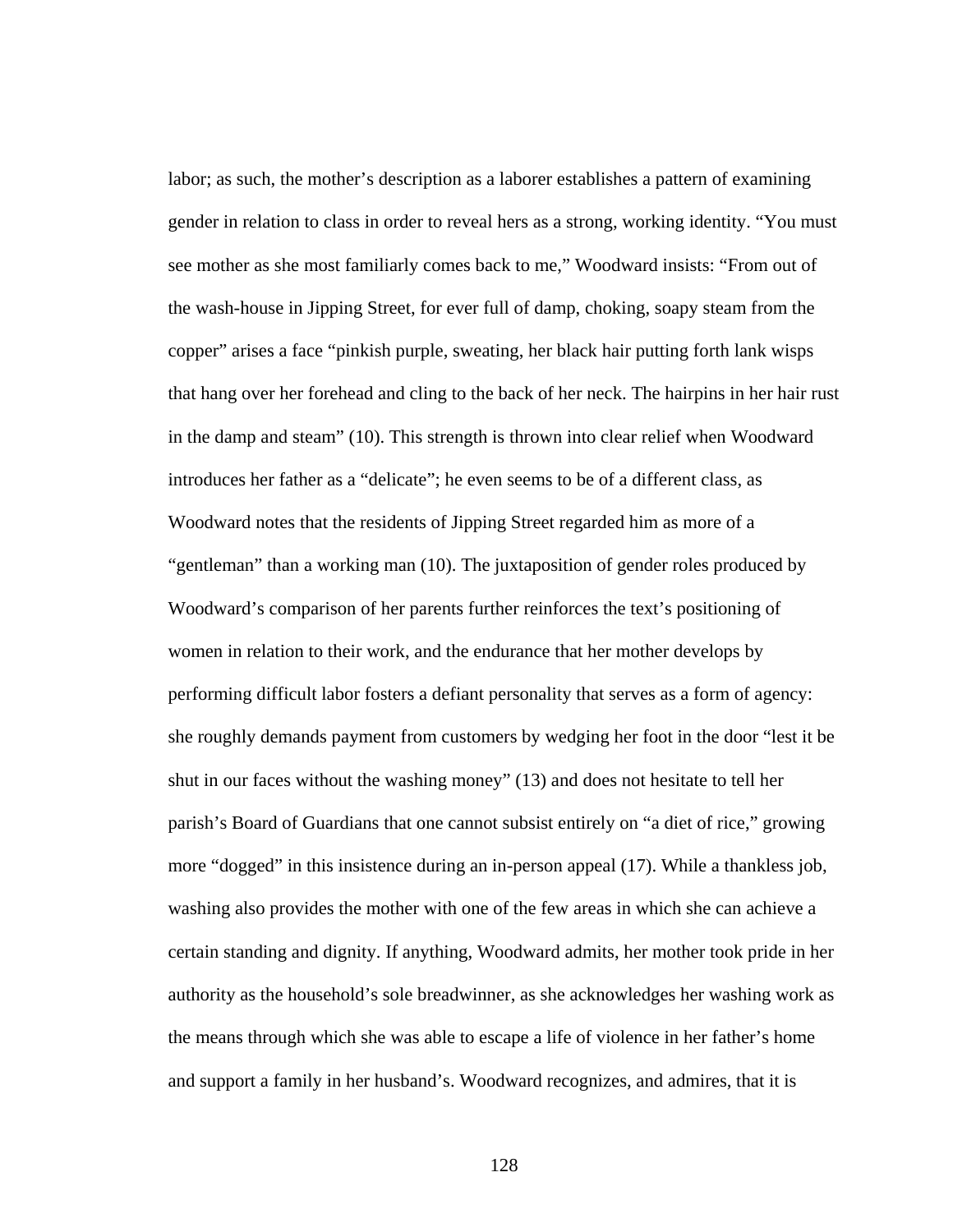through her work that her mother is "singular… in her strength and poise" and becomes the lens through which Woodward later judges her own tenacity as a politicized factory operative (4).

More importantly, the actual labor Woodward's mother performs sets the stage for storytelling, for it is among the "soapy clean washing" that Woodward "listen[s] to mother" tell of a violent childhood, the hard life of work that supports an invalid husband, tales that throw into relief the mother's repeated rejoinder to hardships: "Life kicks you downstairs and then it kicks you upstairs" (12, 5). Although Woodward implies that one comes to know and articulate the working-class self through these stories and the context of labor, her internalization of her mother's words and of her work leaves Woodward feeling more uncertain than sure about her own selfhood. Woodward explains that she "shall never know how much strength and resolution [her mother] gave to [her]," never know how much of her mother's story is her own (7):

I could not discover in my own self either her grim acceptance of life, or her rigid endurance; and my days were spent in a bewilderment of unresolved protests, questionings and problems. I could and I did conceive of a world that was wholly different; and this was a torment no less than a relief. (20)

Woodward exposes the relationship between the self and the reading of the self through others as an act fraught with anxiety. Woodward's inability to interpret the influence of her mother's stories on her own identity is both a "torment" and a "relief," illustrating the oscillations of identity in flux and denying the coherent wholeness of self-understanding embodied by the autobiographical act. Moreover, Woodward's "questionings, problems" and the "different world" she conceives hint at a life beyond the working identity her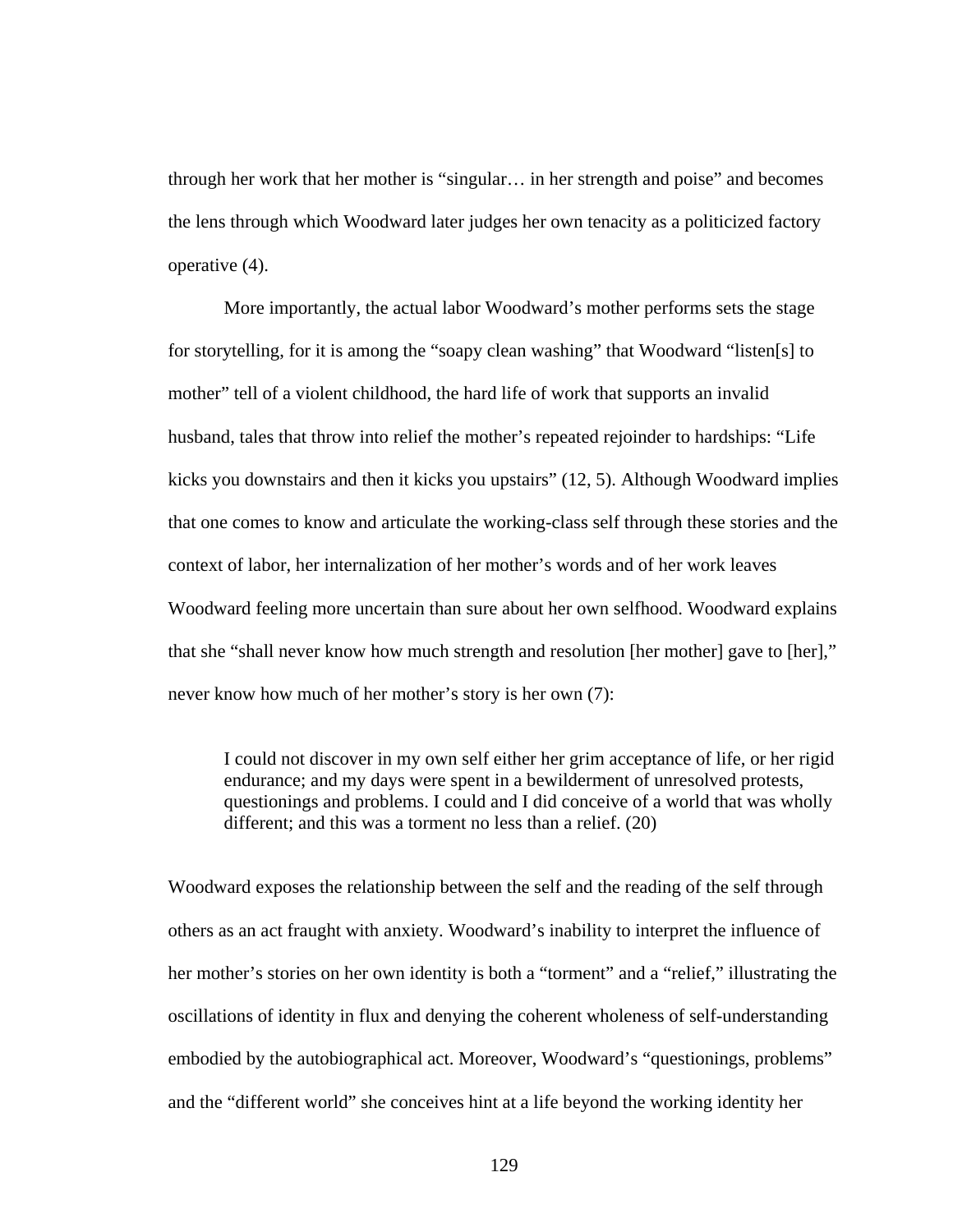mother represents—although she's unsure of what this otherness might indicate, so strong is the model. Through the figure of the mother, Woodward sets up a working-class code of gender that configures labor as the vehicle for the story of working women and the interpretive device for making meaning of the working-class feminine self. However, in efforts to interpret this code in regard to her own selfhood, she reveals the feminine laboring self as something more complex, a subjectivity that cannot be articulated by a single narrative or representation.

Indeed, Woodward's preoccupation with the word "articulation," with "words" in general, highlights the limits of language as a means of empowering working women. Whether one is articulate or not emerges as a great concern in *Jipping Street* as Woodward ruminates on the inadequacies of the verbal expressions and desires for literacy expressed by the women around her. She ultimately frames her mother's repetition of "Life kicks you downstairs and then it kicks you upstairs" as a passive acceptance of the inequities she faces as the street's washerwoman, a verbal defense that does nothing for her beyond the boundaries of Jipping Street. Jessica Mourn "greatly lament[s]" that she cannot read and write and, as Woodward dryly observes, "gave a most exaggerated importance to these proficiencies" without actually trying to learn them (35). Factory worker Marian Evelyn shows interest in education and literacy for political purposes but is "afflicted with an inarticulateness only rescued from the tragic by her acute sense of humor" (104-05). In her initial attempts to educate herself with works as varied as Barrett Browning's *Sonnets from the Portuguese* and the *Book of Common Prayer*, Woodward's own engagement with words means little beyond what she sees on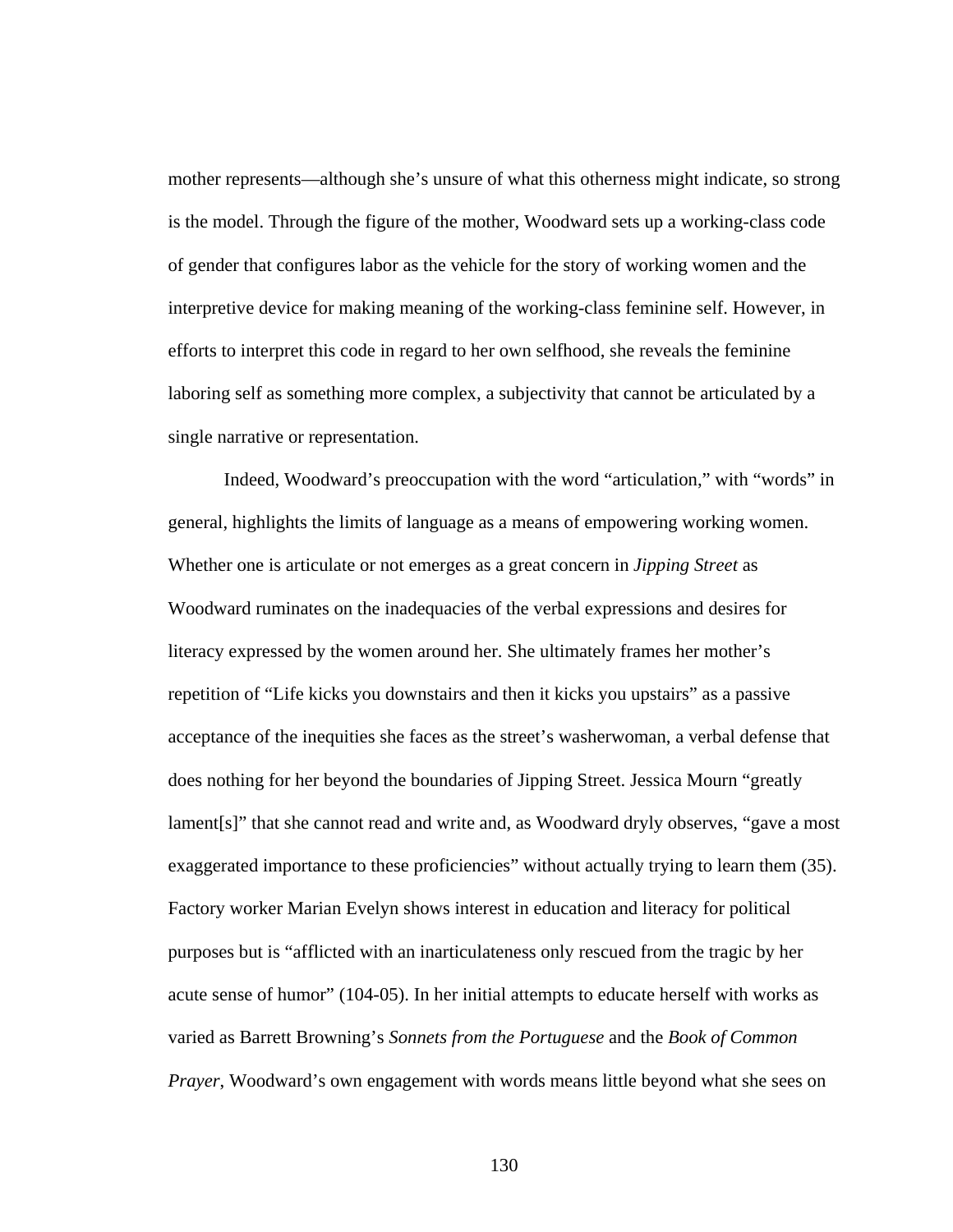the page as she "confess[es] that the sense of these books was often uncomprehended by me" (137). As the various "failures" of articulation and literacy by *Jipping Street*'s women imply, using words as a means of empowerment falls flat unless one can comprehend the sense behind them, because, on the face of it, words are just words. Even when one can read, write, and learn to use language as a means of personal and political self-representation, as Woodward's experience shows, there is no guarantee that greater life choices, escape from the deprivations of poverty or agency through a working identity will result. The failure of language to enable working women to escape oppression symbolically reflects the failure of textual self-representation to do the same.

Woodward's emphasis on articulation (and on failed articulation) leads Carolyn Steedman to argue that *Jipping Street* insists on "seduction and betrayal of words" in a working-class woman's experience (Woodward xii). Woodward learns that words do little for political representation; believing that speaking out as a unionist and a socialist will raise the quality of life for working-class women early in her career as a factory girl, she later observes with some disgust that she feels "that the grievances we felt were worth something better than our windy rhetoric" (113). After trying to become like the women she interacts with and narrates throughout *Jipping Street* and the failures of political activism on their behalf, she withdraws completely from the burdensome world of working-class women to a white-washed room empty of everything but books—the room, she proclaims, is her "citadel" where she is removed from the pressing concerns of Jipping Street (133). But even away from the clamorous voices of the working class and the women, she cannot put *herself* into words. In the last chapter, she feels that the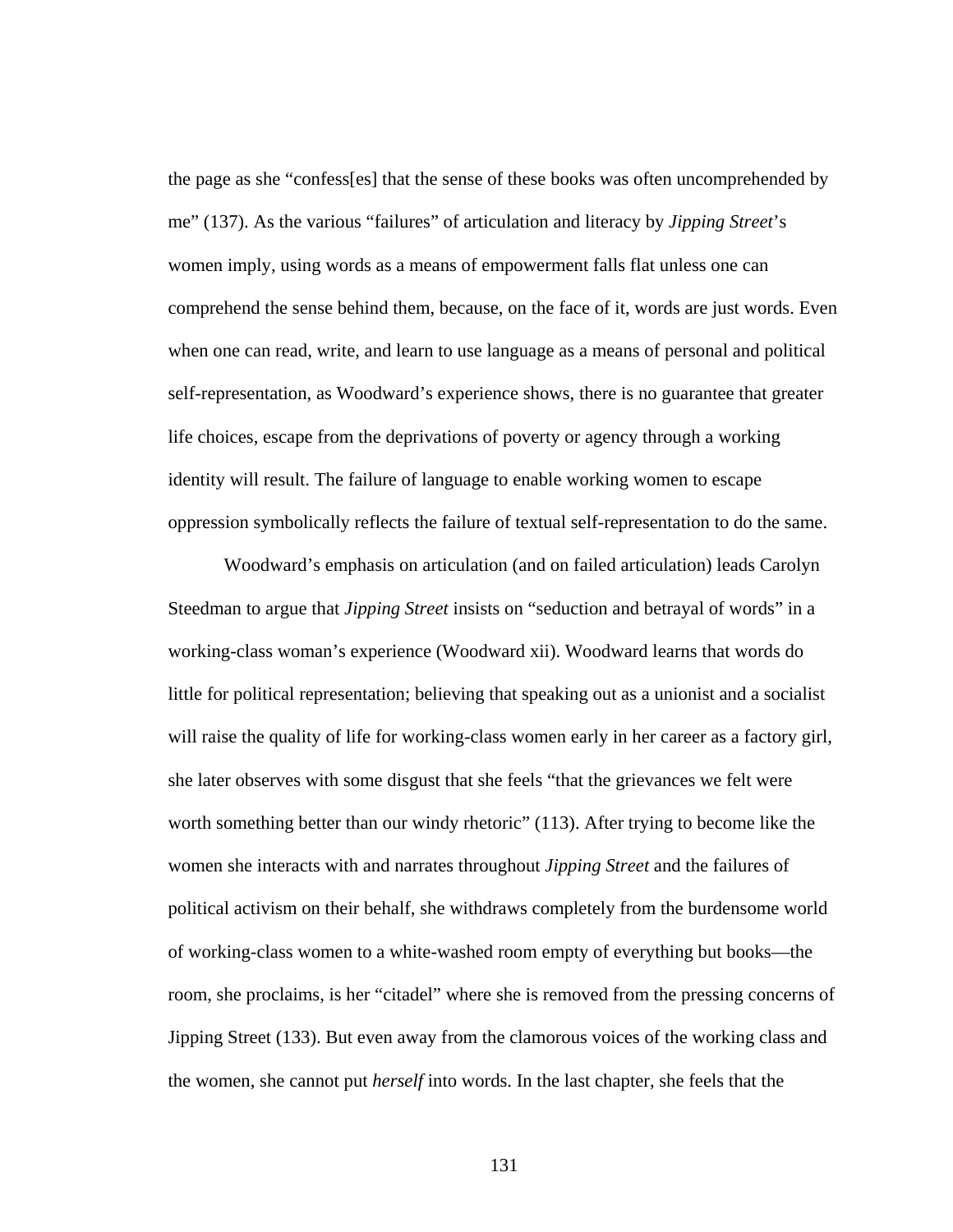"bonds" of Jipping Street are loosening and "familiar things have lost their meaning… but whither, to what end?" Although the "beautiful words … beckon to me," she writes, "I cannot shape this knowledge even to myself" (151). As Woodward cannot understand the sense behind the words she reads, and thus cannot use words with any measure of accuracy, she ends the book without a sense of who she is or who she may become. Although there is still faith in the power of literacy and self-articulation, Woodward's story ends with a crippled sense of self-knowledge that cannot be put into words: beyond Jipping Street, read as a metaphor for working-class feminine experience, she knows not who she is or where to go next.

*Jipping Street* has many of the features of the classic autobiography: it focuses on the narrative *I*'s self-development and struggle to understand the self in relationship to the world, and its narrative continuity reflects this development. Yet Woodward's odd detachment from the narrative *I*, focus on other women's narratives, and emphasis on the failure of language leads us to examine not what working-class women's autobiographies are, or how this book is or is not an autobiography, but instead to question what autobiographies do for the subjects who write them. For Woodward, the features of autobiography do not so much reflect the truth of a life as they constitute the testing ground for dominant representations of working-class feminine identity that meet her resistance at the book's end. Resisting the dominant shape of autobiographical representation for working-class women in this period, Woodward also resists the acceptable intersections of gender and class that these representations take: the laboring identities of women are merely rhetorical strategies that, while sometimes useful, do not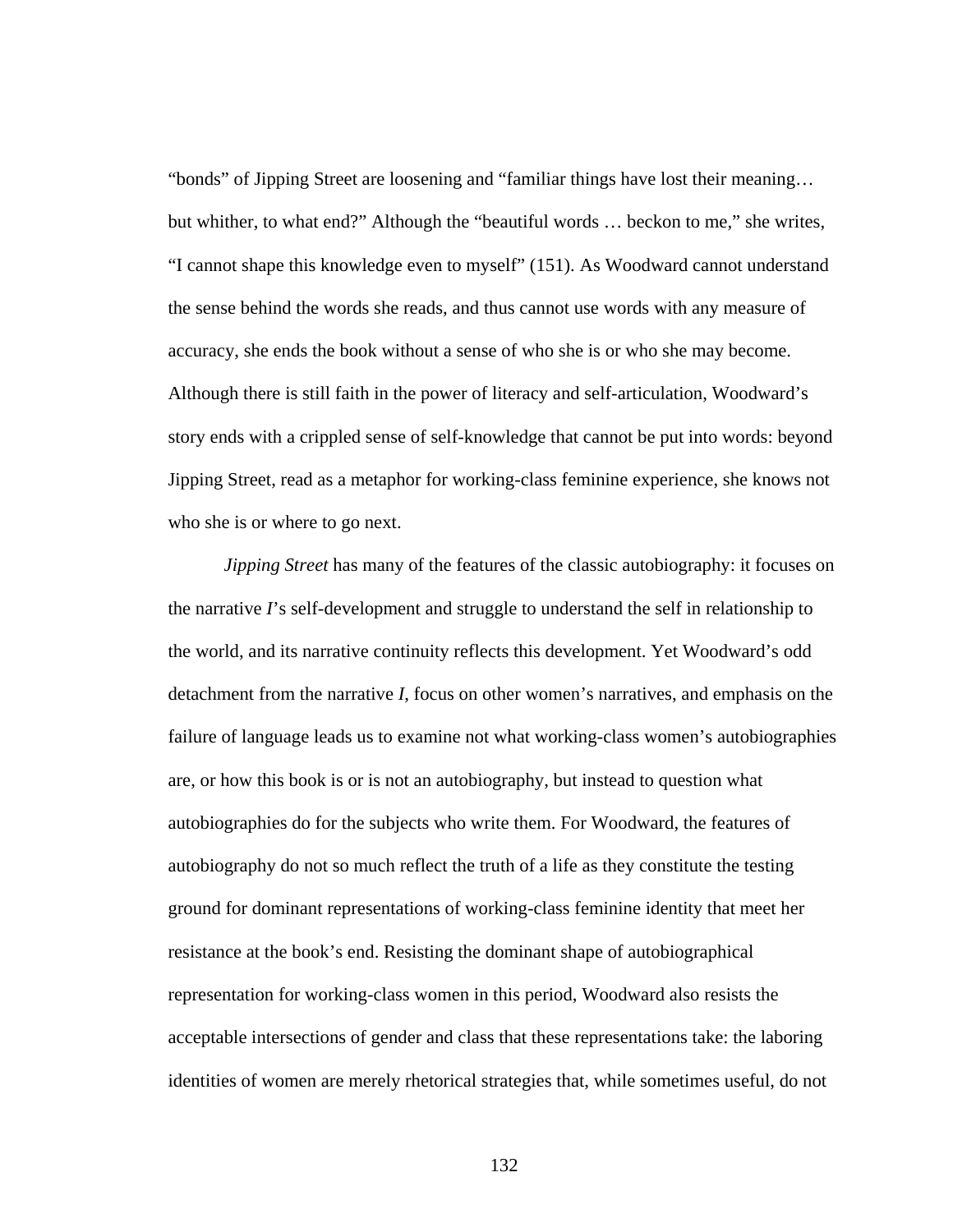change the story of one's life or make it viable outside of particular social or political contexts. Woodward's peers may have found autobiographical writing as a political act that asserts their right to speak and construct their own identities. However, Woodward's own narrative highlights the contingencies of this act, for self-representation seems to provide little leverage against the shifting displacements of identity within language itself.

## *Jipping Street***'s Factory Girls and the Limits of Working Identities**

*Jipping Street* can be seen as a response to a moment in literary history in which working-class women began to think and write of themselves as working identities that garnered a kind of authority in the socio-political arena. Once achieved, Woodward seems to ask, what does defining one's self as a laboring woman really accomplish—how does the working identity of women's autobiographical self-representation empower them beyond text and context? While Woodward offers no firm answers, she also has little faith in the power of women's labor and the form its literary self-representation takes to create an enabling, classed version of femininity. Thus, the working identity is not an emancipatory subjectivity in *Jipping Street*, but another aspect of subjection.

This sentiment becomes obvious in Woodward's treatment of the text's factory girls as they most clearly indicate the potential and the failure of an empowered genderclass consciousness. Two factory girls in particular, Lil Reeds and Marian Evelyn, illustrate the unsettling connections between labor and agency and make up figurative "horizons" that bracket Woodward's own experience as a factory worker. The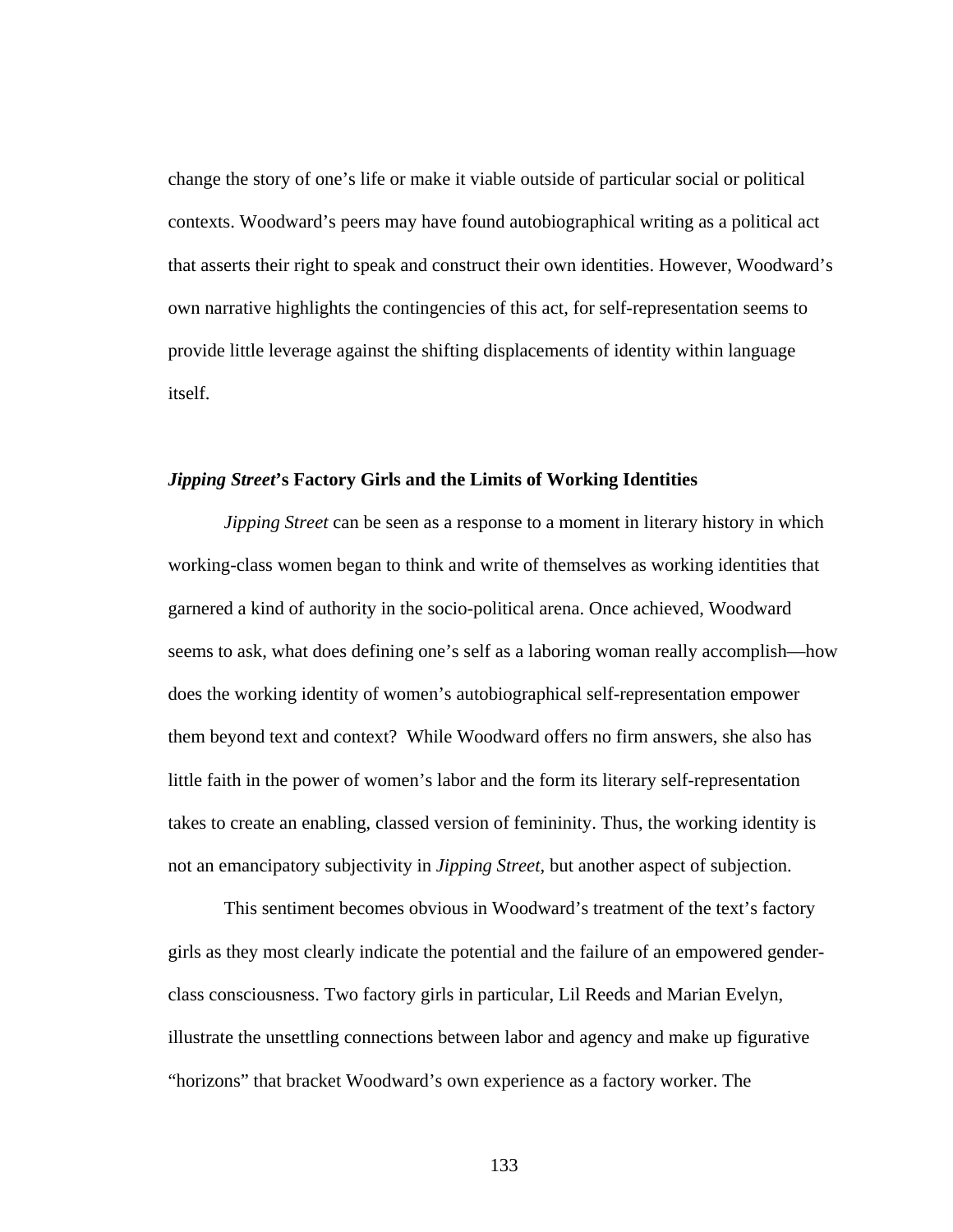independence of Lil and activism of Marian Evelyn encompass the enabling potential of the factory girl, which Woodward takes on as she enters the workforce and labor politics as an adolescent factory operative. However, Lil and Marian also exemplify the failures of the factory girl as an empowered subjectivity, a failure emphasized by their seeming "literariness" in the *Jipping Street*. Through Lil and Marian Evelyn, Woodward proposes that the factory girl is not useful as a means to articulate the working-class feminine self. Although Lil, Marian Evelyn, and even Woodward herself present the reader with transformative possibilities for laboring women, *Jipping Street*'s factory girls fail to escape subjection, just as the factory girl fails to escape the text as a useful symbol of personal, social, or political authority.

 Lil Reeds is the most important of these figures because she is both a guide for the impressionable young Woodward and a symbol of the continuing power of the Victorian factory girl in the literary and social imagination. Bright, bold, and dangerously independent, Lil is forward in her manner, cheerful to the point of seeming to "dance as she walked," spendthrift and as pleased with the look of her high-heeled boots as with her reflection in the mirror while she arranges her hair each morning for work (73). Woodward tells us that Lil was "full of an uncontainable thrill for living," a girl of nineteen who "seemed removed from all the things that made the days to be dreaded… Life presented her no questions, no problems, no sadness; and people looked on her with envy and suspicion" (75). Lil seems pulled directly from the pages of *Mary Barton*: she is a two-dimensional character meant to reflect the sexually endangered / dangerous young factory girl, threatened and threatening in her independence and vitality.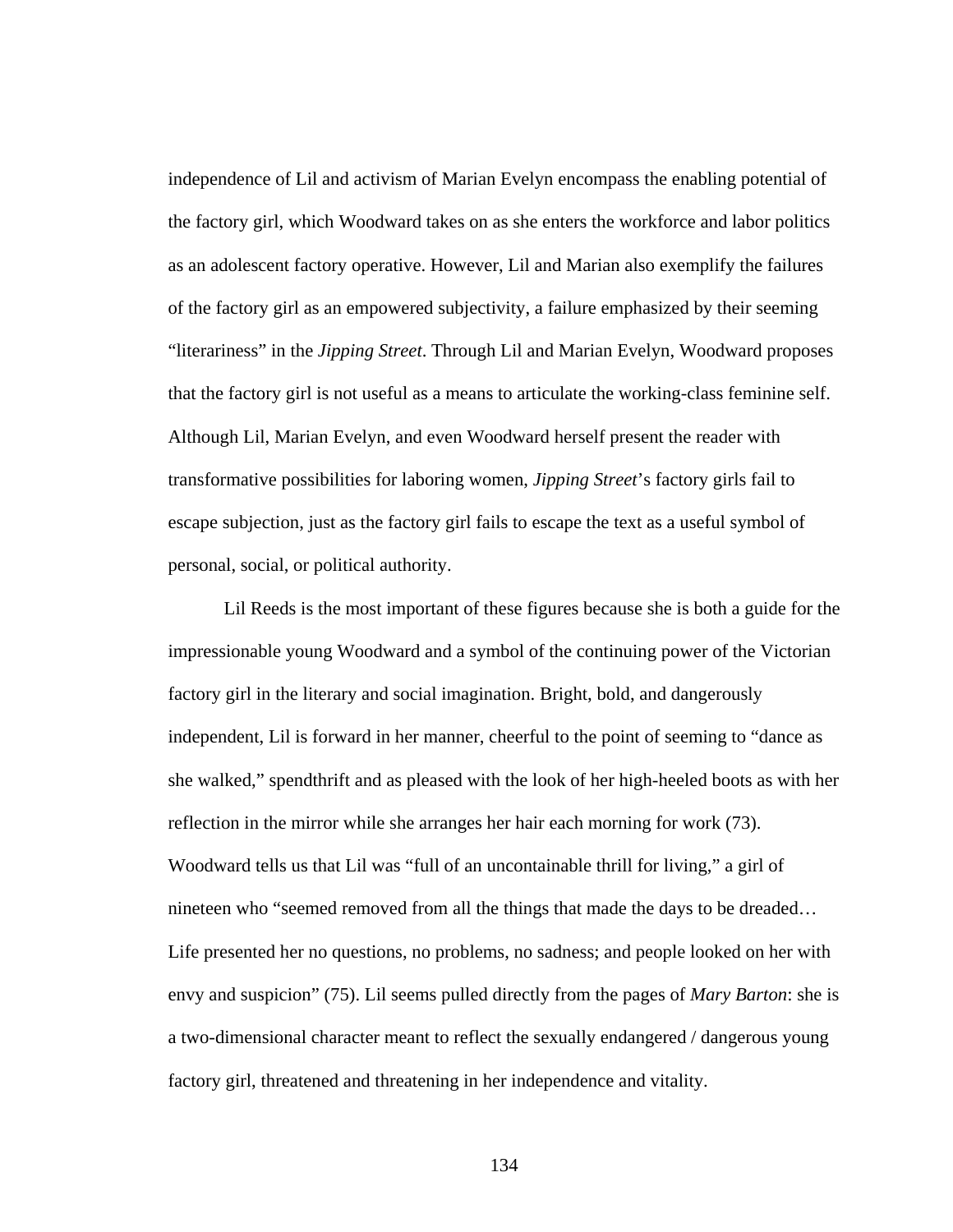Lil is an important touchstone for Woodward; she enters *Jipping Street* at a crucial moment when Woodward anxiously faces the prospect of leaving behind her childhood as a helpmate to her mother and joining the adult labor force. Because of her energy and autonomy, Lil changes Woodward's negative perspective on labor and adult responsibility. The adolescent Woodward is daunted by the "anguish of first going out to work" and imagines her future as "black and horrible" with "clear visions of the new slavery" that she was about to face (67-68). Although conditioned to the likelihood of going out to work as soon as she was legally able, Woodward still cannot fathom what a life of labor signifies—she describes it as "the unknown," an amorphous "cruel fate" that would force her to "[take] on a new way of looking at things" (67). Lil, however, shows Woodward that her mother's wearisome toil as a washerwoman is not the whole of labor for working-class women. The joy Lil expresses even while in the factory is contagious for Woodward, making bearable her own work as the factory's errand girl. Moreover, Lil embodies a more attractive version of self-reliance than Woodward's mother and shows Woodward that, in time, Woodward too could earn enough to help support her family, to buy high-heeled boots with "startlingly bright" buttons, to command the attention of all the neighborhood "young bloods," and to haggle successfully with stall sellers (75-77).

Lil is the empowered factory girl, with her self-determination and strength made possible through her labor: she supports mother and father, buys gifts for Woodward, and seems able to take care of herself in regard to the numerous beau who attempt to court her. She is exactly what Woodward's washerwoman mother is not: joyfully selfsufficient, full of happiness and hope for the future. As a result, Woodward regards Lil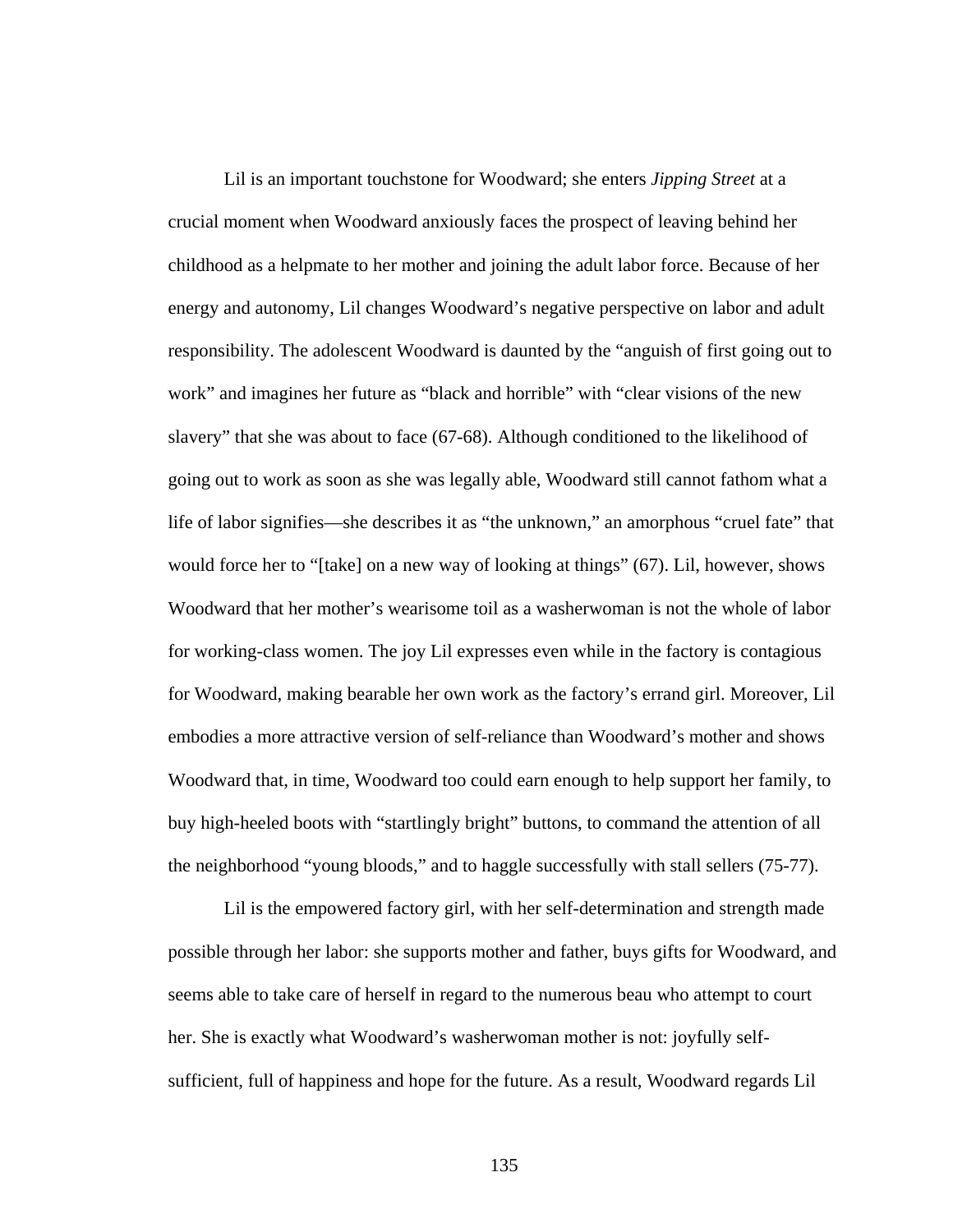with "uncritical admiration, unquestioning trust, and an inordinate desire to serve her" (76). Because of Lil, Woodward begins to see labor as an opportunity for escape from her drab life on Jipping Street, rather than a kind of dark slavery. On a metaphorical level, Woodward's admiration speaks to the power of the image of the Victorian factory girl as a model of empowerment. Lil embodies the very aspects of the representation that made her both a fascinating and dangerous figure in Victorian literature and society, but that was also enabling for women like Ellen Johnston and, for a short time, Woodward.

In spite of Lil's promising presence in Woodward's life, there is something disquieting about the older factory girl, for even as she weaves into the darkness of Jipping Street a "ray of light from heaven," the light she brings shines "a little unsteady and with a preternatural brightness" (72). Woodward modulates Lil's charm and vivacity by tracing the excessive outlines of her character: Lil may be a kind of "irresistible sunshine," but in such light also appears "a little garish and tinseled, leaving you to wonder, to be uncertain"; she is "too bright a light," doomed to burn out (76, 78-9). Lil recalls the dangerous vivacity of Gaskell's Mary Barton (and perhaps her aunt Esther, who was a factory girl before she appears in the novel as a prostitute); in other words, she is unreal, a fiction that expresses the enabling potential of the factory girl, but, as a fiction, is not an actual possibility. The greatest indication of Lil's "literariness" is Woodward's note that Lil often tried to give herself a look of "glowing health" through rouge she creates by licking the stolen cover of a penny dictionary and applying it to her cheeks and lips (76). Lil has to color herself in (and with words, no less); otherwise, Woodward tells us, she is "ashen and gray," flat and uninspiring (77).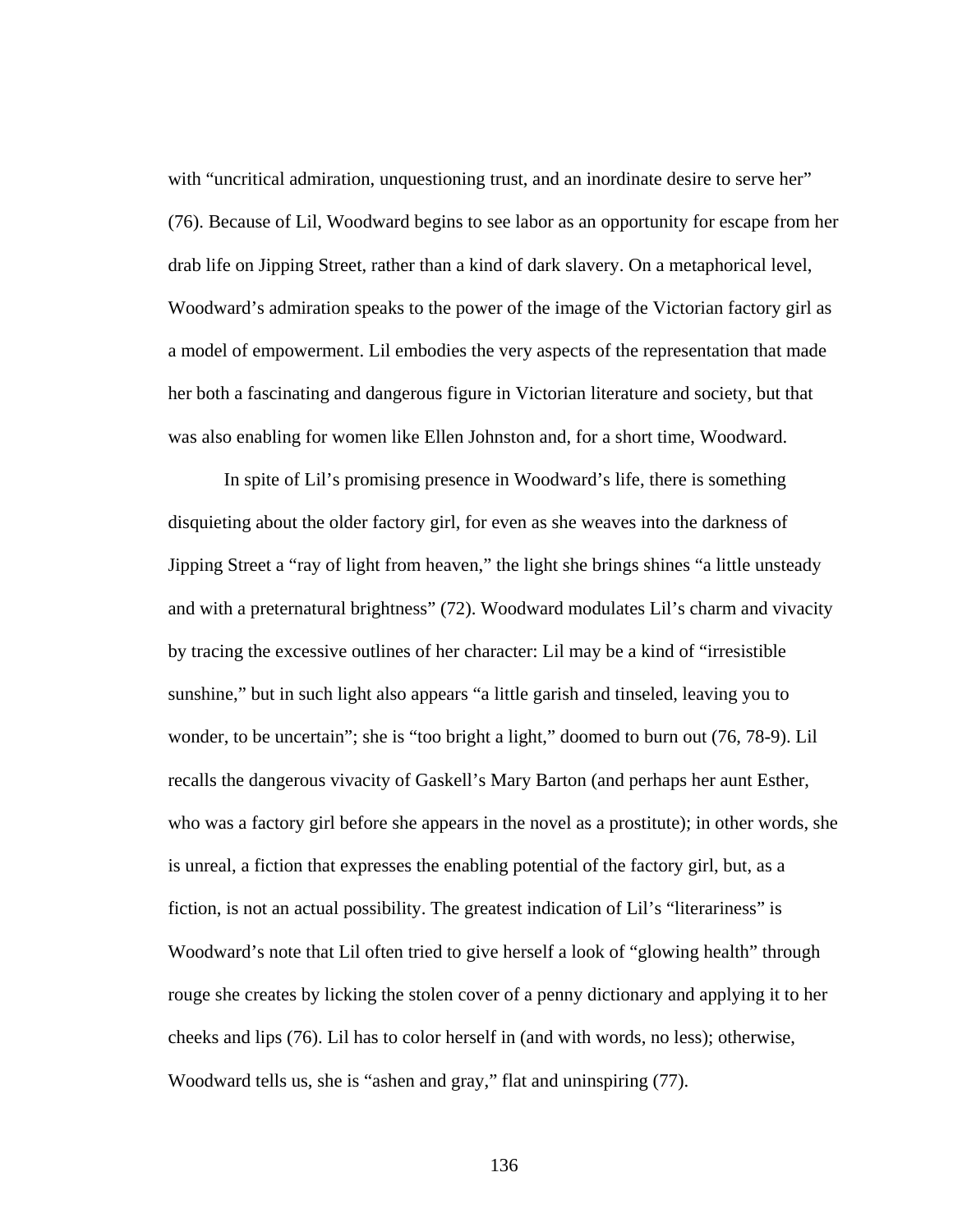As Lil fills in her lips and cheeks with dye from the cover of the dictionary, Woodward also attempts to flesh out Lil's representation in *Jipping Street* by focusing initially on Lil's cheerful personality, personal autonomy, and economic independence. Lil, however, is ultimately a ghost from another genre: the marginalized factory girl of the industrial novel. As such, her story must play out in the usual way of the sexual / sentimental factory girl: as indicated by numerous suitors courted by Lil (and also by her "painted" face), Woodward implies that she is promiscuous, a bit too independent for her moral good. "People hinted at the wildest irregularities and attributed them to Lil," Woodward writes, "and, now when I think of it, I see that she was not much concerned with the moral aspect of life (82). In a quick move, Woodward writes her off; within a mere five pages from her introduction, Lil dies in childbirth (and the pregnancy itself is hinted at as illegitimate). There is no back story Woodward would like to tell about the circumstances of Lil's death, only that one day, Lil's "light went out," and "her voice [heard] no more" (82-83). We are only told that "Lil's baby, two days old" lies at the foot of her bed in "a little white box" similar to those that would hold "wedding cakes at the pastry shop" (83). Whether the baby is still alive or not – Woodward gives us no indication – it would seem that, as the sexualized factory girl, Lil has gotten her just desserts by dying in childbirth. Yet the young Woodward grieves deeply for her, perhaps illustrating the power of the potential contained in that image of the factory girl, wishing Lil and the power she symbolized earlier were not merely fictions.

Whatever Lil symbolizes as a literary figure, the independence and vitality she gives off in her better days influence Woodward to begin factory work in earnest. Tired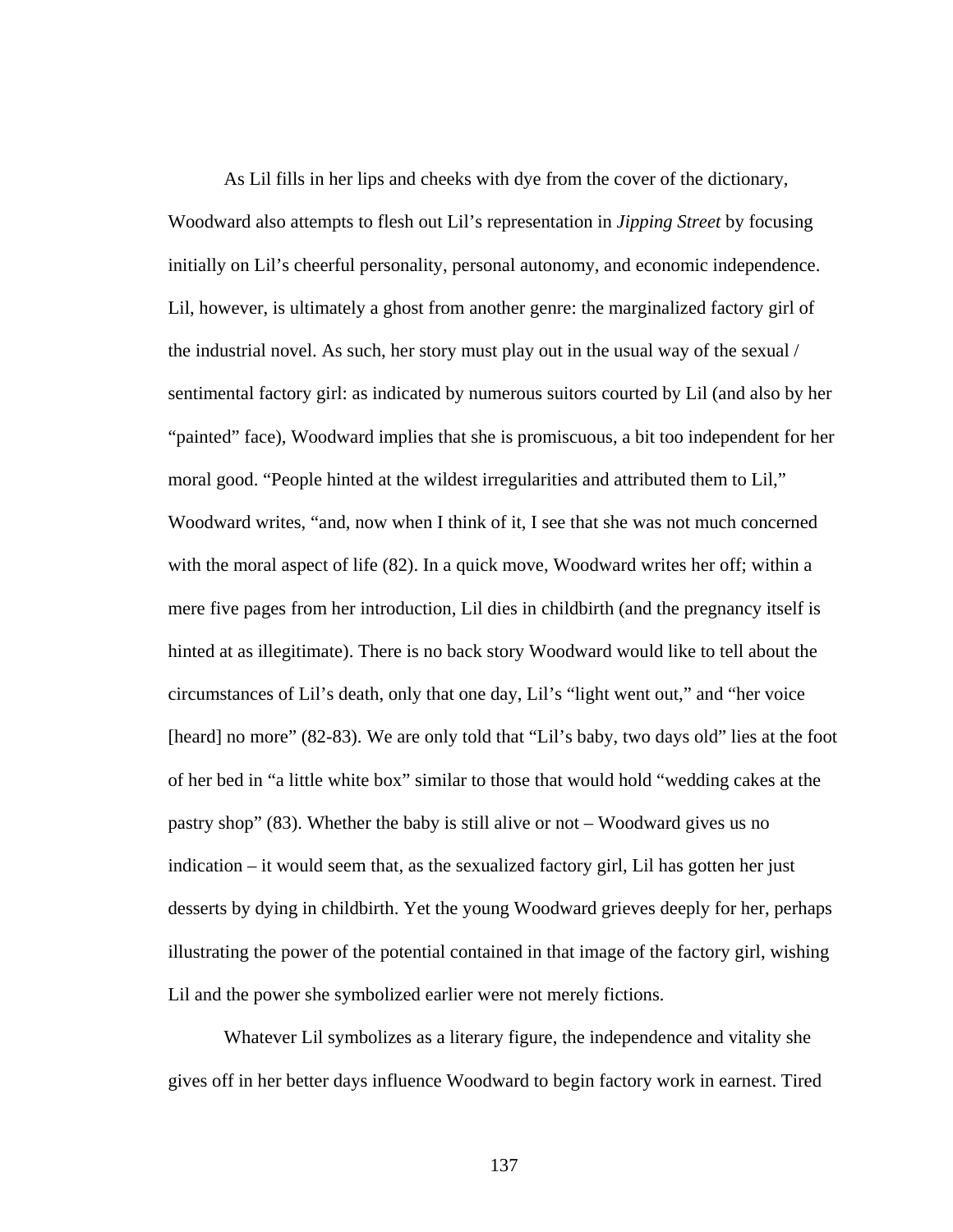of the meager wages she manages to obtain as an errand runner for nearby factories, the fourteen-year-old Woodward lies about her age and manages to procure a position as a machine worker in a factory near Jipping Street. Out of "a boldness bred of despair," she writes "I pinned my hair up at the back and presented myself [...] as a person much older than I was. With the utmost effrontery I offered myself as a skilled worker" (91). Suddenly, she is no longer a liability or burden to her family; as a factory girl, her neighbors and family regard her more highly than when she was a simple errand girl: her "change in status was shift – marvelous" (83). Woodward as factory girl quickly adapts to her new, adult role as a laborer and is able to contribute significantly to the family purse, so much so that her mother is finally able to give up washing and tend to her own health. Woodward takes pride in her work and her newfound ability to be a productive part of her working-class family.

In her early days in the factory, Woodward appreciates her independence as a factory girl. Yet, as the novelty of being able to support herself and care for her family wears off, she begins to imagine a life beyond Jipping Street, to something beyond the want and dirt that she begins to regard as endemic of a working-class existence. "I changed – inside," she observes. "I came not to know my own self. My days were consumed in rage and anger against the order of things as I saw it reflected in Jipping Street, the factory, wherever I turned my eyes" (102-03). These "things" – dirt, oppression, poverty – change her outlook in regard to the factory women with which she initially enjoyed working, women who she felt "at ease" with and from whom she "learned [from] their experience" (94). Woodward becomes tired of people, the working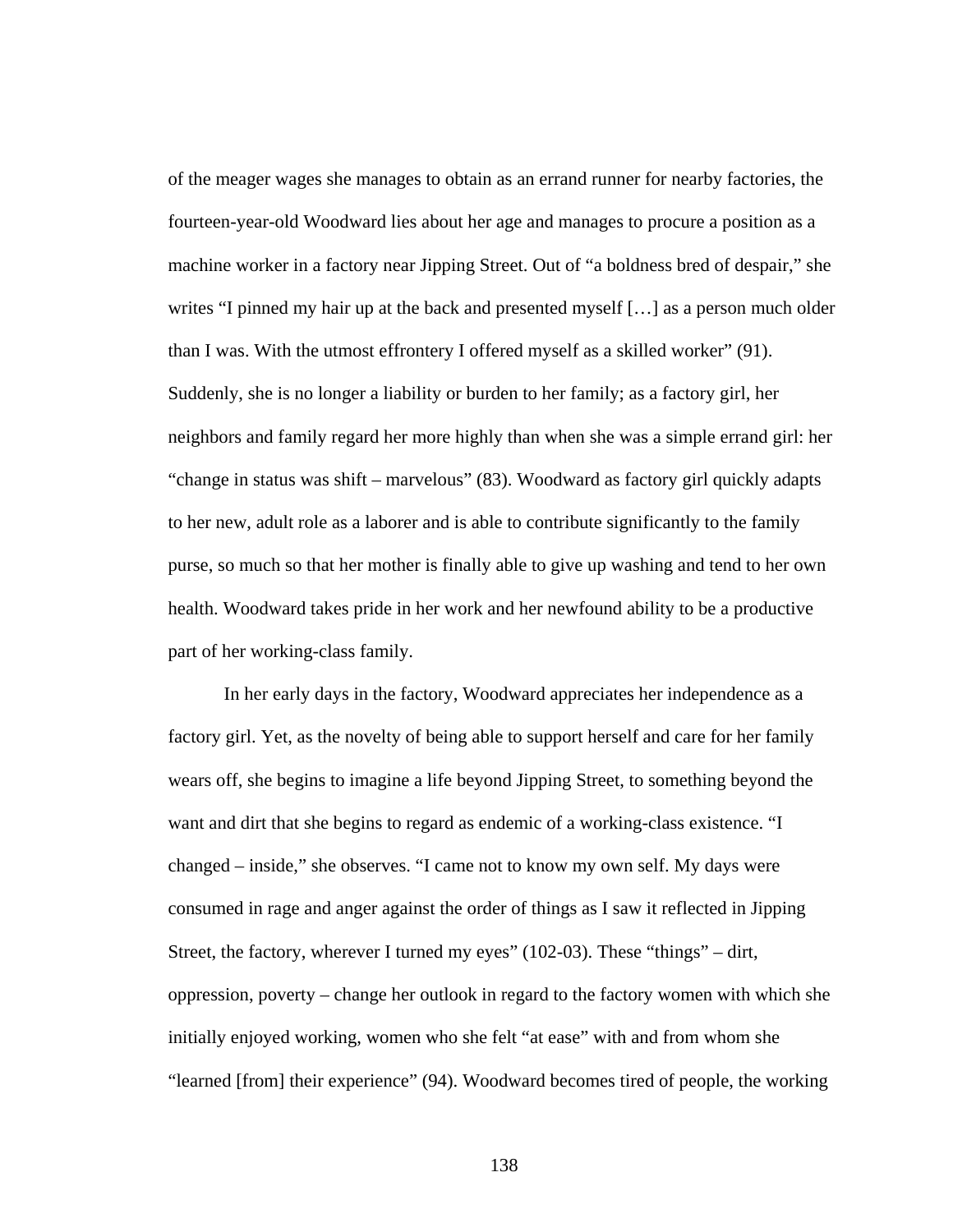masses and her immediate community on Jipping Street, angered by their complacency in the face of poverty and oppression. While work in the factory does benefit Woodward by providing her (and her mother, whom she supports) with a measure of independence, she ultimately regards it as a never-ending chain of repetition that keeps working people in place; it cannot cure the ills of the working class or offer them meaningful advancement of any kind. There is no movement from the factory to better "horizons," only unremitting labor (105).

Woodward's dissatisfaction with her position as a laborer is mollified by thoughts of political agitation and a new companion who holds similar "revolutionary notions": Marian Evelyn, an older factory worker who introduces Woodward to several socialist and suffrage organizations (108). Together, Marian Evelyn and Woodward participate in meetings for working-class agitators, are "fired" by revolutionary rhetoric, and spend summer nights in Marian Evelyn's back garden "[discussing] how hard it was to break away from that attitude of misery accepted that encompassed us […] and the tragic, souldeadening lack of spirit in pushing away from Jipping Street and the factory and all for which they stood" (111). Marian Evelyn, a rare "discovery" who "was not disheartened by her fifty-odd years of age" from supporting the trades-union movement and suffrage measures, inspires and encourages her young counterpart to night school and asks her to read political pamphlets for practicing her "speech and pronunciation" which, to Woodward, seems necessary in order to truly fight against working-class subjection (108- 110). For Woodward, Marian Evelyn represents an aging revolutionary desirous of great change for people of her class and sex, with aspirations beyond the factory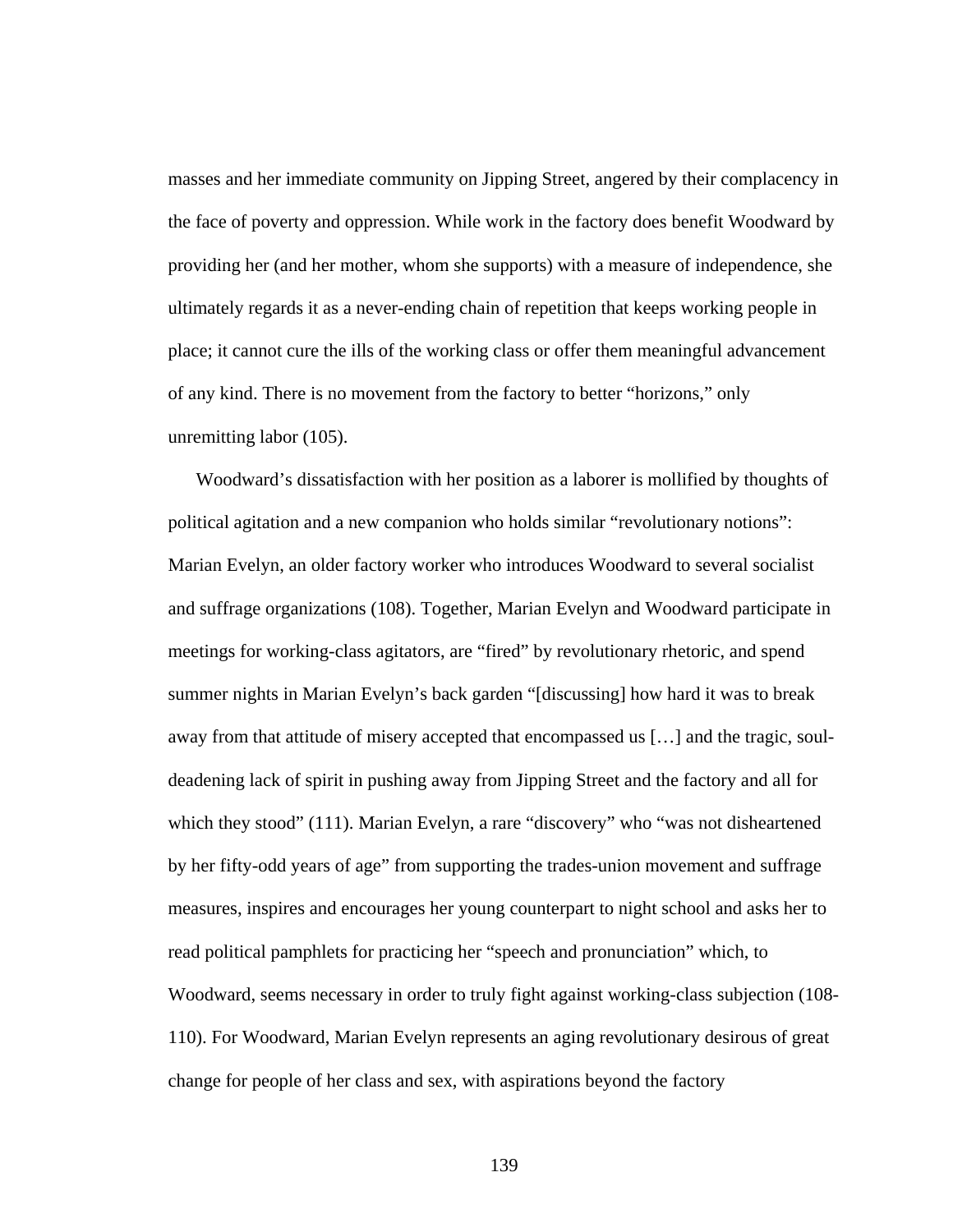Nonetheless, through Marian Evelyn, Woodward (and readers) learns that it's not revolutionary fervor drawn from the experience of labor but education that's needed to bring political and social agency to women. Although Marian Evelyn symbolizes the politicized factory worker, "her intense feeling on [unionization] and the matter of social reform generally, could find no outlet" because she was illiterate (108). Therefore, Marian Evelyn can only be "the best of listeners" – ultimately, as passive as the other working-class Jipping Street residents (111). She may be sympathetic to the causes in which she is involved, but can do nothing to actualize them.

Disappointed with the social organizations in which Marian Evelyn has encouraged her to participate, Woodward ultimately rejects political involvement when her experience with a trade's union falls flat. In attempt to convince her co-workers to pay weekly subscriptions, she "could not help becoming aware of the unreality, as it were, of our efforts to coerce a Utopia" from the women "to whom even two pennies a week represented a loaf of bread" (122-23). Sally Alexander argues that for Woodward, "the politics of socialism were […] too unaware of the abjection and passivity of poverty to be able to change anything," and thus, Woodward instead chooses "solitude, silence, and the aesthetic seduction of words and thoughts in the place of politics" (283). Woodward's move from the factory to her "citadel," the bare room she rents implies that while work, and then political involvement through work, was at one stage of her life enough to sustain her; in the long run, however, it is a shackle that keeps her from "read[ing] all day and set[ting] down [her] dreams" (141). Unlike Ellen Johnston, the Guildswomen, or Annie Kenney, Woodward does not find an aesthetic agency in writing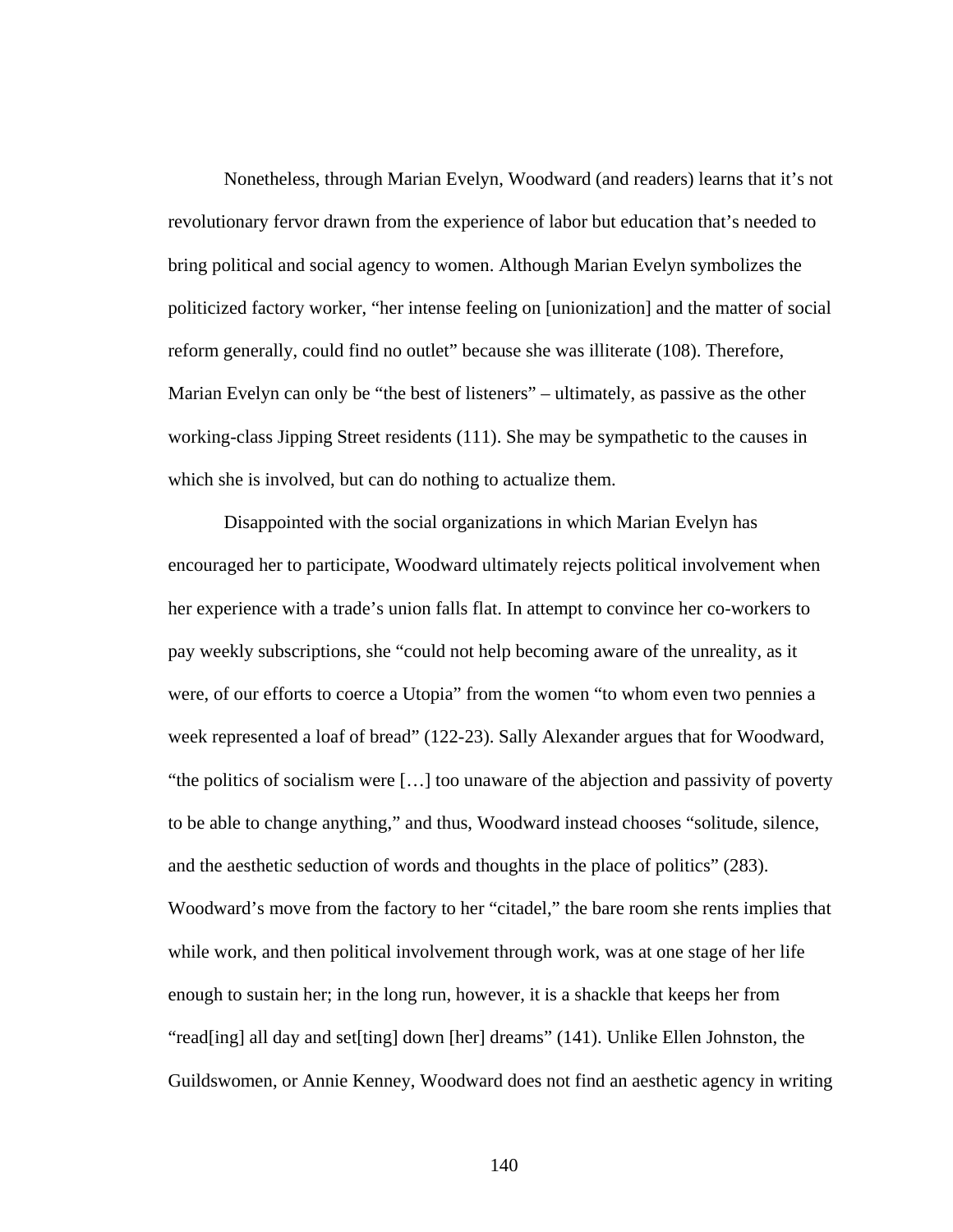about her work, in taking ownership of her working identity as a factory girl. Instead, labor stifles her intellectual and artistic development, clearly desired for personal and not social or political gain. Woodward would rather focus on her development as an individual beyond the community of working identities that shaped her childhood, the dual lens of class and gender through which she comes to understand herself.

# **Conclusion**

Woodward argues that literacy and labor are antithetical—the act of toil leaves little time for education, or self-education, that can move women beyond the context of labor politics. This point comes across most poignantly in a scene near *Jipping Street*'s end in which Woodward, working then as a machinist in a men's collar factory, absently sews across her finger while reading Gibbons' *Decline and Fall*. Snatching time to read "clandestinely… with one eye on [her] work on the other eye on the book," Woodward accidentally "put[s] the first finger of [her] left hand under the needle of the machine, instead of a collar" (135). Although the scar is "honorable" in Woodward's estimation, it also denotes the virtual incompatibility of labor and literacy, as Woodward is literally tethered to her work while attempting to read, kept in place as a laborer.

For Woodward, words alone—the ability to articulate and represent one's self as a female laboring self—are not enough to sustain long-term change for working-class women. The ideas behind words, the strengths of an educated, cultivated mind, are what are needed to move women beyond the social categories that contain them. Otherwise, the language of the socialist, of class consciousness, of a gendered-classed subjectivity, is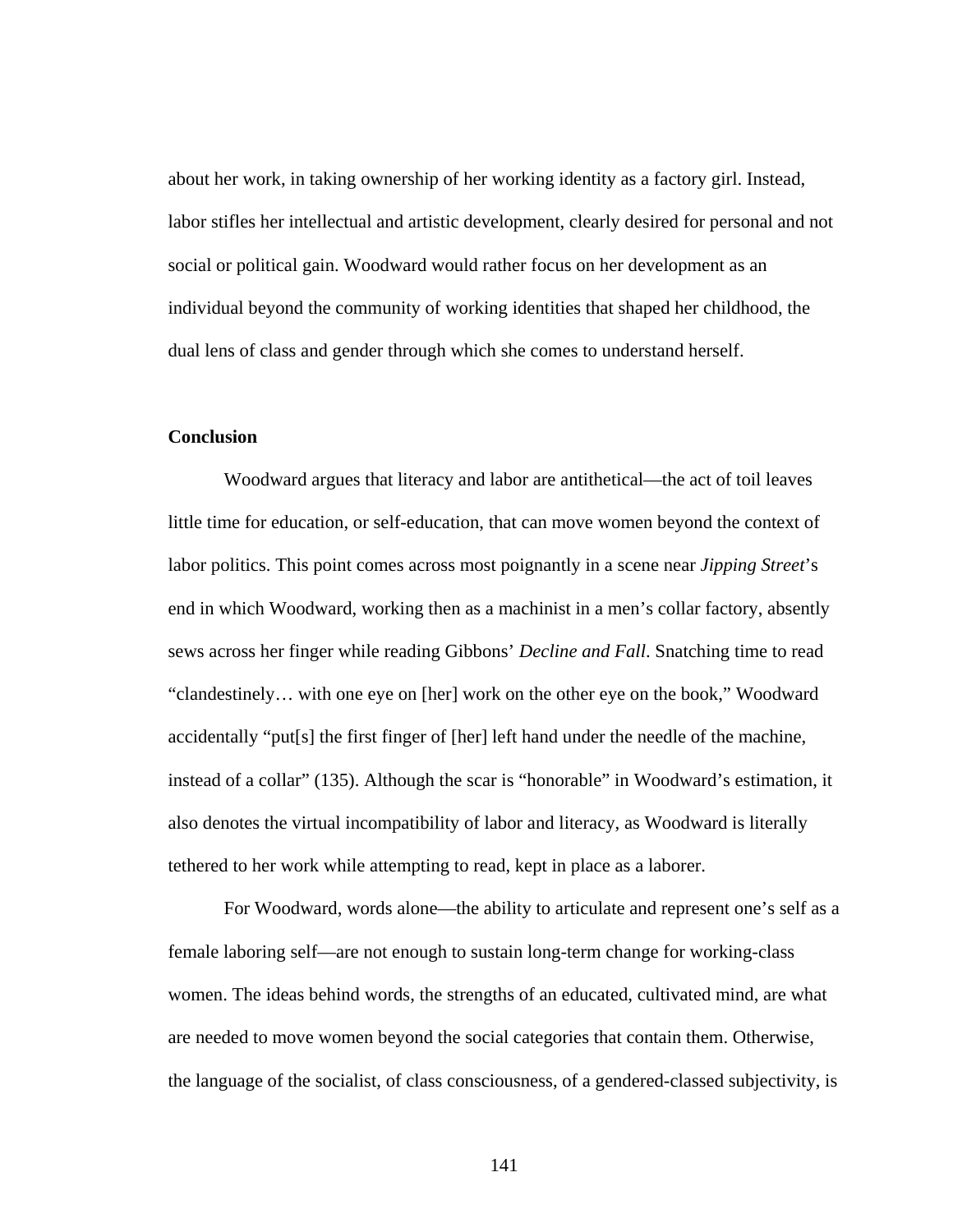just that: language. While language can be seen as active, on Jipping Street, it signifies empty action; it is merely talking about things, not making them happen.

Consequently, the bare room to which Woodward withdraws at *Jipping Street*'s close represents the fresh start that she desires, "a world apart" from the sea of faces on Jipping Street and in the factory, away from their hardships and the burdens that characterize their lives (135). Whitewashing the room from ceiling to floor, she creates a physical bare space holds only the small library of books she's collected and day dreams of a time when she can build shelves to hold even more. Symbolically, the room is Woodward's attempt to move beyond classed and gendered categories of identity, the metaphorical whitewashing of her origins, of the forces and social categories that have shaped the trajectory of her life. It is a room of her own, a space beyond history and the past – beyond the factory girl.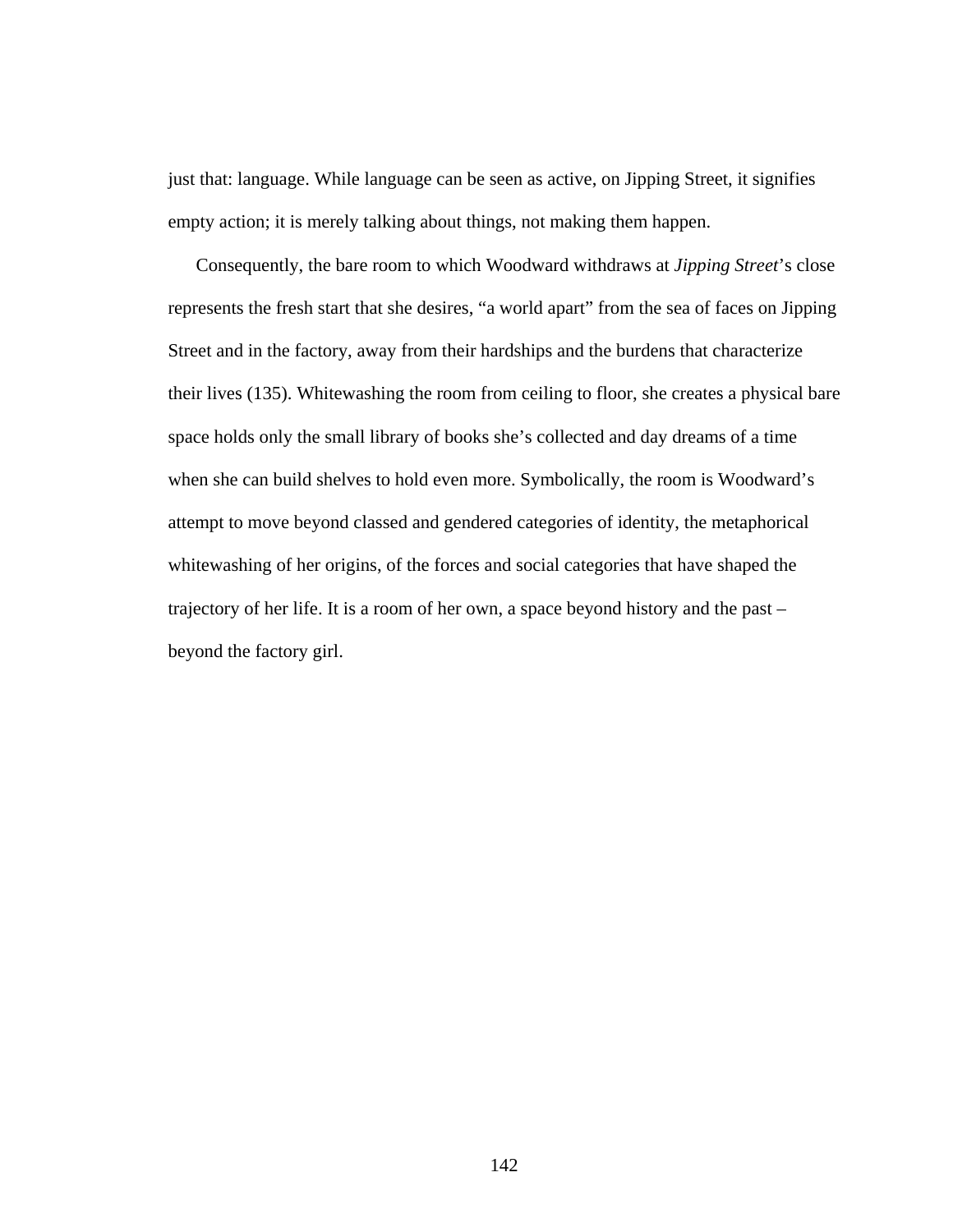# CHAPTER V

# CONCLUSION: WORK IN PROGRESS

 I sometimes find myself thinking that if the worst comes to the worst, I can always earn a living by my hands … all you have in the end is your labour.— Carolyn Kay Steedman, *Landscape for a Good Woman: A Story of Two Lives* 

Conclusions are departures, and this conclusion is a departure in more ways than one. Yes, it does the normal work of departing from the subject matter at hand, but it is also a departure from the typical final chapter of a dissertation. I could, in the usual fashion, tell you what all of this –the previous four chapters – means in light of trends in Victorian studies today. I could tell you that my analysis is important for reconsiderations of the literary canon and how we read working-class subjectivity, especially workingclass feminine subjectivity, in the canonical contexts and texts that we regularly teach and research – because it is. I could tell you that our studies tend to follow the group of writers who upheld the status quo in the nineteenth century (or, at least, were married to men that upheld the status quo), and that inclusion of working-class authors in our monographs and on our syllabi is vital to a more democratic study of literature in the Victorian age. I could tell you *why* the claims I've made here are important, in other words, and recommend where we – where I – can go beyond *Genres of Work*.

And that is what I would tell you, were this chapter a typical dissertation conclusion. I want to talk about stories instead. I want to talk about stories *about* labor, because this dissertation is more than a critical study of working-class women, of factory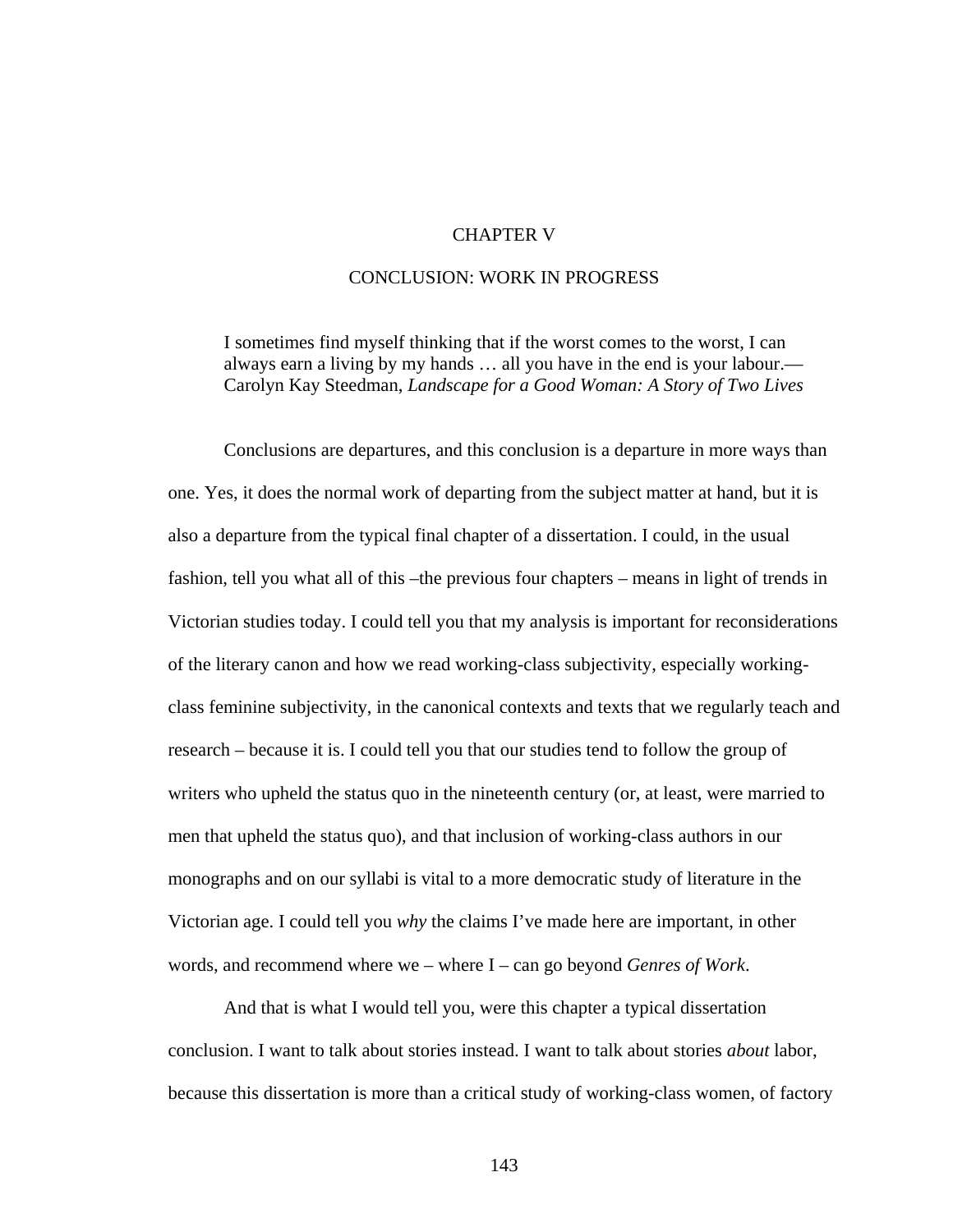girls, of literary representation and the ways in which literature itself shaped identities in nineteenth-century Britain. This dissertation also tells stories: the stories of women like Ellen Johnston and Kathleen Woodward, who tried to make something meaningful of their labor, who tried to tell stories of themselves and women like them; of writers like Elizabeth Gaskell, who tried to tell meaningful stories about the Johnstons and Woodwards of their time, but failed on account of social pressures and historical circumstances. But it is also the story of me and other women I know who, like Carolyn Steedman, realize that in the end, all you have is your labor. And it is, in essence, the story of a first-generation college student who made it into a Ph.D. program and decided to write her final project on the type of woman she would've been, had she been born a century or so earlier, in a country across the Atlantic.

I came into this project curious about the "work" in the "working class" of the Victorian age in part because of my own background – blue-collar girl from a family of folks who work mainly in the south Louisiana petroleum industry. Work was something of a theme that I felt I needed to trace out. I thought I would examine working-class representation through a comparative study of middle and working-class literature, the latter taking me into territory I'd never deeply explored, but had always interested me. At the time, I wasn't being gender specific in my search. I began by skimming a bevy of critical sources on the Industrial Revolution, industrial literature, Carlyle's "Gospel of Work," and a host of other "work-related" topics, feeling out leads on working-class authors (usually male) I saw mentioned in some critical works on industrialism, and rereading the industrial novels of the middle decades of the Victorian age. Through all of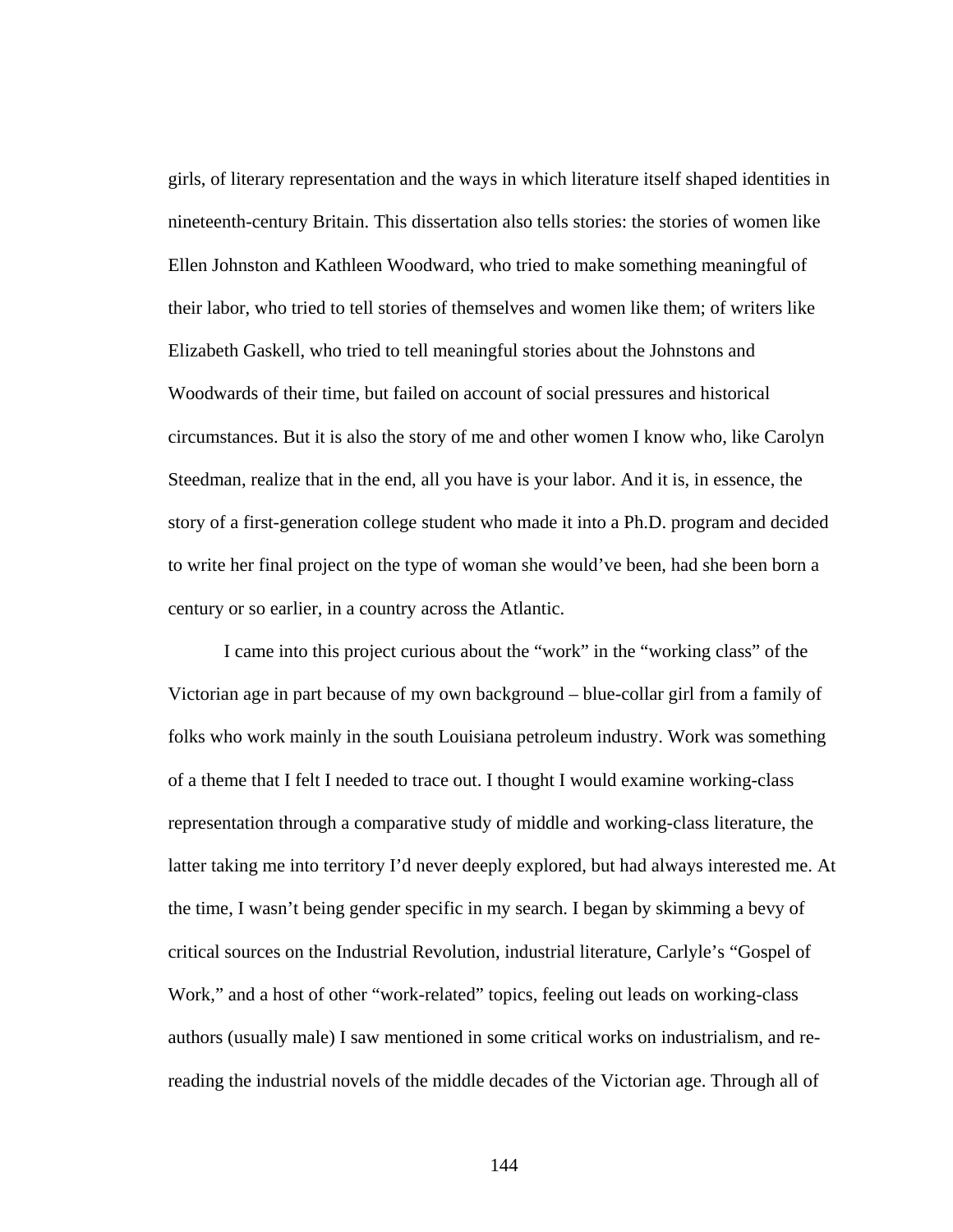this, I found myself asking, over and over, "Where are the working women?" I knew there were many of them – while domestic service held the first slot in typical jobs for working-class women, factory work was a close second. So, where were they?

On occasion, a female factory worker might pop up in the industrial novels I was reviewing, but I wasn't seeing much of them otherwise. Factory girls were mentioned in *Mary Barton*, as I discussed in Chapter Two, but were not part of the narrative for very long or, if they did have any kind of staying power, they appeared as working-class housewives (and / or prostitutes) who were *formerly* factory workers. There's also a scene in Gaskell's other industrial novel, *North and South*, when the middle-class heroine Margaret Hale is disturbed by the direct looks and silent challenges factory girls pose to her as she is jostled through the streets of Milton Northern (and there's the consumptive, religious Bessy who teaches Margaret – and us – about the evils of the factory system, dying of an illness brought on by carding cotton in a mill). The street scene, of course, caught my attention, but I still couldn't understand why women workers like those who silently challenge Margaret Hale didn't figure more prominently in novels that were, sort of, about working-class people. Couldn't these women be considered an important part of "working-class people"?

Then I rediscovered Harriet, one of three factory girls who appear as minor characters in Benjamin Disraeli's *Sybil.* The daughter of the weaver Warner and his wife Mary, Harriet is "infamous" in the text because after a time of working in the factory, she takes her wages and goes out "to keep house for herself," away from her poverty-stricken family (120, 113). Her independence is, of course, at the peril of her parents and three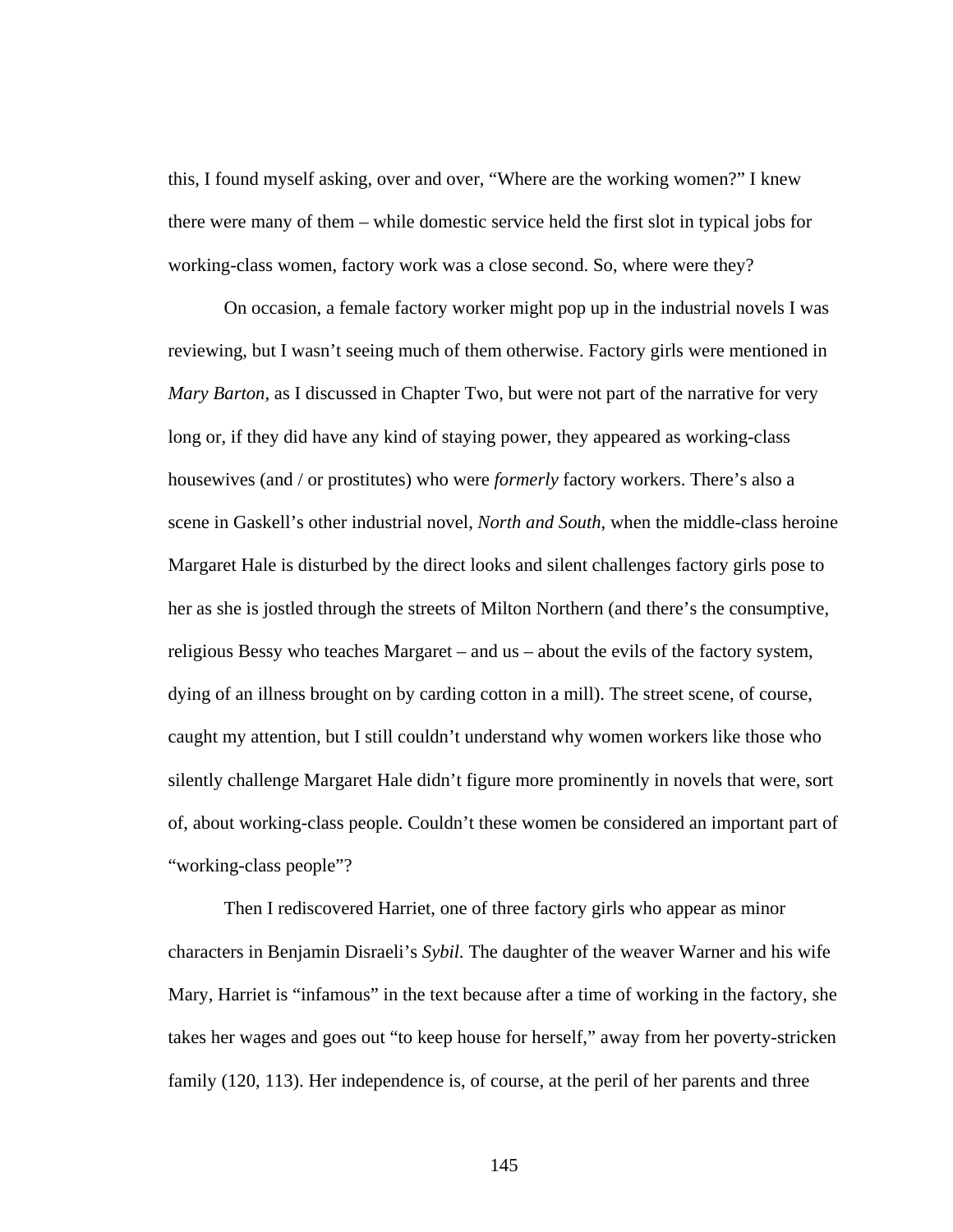younger siblings, who need her wages to help support their own household; for that reason, her mother condemns her as a "wicked" girl, a "hussey" who has plunged the family into squalor (117, 120). At the novel's end, when Julia and Caroline, the text's other factory girls are married off, Harriet is "not yet married," a loose thread. The narrator tells us that "though pretty and clever, [Harriet] is selfish and a screw. She has saved a good deal, and has a considerable sum in the savings bank, but, like many heiresses, cannot bring her mind to share her money with another" (420). And then, for this narrator, there is no more to be said about Harriet.

I was curious about this last scene for reasons obvious to any Victorianist: Harriet is no literal heiress (her money is not inherited, but earned and saved) and she disturbs the usual ending of the Victorian novel (*i.e.* women are either married, married with babies in their laps, or, if not married, dead). Disraeli suggests she is not yet married because she is *like* an heiress – oh, the horror! – in her desire to keep her money to herself (should Harriet marry in 1845, her money would become her husband's because of marriage and property laws at the time). From a twenty-first century perspective, Harriet seems like a smart girl. From a working-class perspective, staying unmarried *is* a smart move on her part. She's better off without the family to support… and so it also seems like a smart move for her to have removed herself from her parents' cellar, for while her father seems to recognize the problem of allowing one's children to pay the rent, her mother only wants her around *because* of her wages. Of course, "smart" is not how the Victorians would have regarded a girl like Harriet. In the Victorian zeitgeist, girls like Harriet are dangerous. They are "bad" daughters, "bad" women. This, as I argued in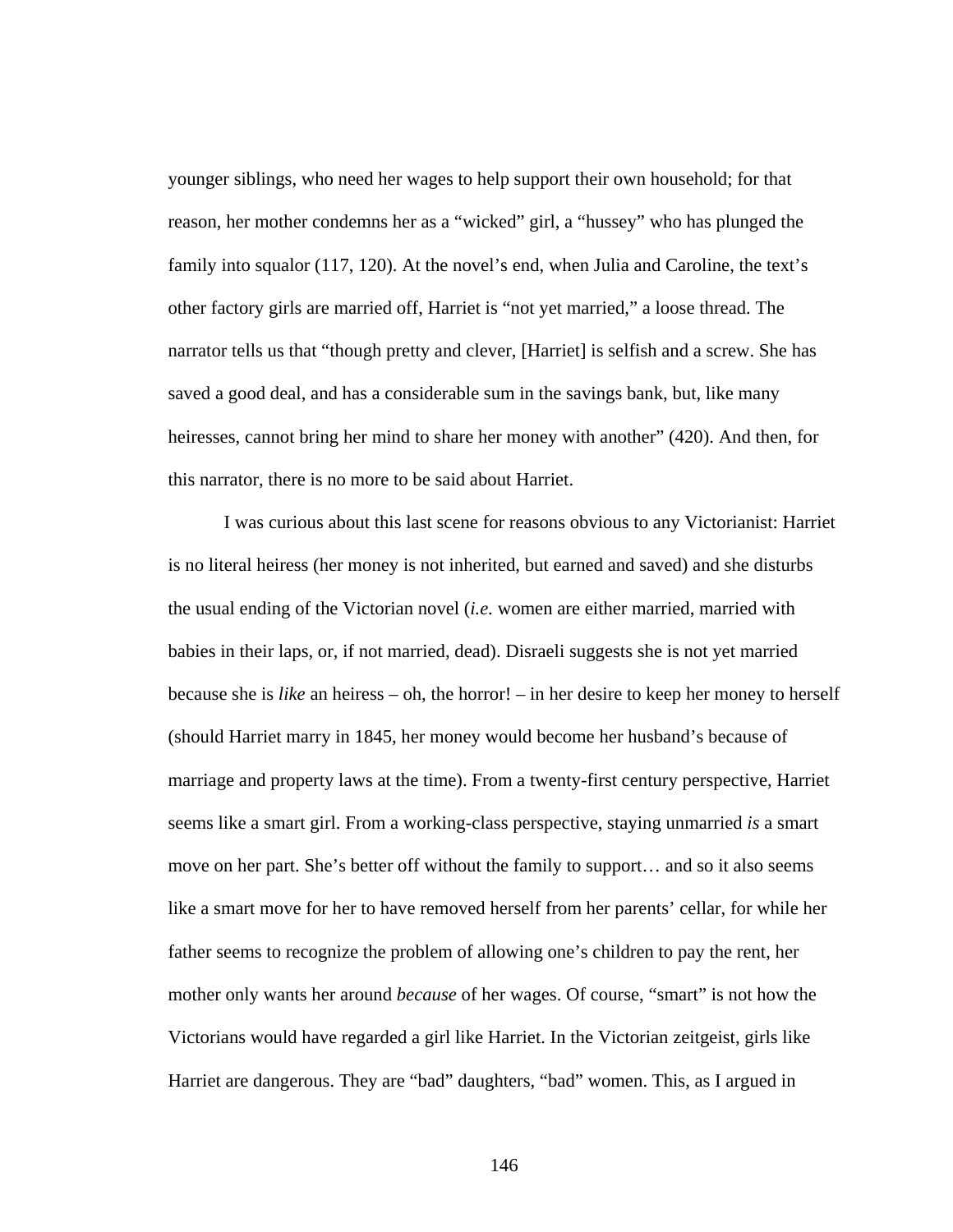Chapter One, means that they must be written off as sexual / sentimental others. But Harriet isn't written off this way. She's just left there at the end of *Sybil*, happily on her own, with her hard-earned money safely stowed away in the bank. Harriet is a good indication of why working women could not be fully included in industrial literature. She doesn't need to be saved or taken care of by anyone other than herself. She's an anomaly.

I probably owe the course my dissertation took to Harriet. Once I began to ask where the women were and managed to find her, I wanted to see if there were other "Harriets" in Victorian literature. I also wanted to see if there were any *real* Harriets who happened to be writing in the period, women lost somewhere in the dustbins of literary history. Thanks to Florence Boos and Patricia Johnson, literary critics who have done quite a bit of digging in those proverbial dustbins, I found a few, including Ellen Johnston and Kathleen Woodward. Of the handful of other writers I could have chosen, I was drawn to Johnston and Woodward because their relationships to class and gender seemed the most complicated, the most difficult to pin down, and I couldn't readily explain why. They were a challenge. I saw the complexity of their work as a kind of attempt to raise questions about class and gender consciousness, to claim an enabling class and gender identity, to try and make something of it. They seemed to most directly test the potential their positions as workers might have for empowering them in their personal and economic lives… rendering them a little less certain than Harriet, but also similar to her in that they, too, were anomalies (in the context of other working-class female writers).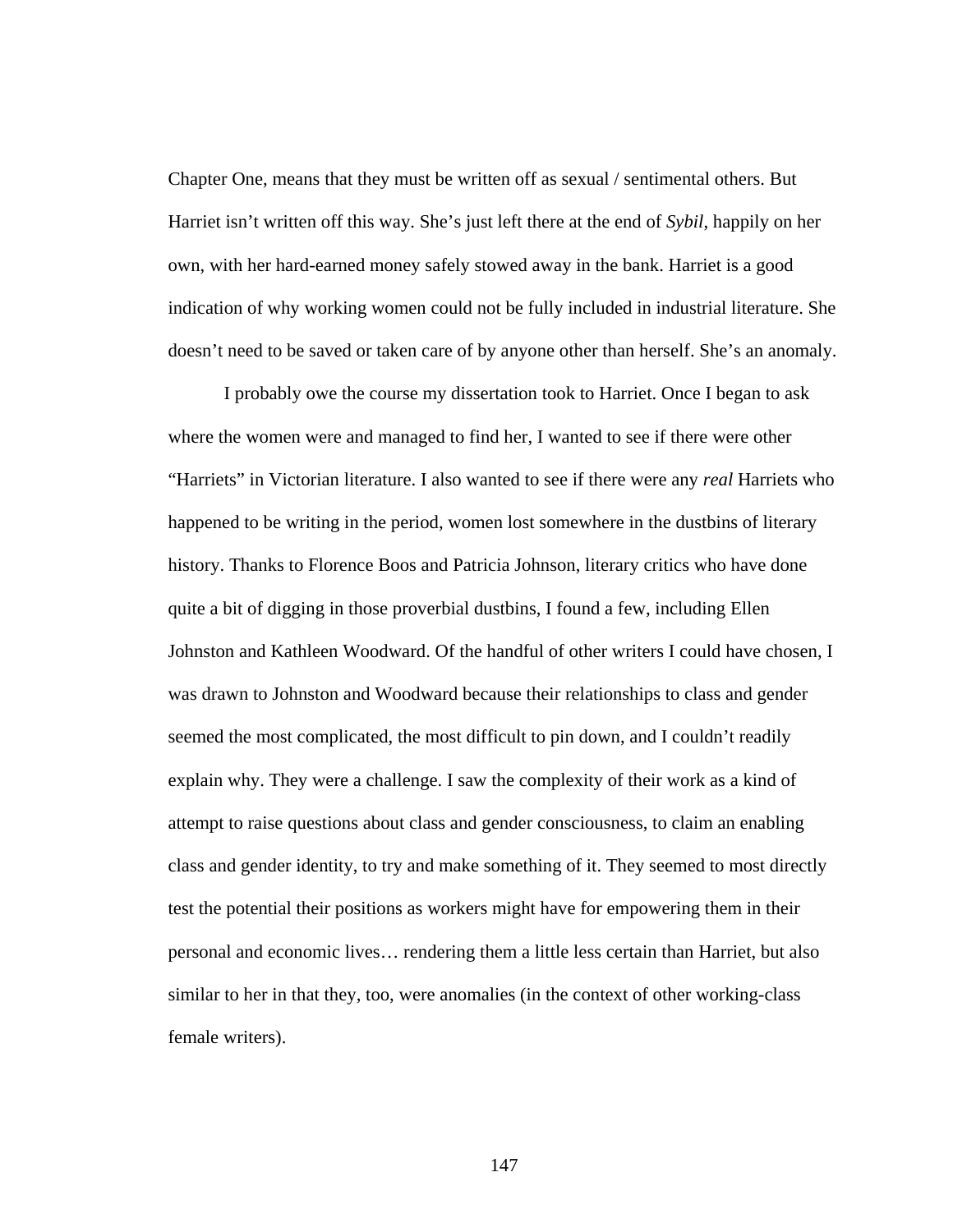It's probably that Johnston and Woodward, like Carolyn Steedman, would say that they were able to make a living with their hands, that all you have in the end is your labor. They may not like to say it – especially Kathleen Woodward – but they would say it, nonetheless. They lived it.

# So have I.

 I live in a different time and country than Johnston and Woodward, so my experience with the intersections of class and gender is not the same as that of a Victorian factory girl. But there was something about these women that felt familiar to me when I decided to dedicate whole dissertation chapters to their writing. There are no factories in south Louisiana, but there are plenty of oil refineries – my childhood home is only a stone's throw away from one. My mother has worked in oilfield construction and was recently laid off from one of these positions, replaced with one of her male counterparts. My mother's youngest sister, my Aunt Kay, is a short-haul truck driver who runs pipe and other materials to oil companies between Houston and New Orleans; her husband, my uncle, is a commercial fisherman. When she's not on the road, she's his first mate. Before I was born, my paternal grandmother ran a "lounge" (she would kill me if I called it a bar – to her, there was a big difference) for rig workers coming in from and going out to platforms in the Gulf of Mexico on boats and helicopters.

 There's more I could say and describe about the "industrial" work the women in my family have performed, but the laundry list doesn't really matter here. What does matter is that when I said Johnston and Woodward were familiar to me, it was because of these women. Johnston and Woodward also reflect my own ambivalence about class and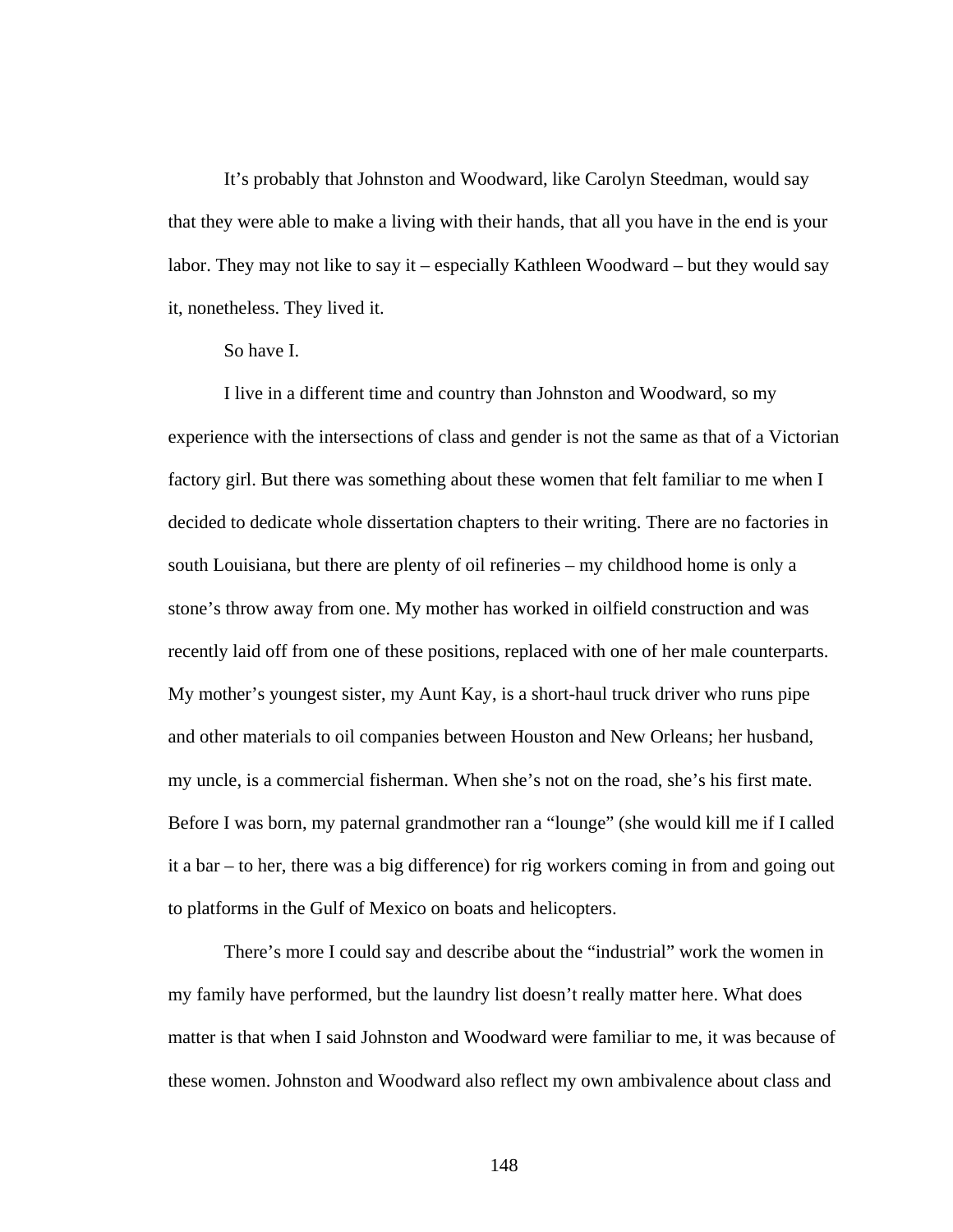gender and my own identity. The women in my family don't write poetry, will likely never write autobiographies, but they have pride in what they do, especially if it's work that only men are supposed to be able to do. I do, too. And they have fought with their working identities, as well. For instance, I believe my mother would love to go to college, but she won't admit it. She says she'd rather keep working (as if going to college meant that working would have to stop). She has lived vicariously through me in regard to higher education, having been the valedictorian of her high school class, but unable to get scholarships to attend university because at the time, she was also married with a twoyear-old (me). She can't afford it now, and believes she's too old to get stuck in the student loan trap. She'd rather do what she knows how to do, and that's to work with her hands. Like Kathleen Woodward, she's kept in place by her labor. I can never tell if this is a good or bad thing for her. She seems to move between the two extremes.

Johnston and Woodward are also familiar to me because of my own position as a working-class academic. I have had to live by my own hands to get by, without a trust or savings or even parents who could afford to give me regular loans as I began and finished out my studies. Take last summer. As an adjunct at a local private university, I am only paid seven months of the year (and while I am paid well considering what I could be paid as an adjunct at a public institution, this is still not enough to save for the months when the paychecks stop). In the past, I managed with receptionist jobs from temp agencies, but with the economy being, well, less than friendly, there were no temporary jobs to be had in my area. I had begun setting the wheels in motion with my temp agency at the beginning of April, but by mid-May, I came to the conclusion that there was no chance of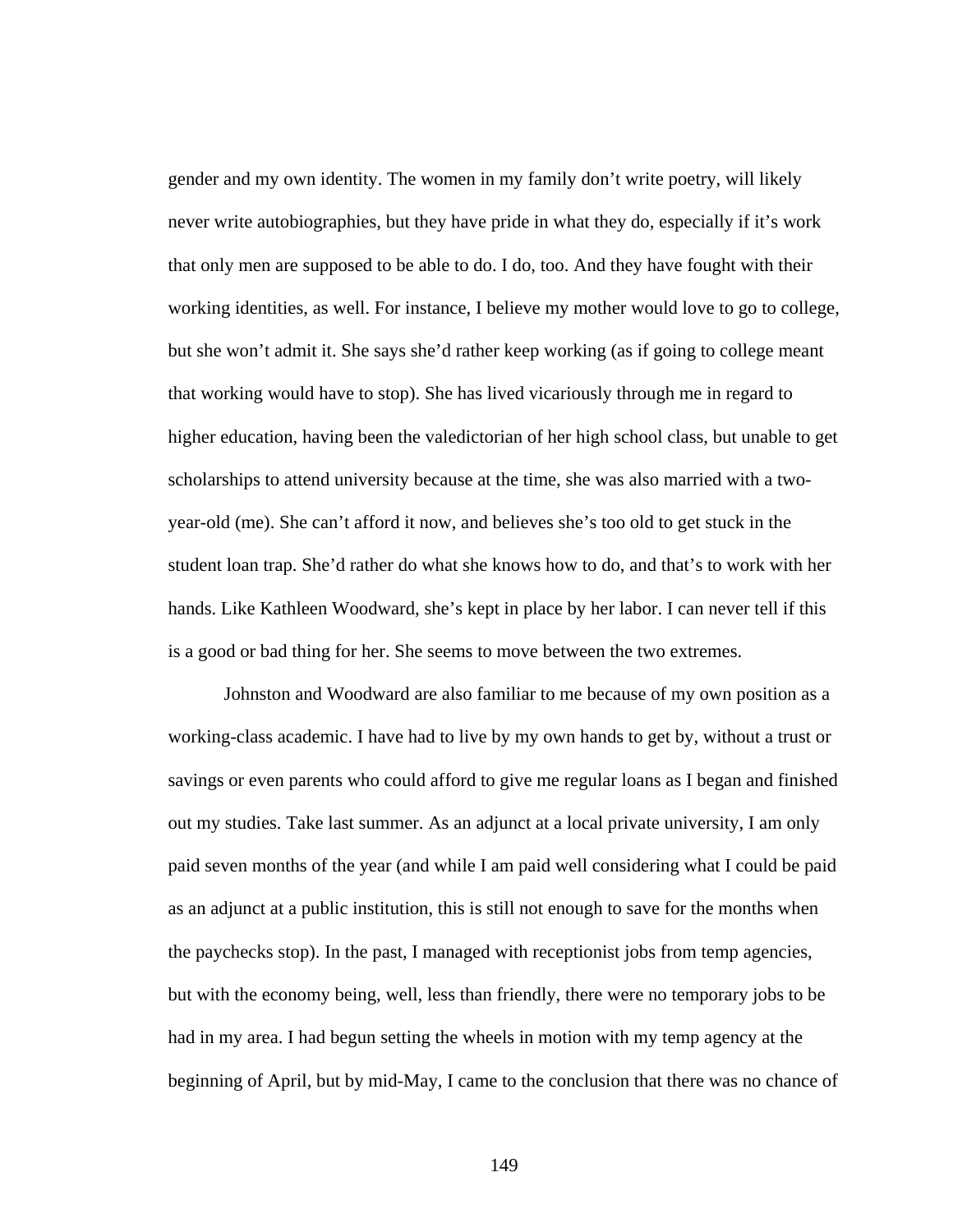a summer short-term assignment. I began applying to every job I could find, every opening that I might, however little, be qualified for. A close friend who had recently lost her housekeeper offered me the position, which I thought kind and fair of her. Another friend told me of her mother's need for someone to help her with a summer cleaning of her home and recommended me for that position. I also picked up a part-time retail job which paid a little better than minimum wage. All of this, combined with my regular parttime job on top of the part-time job of adjuncting, teaching belly dance at a local studio, saw me through. And, while I was working all those jobs, I was also supposed to be writing this dissertation. Even though having the dissertation behind me could mean that I could get an academic position that would actually pay the bills without having to file several W2s on the following year's taxes, the labor of a dissertation – the research, the writing, the thinking – does not pay the rent in the short term.

The most I did was to re-read Steedman's *Landscape for a Good Woman: a Story of Two Lives* (1987), the text I originally intended to analyze in this conclusion. Steedman, an academic historian influenced in part by Woodward's *Jipping Street*, does a little genre-bending with *Landscape*. Part history, part theory, part autobiography, *Landscape* is the story of the relationship between Steedman and her mother as a way to consider

what people – particularly working-class children of the recent past – come to understand of themselves when all they possess is their labour, and what becomes of the notion of class-consciousness when it is seen as a structure of feeling that can be learned in childhood… Class and gender, and their articulations, are the bits and pieces from which psychological selfhood is made. (7)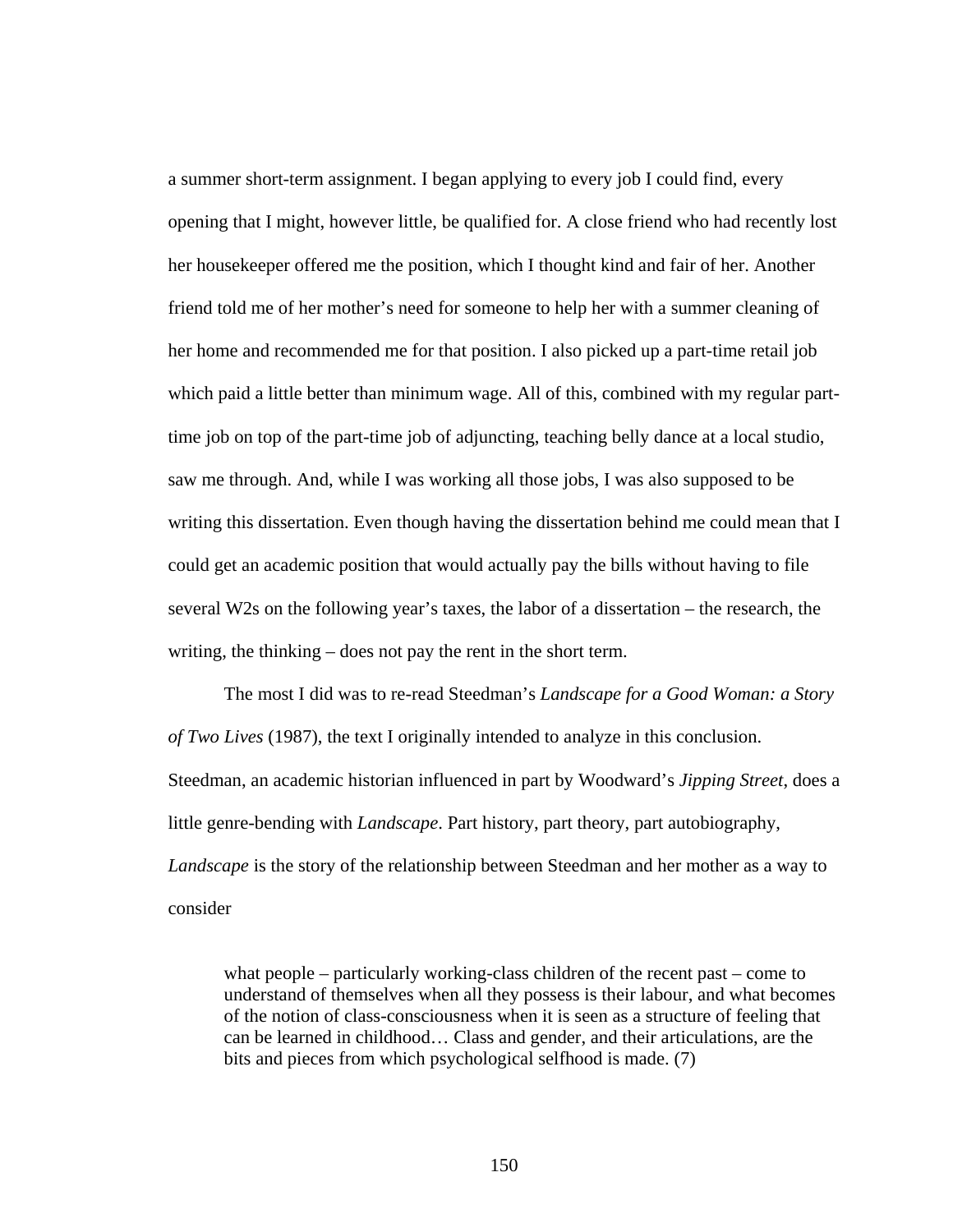As I re-read these lines, it occurred to me that this idea of class consciousness as "a structure of feeling" and class and gender as "a psychological selfhood[s]" were issues that I was trying to address in this project; it occurred to me that these matters also have something to do with how I regard myself, my own "class consciousness," in my academic life. Class has a great deal to do with psychological structures, with how we think of ourselves and represent ourselves to others, whether we are willing to admit it or not. Class may be considered artificial, the result of an unnatural capitalist system, but it has very real psychological effects on individuals. We have psychological relationships with economic class, even when we reject class as having nothing to do with our identities. I can't help but think of all the people who consider themselves middle class in America today... and how it's ultimately impossible that we can all be "middle class." That alone says much about the psychological effect "class" has on us. Class influences how we place ourselves, consciously or not, in relation to others, even in a country that – supposedly – is not as rigidly "classed" as the UK.

 Class also has much to do with how we move through the academic world – and how we relate to it. There are plenty of working-class academics in the ivory tower, but many folks don't like to talk about the effects a working-class background might have on an academic career (which is, at best, shortsighted since our job market woes have created an intellectual working class). Class backgrounds have much to do with the resources available to academics; we can't all get those competitive fellowships, and teaching assistantships, while helpful, do not cover all of one's expenses (especially the unspoken expenses of conference attendance, professional memberships, and so on). The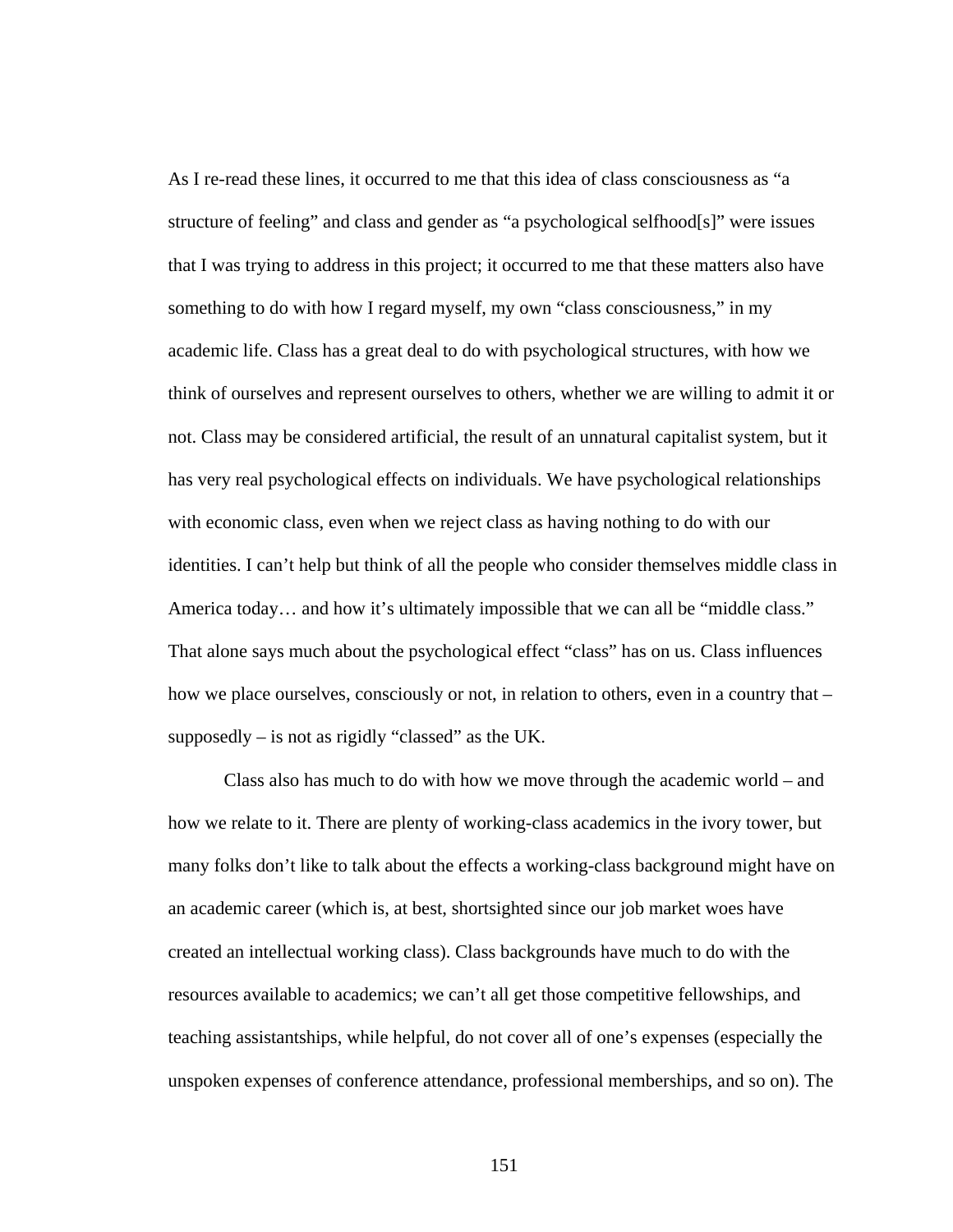money issue here is not about being materially comfortable, but about getting by. As Ph.D. students, class also has much to do with the "time to degree" issue, especially once we reach the dissertation stage, or lose funding because of budget cuts, or run out of student loans because we've already financed two other degrees. Last summer was not the first time I had to work multiple jobs to get by since my prospectus was approved. And I know that I am hardly the only one who has experienced juggling academic and economic priorities.

It's easier to see how class affects the progress graduate students make in their programs than to see how it affects them psychologically. It's easier for me to describe the challenges of juggling money and time; it's more difficult to go into the deeper issues – imposter syndrome, confidence issues with writing and idea sharing, or simply being unable to relate other academics – that I know result from being the daughter of my welding, dump-truck driving, construction-working parents. It's difficult to admit that it has affected me because I've heard others say that class should not matter here in the academic world. Most days, I still can't shake the feeling that reading and writing is lazy work (even when I realistically know it's actually very difficult), because it is not the labor of hands. Although I'm reasonably aware that I would not have made it to this stage without some sense in my head, I often fight the feeling that I've been passed through or that I've barely gotten by on embarrassingly thin ideas. I cannot even begin to consider the effect that a four-year dissertation process has had on my self-confidence – I don't allow myself to think of this. I can say that I do regularly consider, even with working all those jobs, that I could've written more often, that plenty of people make it through on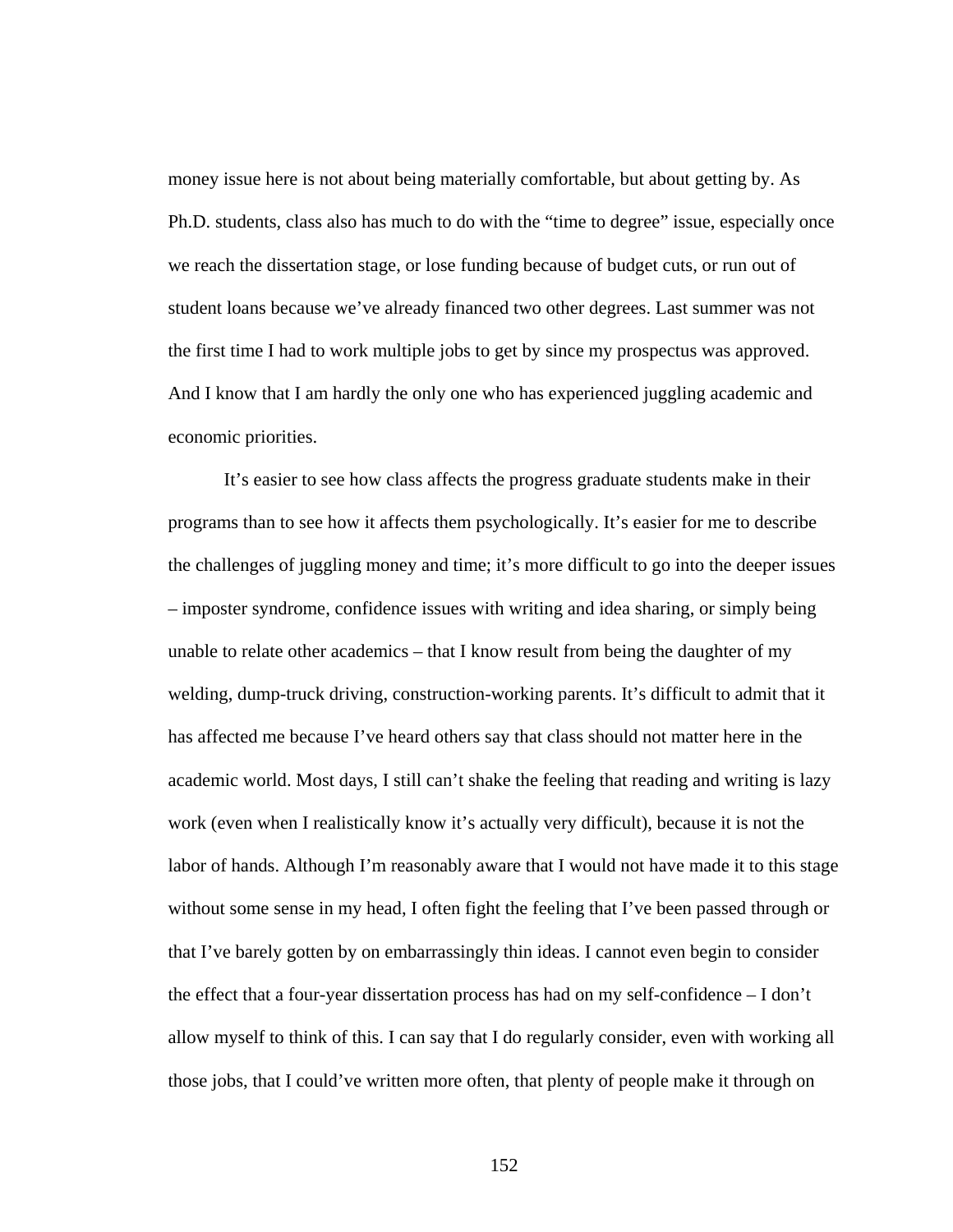less, the people write dissertations while working full time, and that I am somehow inadequate because I was not able to do it. I don't consider myself a victim because I think this way, but I do know where my psychological pitfalls lie should I choose to remain in academia.

 But perhaps the greatest psychological effect that class has had on me as an academic is best expressed by Steedman, my current favorite working-class academic. It's not just her reminder that come what may, you can always get by with your hands. It's the way, in *Landscape*, that she acknowledges the problems of class consciousness, the complications that gender introduces to this consciousness, but also argues that there is something powerful in owning your labor, in telling your story rather than allowing others – the modern Henry Mayhews of the world – to tell it for you. Survival for the working-class individual, she discovers, is about rejecting the traditional psychological simplicity attributed to the working classes. It's about holding on to the psychological complexity that results from the incompatibility between what you know about class consciousness and the "central interpretive devices" of a culture that attempt, but ultimately fail, to take a nuanced account of it (5). There's power in the knowledge that as a working-class individual, you are aware of inequities and power structures that people of other class backgrounds aren't. There's a certain kind of leverage you get from owning the tag "factory girl" or "working-class academic." It makes you feel as if you've got something to hold on to when the rest of your life seems uncertain.

There's a special kind of annoyance that results from other folks attempting to interpret those tags for you. That annoyance probably led Johnston and Woodward to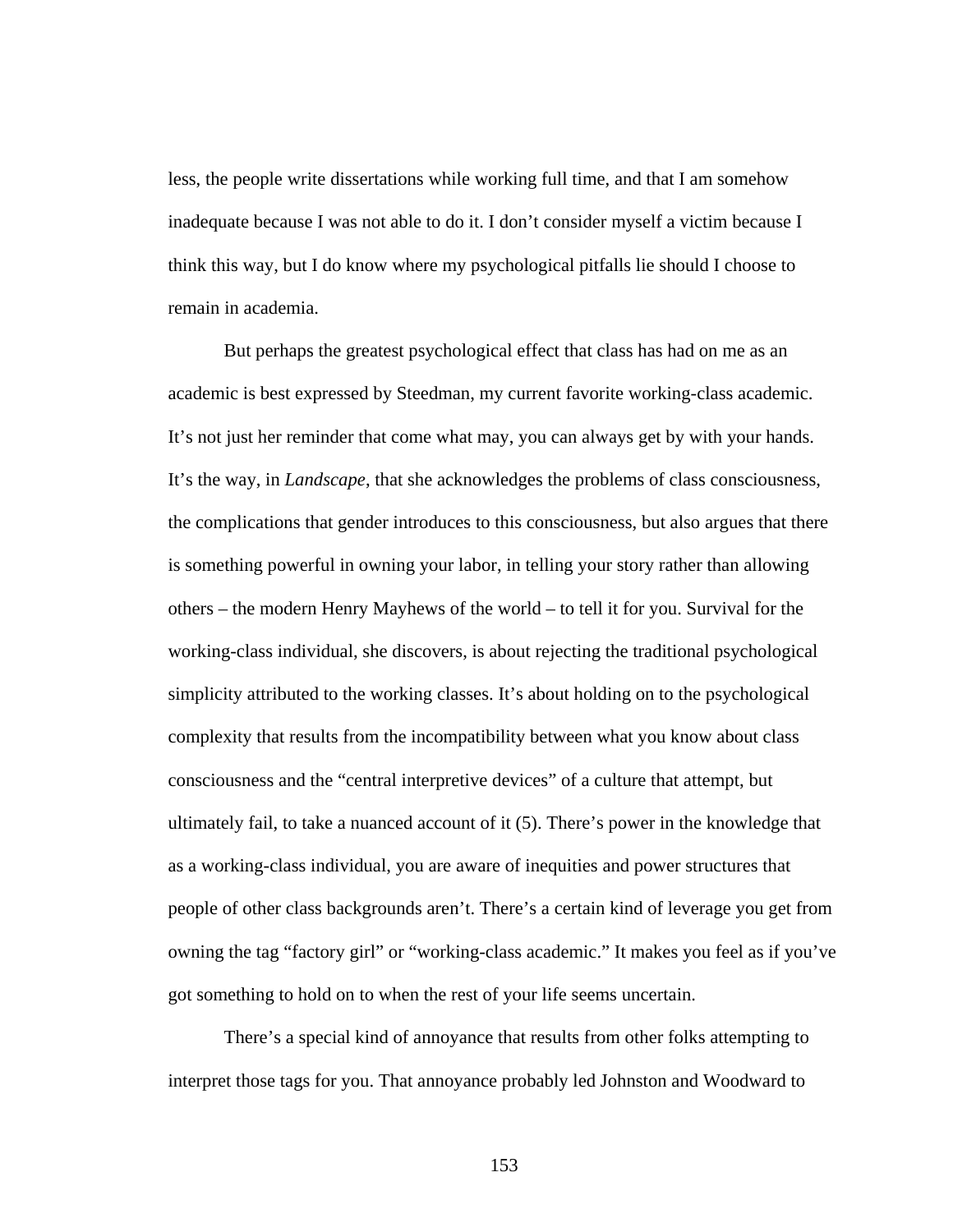take on the title of "factory girl" and to trouble it as a way of revealing the psychological complexity of working women's lives (I'm certain it was annoyance that prompted Woodward – Johnston is still a mystery to me on many levels). That annoyance leads Steedman to admit, in *Landscape*'s preface, that she holds "a secret and shameful defiance" in relationship other female academics. "I read a woman's book," she writes, "meet such a woman at a party (a woman now, like me) and think quite deliberately as we talk: we are divided: a hundred years ago I'd have been cleaning your shoes. I know this and you don't" (2). That annoyance is what led me to write about working women in my dissertation. These women's lives weren't only difficult because of poor working conditions, poverty, lack of political rights. Their lives were difficult because they were so egregiously misunderstood and misrepresented in official documents, in literature, in social discourse. They wrote back.

And I suppose with this conclusion, I have as well.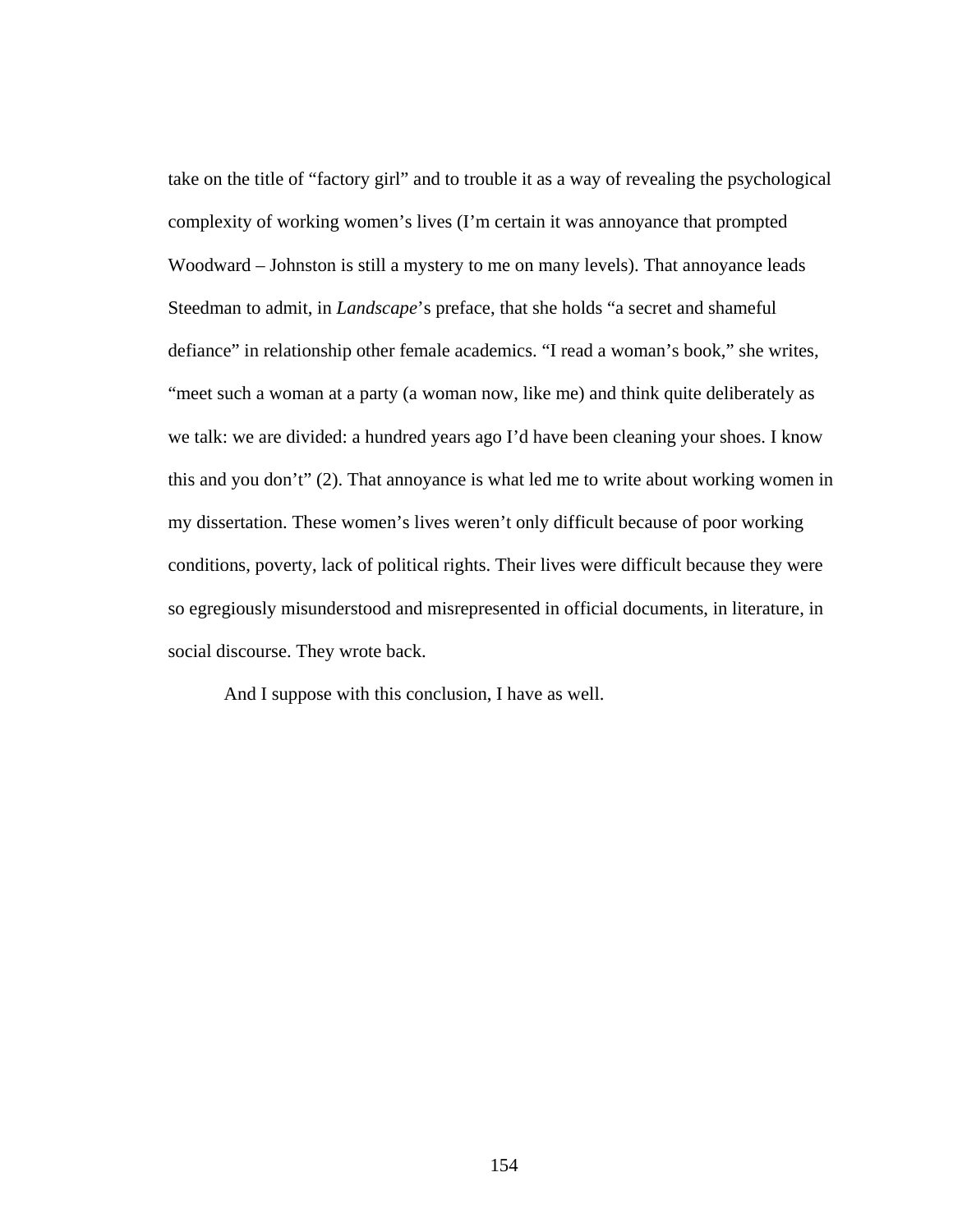#### BIBLIOGRAPHY

- Alexander, Lynn. *Work, Women, and Representation: Needlewomen in Victorian Art and Literature*. Athens, OH: Ohio State UP, 2003.
- Alexander, Sally. "Room of One's Own: 1920s Feminist Utopias." *Women: A Cultural Review* 11.3 (2000): 273-88.
- Armstrong, Isobel, Joseph Bristow, and Catherine Sharrock, eds. *Nineteenth-Century Women Poets: An Oxford Anthology*. Oxford: Clarendon P, 1996.
- Bahktin, M.M. *The Dialogic Imagination*. Trans. Caryl Emerson and Michael Holquist. Ed. Micheal Holquist. Austin: UT Press, 1981.
- Blunt, Alison and Gillian Rose, eds. *Writing Women and Space: Colonial and Postcolonial Geographies*. New York: Guilford Press, 1994.
- Boos, Florence. **"**Cauld Engle-Cheek: Working Class Women Poets in Victorian Scotland." *Victorian Poetry* 33.2 (1995): 53-73.
- ---. "Ellen Johnston," *Nineteenth Century Women Writers*. Ed. Abigail Bloom. Westport, CT: Greenwood Press, 2000.
- ---. "The Homely Muse in Her Diurnal Setting: The Periodical Poems of 'Marie,' Janet Hamilton, and Fanny Forrester." *Victorian Poetry* 39.3 (2001): 255-285.
- ---. "Queen of the Far-Famed Penny Post: Ellen Johnston, 'The Factory Girl,' and Her Audience." *Women's Writing* 10.4 (2003): 503-26.
- ---. *Working-Class Women Poets in Victorian Britain: An Anthology*. Peterborough,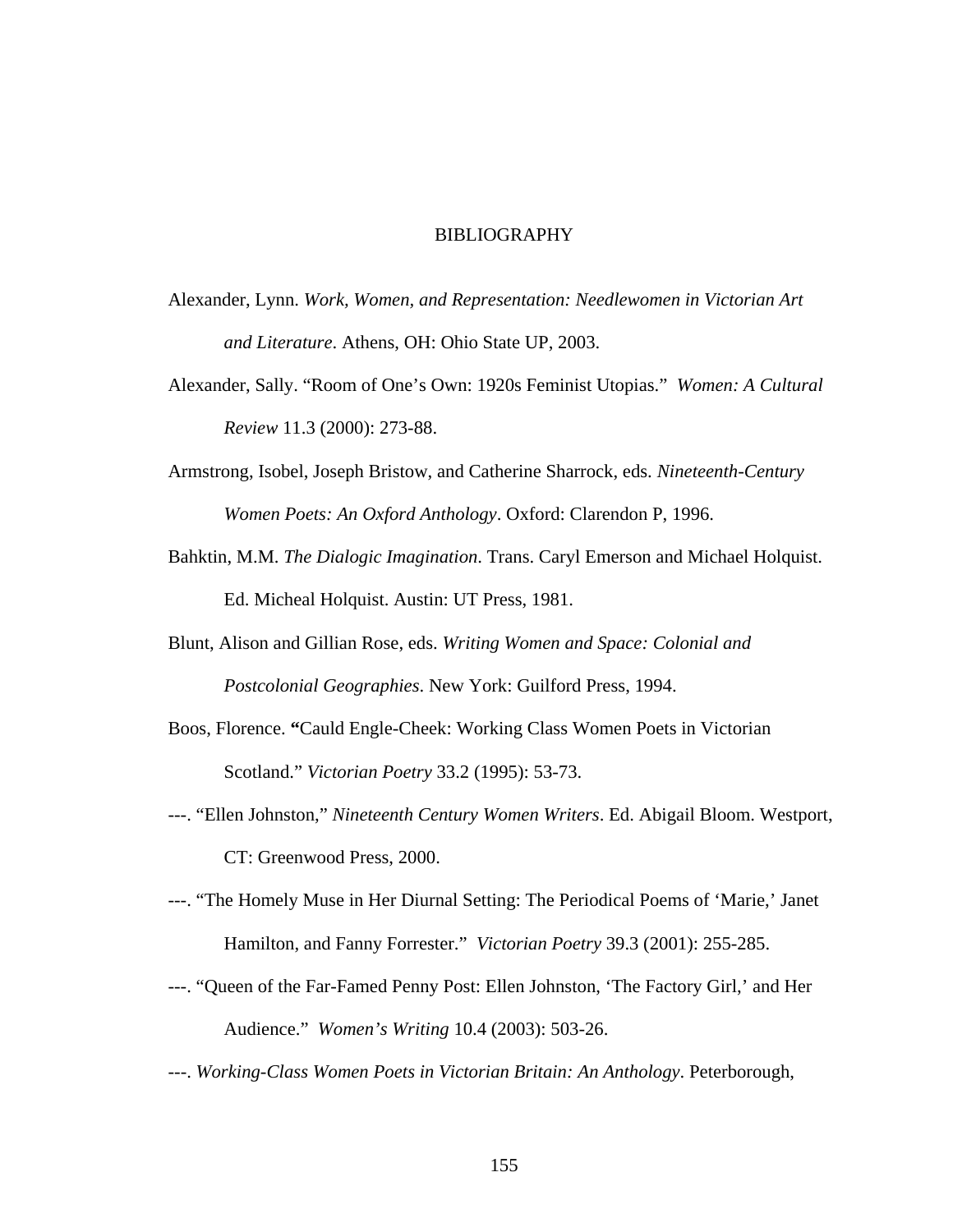Ontario: Broadview, 2008.

- Breton, Rob. *Gospels and Grit: Work and Labour in Carlyle, Conrad, and Orwell*. Toronto: U of Toronto P, 2005.
- Burnett, John, ed. *Annals of Labour: Autobiographies of British Working-Class People, 1820-1920*. Bloomington: Indiana UP, 1974.

Carnie, Ethel. *Songs of a Factory Girl*. London: Headley Brothers, 1911.

- Clark, Anna. *The Struggle for the Breeches: Gender and the Making of the British Working Class.* Berkeley: U of California P, 1995.
- Danon, Ruth. *Work in the English Novel: The Myth of Vocation*. Totowa, NJ: Barnes & Noble,1985.
- Davies, Margaret Llewelyn, ed. *Life as We Have Known It*. 1931. New York: Norton, 1975.
- Devitt, Amy J. *Writing Genres* Carbondale: Southern Illinois UP, 2004.

Disraeli, Benjamin. *Sybil*. 1845. Oxford: Oxford UP, 1981.

- Engels, Fredrich. *The Condition of the Working Class in England* (1845, 1887). New York: Oxford UP, 2009.
- Epstein, James and Thompson, Dorothy, eds. *The Chartist Experience: Studies in Working-Class Radicalism and Culture, 1830-1860*. London: MacMillan, 1982.
- Fludernik, Monika. "Genres, Text Types, or Discourse Modes? Narrative Modalities and Generic Categorization." *Style* 34.1 (2000): 274-92.
- Forsyth, Margaret. "'Too Boldly' for a Woman: Text, Identity, and the Working-Class Woman Poet." *Feminist Readings of Victorian Popular Texts: Divergent*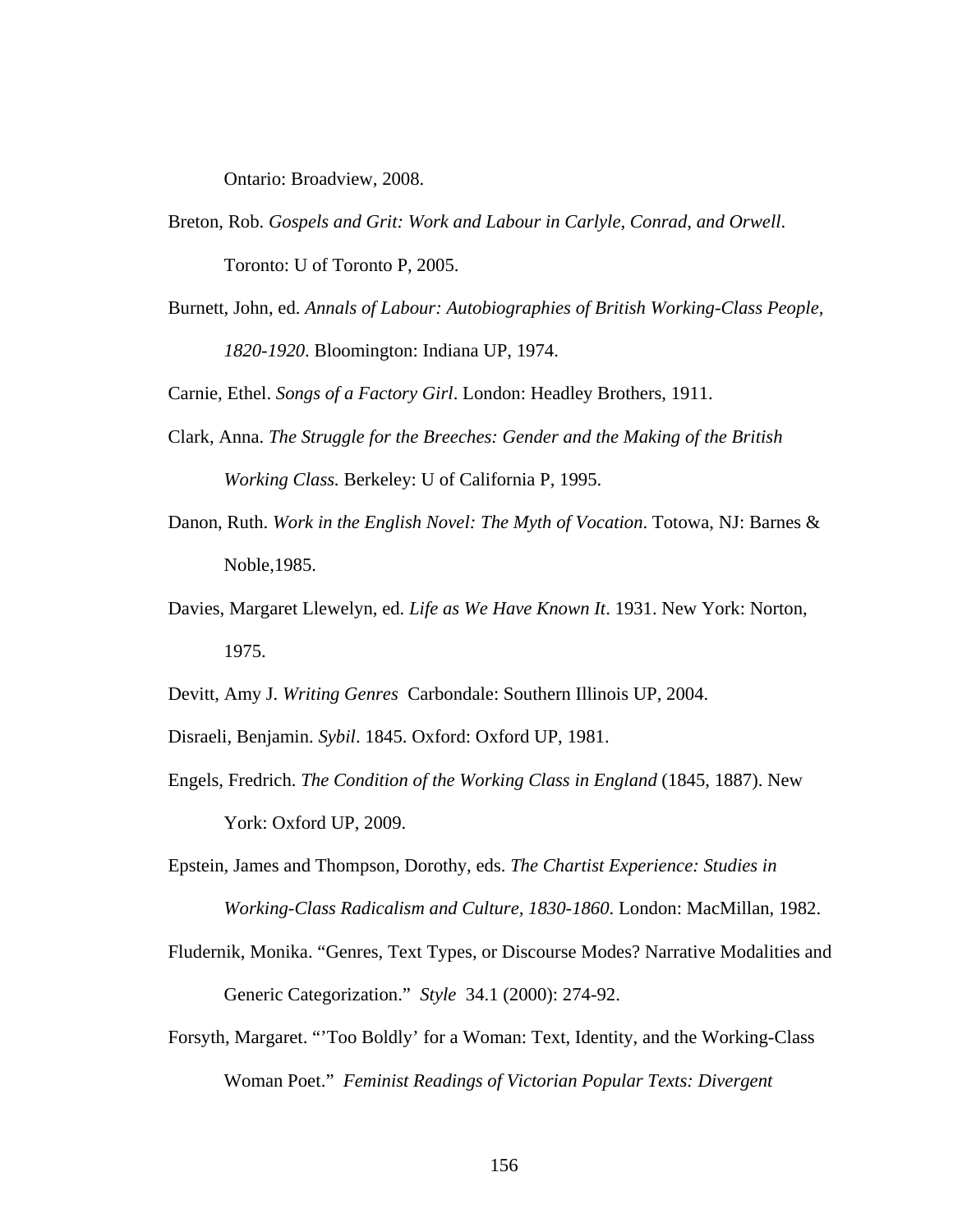*Femininities*. Eds.Emma Liggins and Daniel Duffy. Burlington, VT: Ashgate, 2001.

- Felluga, Dino Franco. "Novel Poetry: Transgressing the Law of Genre." *Victorian Poetry* 41.4 (2003): 490-99.
- Fox, Pamela. *Class Fictions: Shame and Resistance in the British Working-Class Novel, 1890-1945.* Durham, NC: Duke UP, 1994.
- Fraser, W. Hamish. *Alexander Campbell and the Search for Socialism*. Manchester: Holyoake Books, 1996.
- Gagnier, Regenia. *Subjectivities: A History of Self-Representation in Britain, 1832-1920*. New York: Oxford UP, 1991.
- Gallagher, Catherine. *The Industrial Reformation of English Fiction: Social Discourse and Narrative Form, 1832-1867*. Chicago: U of Chicago P, 1985.
- Gaskell, Elizabeth. *Mary Barton*. 1848. Ed. Macdonald Daly. New York: Penguin, 2003.
- ---. *Elizabeth Gaskell: A Portrait in Letters*. Eds. J.A.V. Chapple and John Geoffrey Sharpes. Manchester: Manchester UP, 1980.
- Gaskell, Peter. *The Manufacturing Population of England: Its Moral, Social, and Physical Conditions and the Changes Which Have Arisen from the Use of Steam*. London: Baldwin & Cradock, 1833.
- Gilmore, Leigh. *Autobiographics: A Feminist Theory of Women's Self-Representation*. Ithaca: Cornell UP, 1994.

Gunn, Janet V. *Autobiography: Towards a Poetics of Experience*. Philadelphia: U of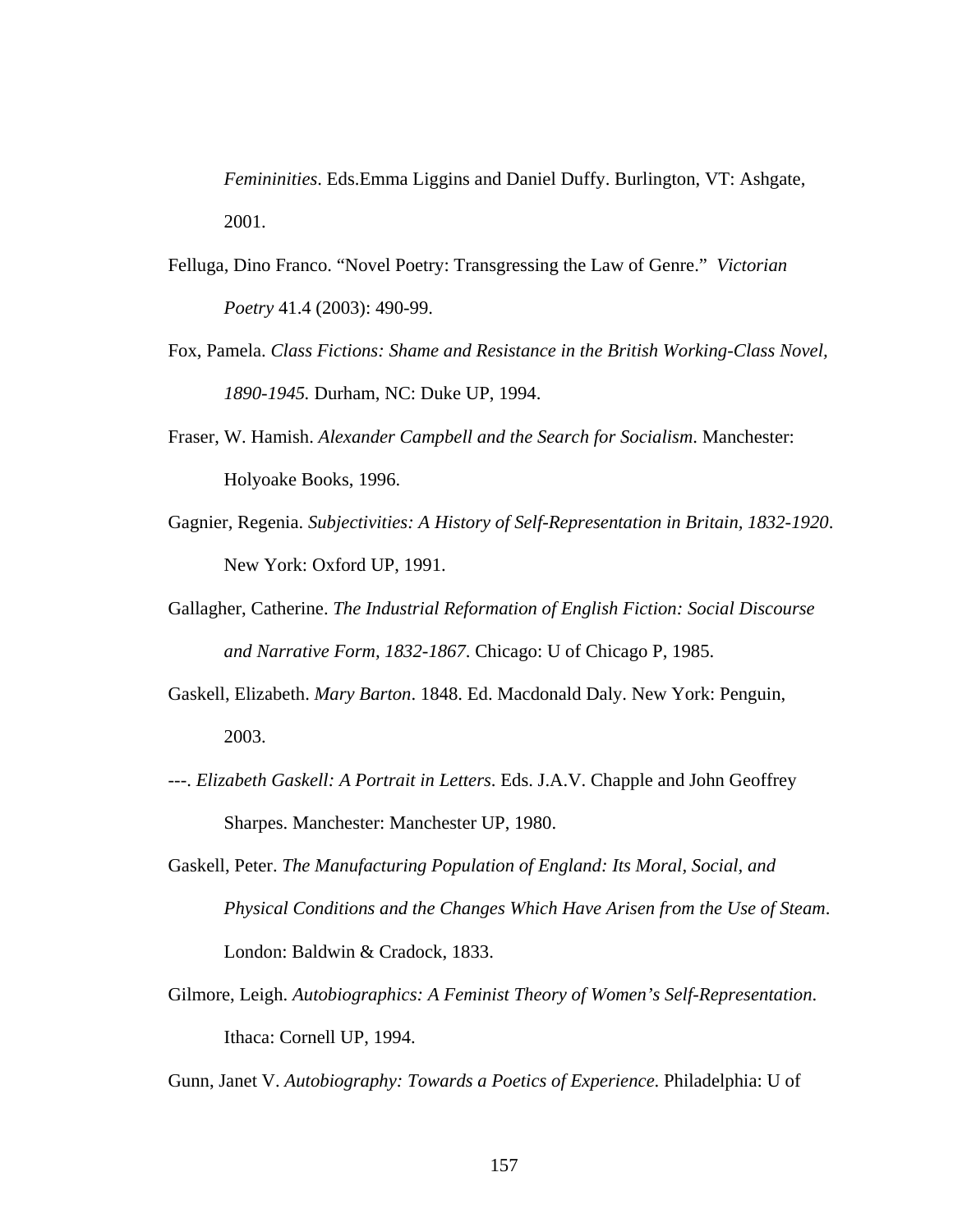Pennsylvania P, 1982.

- Hannam, June and Karen Hunt. *Socialist Women: Britain, 1880s to 1920s*. London: Routledge, 2002.
- Hartman, Anne. "Doing Things with Poems: Performativity and Cultural Form." *Victorian Poetry* 41.4 (2003): 281-90.
- Haywood, Ian, ed. *The Literature of Struggle: An Anthology of Chartist Fiction*. Brookfield, VT: Ashgate, 1995.
- Hunt, Karen. *Equivocal Feminists: The Social Democratic Federation and the Woman Question, 1884-1911*. New York: Cambridge UP, 1996.
- Ingham, Patricia. *The Language of Gender and Class: Transformation in the Victorian Novel*. London: Routledge, 1996.
- Johnson, Patricia E. *Hidden Hands: Working-Class Women and Victorian Social-ProblemFiction*. Athens, OH: Ohio UP, 2001.
- Johnston, Ellen. *Autobiography, Poems, and Songs*. 1867. Whitefish, MT: Kessinger Publishing, 2007.
- Joyce, Patrick. *The Historical Meanings of Work*. New York: Cambridge UP, 1987.
- ---. *Visions of the People: Industrial England and the Question of Class, 1848-1914*. New York: Cambridge UP, 1991.
- Kaplan, Cora. "'Like Housemaid's Fancies': The Representation of Working-Class Women in Nineteenth-Century Writing." *Grafts: Feminist Cultural Criticism*. Ed. Susan Sheridan. London: Verso Press, 1988. 55-75.

Keating, P.J. *The Working Classes in Victorian Fiction*. New York: Barnes & Noble,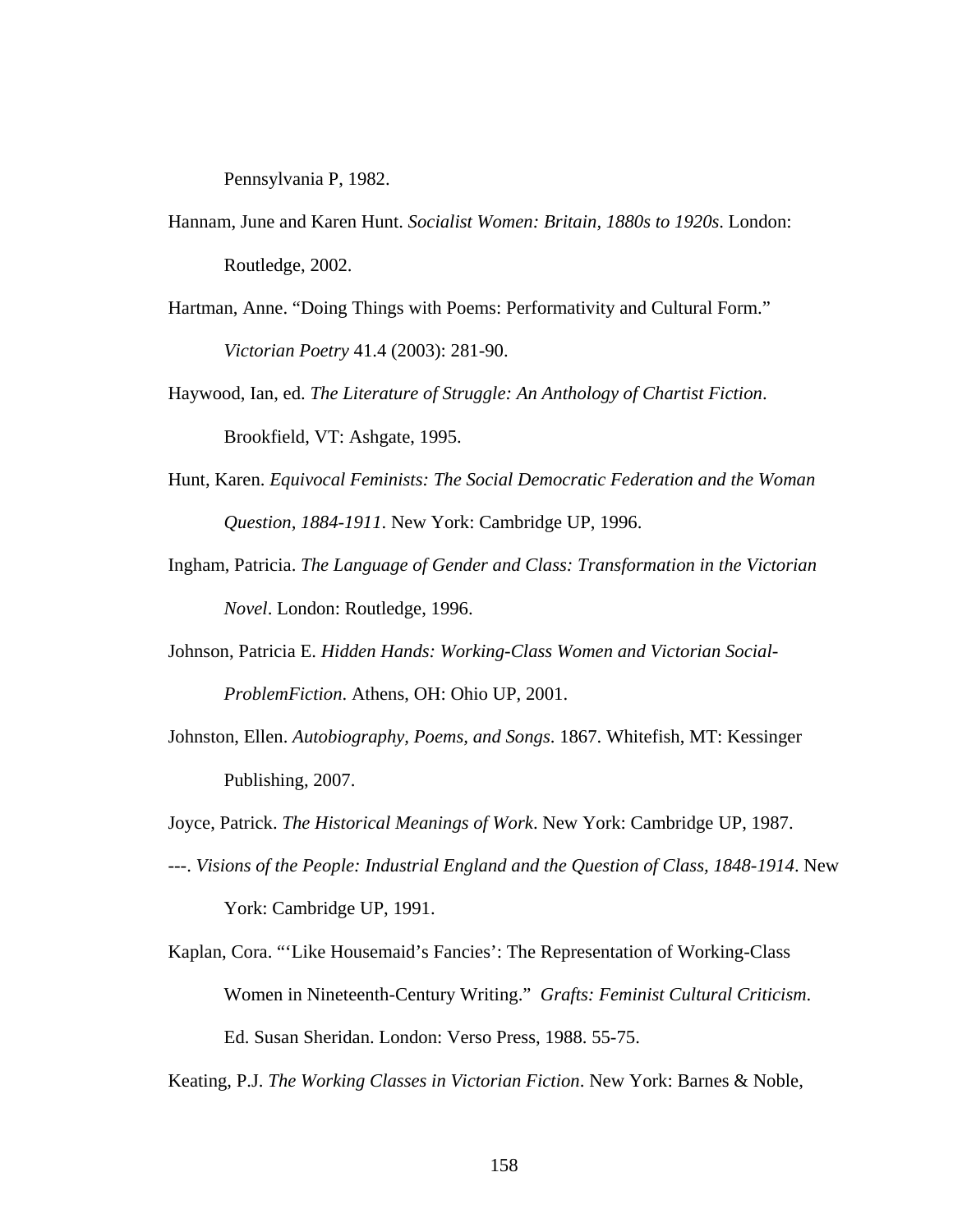Keegan, Bridget. *British Labouring-Class Nature Poetry, 1730-1837*. New York: Palgrave Macmillan, 2008.

Kenney, Annie. *Memories of a Militant*. London: E. Arnold & Co., 1924.

- Klaus, Gustav. *Factory Girl: Ellen Johnston and Working-Class Poetry in Victorian Scotland*. New York: Peter Lang, 1998.
- Krueger, Christine L. *The Reader's Repentence: Woman Preachers, Women Writers, and Nineteenth-Century Social Discourse*. Chicago: U of Chicago P, 1992.
- Langland, Elizabeth. *Telling Tales: Gender and Narrative Form in Victorian Literature and Culture.* Columbus: Ohio State UP, 2002.
- Lefebvre, Henri. *The Urban Revolution*. Trans. Robert Bononno. Minneapolis: U of Minnesota P, 2003.
- Leighton, Angela and Margaret Reynolds. *Victorian Women Poets: An Anthology*. Cambridge, MA: Blackwell, 1995.
- Lesjak, Carolyn. *Working Fictions: A Genealogy of the Victorian Novel*. Durham: Duke UP, 2006.
- Liddington, Jill. *Rebel Girls: Their Fight for the Vote*. London: Virago, 2006.
- Maltz, Diana. *British Aestheticism and the Urban Working Classes, 1870-1900: Beauty for the People*. New York: Palgrave Macmillan, 2006.
- Michie, Elsie B. *Outside the Pale: Cultural Exclusion, Gender Difference, and the Victorian Woman Writer.* Ithaca: Cornell UP, 1993.
- Morgan, Carol E. *Women Workers and Gender Identities, 1835-1913*. London,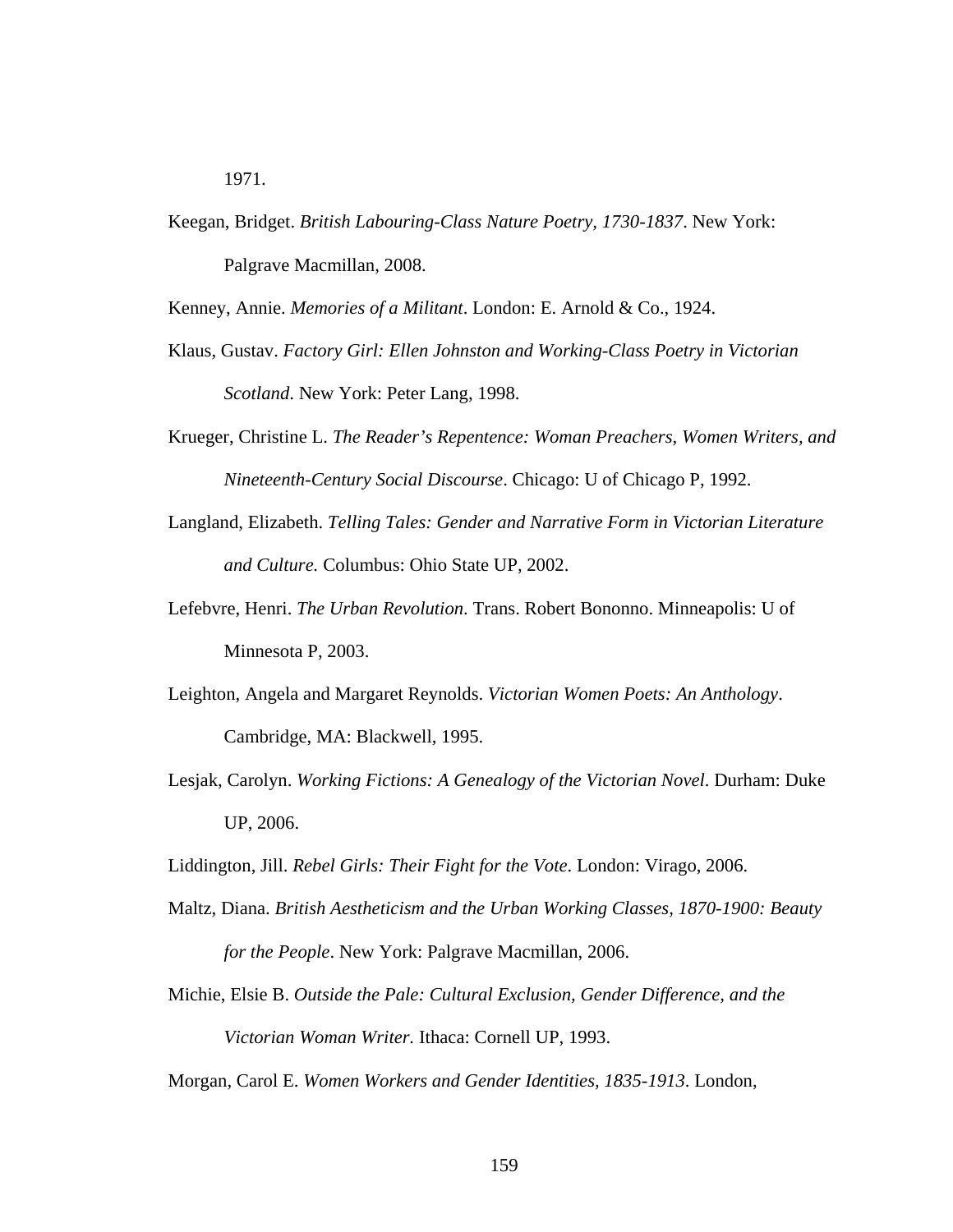Routledge, 2001.

- Nead, Lynda. *Myths of Sexuality: Representations of Women in Victorian Britain*. Oxford: Blackwell, 1990.
- Neff, Wanda Fraiken. *Victorian Working Women: A Historical and Literary Study of Women in British Industries and Professions*, *1832-1850*. New York: Columbia UP, 1929.
- Nord, Deborah Epstein. *Walking the Victorian Streets: Women, Representation, and the City.*Ithaca: Cornell UP, 1995.
- Perkin, Joan. *Women and Marriage in Nineteenth-Century England*. London: Routledge, 1988.
- Pinchbeck, Ivy. *Women Workers and the Industrial Revolution, 1750-1850*. London: G Routledge & Sons, 1930.
- Poovey, Mary. *Uneven Developments: The Ideological Work of Gender in Mid-Victorian England*. Chicago: U of Chicago P, 1984.
- Phelan, James. *Narrative as Rhetoric: Technique, Audiences, Ethics, Ideology*. Columbus: Ohio State UP, 1996.
- Rose, Sonya O. *Limited Livelihoods: Gender and Class in Nineteenth-Century England.*  Berkeley: U of California P, 1992.
- Reynolds, Nedra. *Geographies of Writing: Inhabiting Places and Encountering Difference*. Carbondale, IL: Southern Illinois UP; 2004.
- Rosen, Judith. "Class and Poetic Communities: The Works of Ellen Johnston, 'The Factory Girl.'" *Victorian Poetry* 39.2 (2001): 207-28.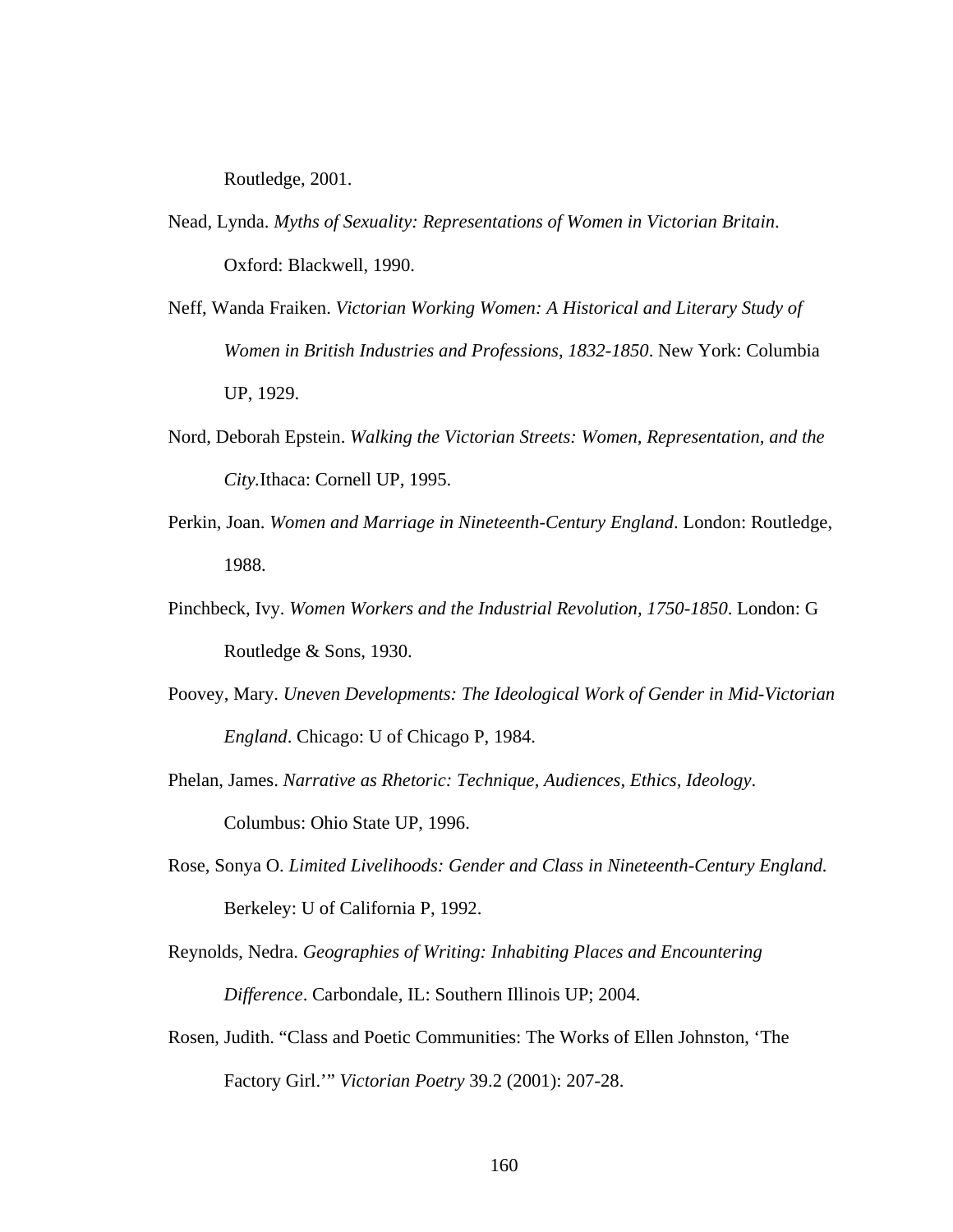Scott, Gillian. *Feminism and the Politics of Working Women: The Women's Co-operative Guild, 1880s to the Second World War*. Bristol, PA: UCL P, 1998.

Scott, Joan W. *Gender and the Politics of History*. New York: Columbia UP, 1988.

- Sennett, Richard. *Flesh and Stone: The Body and the City in Western Civilization*. New York: WW Norton, 1994.
- Simmons, James Richard. "Industrial and 'Condition of England' Novels." *A Companion to the Victorian Novel*. Eds. Patrick Brantlinger and Willam B. Thesing. Oxford: Blackwell, 2002. 336-352.
- Steedman, Carolyn Kay. *Landscape for a Good Woman: A Story of Two Lives*. New Brunswick, NJ: Rutgers UP, 1987.

Stoneman, Patsy. *Elizabeth Gaskell*. 2<sup>nd</sup> ed. Manchester: U of Manchester P, 2007.

- Swindells, Julia. *Victorian Writing and Working Women: The Other Side of Silence*. Minneapolis: U of Minnesota P, 1985.
- Thompson, Dorothy. *The Chartists: Popular Politics in the Industrial Revolution*. New York: Pantheon Books, 1984.
- Thompson, E.P. *The Making of the English Working Class.* New York: Vintage Books,1966.
- Tilghman, Carolyn M. "Autobiography as Dissonance: Subjectivity, Sexuality, and the Women's Co-operative Guild." *Biography* 26.4 (2003): 583-606.

Valenze, Deborah. *The First Industrial Woman*. New York: Oxford UP, 1995.

Vicinus, Martha. *The Industrial Muse*. London: Croom Helm, 1974.

Williams, Raymond. *Culture and Society, 1780-1950*. New York: Columbia UP, 1958.